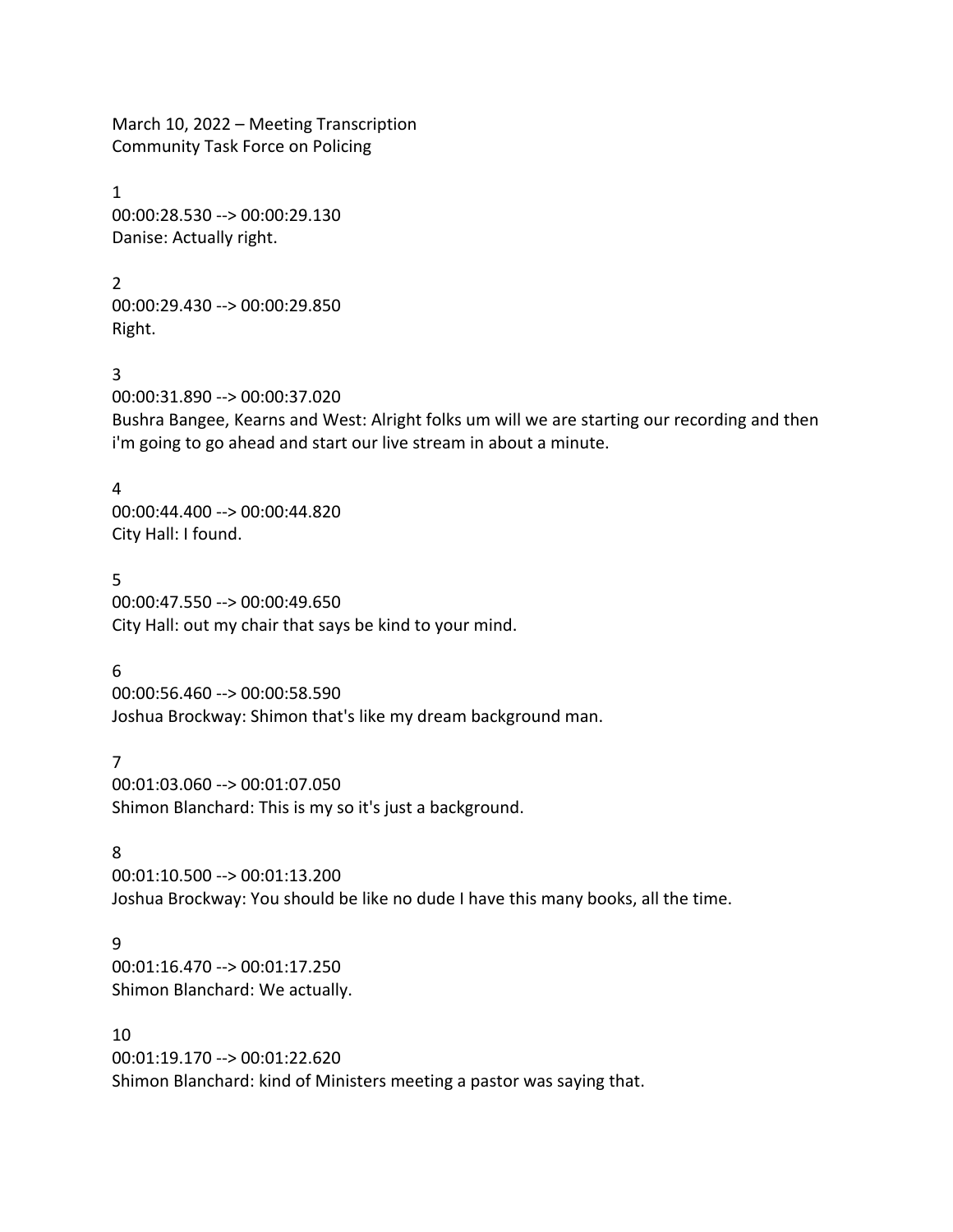00:01:23.940 --> 00:01:27.330

Shimon Blanchard: You go to somebody who's always trying to see what books, they have behind.

### 12

00:01:28.770 --> 00:01:29.670 Shimon Blanchard: So I have this.

## 13

00:01:30.810 --> 00:01:32.280 Shimon Blanchard: Lady I got tongue right here.

## 14

00:01:33.660 --> 00:01:36.150 Shimon Blanchard: Man should go do my eyes good idea.

## 15

00:01:38.970 --> 00:01:49.380

Sara Omar: All right, everyone, we can get started, I see folks are still joining, but we do have a robust agenda today so hopefully we can get started.

#### 16

00:01:50.670 --> 00:01:53.100 Sara Omar: hi everyone, my name is Sarah Amara and I will.

## 17

00:01:53.520 --> 00:02:06.600 Sara Omar: i'm part of the facilitation team and welcome to the Community task force on policing meeting i'm joined by my colleague Joel horse sheila Brown and Bush well.

## 18

00:02:08.370 --> 00:02:19.050

Sara Omar: think he will be helping us support to this meeting I welcome everyone i'm going to just quickly run through the agenda.

## 19

00:02:20.490 --> 00:02:26.430 Sara Omar: We had, and then we can just get started sorry bear with me one second.

#### 20

00:02:41.310 --> 00:02:43.620 Sara Omar: Does everyone see a presentation.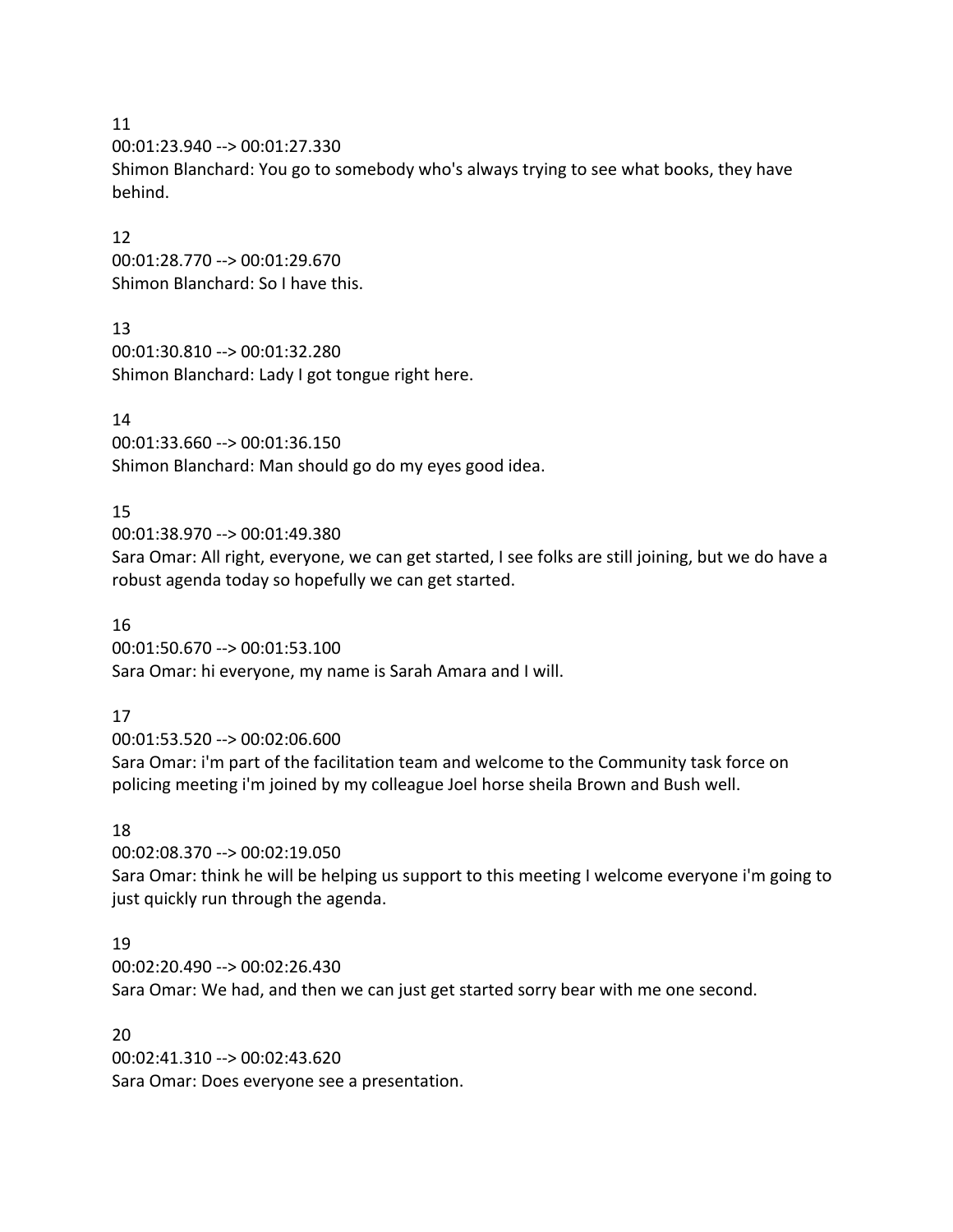## 00:02:47.340 --> 00:03:08.400

Sara Omar: Just for today's agenda, we would like to just take a moment to approve meeting minutes, we have two minutes to approve and then open it up for any public comments and then just after that, we would like to I would hand things over to pastor boy who I hope is joining us.

## 22

00:03:10.530 --> 00:03:14.190

Sara Omar: and hope is joining us just for a moment of silence.

## 23

00:03:15.390 --> 00:03:28.110

Sara Omar: For and then we'd like to quickly i'm going to just the remainder of the session, just as a reminder, we did start this last week.

## 24

# 00:03:28.680 --> 00:03:43.500

Sara Omar: With the civilian review board and Subcommittee on ratio and other disparities and today we would like to finish the discussion with updates from the Subcommittee on hiring recruitment, training.

# 25

00:03:45.810 --> 00:04:06.210

Sara Omar: retain it and promotion and then also the Subcommittee on allocation of resources, then we will have a break and then we'll just have some general updates and then i'll discussion on upcoming subcommittee process and a review of our Community engagement.

26 00:04:07.230 --> 00:04:08.910 Sara Omar: And then we will wrap up and.

# 27

00:04:09.960 --> 00:04:15.660 Sara Omar: just address any action items does anyone have any questions about the agenda.

# 28

00:04:21.120 --> 00:04:23.850 Aubree Flickema: Really quick sorry ismail's waiting to get in the meeting.

29 00:04:24.180 --> 00:04:24.750 Aubree Flickema: I don't know.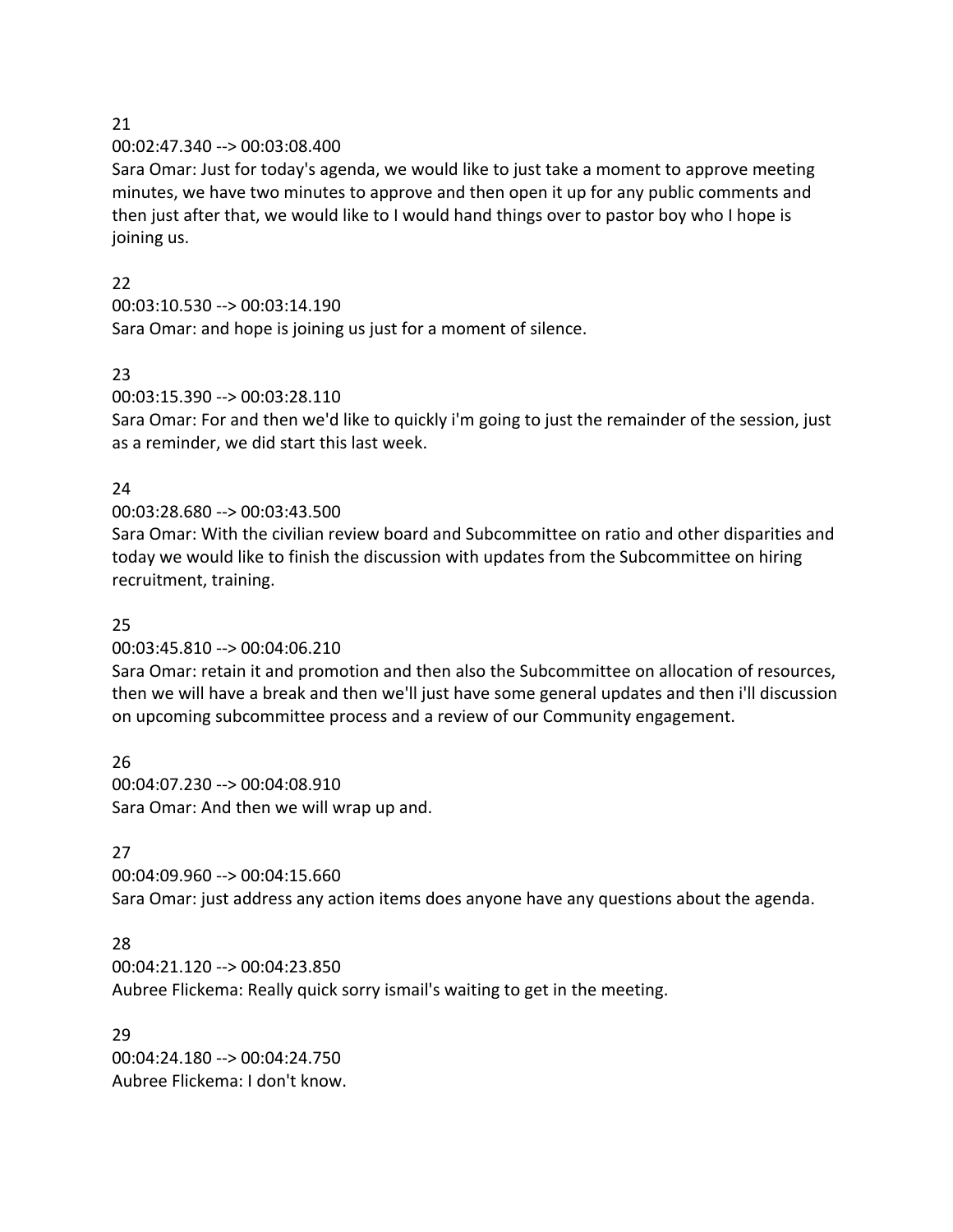30 00:04:25.860 --> 00:04:26.100 If.

31 00:04:28.650 --> 00:04:32.100 Sara Omar: You should be logging in as we speak.

32 00:04:33.270 --> 00:04:34.740 Sara Omar: Okay, with that i'm.

33 00:04:34.890 --> 00:04:44.790

LeJewel Kelly Crigler: i'm yes, Sarah yes, yes, before pastor blaylock speaks I was going to say something beforehand so and then I would hand it off to pastor boiler.

34 00:04:45.060 --> 00:04:50.700 Sara Omar: Sure, can we just meet me approve the Minutes and then any public meetings.

35 00:04:50.970 --> 00:04:52.740 Sara Omar: And then jumping over to your chair.

36 00:04:53.160 --> 00:04:54.690 LeJewel Kelly Crigler: Absolutely great.

37 00:04:54.780 --> 00:04:55.350 um.

38 00:04:57.210 --> 00:04:57.720 Sara Omar: With that.

39 00:04:58.770 --> 00:05:04.170 Sara Omar: We did distribute the meeting minutes for meeting, seven and eight.

40 00:05:05.220 --> 00:05:06.840 Sara Omar: And I just wanted to see.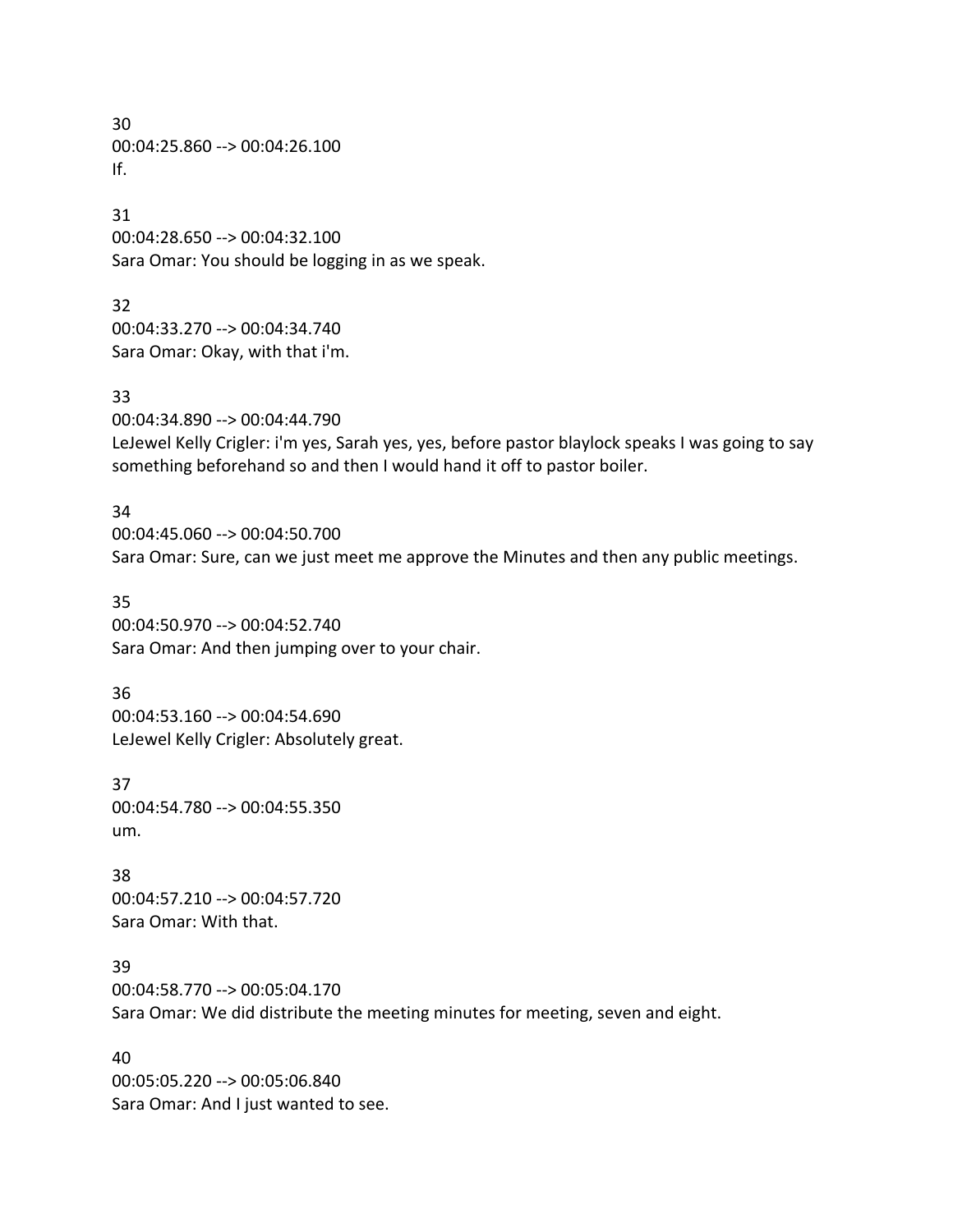41 00:05:08.310 --> 00:05:10.650 Sara Omar: See there's a motion to approve those minutes.

#### 42

00:05:27.840 --> 00:05:30.480 Joe Hoereth: Sarah we should probably do the motion.

### 43

00:05:31.650 --> 00:05:33.120 Joe Hoereth: Two minutes separately.

## 44

00:05:34.680 --> 00:05:39.660 Sara Omar: We can start with the meeting minutes for this task force minute.

45 00:05:40.860 --> 00:05:41.700 Sara Omar: Meeting seven.

46 00:05:44.190 --> 00:05:45.660 Sara Omar: Can I get a motion to approve.

47

00:05:47.820 --> 00:05:51.960 Shimon Blanchard: The motion of the movie the MID minutes from the meeting seven do.

48 00:05:56.550 --> 00:05:58.050 Sara Omar: Great all in favor say Aye.

49 00:05:58.650 --> 00:05:59.880 Danise: Aye Aye.

50 00:06:00.150 --> 00:06:00.360 hey.

51 00:06:01.980 --> 00:06:03.570 Sara Omar: All all against any.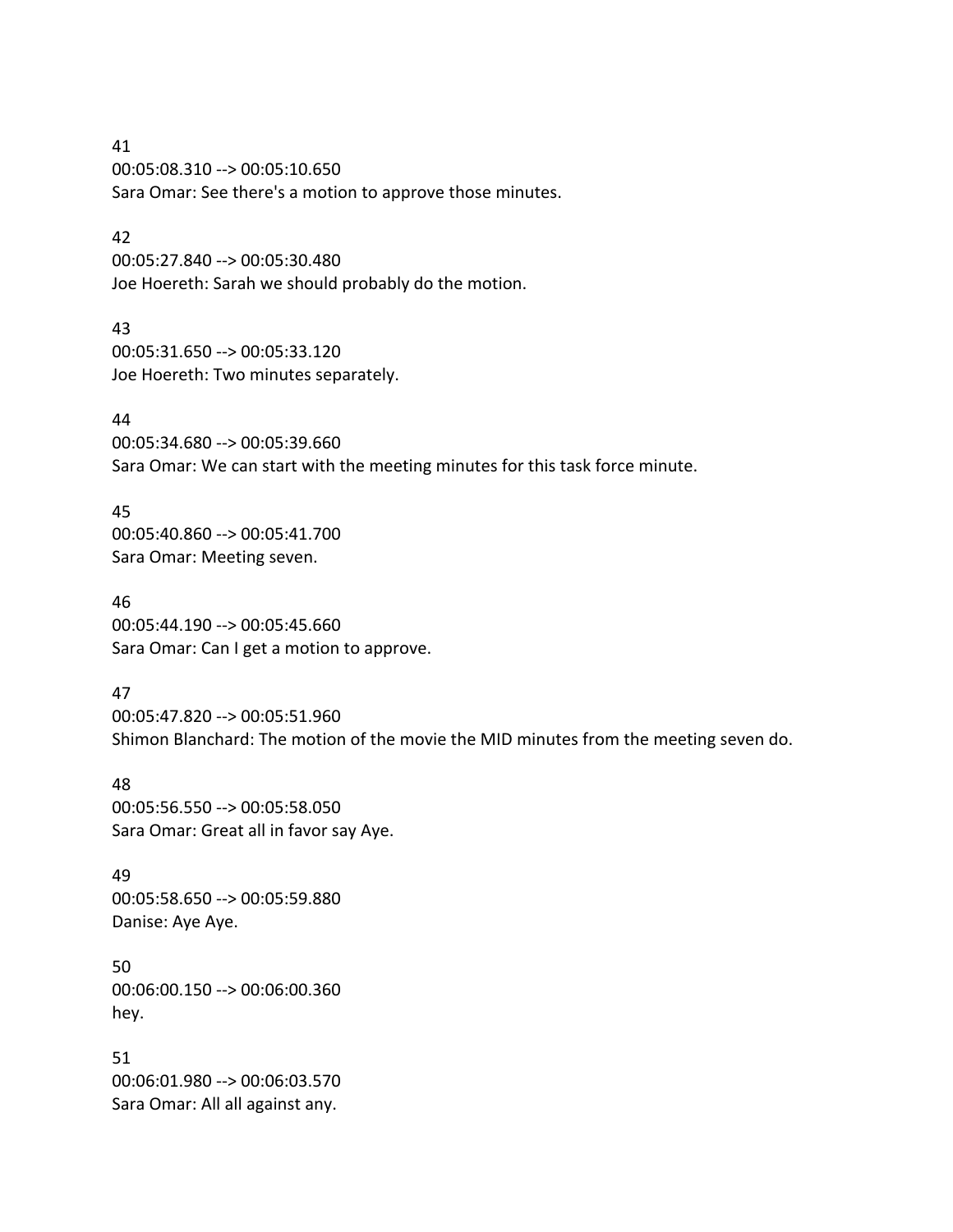52 00:06:06.780 --> 00:06:14.340 Sara Omar: Great and then, can I please get a motion to approve meeting minutes nine, this is from last week.

53 00:06:15.750 --> 00:06:16.170 Danise: Almost.

54 00:06:17.430 --> 00:06:18.780 Danise: isn't that meeting age.

55 00:06:21.720 --> 00:06:25.770 Sara Omar: Oh, I apologize i'm a guest Thank you nice meeting a.

56 00:06:27.690 --> 00:06:29.100 Aubree Flickema: motion to approve meeting eight.

57 00:06:30.720 --> 00:06:31.500 Danise: Second.

58 00:06:32.370 --> 00:06:34.710 Sara Omar: hey on to ever say Aye Aye.

59 00:06:34.950 --> 00:06:36.870 LeJewel Kelly Crigler: Aye Aye.

60 00:06:37.980 --> 00:06:39.990 Sara Omar: All against see me.

61 00:06:41.880 --> 00:06:46.740 Sara Omar: Great so both meeting minutes, seven and eight have been approved, I think you.

62 00:06:47.760 --> 00:06:53.310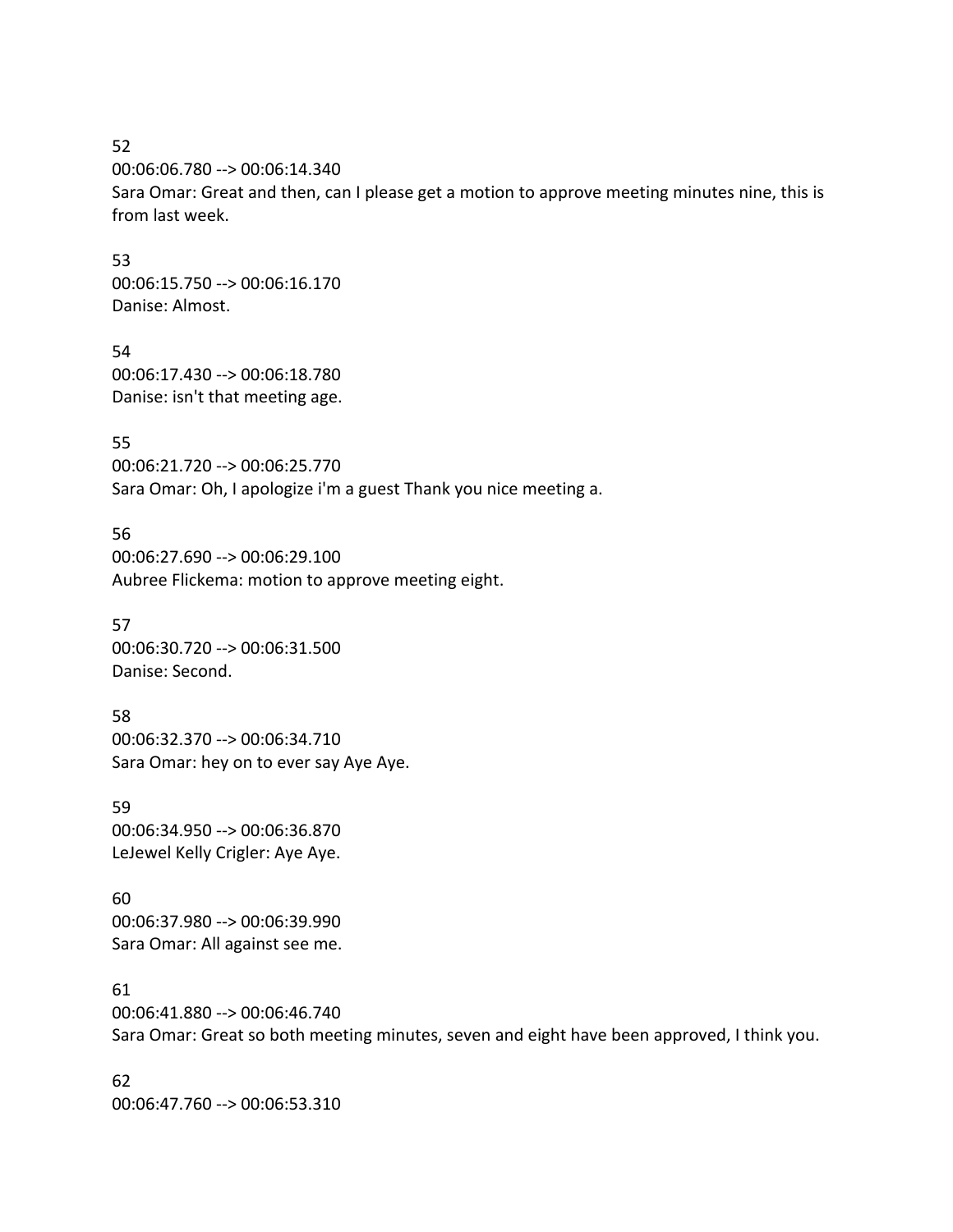Sara Omar: Would that I didn't want to see in City Hall Carol if there's any public comments.

63 00:06:57.480 --> 00:06:58.560 City Hall: Prisons over here but make.

64 00:06:59.460 --> 00:07:00.210 Sara Omar: Great Thank you.

65 00:07:01.410 --> 00:07:09.930 Sara Omar: i'm all right i'm chair curriculum i'm going to hand things over to you just had some few words he wanted to talk.

66 00:07:11.040 --> 00:07:12.600 LeJewel Kelly Crigler: Okay, as pastor by Larkin.

67 00:07:13.650 --> 00:07:14.370 Sara Omar: He is not.

68 00:07:15.180 --> 00:07:15.600 Okay.

69 00:07:16.620 --> 00:07:24.720 LeJewel Kelly Crigler: So with That being said, I just wanted to let our Community know that a.

70 00:07:25.290 --> 00:07:28.380 LeJewel Kelly Crigler: person that was a Community activist in our.

71 00:07:28.590 --> 00:07:30.840 LeJewel Kelly Crigler: Community for years, a warrior.

72 00:07:31.920 --> 00:07:39.570 LeJewel Kelly Crigler: For the little person, she was a giant in her own right, I introduce past last night.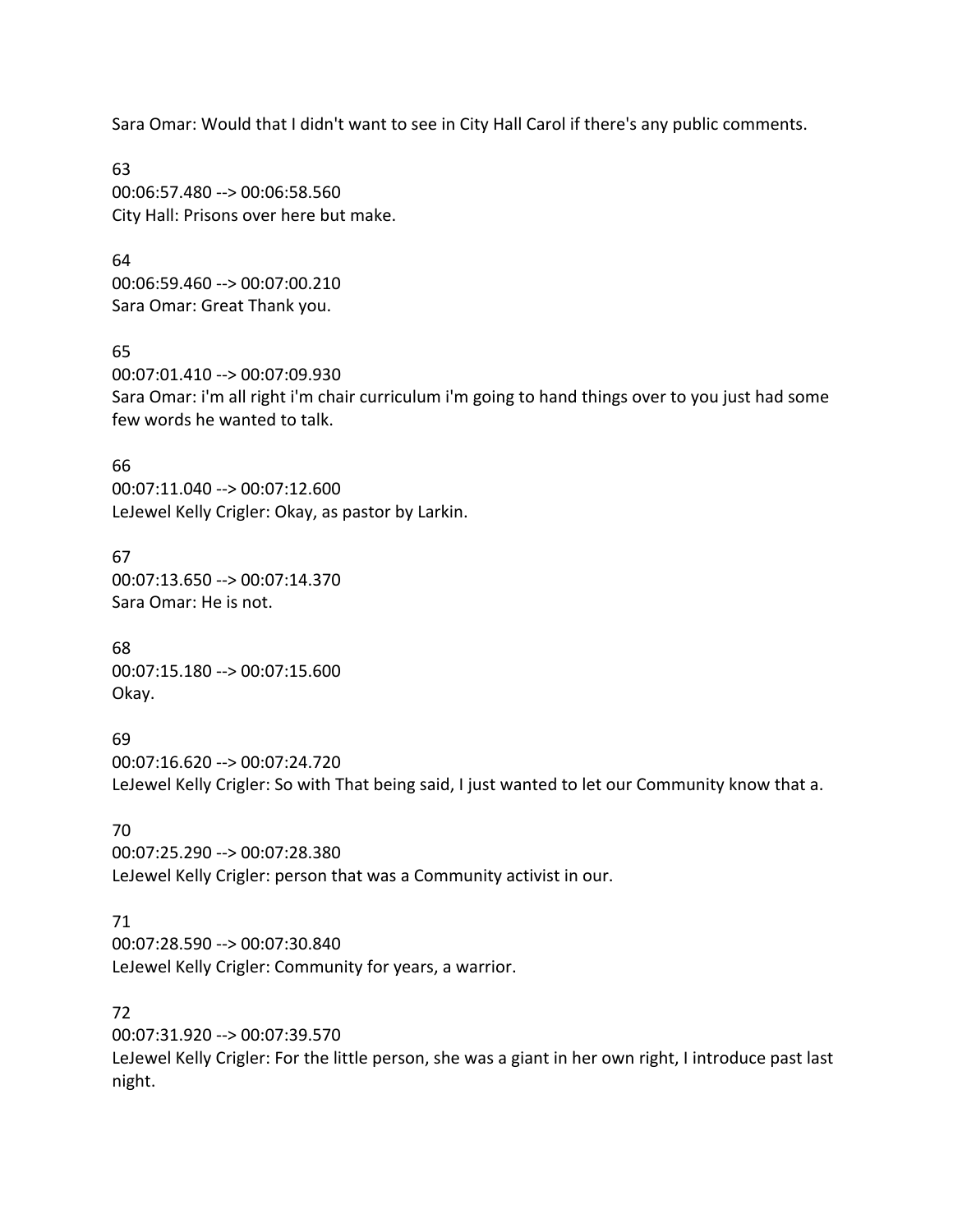00:07:40.860 --> 00:07:45.360 LeJewel Kelly Crigler: So we just want to take a moment and recognize her.

## 74

00:07:46.710 --> 00:07:52.830

LeJewel Kelly Crigler: If you want to know anything about her, she was a wonderful woman who actually they.

## 75

00:07:53.850 --> 00:08:02.460 LeJewel Kelly Crigler: quotes that she actually made and it's in our Elgin historical library or historical museum here.

## 76

00:08:03.570 --> 00:08:22.530

LeJewel Kelly Crigler: And she was just a wonderful person she didn't take no mess, but I know was something else, so, unfortunately, like we said she passed last night, so we just want to take a moment to recognize her giving condolences to her sons Marcus and john and take a moment silence for her.

### 77

00:08:47.340 --> 00:08:51.690 LeJewel Kelly Crigler: Okay i'm pastor Brian solace in here.

## 78

00:08:53.760 --> 00:08:56.940 LeJewel Kelly Crigler: Well we'll just let him say something, maybe, towards the end.

#### 79

00:08:58.350 --> 00:08:59.850 LeJewel Kelly Crigler: If he comes in.

## 80

00:09:00.990 --> 00:09:08.670 LeJewel Kelly Crigler: But again just our heartfelt we should go out to her family, and thank you all for taking that time, thank you.

81 00:09:10.020 --> 00:09:11.220 LeJewel Kelly Crigler: Sarah aspect you.

82 00:09:13.350 --> 00:09:34.170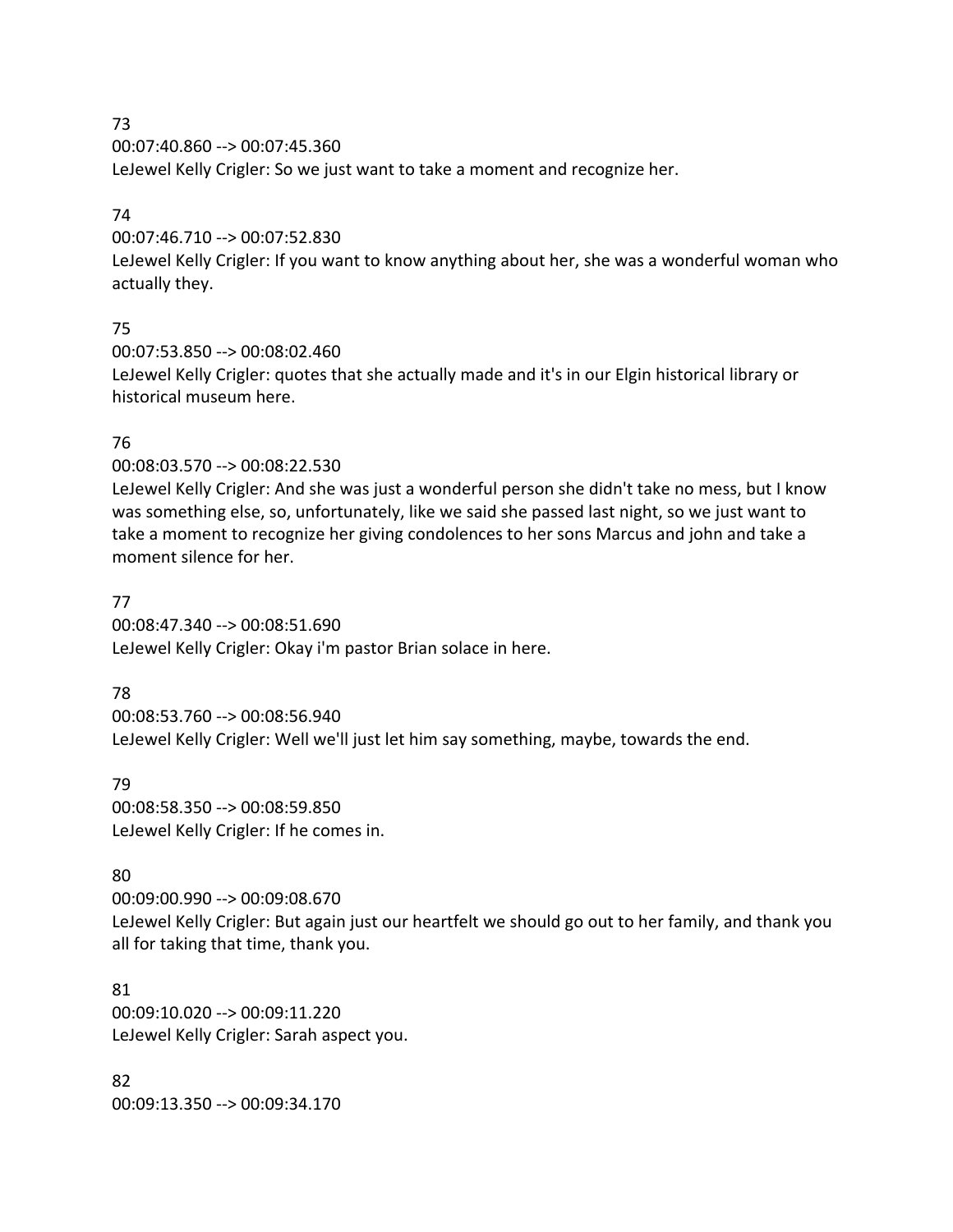Sara Omar: Thank you Tara regular and I just also wanted to update this the to the task force that culture cordova has provided a list of recommendations for all four subcommittees that will we will be distributing again tomorrow or early next week so just keep an eye out for those.

#### 83

00:09:35.580 --> 00:09:51.240

Sara Omar: And with that we'd like to kind of continue the conversation about just like subcommittee recommendations or activities, today I will be sharing my screen and promptly handing things over to aubrey who is.

### 84

00:09:53.010 --> 00:10:08.910

Sara Omar: Great volunteer to give an update on her subcommittee the Subcommittee on training, recruitment hiring retention and promotion an update on what what activities and discussions we've done the score, so let me just share my screen again.

## 85

00:10:10.680 --> 00:10:12.630 Sara Omar: And aubrey just take it away when you're ready.

## 86

00:10:15.990 --> 00:10:21.600 Aubree Flickema: Okay, I do want to pause and say that I just saw pastor blaylock sign on I don't know if.

## 87

00:10:22.650 --> 00:10:25.020 Aubree Flickema: Right begin if there's anything that he wanted to say.

#### 88 00:10:34.650 --> 00:10:35.670 Sara Omar: say about what.

89 00:10:35.910 --> 00:10:36.510 City Hall: i'm sorry.

90 00:10:37.230 --> 00:10:38.190 But I need to share, but what.

91 00:10:39.330 --> 00:10:40.440 LeJewel Kelly Crigler: About Anna deals.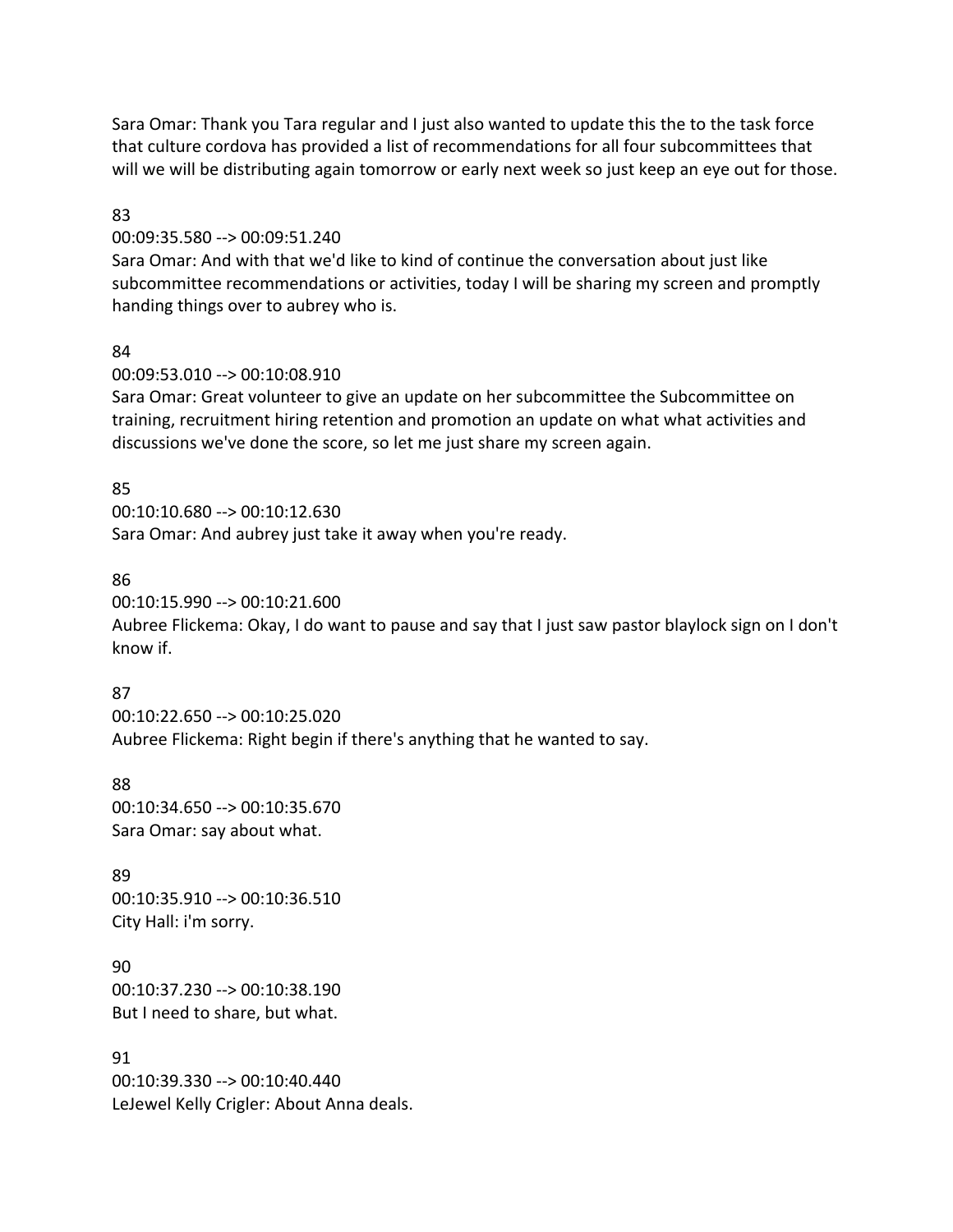00:10:41.100 --> 00:11:04.980

Walter Blalark: i'll Thank you so much, I was a social activists here, for many, many years when they come to housing, public housing fair housing, it was I introduce who led that charge I remember when, as a teenager and I know dude was involved in the Community for such a long time bopha.

## 93

00:11:05.040 --> 00:11:14.340

Walter Blalark: politically, socially and very woman that was some time we disagree as Denise know.

# 94

00:11:15.690 --> 00:11:17.250 Walter Blalark: Definitely when she was the.

## 95

00:11:17.280 --> 00:11:20.100 Walter Blalark: President of the human relations Commission.

96 00:11:20.100 --> 00:11:21.750 Walter Blalark: And because at that particular time.

# 97

00:11:22.890 --> 00:11:28.200 Walter Blalark: I was marching against police department, and I know more or less took their side.

## 98

00:11:28.800 --> 00:11:30.630 Walter Blalark: which we vehemently.

# 99

00:11:30.900 --> 00:11:39.000 Walter Blalark: disagree it's Okay, we still got along well because of you know we can we can disagree, but we would not disagreeable.

100 00:11:39.630 --> 00:11:42.150 Walter Blalark: So she was she was a.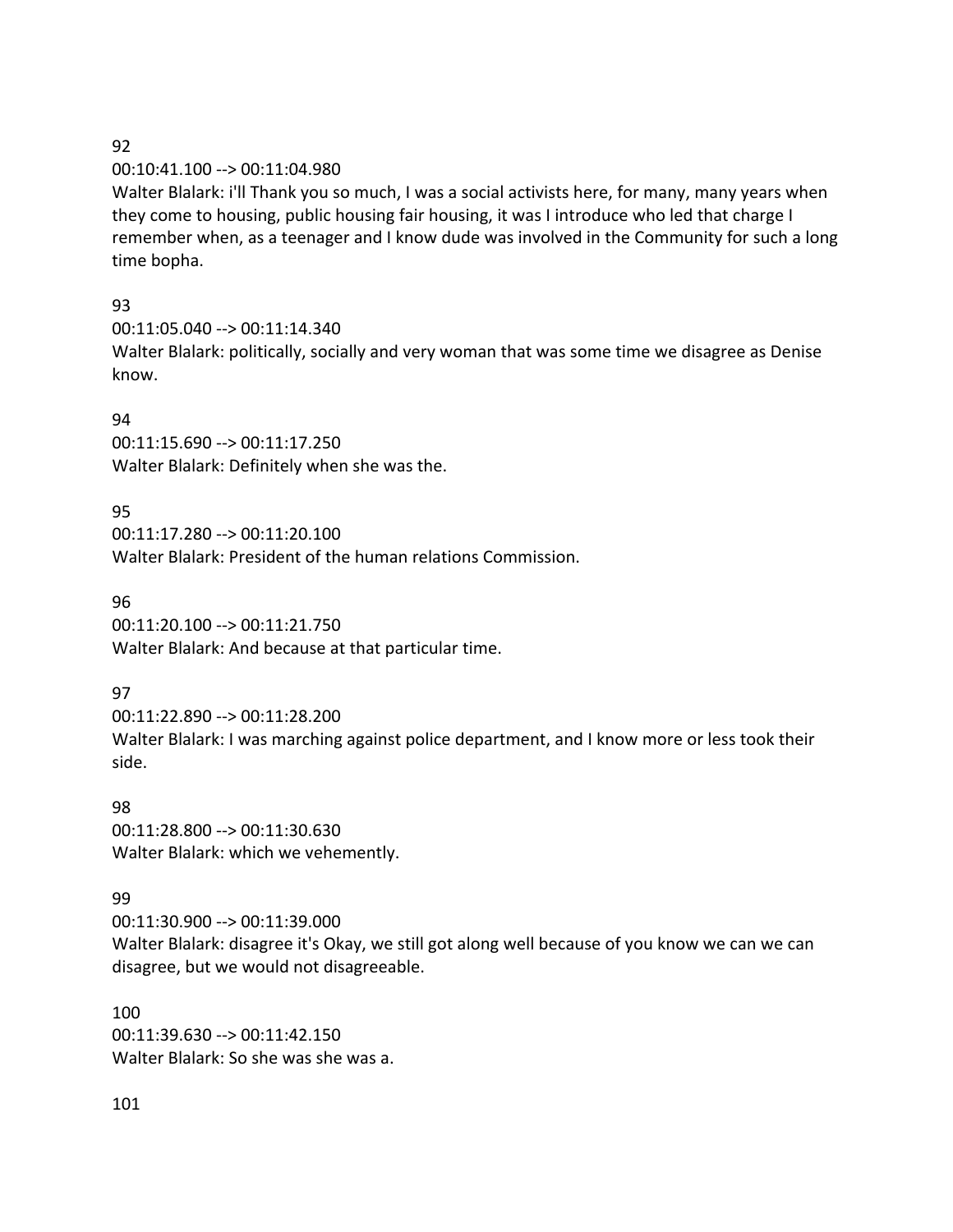#### 00:11:42.570 --> 00:11:54.420

Walter Blalark: Hearing person and God bless her soul and we thank God for life and i'm her daughter natalie i'm a godfather.

#### 102

00:11:54.900 --> 00:12:08.190

Walter Blalark: So that's how close we were, and so I want to really miss Anna and she often come to my church, I remember when I started my church toe I know that she could not be a member.

103 00:12:09.330 --> 00:12:13.950 Walter Blalark: Simpler because we knew that we wouldn't see eye to eye on many issues.

104 00:12:14.430 --> 00:12:14.910 Consumers.

105 00:12:17.010 --> 00:12:17.130 Danise: At.

106 00:12:18.570 --> 00:12:26.400

Walter Blalark: One time and testimony so she got up and told my members that she would like to build Member but Walter don't want me to be a Member here.

107 00:12:28.920 --> 00:12:29.400 Walter Blalark: So.

108 00:12:31.860 --> 00:12:32.310 Walter Blalark: What but.

109 00:12:32.610 --> 00:12:34.620 Walter Blalark: we'll leave that low our.

110 00:12:38.250 --> 00:12:46.500

Sara Omar: Thank you pastor for those words and she seems like I haven't met her, but she looks like a great person, so my condolences to the Community.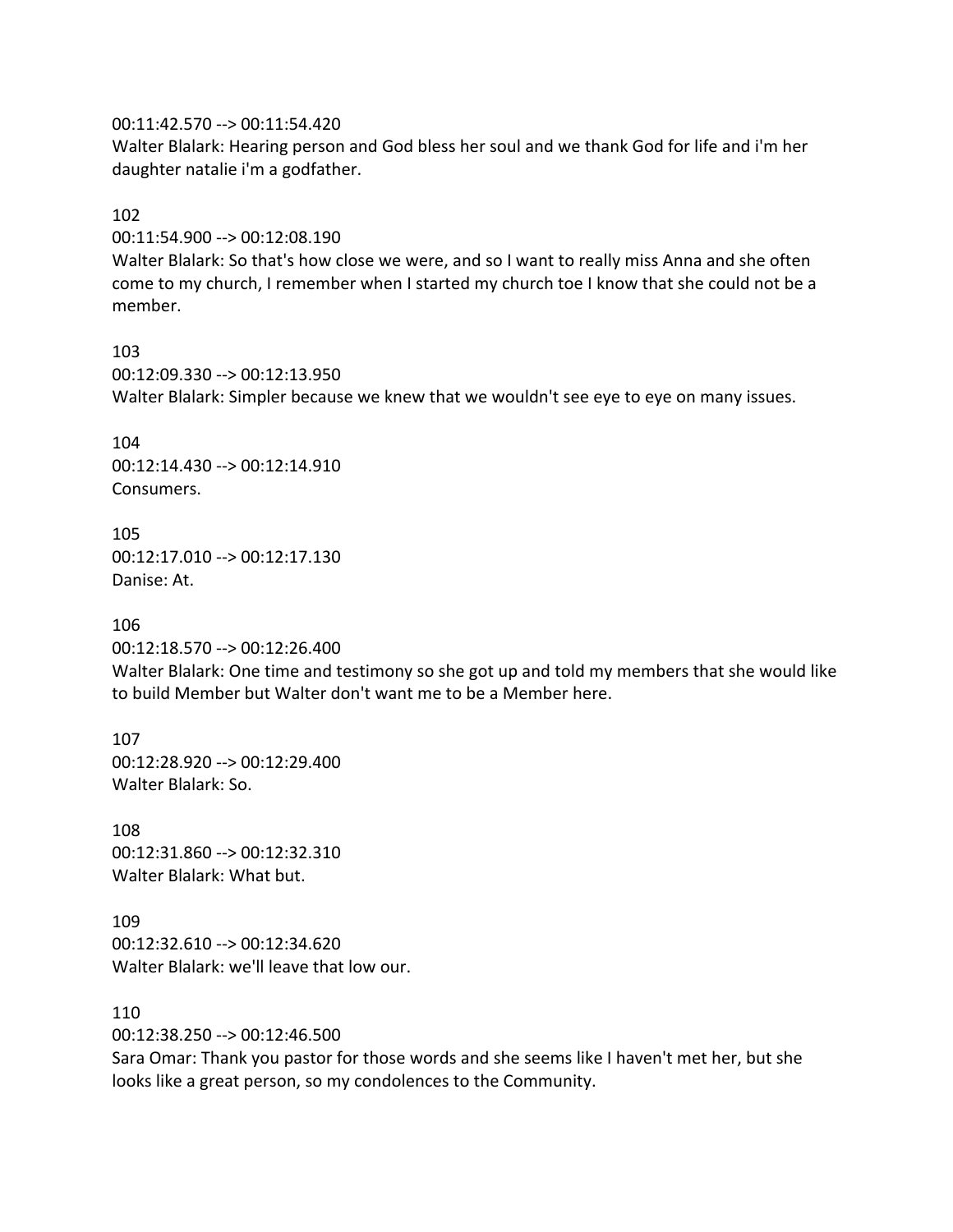00:12:51.420 --> 00:12:59.760

Sara Omar: Right um so i'm just going to just as a reminder, this is a continuation of the discussion we had last week and we're.

## 112

## 00:13:00.450 --> 00:13:12.870

Sara Omar: Turning things over to operate to give us kind of an update on all the activities and conversations and recommendations we've come to this far, for the subcommittee our training at all so long name.

## 113

## 00:13:24.600 --> 00:13:36.000

Aubree Flickema: Okay, thank you, Sarah and if any Members of the subcommittee want to jump in at any time add anything help answer any questions I would be appreciative.

## 114

## 00:13:37.710 --> 00:13:51.000

Aubree Flickema: Okay, so just to review some of the highlights of our Subcommittee conversation and the group agreed to review each aspect of the subcommittee sequentially.

## 115

## 00:13:51.030 --> 00:14:10.770

Aubree Flickema: So reviewing recruitment and they moved on to hiring we haven't yet that's really as far as we got at this point, so the group reviewed current recruitment efforts social media push we watched a some videos at the Elgin police department put out for recruitment purposes.

## 116

## 00:14:14.700 --> 00:14:26.130

Aubree Flickema: We had an opportunity to talk to a recruitment officer and then the subcommittee identified that there were no recommendations or amendments and nobody submitted any recommendations or amendments to the current process.

## 117

# 00:14:28.140 --> 00:14:33.210

Aubree Flickema: The group is currently in the process of reviewing the hiring requirements.

## 118

# 00:14:34.560 --> 00:14:50.250

Aubree Flickema: And the recommendation to include high school and or ged as the requirements and the recommendation to have a preference point system that includes the following that includes several categories which I don't know Sarah if there's another site for that or not, but I can.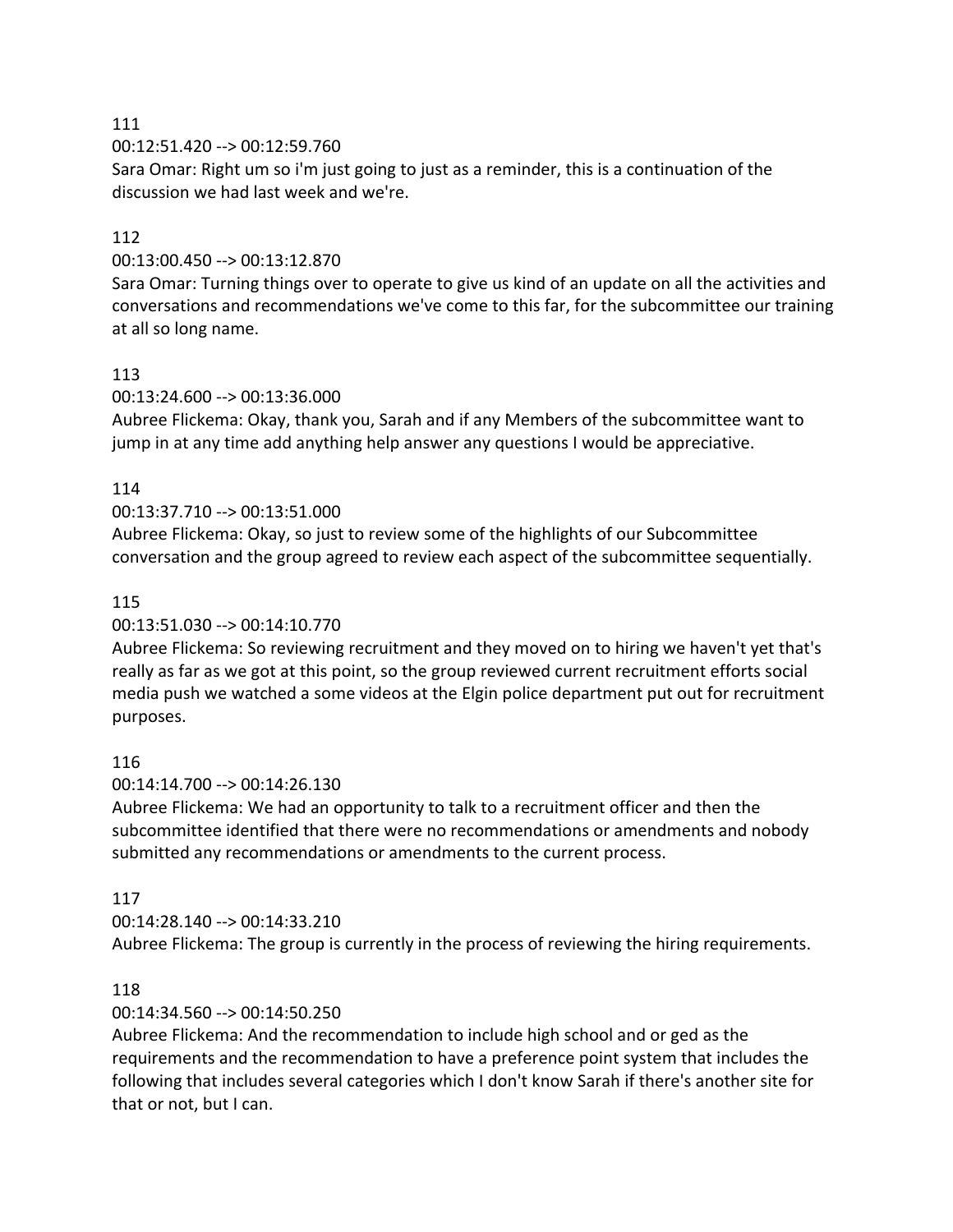119 00:14:51.330 --> 00:14:57.810 Aubree Flickema: buy yeah so i'll back up and say that the sub Committee voted on.

#### 120

00:14:59.040 --> 00:15:12.960

Aubree Flickema: The decision to so right now the Elgin police department requires a bachelor's degree in order to I believe it's and correct me if i'm wrong chief to take the test to essentially enter into the hiring process.

### 121

00:15:15.870 --> 00:15:23.580

Aubree Flickema: And what we voted on is just to not to change the standard we're trying to change our language around that so.

### 122

00:15:25.320 --> 00:15:27.870 Aubree Flickema: And to switch that out.

## 123

00:15:29.130 --> 00:15:48.720

Aubree Flickema: into using a preferred point system, and so the candidates now would be required to have a badge or a sorry a high school diploma or ged equivalent and then would be allowed to take the test to begin the hiring process.

## 124

00:15:49.890 --> 00:15:53.670 Aubree Flickema: Based on a preferred point system and much of our conversation.

## 125

00:15:54.720 --> 00:16:11.250

Aubree Flickema: yeah much of our conversation around that had to do with how we would we looked at their existing list of suggestions we added some of our own, and then we kind of played around with the priorities and the points given to each.

## 126

00:16:13.050 --> 00:16:20.640

Aubree Flickema: To each category, and so this screen outlines just the different categories so.

127 00:16:21.690 --> 00:16:43.290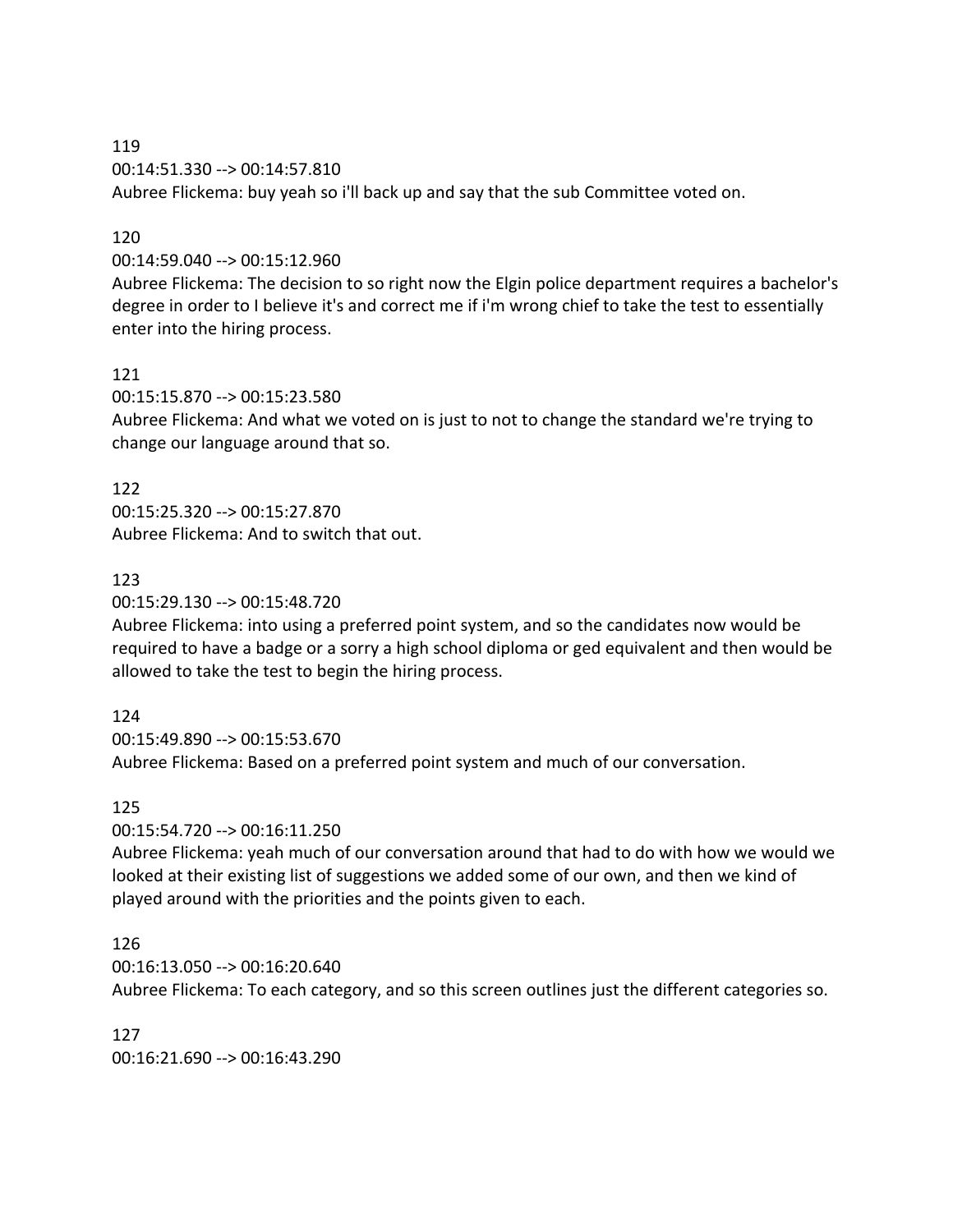Aubree Flickema: The categories that we looked at the highest ones with a five point priority given is the current is if their current certified police officer, so if they've had experience as a police officer currently they have a bachelor's degree in social work or human services, services.

#### 128

#### 00:16:44.820 --> 00:16:53.940

Aubree Flickema: They have training and non violence mediation and DS and Lord de escalation, so any of those that was one that's a new additions and new additions are in red.

## 129

00:16:54.660 --> 00:17:03.360

Aubree Flickema: For four points any bachelor's degree and then for three points 60 college credit hours with three years as a full time employee with the city of Elgin.

## 130

00:17:04.080 --> 00:17:18.390

Aubree Flickema: multilingual with a preference towards speakers of priority languages in the Community, including Spanish or LAU and then Elgin if they're an Elgin resident with a minimum of one year, being in the Community document is being in the.

## 131

00:17:19.800 --> 00:17:25.200 Aubree Flickema: And then, for two or one trade school diploma or certification with.

## 132

00:17:25.710 --> 00:17:40.080

Aubree Flickema: A certified Elgin police explorer with three years in good standing with 300 community service hours or a military Honorable discharge that one was originally given five preference points and the committee voted to move it lower on the list.

#### 133

00:17:42.030 --> 00:17:44.220 Aubree Flickema: So I can open it up for discussion.

## 134

00:17:45.450 --> 00:17:47.430 Sara Omar: i'll breathe, can I just add one edition.

135 00:17:47.790 --> 00:17:50.250 Sara Omar: And we are still in the process of.

136 00:17:50.460 --> 00:17:57.930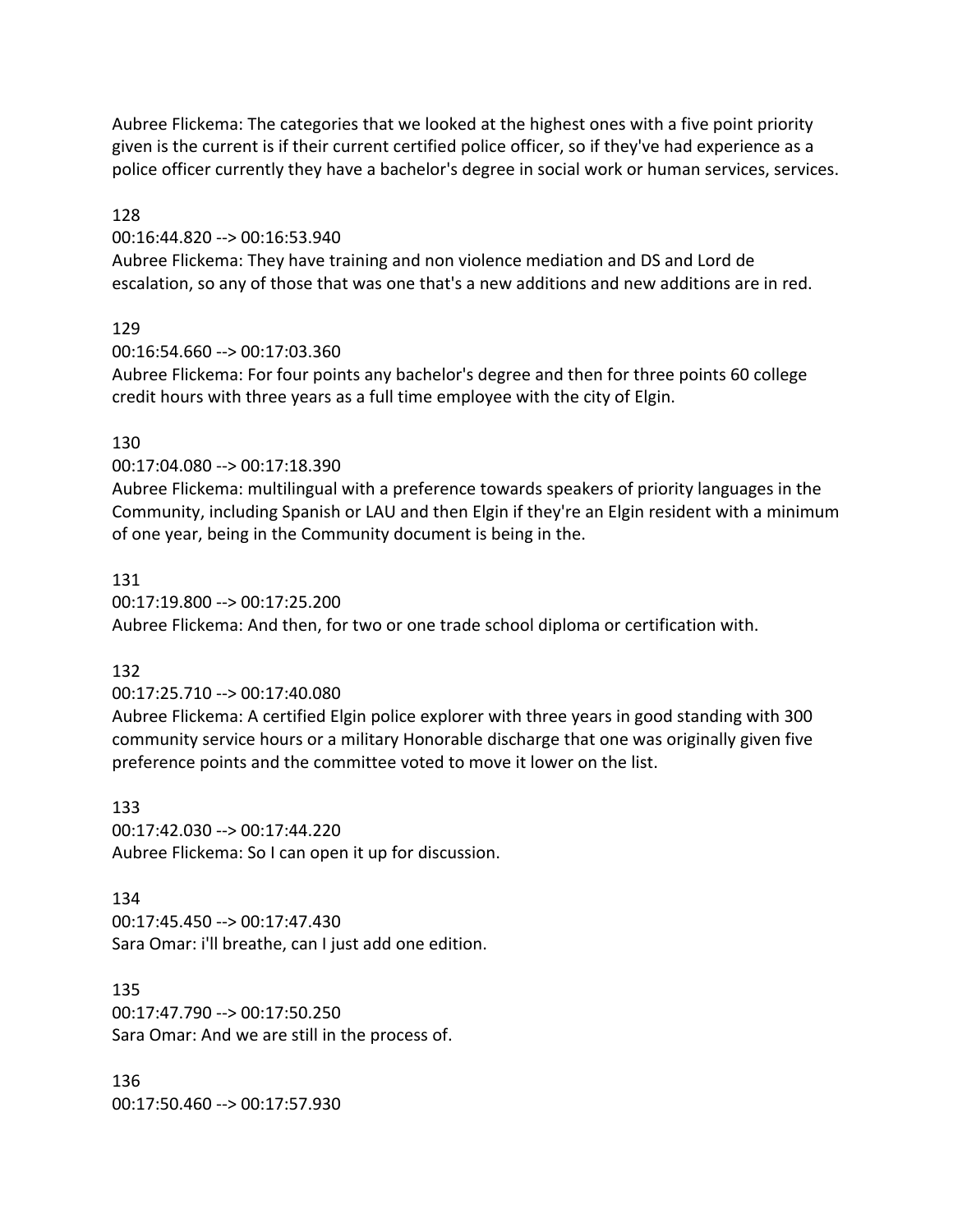Sara Omar: finalizing the preference points given well that's still in the middle we're still calm, so this is not the final.

137

00:17:59.190 --> 00:18:05.520

Sara Omar: We haven't voted yet on the final points, but just that's still in the midst of a conversation.

# 138

00:18:05.850 --> 00:18:11.400

Aubree Flickema: yeah correct and all of this is really I mean it's we can still go back and have a conversation about it so.

# 139

00:18:14.160 --> 00:18:17.700 Sara Omar: um I see pastor Brian Clark, and then mark is banner.

# 140

00:18:20.370 --> 00:18:31.380

Walter Blalark: I guess, my concern is military and also the bachelor's degree, I think that got rid of that which I thought was excellent, I thought was a good choice on.

# 141

00:18:32.490 --> 00:18:44.100

Walter Blalark: On the Council get rid of that but but, however, that, and you make a military this this ties only point well, I think that that's.

# 142

00:18:44.670 --> 00:19:08.340

Walter Blalark: Not not good, I you know any any time you got military Honorable discharge is holly up there on any type of similar service or type of type of job that police that the police Community does so I kind of disagree with that I can't I have to put that up more higher than just to.

# 143

00:19:10.590 --> 00:19:13.290

Walter Blalark: Put what what was the reason behind it, can I just, can I just add.

# 144

# 00:19:15.720 --> 00:19:20.970

Aubree Flickema: I think, and there are others that had more to say about this than I did so feel free to jump in but.

# 145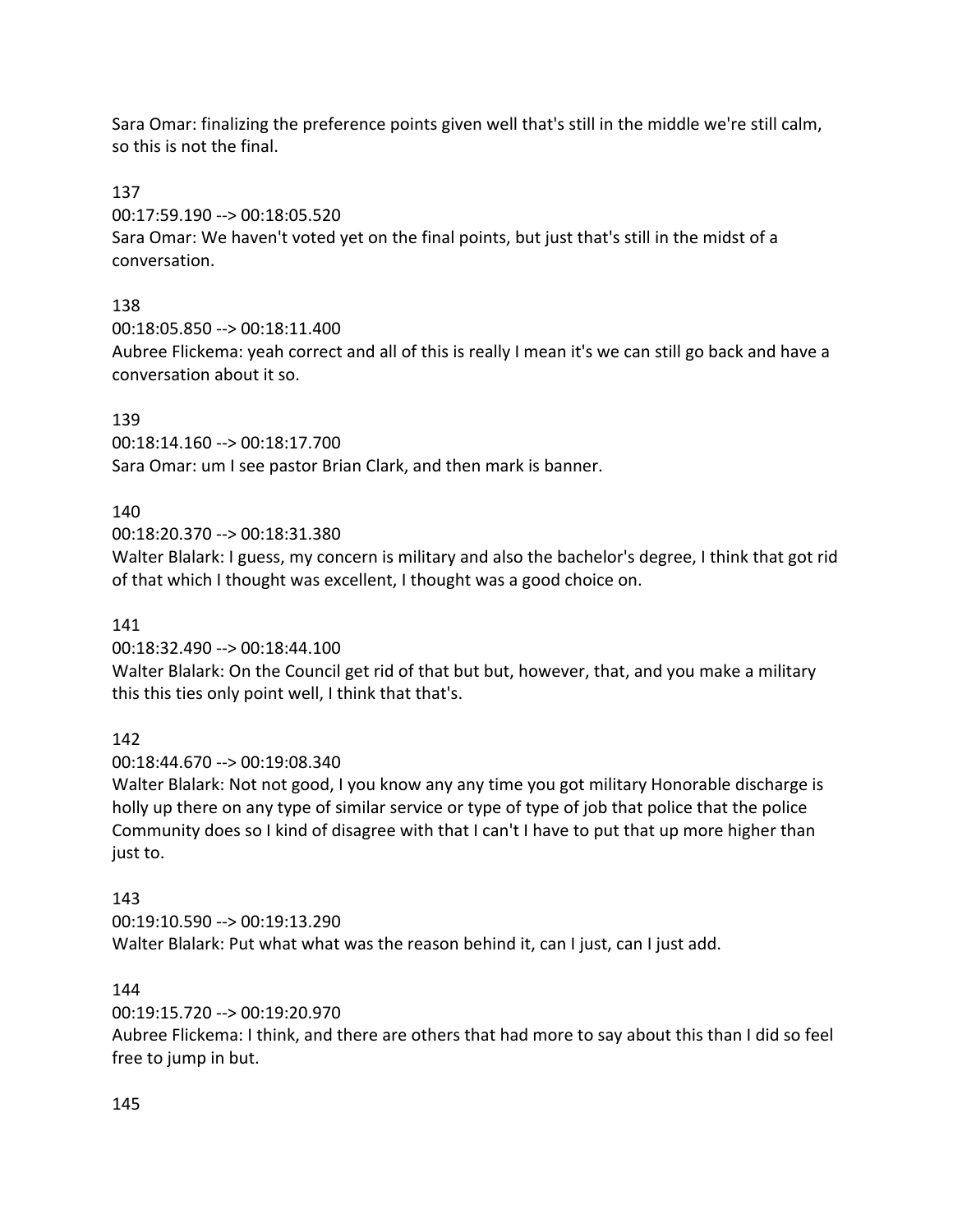### 00:19:21.390 --> 00:19:40.170

Aubree Flickema: I think some of it had to do specifically with like the purpose of the military and how military officers are trained and what role they were served in, and then the idea that we are hoping to have officers that you know would be successful in de escalation Nonviolent intervention.

#### 146

00:19:42.510 --> 00:19:50.850

Aubree Flickema: So I think that was some of the reasoning behind it and feel free anyone who had has more to say about that specifically to jump in.

#### 147

00:19:51.360 --> 00:19:56.190 Sara Omar: yeah the subcommittee just can jump in and those in need to so.

#### 148

00:19:57.090 --> 00:19:57.870 Sara Omar: You can just dumped it.

#### 149

00:19:58.050 --> 00:20:02.310 Tish Calhamer: it's more, if I may, because I, I think I had something to do with contributing towards.

#### 150

00:20:02.550 --> 00:20:10.860 Tish Calhamer: This one I don't want to say anything disparaging about our nation's veterans that is not what I intend to do.

151 00:20:12.090 --> 00:20:14.580 Tish Calhamer: But there are there are some studies out there.

#### 152

00:20:15.840 --> 00:20:28.170

Tish Calhamer: That when you're in the military there's a there's a risk there's a chance that you will become radicalized by certain white supremacist groups um they.

#### 153

00:20:28.680 --> 00:20:40.140

Tish Calhamer: They start in the military and they they bond with the soldiers and by the time you're out, you are close to being a radicalized member of.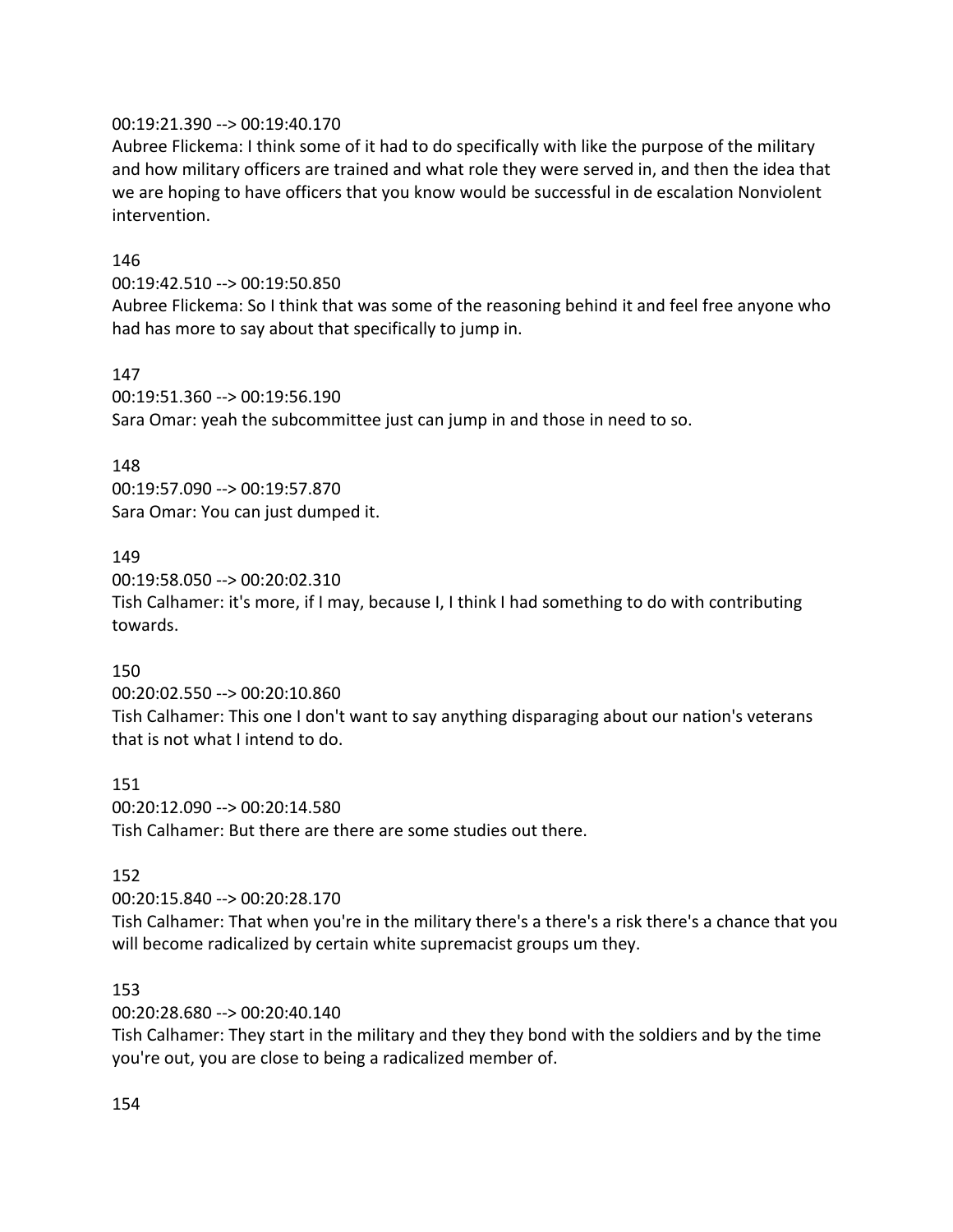## 00:20:41.520 --> 00:20:59.910

Tish Calhamer: A white supremacist group that's not every vet it's not a high percentage of the veterans but it's just that a lot of white supremacist groups have a fair amount of ex military and then you know they go into the police force um.

#### 155

00:21:01.170 --> 00:21:09.150

Tish Calhamer: there's the the risk of ptsd and I know psychological screening can can you know weed out some of that again, you know.

#### 156

00:21:09.750 --> 00:21:21.810

Tish Calhamer: You learn a lot in the military it's it's structure it's discipline it's a lot of good skills so i'm not knocking it it's worth a certain number of points um, but when you start to give.

#### 157

00:21:24.900 --> 00:21:37.350

Tish Calhamer: Too many points or beyond a certain reasonable level are we attracting people that have a very sort of militant frame of mind and is that what we want for our Community.

#### 158

#### 00:21:38.190 --> 00:21:47.820

Tish Calhamer: This is still up for debate and this is just you know what i've i've gleaned over the years of you know, doing some reading i've always been sort of fascinated by.

#### 159

#### 00:21:49.260 --> 00:22:00.600

Tish Calhamer: How people become radicalized and how they can go from you know high school student to you know white supremacist and you know bleep bleep bleep.

#### 160

#### 00:22:03.120 --> 00:22:12.480

Tish Calhamer: So I I would want to look at you know what the military requirements are and make sure that we're getting you know the criminal crumb not.

#### 161

00:22:12.960 --> 00:22:17.790 Tish Calhamer: You know somebody that's liable to you know damage the Community.

### 162 00:22:18.930 --> 00:22:19.110 Tish Calhamer: and

#### 163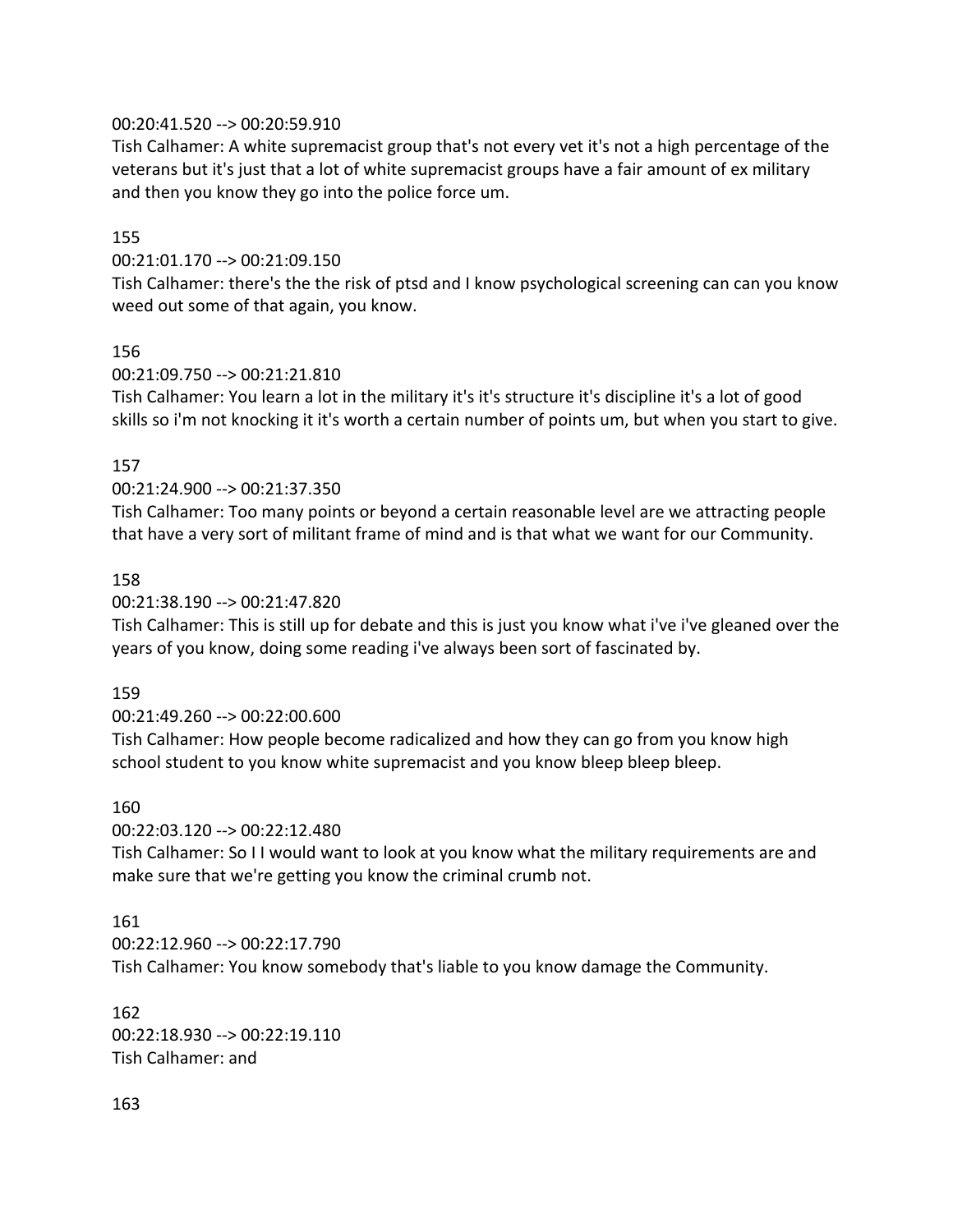00:22:20.640 --> 00:22:21.960 Walter Blalark: Just can we maybe get.

164 00:22:22.140 --> 00:22:22.560 Tish Calhamer: tissue.

165 00:22:23.100 --> 00:22:24.900 Walter Blalark: And we may be looking at me.

166

00:22:26.310 --> 00:22:33.840 Walter Blalark: Like if I had searched anything like that can we maybe look at those people like the guy who.

167

00:22:34.980 --> 00:22:49.800 Walter Blalark: Would murder George Florida other people can you can look at their background and then I think I can I come along what you're saying, can we kind of look at that can you kind of maybe get that data, do you understand him saying.

168 00:22:49.890 --> 00:22:54.330 Tish Calhamer: Yes, I actually sent a link to several articles.

169 00:22:55.620 --> 00:22:56.970 Tish Calhamer: Maybe they're in the box.

170 00:22:57.570 --> 00:22:59.220 Sara Omar: yeah yeah.

171 00:22:59.280 --> 00:23:00.390 Tish Calhamer: So, but i'll take a look.

172 00:23:02.040 --> 00:23:02.340 Tish Calhamer: i'll take.

173 00:23:03.630 --> 00:23:08.760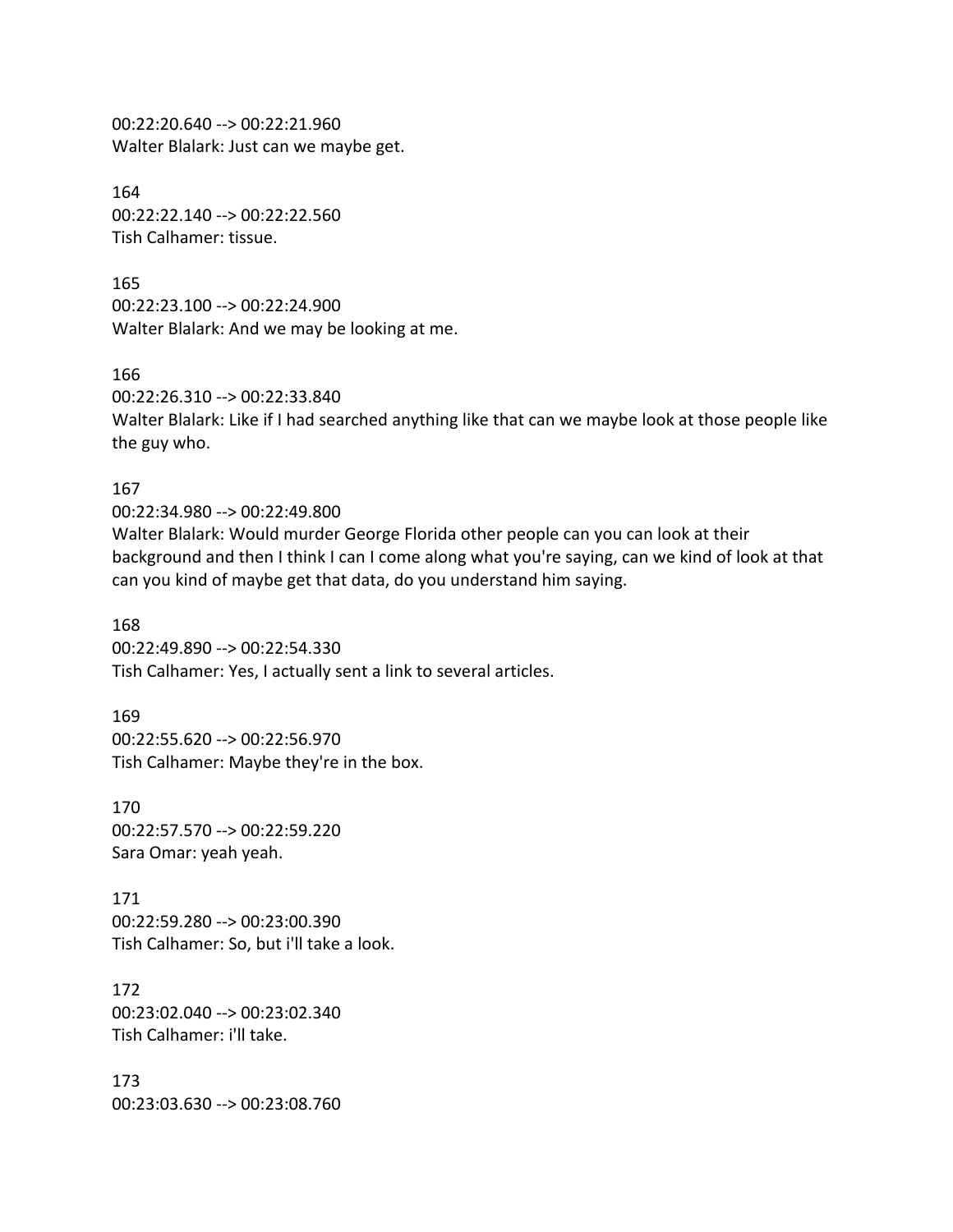Tish Calhamer: The more famous um you know cases of police brutality, to see if there's a link.

174 00:23:10.020 --> 00:23:10.350 Walter Blalark: Thank you.

175 00:23:10.410 --> 00:23:14.790 Sara Omar: i'm sorry i'm sorry so there's there's a pride of.

176 00:23:16.200 --> 00:23:23.040 Sara Omar: Ishmael I see your hand is up but i'm going to just confirm pastor biotic with that answer your question.

177 00:23:23.610 --> 00:23:24.210 Sara Omar: Yes.

178 00:23:24.360 --> 00:23:25.140 Walter Blalark: Yes, Okay, thank you.

179 00:23:25.470 --> 00:23:30.300 Sara Omar: Thank you, and then i'm going to Marcus Denise and then Ishmael.

180

00:23:32.850 --> 00:23:40.080

Marcus"The People's Champ" Banner: Okay Oh, good evening everybody, I want to piggyback on something that you know tisha said about the military.

#### 181

00:23:40.620 --> 00:23:51.780

Marcus"The People's Champ" Banner: And that can be said about all of these things up here right anytime you are part of an institution you run the risk of being radicalized in some way or institutionalized in some way.

#### 182

00:23:52.200 --> 00:24:02.040

Marcus"The People's Champ" Banner: Where you end up with the mentality that this is how things work right you put people in boxes, because this is how things work, this is what you were taught, this is what the book says.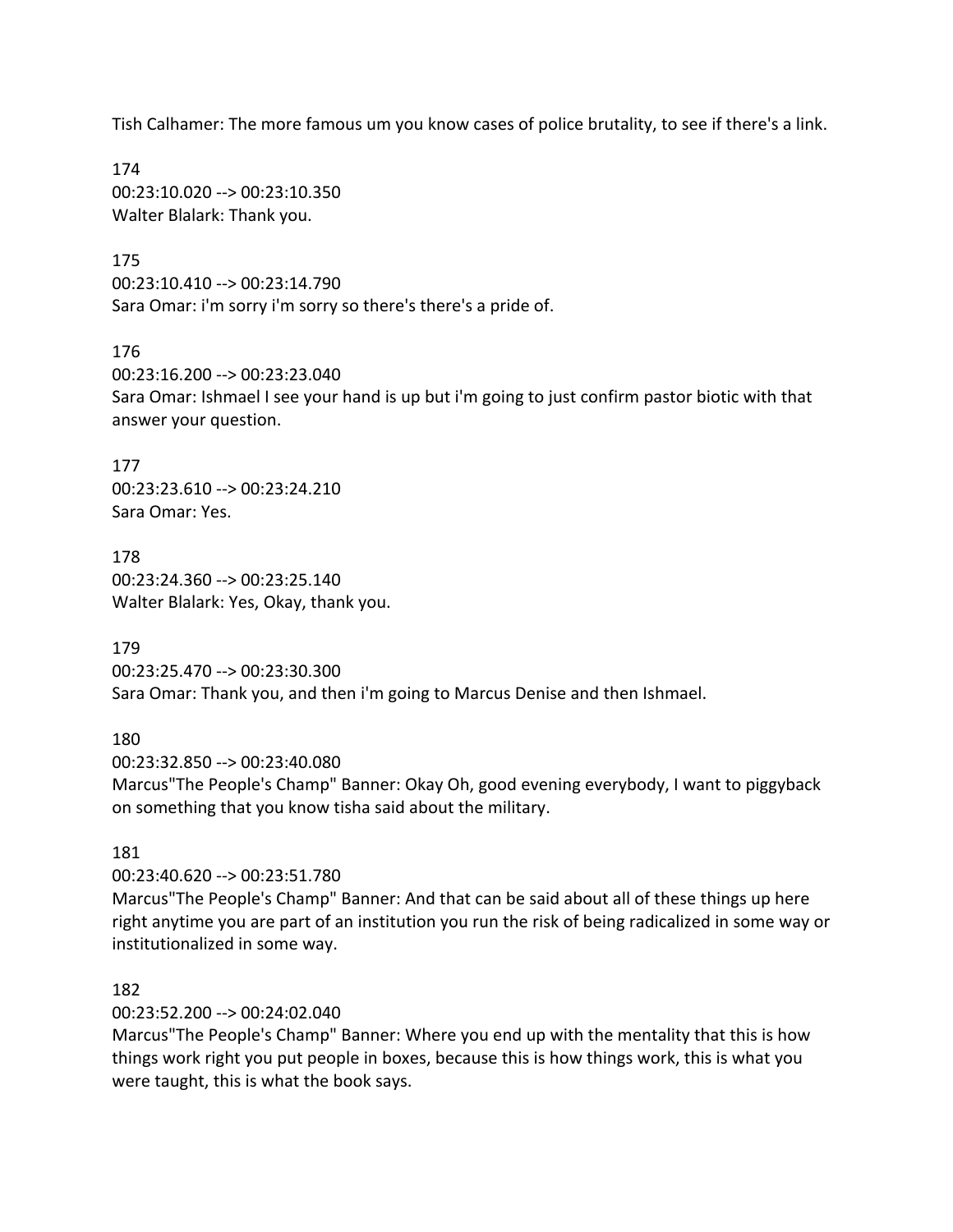#### 00:24:02.550 --> 00:24:13.860

Marcus"The People's Champ" Banner: Right um i've worked in construction, for a long time and we get a we would get a lot of guys will come out to the field, our new boss with these degrees fresh out of school.

#### 184

### 00:24:14.400 --> 00:24:26.670

Marcus"The People's Champ" Banner: And we have to teach them how to do his job right so there's nothing on here that gives people points for real life experience, which I think is more valuable than any degree.

#### 185

00:24:27.210 --> 00:24:37.200

Marcus"The People's Champ" Banner: Because without the experienced people teaching the people with the degrees to do things they're not even able to function in in the working society.

### 186

00:24:37.920 --> 00:24:49.380

Marcus"The People's Champ" Banner: Without being taught by somebody who's been boots on the ground, so the system needs to have a way to give people points for real life experience real Community Community engagement.

#### 187

00:24:50.640 --> 00:24:52.350 Marcus"The People's Champ" Banner: I don't see anything going here like that.

#### 188

00:24:53.700 --> 00:24:55.380 Marcus"The People's Champ" Banner: And i'm talking about documenting.

#### 189

00:24:55.410 --> 00:25:04.740

Marcus"The People's Champ" Banner: 300 Community hours and exploiting because those are things that people can do just to put on a resume i'm talking about real life work real life experiences.

#### 190

00:25:05.010 --> 00:25:20.940

Sara Omar: So my kid there was a conversation about maybe if you volunteered in a peace corps that that should be also considered or cold out, I was just wondering if you have any like specific examples that we could kind of consider adding as a row here.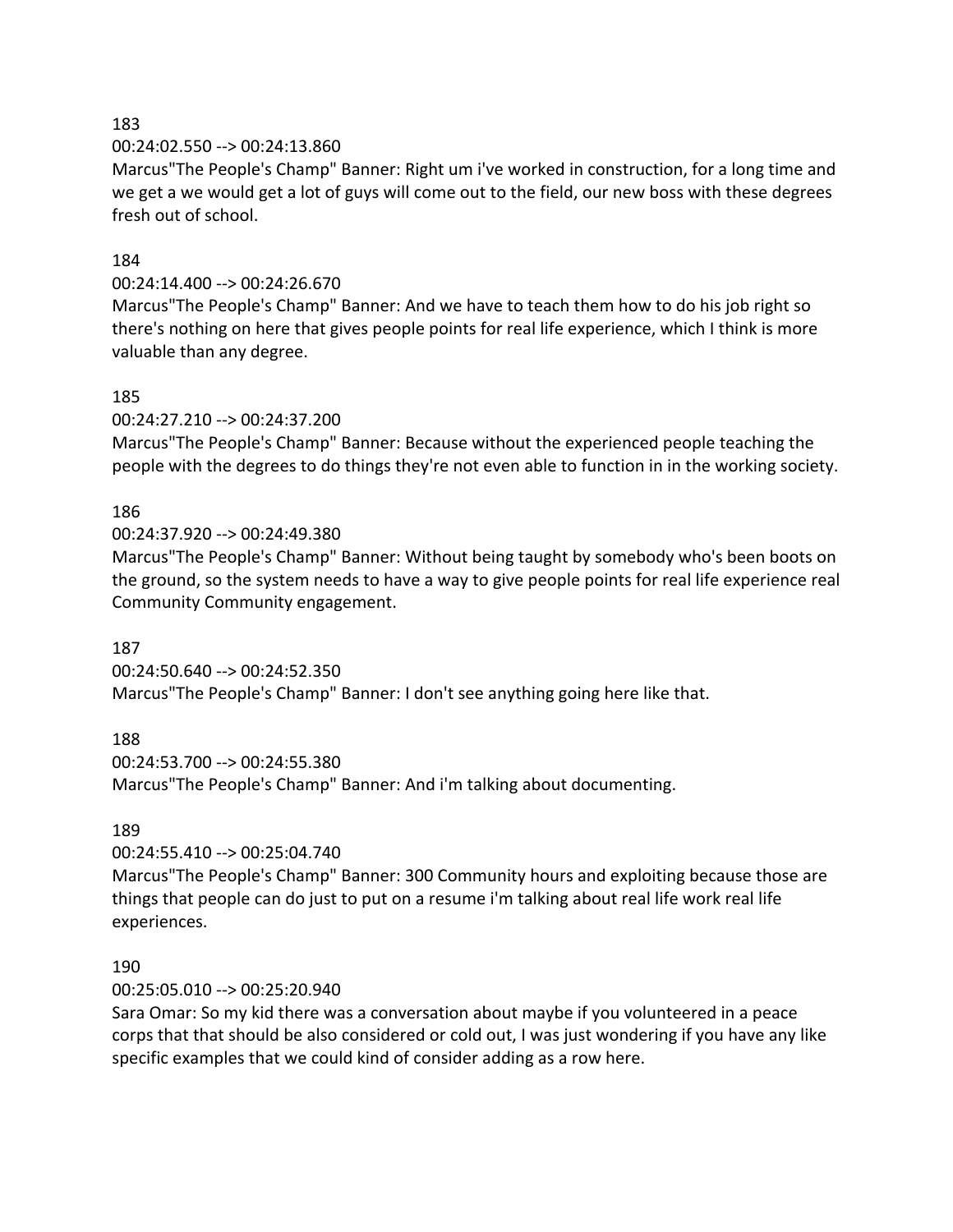### 00:25:21.480 --> 00:25:29.100

Marcus"The People's Champ" Banner: So the thing that I mean i'm talking about is somebody who has an instrument to any institution right there just a Community Member they're out here.

## 192

### 00:25:29.670 --> 00:25:37.530

Marcus"The People's Champ" Banner: In their Community trying to better themselves whether they're working, then they see things one on the Community they're trying to better their community.

#### 193

00:25:37.860 --> 00:25:43.200

Marcus"The People's Champ" Banner: by whatever means necessary they're engaged they're engaged with the youth they're engaged with the adults.

#### 194

00:25:43.650 --> 00:25:49.740

Marcus"The People's Champ" Banner: i'm things that aren't necessarily document, it were to say hey look at me I did this it's on my resume.

#### 195

#### 00:25:50.340 --> 00:26:04.260

Marcus"The People's Champ" Banner: Right to me those things are a lot more important because a lot of people will do these things, just to put it on the resume and it doesn't make them a better person or make them capable of doing a job better than somebody who hasn't check these boxes.

196 00:26:06.540 --> 00:26:09.420 Sara Omar: yeah I can see where you're coming from i'm.

#### 197

00:26:09.420 --> 00:26:13.950 Sara Omar: Just thinking and then there's a question for the subcommittee as we take everyone's.

#### 198

#### 00:26:14.130 --> 00:26:27.210

Sara Omar: feedback and can reconvene is like, how do we ensure that it's consistent when we're kind of when it comes to like looking at people's criteria and qualifications.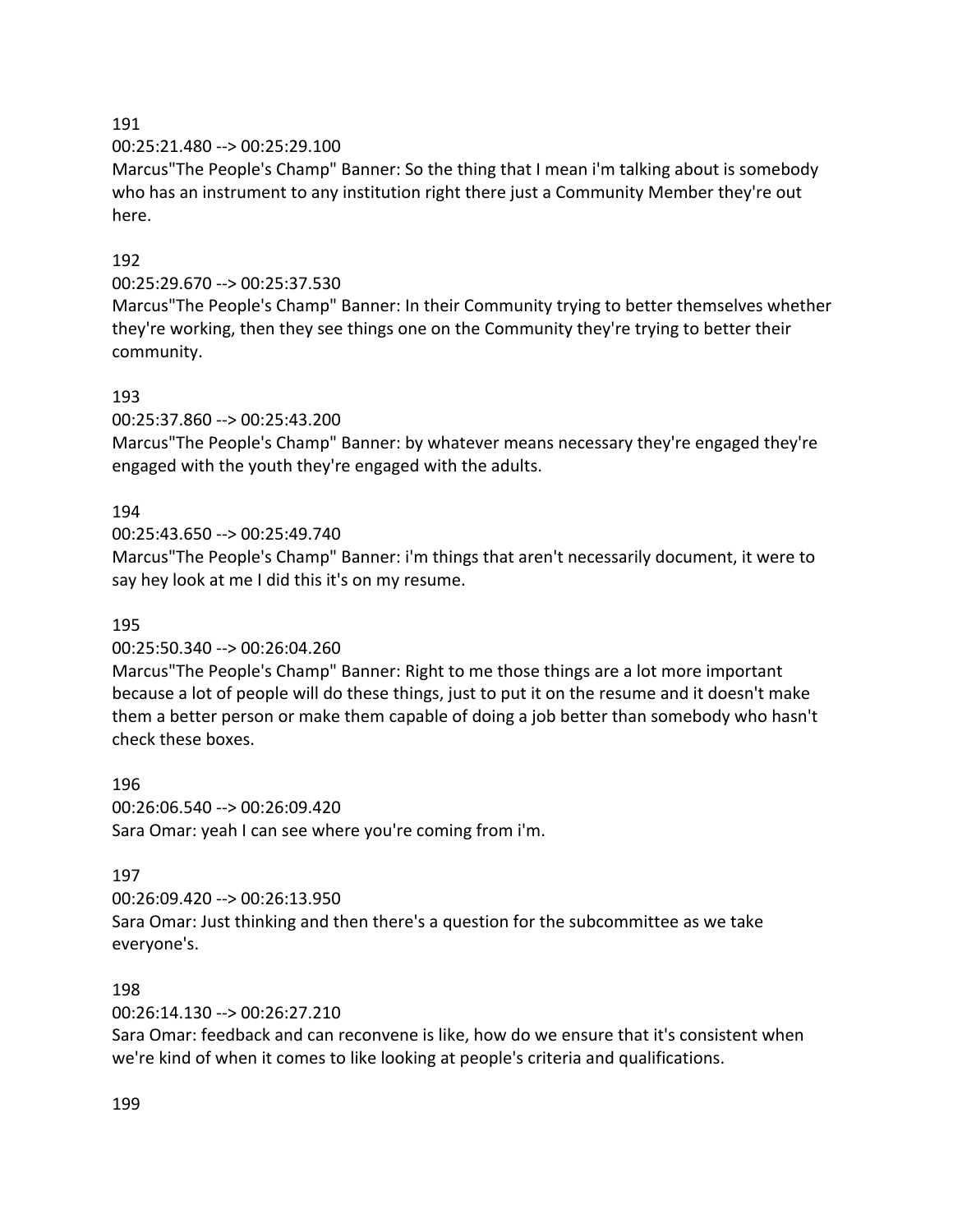00:26:27.990 --> 00:26:37.560

Sara Omar: So that's just maybe a question, a question to think through for the training at subcommittee and Mike is there any other comments you would like to provide.

200 00:26:38.550 --> 00:26:39.780 Marcus"The People's Champ" Banner: knows all thank you.

201 00:26:40.290 --> 00:26:41.850 Sara Omar: Great i'm Denise.

202 00:26:44.100 --> 00:26:45.120 Sara Omar: Oh Denise here i'm you.

203 00:26:47.040 --> 00:26:48.720 Danise: My dog was proudly up.

204 00:26:49.290 --> 00:26:51.630 Danise: I just wanted to say that.

## 205

00:26:52.320 --> 00:27:08.220

Danise: I agree with pastor blaylock about giving more points for military just you know for military experience, and I also think there needs to be a category on life experiences, as described by Marcus.

206 00:27:11.610 --> 00:27:12.330 Sara Omar: Great Thank you.

## 207

00:27:12.630 --> 00:27:22.680

Sara Omar: And Carol I do see your hand up, but I just wanted to check in with Ishmael I know you had your hand up, but just wanted to see if you wanted added a comment.

### 208

00:27:24.360 --> 00:27:29.220

Ismael Cordovà: yeah, I just wanted to clarify with Walter that that information is actually something we did request during the.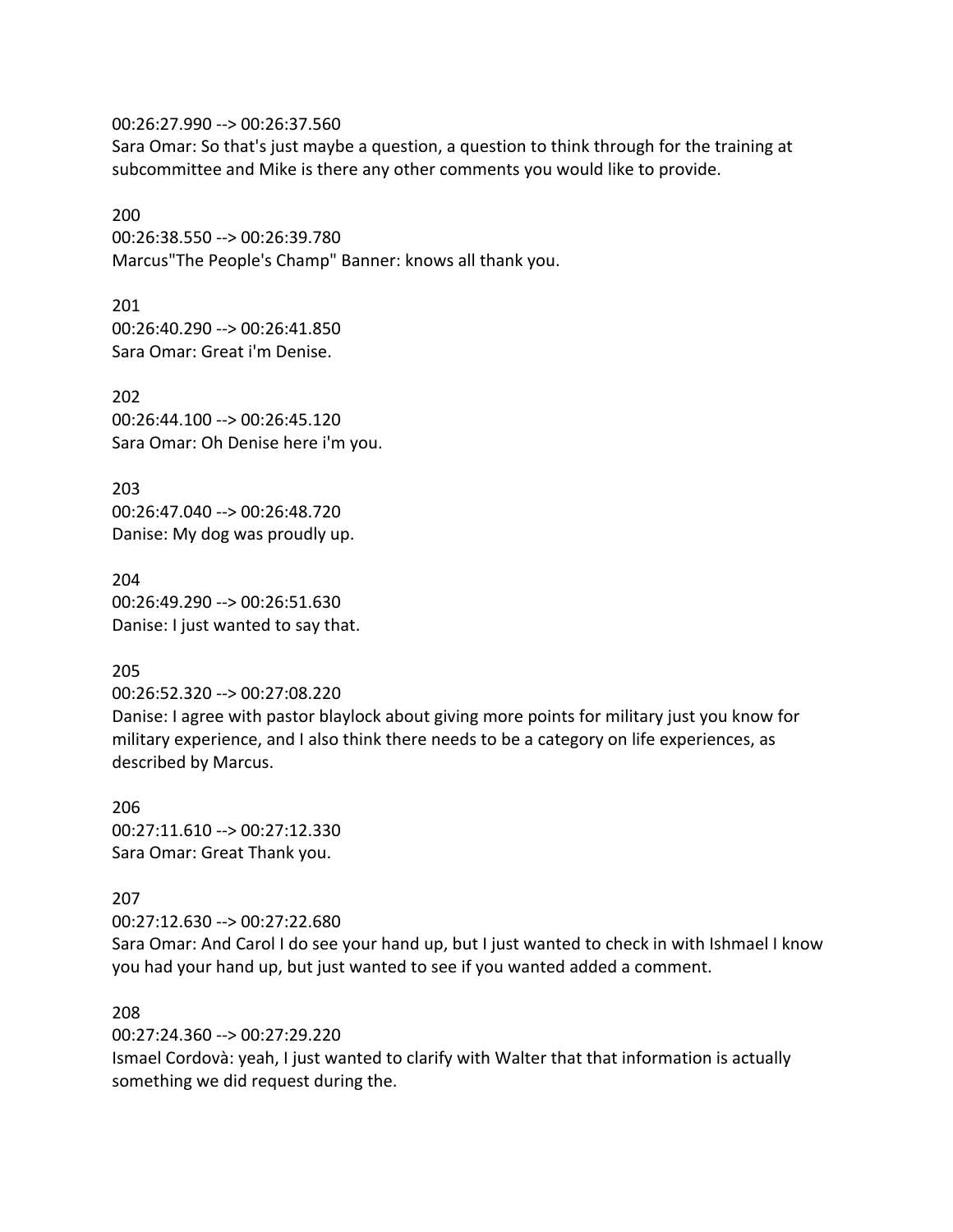00:27:29.520 --> 00:27:40.290

Ismael Cordovà: subcommittee meeting, so I just wanted to reiterate that for whoever organizers that subcommittee that that is information we did request once we get that information will definitely incorporated and how we kind of.

#### 210

00:27:41.490 --> 00:27:43.950 Ismael Cordovà: decided to preference points for when we vote.

211 00:27:46.530 --> 00:27:47.700 Ismael Cordovà: Okay, thank you.

212 00:27:48.450 --> 00:27:49.350 Sara Omar: Carol and then.

213 00:27:50.550 --> 00:27:51.030 Sara Omar: Who is yellow.

214 00:27:55.110 --> 00:27:56.220 Sara Omar: Okay earlier on you.

215 00:28:02.490 --> 00:28:03.300 City Hall: Okay man.

216 00:28:04.050 --> 00:28:11.760

City Hall: Marcus a lot of what you talked about certainly sounds like community service two minutes and just because you've documented community service does not mean it is less valuable.

#### 217

00:28:13.500 --> 00:28:26.340

City Hall: And on the military, I absolutely respect the people in the military I abhor what we do to them, we teach him to kill people that look different than them, it does not really prepare you for real life.

218 00:28:27.750 --> 00:28:38.850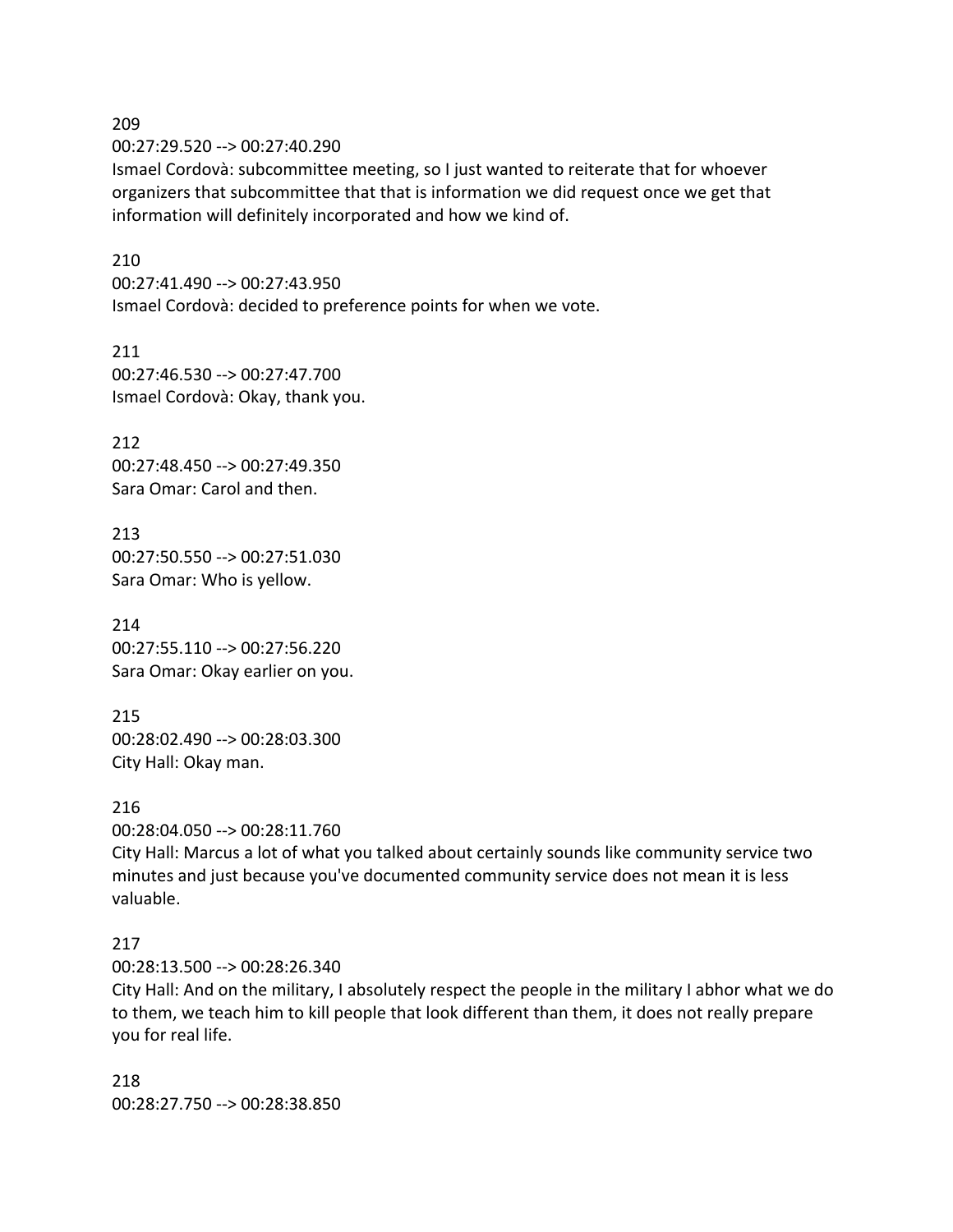City Hall: Just a personal opinion and from working with a lot of people veterans that had come from military and tried to integrate back into real life, some people can make it some people can um.

#### 219

00:28:39.540 --> 00:28:50.490

City Hall: So I would never have demean our military and but I really believe that Community services and important thing, and a lot more young people need to be doing community service, because it helps them as well.

220 00:28:56.040 --> 00:28:58.440 Sara Omar: Just Carol you might not have seen but you've gotten some.

221

00:28:58.440 --> 00:29:01.350 Sara Omar: thumbs up from some of your colleagues here.

222 00:29:02.700 --> 00:29:06.390 Sara Omar: coach chair clicker and then number, whether.

223 00:29:07.890 --> 00:29:08.460 You yes.

224 00:29:09.720 --> 00:29:15.060 LeJewel Kelly Crigler: I do want to piggyback actually off the tissue because I do believe that as well.

225 00:29:16.080 --> 00:29:21.450 LeJewel Kelly Crigler: of watching over the years of a lot of the.

## 226

00:29:22.470 --> 00:29:29.400 LeJewel Kelly Crigler: The incidents that were taking place with these police officers and the civilians, then.

227

00:29:31.050 --> 00:29:36.600 LeJewel Kelly Crigler: They actually were people that had served time in the service.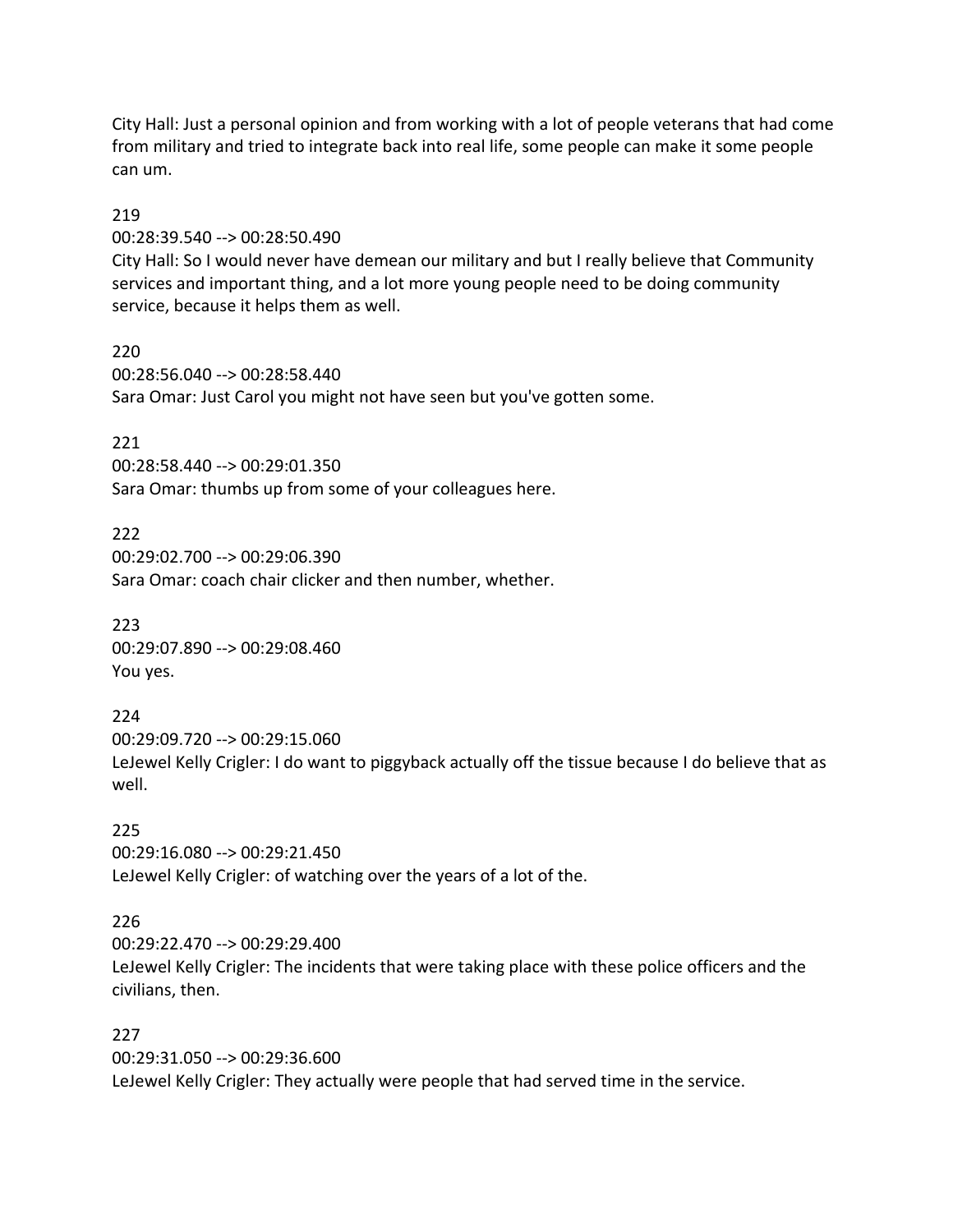228 00:29:37.860 --> 00:29:39.660 LeJewel Kelly Crigler: and actually had.

## 229

00:29:40.710 --> 00:29:45.720 LeJewel Kelly Crigler: relationships with these white supremacist organizations.

### 230

00:29:46.800 --> 00:29:57.900

LeJewel Kelly Crigler: that's a well known fact um The other thing that i'm looking at and and i'm really looking you know in regards to a regular person from the Community.

### 231

00:29:58.230 --> 00:30:14.430

LeJewel Kelly Crigler: Just wanting to be a police officer, you know um that's a heck of a lot and i'm just wondering before a lot of this stuff was actually put into place years before what was actually the the requirements before you know.

### 232

00:30:15.060 --> 00:30:21.750

LeJewel Kelly Crigler: of becoming a police officer, because this really looks like a wall to meet ultimately to keep a lot of people out.

#### 233

00:30:22.110 --> 00:30:28.500

LeJewel Kelly Crigler: And the persons that you're actually wanting to keep out are people that would actually serve their Community better.

#### 234

00:30:28.890 --> 00:30:36.270

LeJewel Kelly Crigler: I honestly believe I don't believe that just because you have a degree that makes you better than anyone else that's just a personal choice.

#### 235

00:30:36.510 --> 00:30:40.830

LeJewel Kelly Crigler: Of you're wanting to further educate yourself and whatever it is that you're wanting to do.

## 236

00:30:41.190 --> 00:30:53.190

LeJewel Kelly Crigler: But that should not take in, and you know shut down persons that are just working every day and decide they want to go and work for the police department, they should have that right to do so, you know.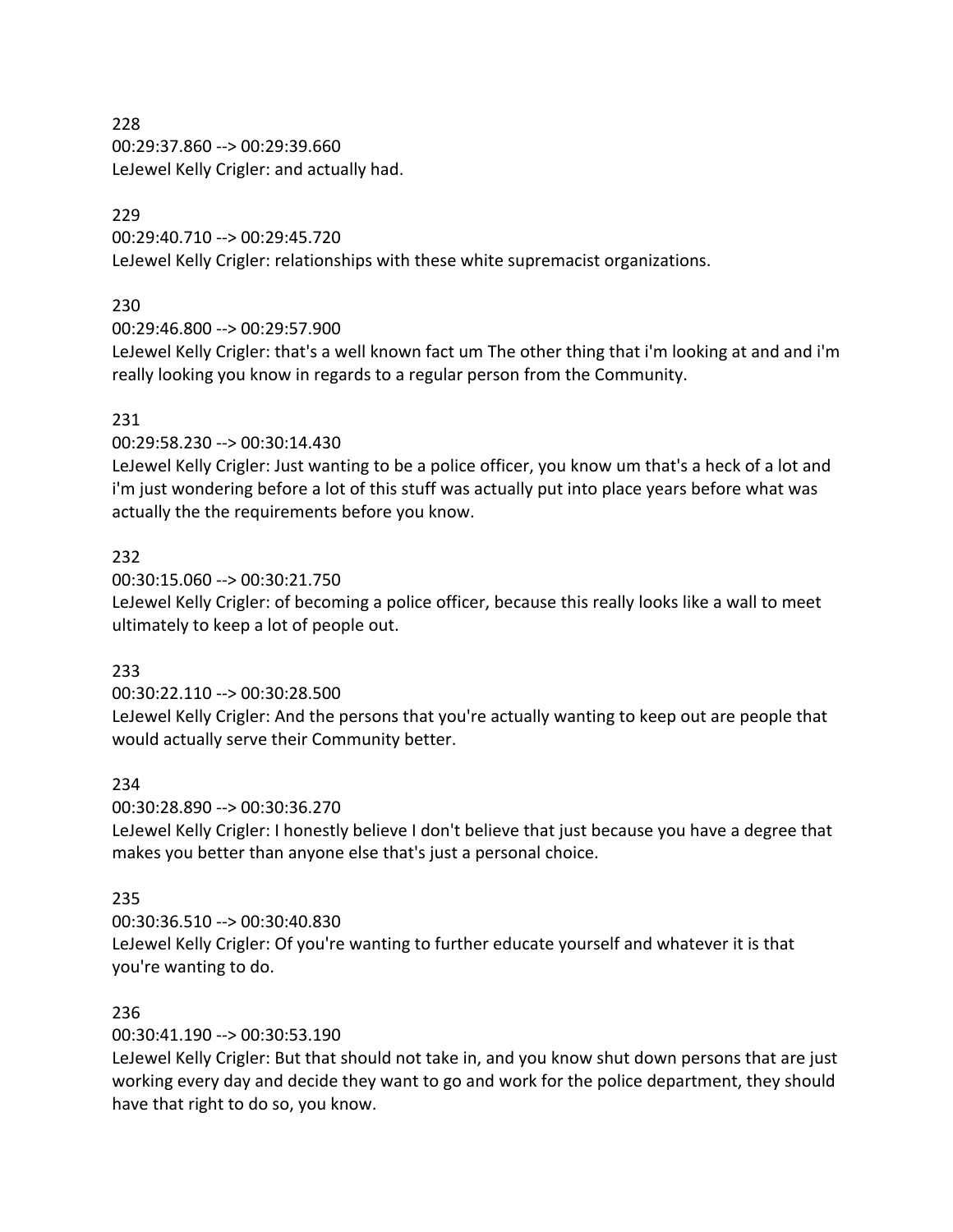00:30:53.940 --> 00:31:14.430

LeJewel Kelly Crigler: But this year just seems like a wall to me at looking at this, a wall, as well as kind of specifically drawn towards certain people in this and you know i'm just looking at this, and this is very pretty much disappointing to me um so you know that that's pretty much my comment.

238 00:31:17.460 --> 00:31:18.450 Sara Omar: Thank you Tara.

239 00:31:18.810 --> 00:31:21.180 Sara Omar: rigor and I just want to encourage.

240 00:31:21.540 --> 00:31:22.410 Aubree Flickema: folks to.

#### 241

00:31:22.620 --> 00:31:37.140

Sara Omar: pick a path is providing your honest feedback but also any suggestions on recommendations that we can take back and have a further conversation next week as a subcommittee.

#### 242

00:31:39.360 --> 00:31:42.900 Aubree Flickema: So Sarah really quick I don't know if it would be helpful at this point.

#### 243

00:31:44.220 --> 00:31:52.770

Aubree Flickema: I know that little brought up what the asking the question what the previous requirements were do we have access to that to show what we would be changing from.

#### 244

00:31:54.450 --> 00:32:02.910

LeJewel Kelly Crigler: And this would be the requirements before the 1994 crime bill that I would be asking for what were the requirements before that, for police officer.

#### 245

00:32:03.240 --> 00:32:06.780 Aubree Flickema: So can we maybe get that and put that in the box, so that we can review that.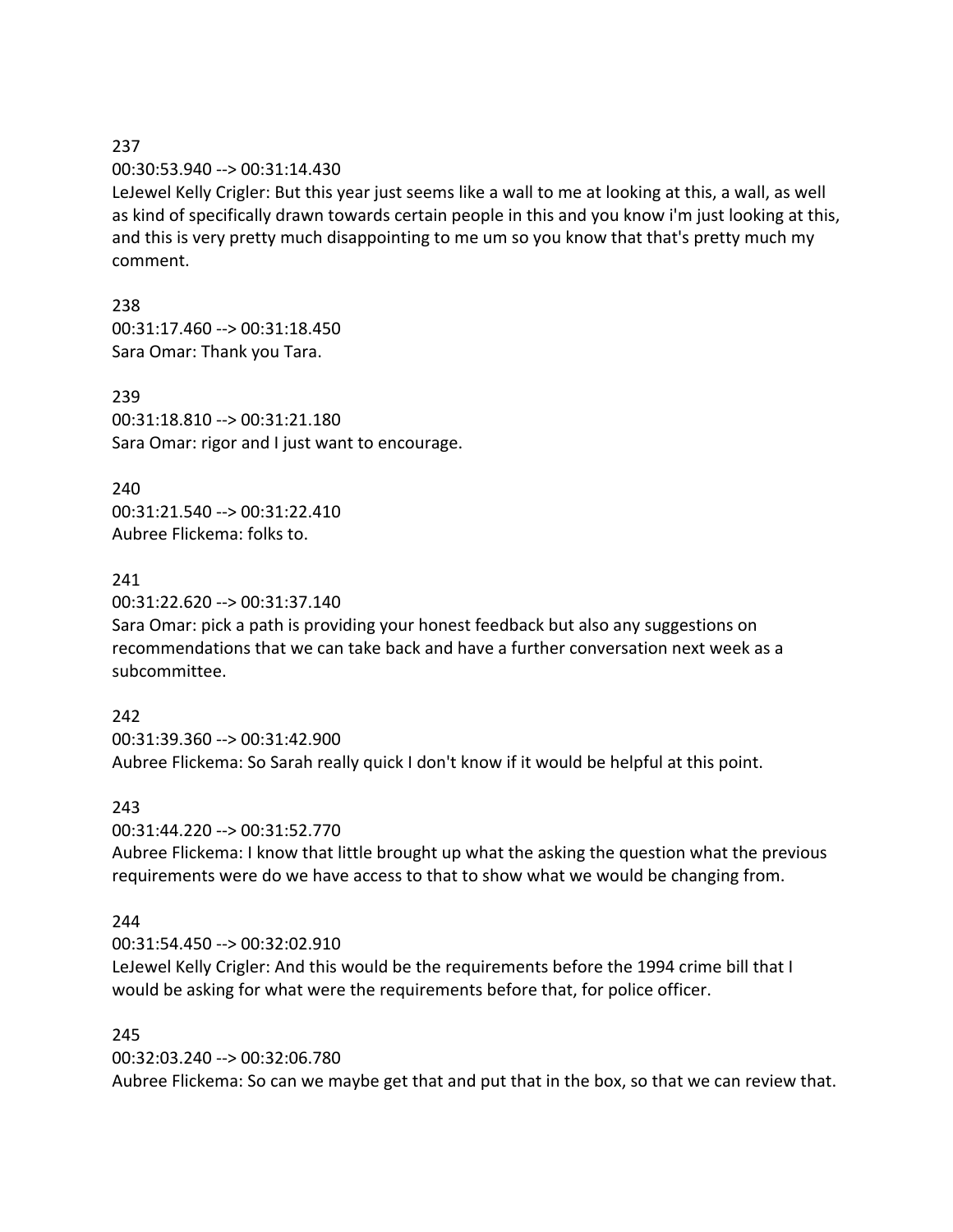246 00:32:07.140 --> 00:32:07.560 Okay.

#### 247

00:32:09.540 --> 00:32:10.290 LeJewel Kelly Crigler: Go ahead go ahead.

### 248

00:32:10.740 --> 00:32:19.200

LeJewel Kelly Crigler: Oh, I was gonna say because what has really changed, I mean crimes are the same, you know and, if anything, to my understanding crime has went down.

### 249

00:32:20.100 --> 00:32:37.950

LeJewel Kelly Crigler: Even though we we have the carjackings and stuff going on the other, worst crimes have went down so a lot of things, a lot more mental mentally challenged, where people actually need social workers that type of thing so that that's like I said that's my comment.

### 250

00:32:39.240 --> 00:32:47.610

Aubree Flickema: yeah and I just clarify really quick that this isn't a list of requirements it's a list it's a preferred point system so.

#### 251

#### 00:32:48.150 --> 00:32:55.650

Aubree Flickema: It I know that it looks like a list of requirements, the way that it's like set up right now, but just to remind everybody i'm not saying that anybody.

#### 252

00:32:56.370 --> 00:33:10.020

Aubree Flickema: Miss took that but it's not a list of requirements, so I guess my question would be for you, what would you change in this to make it feel less like you know prohibitive or a wall like you said, if anything.

## 253

00:33:11.340 --> 00:33:17.220

LeJewel Kelly Crigler: Well, the thing of it is is in reference to the preference it's kind of all in I the beholder.

## 254

00:33:18.630 --> 00:33:21.780 LeJewel Kelly Crigler: And when you look at this and you have people you know.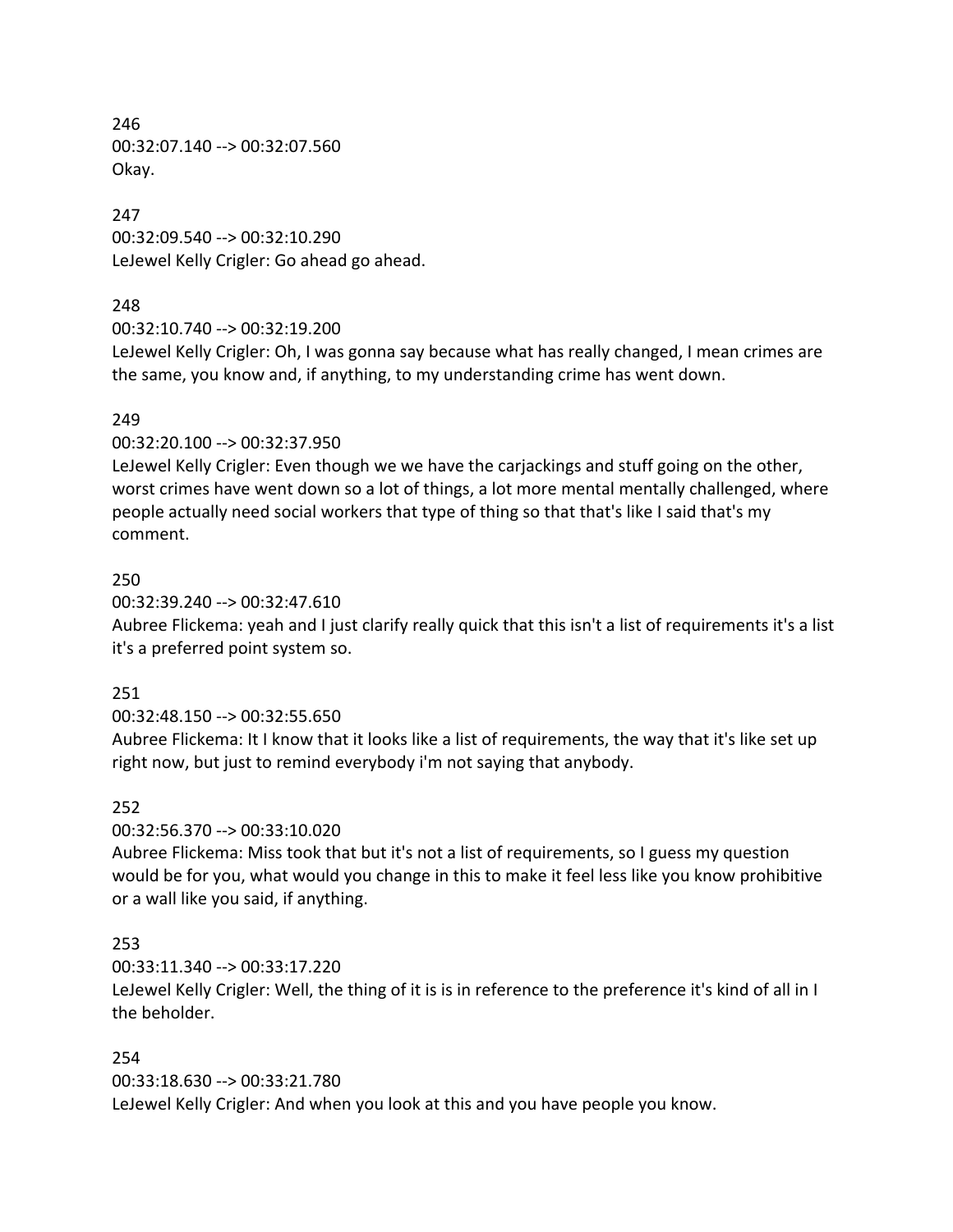#### 00:33:22.800 --> 00:33:33.960

LeJewel Kelly Crigler: It can be easily become weaponized you know of you know, saying well these persons, these are the type of persons, we want depending on who that person is that is actually doing the hiring.

## 256

## 00:33:35.220 --> 00:33:44.220

LeJewel Kelly Crigler: You know it's very easy to leave out a lot of persons I would definitely want persons coming from the Community.

### 257

00:33:45.390 --> 00:34:00.960

LeJewel Kelly Crigler: I understand there's a big push that people are wanting it to be okay to hire people outside of the Elgin Community I believe you should live within your Community period i'm.

## 258

00:34:02.190 --> 00:34:05.310 LeJewel Kelly Crigler: Also, I believe, actually I would.

## 259

00:34:05.550 --> 00:34:19.050

LeJewel Kelly Crigler: want to say anyone, probably at least 20 years old, from the Community, and, if anything, I believe the program if they do have what is that the Elgin police explorer Program.

## 260

00:34:20.070 --> 00:34:32.160

LeJewel Kelly Crigler: Then, that should be something that should be maybe explore to open it up to persons, maybe that are older, that have not did not get the chance to participate when they were in high school.

## 261

00:34:33.240 --> 00:34:44.490

LeJewel Kelly Crigler: You know, because it's more of a trade, then you really meeting a degree of some sort you know and then you're going to receive the training within the police department, you know.

262 00:34:45.780 --> 00:34:56.430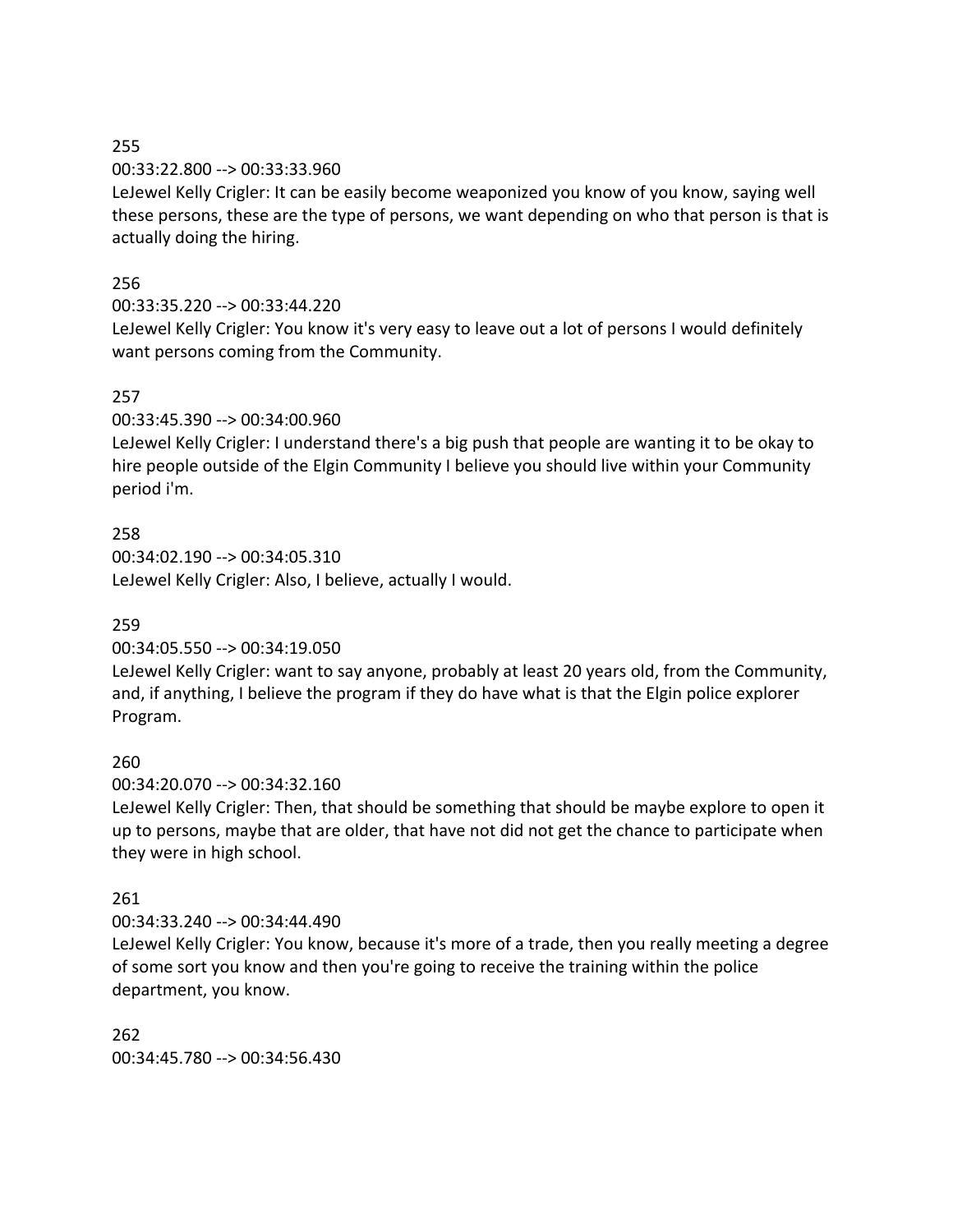LeJewel Kelly Crigler: that's where everything to me matters is up to the police department to make you into their individual that they're wanting to be out there on the street, representing them.

#### 263

00:34:56.910 --> 00:35:06.870

LeJewel Kelly Crigler: You know, so all else, of what you know of what you have or don't have that's really on the police department to set back to me that's my thought.

264 00:35:08.070 --> 00:35:09.210 Aubree Flickema: Thank you that's good that's.

265 00:35:10.470 --> 00:35:11.280 LeJewel Kelly Crigler: Okay, thank you.

#### 266

00:35:14.070 --> 00:35:23.580 Sara Omar: All right, and then just also noting that we still have not talked about age requirements, yet so that's an on our list of just.

#### 267

00:35:24.180 --> 00:35:38.460

Sara Omar: Acknowledging, this is a rather large subcommittee and it's going to take some time to go through all of the things we want to talk about but that's a good point chair and we'll make note of that Thank you Cynthia.

268 00:35:38.490 --> 00:35:40.800 Sara Omar: you've been patient and then Shimon.

#### 269

00:35:43.140 --> 00:35:46.290 Cynthia M. Rivera: I think mark is eligible are really under something great as far as.

#### 270

00:35:47.190 --> 00:35:56.490

Cynthia M. Rivera: When she spoke about the different age levels, like the explorer program I think it is good to have someone you know who maybe didn't participate as a US and is able to do it as an adult.

271 00:35:56.940 --> 00:36:07.350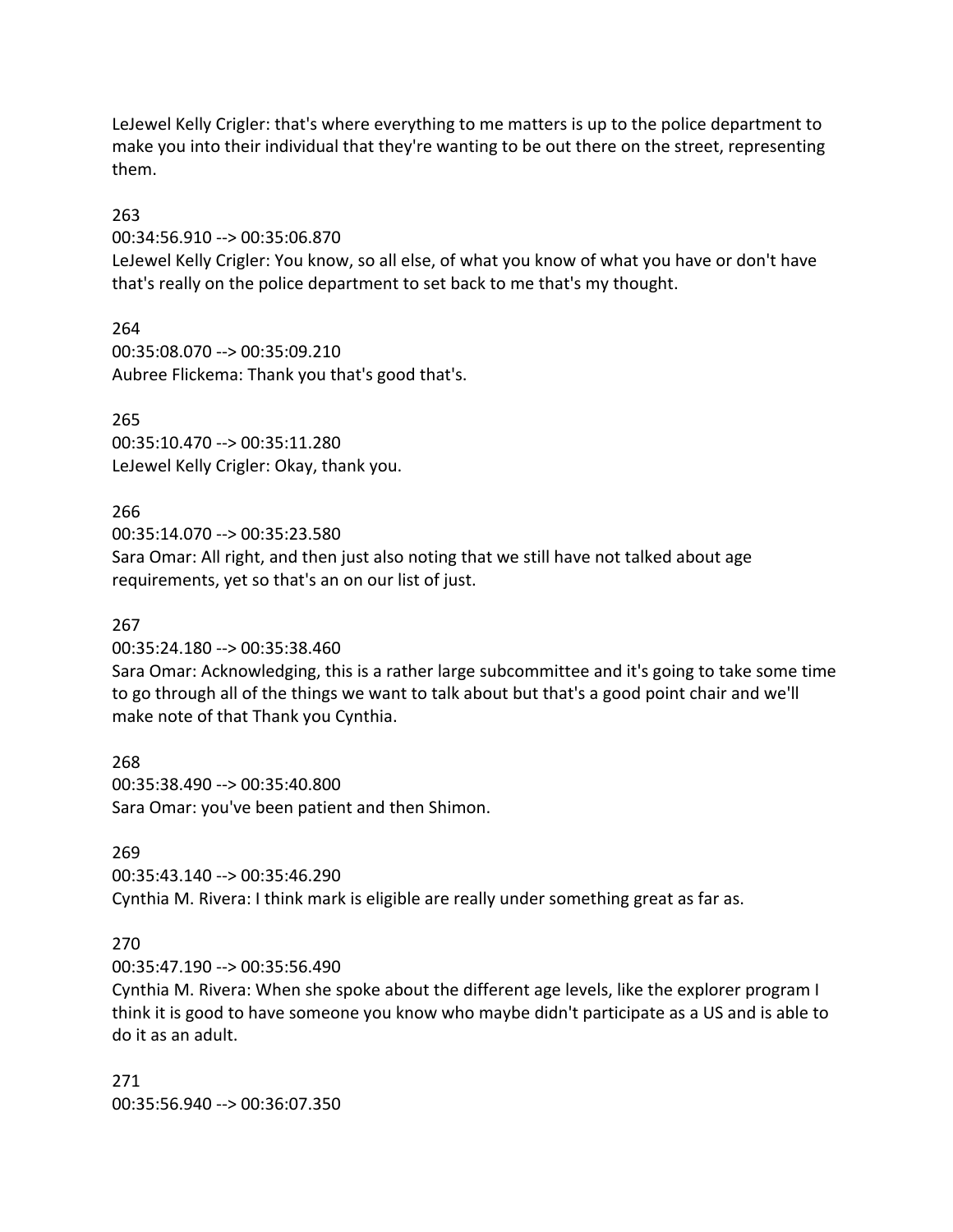Cynthia M. Rivera: I know we have the citizens Police Academy, but something kind of along that lines and along that line see that Piques the interest of people I like what Marcus said about people from the Community serving the Community.

## 272

## 00:36:08.820 --> 00:36:16.830

Cynthia M. Rivera: I it's hard to capture what exactly how to measure something like that, like those who have gone through like a mentorship program those who are leaders of the Community.

## 273

## 00:36:18.270 --> 00:36:27.420

Cynthia M. Rivera: and not so much like community service hours because that kind of has a negative connotation to it, it could but Community involvement different leaders, people who have worked with youth.

## 274

## 00:36:28.140 --> 00:36:37.110

Cynthia M. Rivera: gang members to reduce prison recidivism even in the legal field, or those who have connections to like the crisis Center or month mental health.

## 275

## 00:36:37.620 --> 00:36:47.070

Cynthia M. Rivera: Someone who has that type of connection, you know it's not necessarily measured on something like this, but would just be invaluable to have in the Community, I know I had a friend.

# 276

## 00:36:48.120 --> 00:36:55.110

Cynthia M. Rivera: In high school with Eric who ended we watched him become a police officer, then he eventually got promoted lieutenant I know he moved on to another department, but.

# 277

# 00:36:55.950 --> 00:37:05.400

Cynthia M. Rivera: it's just you're able to see someone who is you know of color who grew up where you grew up who went to the same high school and middle schools that you did that really says something to.

## 278

# 00:37:06.000 --> 00:37:14.580

Cynthia M. Rivera: When they're serving the Community you're bringing it back, but he's also you know we've seen some of the same fights you know you grew up in that rough neighborhood so.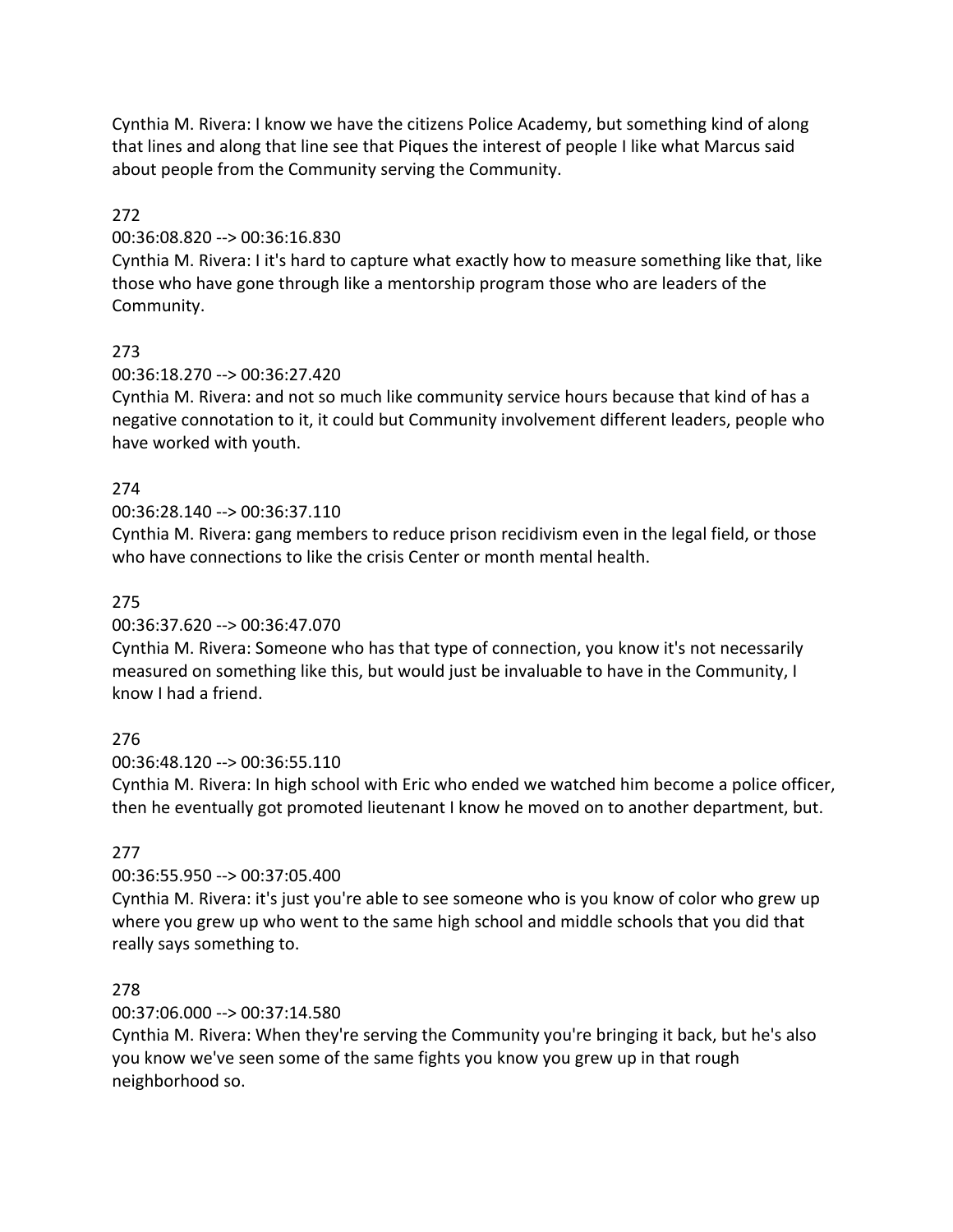00:37:15.210 --> 00:37:21.480

Cynthia M. Rivera: I see what they're saying I just don't know how to measure it exactly but I definitely see that that could be missing from from this list.

## 280

00:37:26.880 --> 00:37:35.700

Sara Omar: Thank you Cynthia and then i'm going to hand things over to Shannon, but I also wanted as you're providing your comments, let us let the subcommittee know.

## 281

00:37:36.480 --> 00:37:49.410

Sara Omar: your thoughts on the new additions that were in red, if you think those are, and if you have any additional recommendations so Shimon and then pastor Glenn are and then Marcus.

## 282

00:37:50.790 --> 00:37:55.860 Shimon Blanchard: yeah I think that by doing this, what we're trying to do is to open.

## 283

00:37:56.910 --> 00:38:00.480 Shimon Blanchard: The net wire to casting a wider to get more candidates and get more.

## 284

00:38:01.620 --> 00:38:10.380

Shimon Blanchard: volume of people that could be on quality police officers, I think, if you begin to narrow the search down when saying, where they have to come from the Community.

## 285

00:38:10.830 --> 00:38:20.760

Shimon Blanchard: You still can get good quality people that might not be from elegant but move here or police here that that do a great job I just think by trying to put in.

## 286

## 00:38:21.180 --> 00:38:29.070

Shimon Blanchard: Other stipulations and other things you're narrowing that search down and you're not really given the full scope of Kansas that you could.

## 287

00:38:30.360 --> 00:38:37.320

Shimon Blanchard: I don't think any of this was done to to marginalize any group of people, or to school people, I think.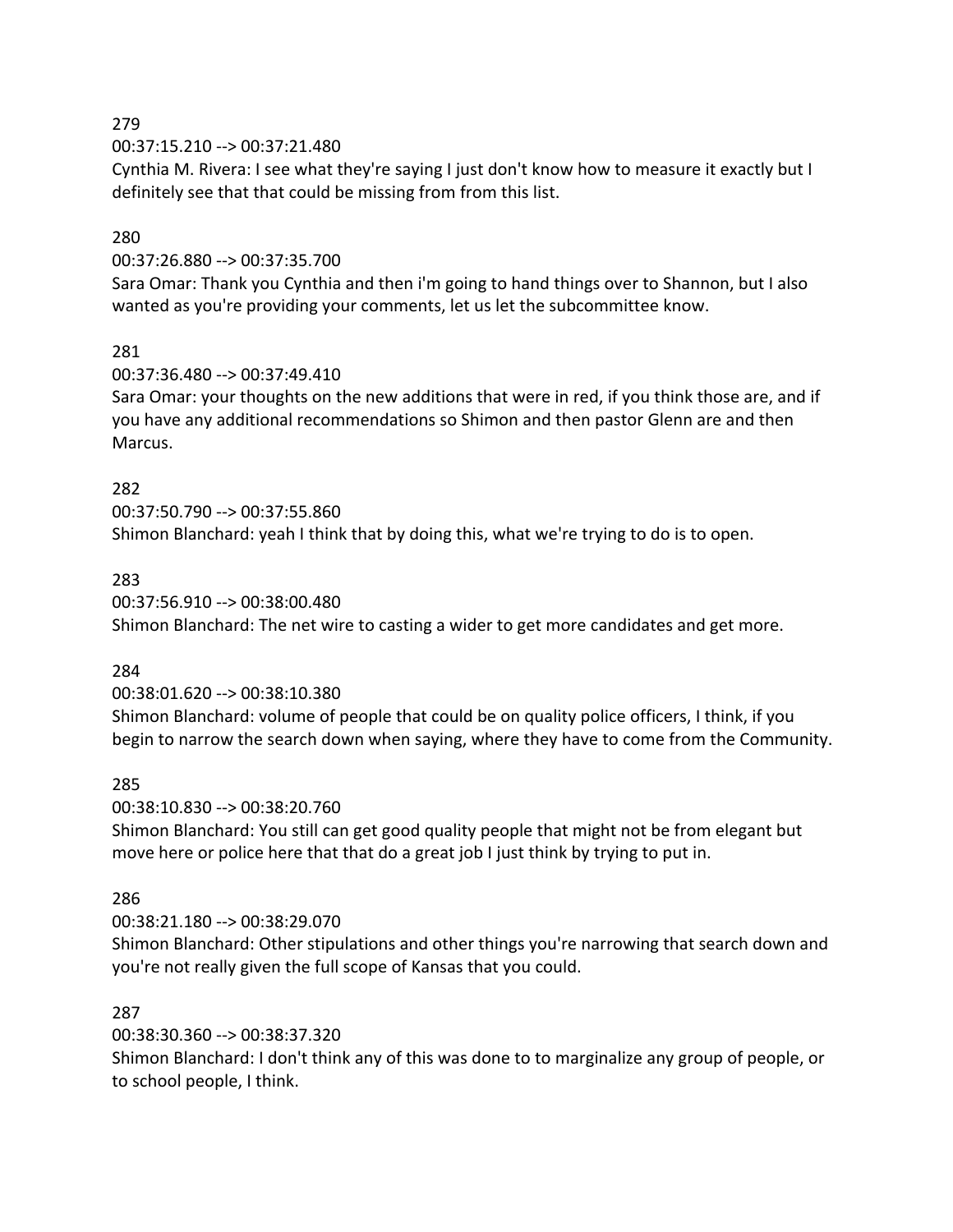00:38:39.660 --> 00:38:52.890

Shimon Blanchard: It was done the complete opposite, but yet and still even with all this, they still have to be there, they still have to go to the test to see how to pass the test, so I think I feel that the best of the best would be selected.

#### 289

#### 00:38:53.880 --> 00:39:07.170

Shimon Blanchard: Regardless of you know, the some of the criteria that we have in place, and I think some of the things I would have said would be great and will be added, but yet and still it will still with the things that they have in place, you will still get the best of the best.

290

00:39:13.800 --> 00:39:15.240 Walter Blalark: Sarah my turn to speak.

291

00:39:15.450 --> 00:39:17.190 Walter Blalark: I just shirts are just very briefly.

292

00:39:17.430 --> 00:39:28.290

Walter Blalark: i'd want to speak one what I loved your talked about before that in 1994 recoup I was in I was, I was a deputy human resource director at that time.

293

00:39:28.830 --> 00:39:46.320

Walter Blalark: And one of the things we looked at was military was a psychological test and the age was from 21 to 35 that particular time, and you know when when when age discrimination came along, we had to get rid of that at 35.

#### 294

00:39:49.530 --> 00:40:03.060

Walter Blalark: And we had a military and I was only a two two year degree at that particular time, and it was somewhat, but you can get that information that I can say you can get get all that information, you can go back.

#### 295

00:40:04.380 --> 00:40:11.880

Walter Blalark: She said what night 1994 and then you had a civil you had a scroll police and fire department.

296 00:40:13.980 --> 00:40:20.730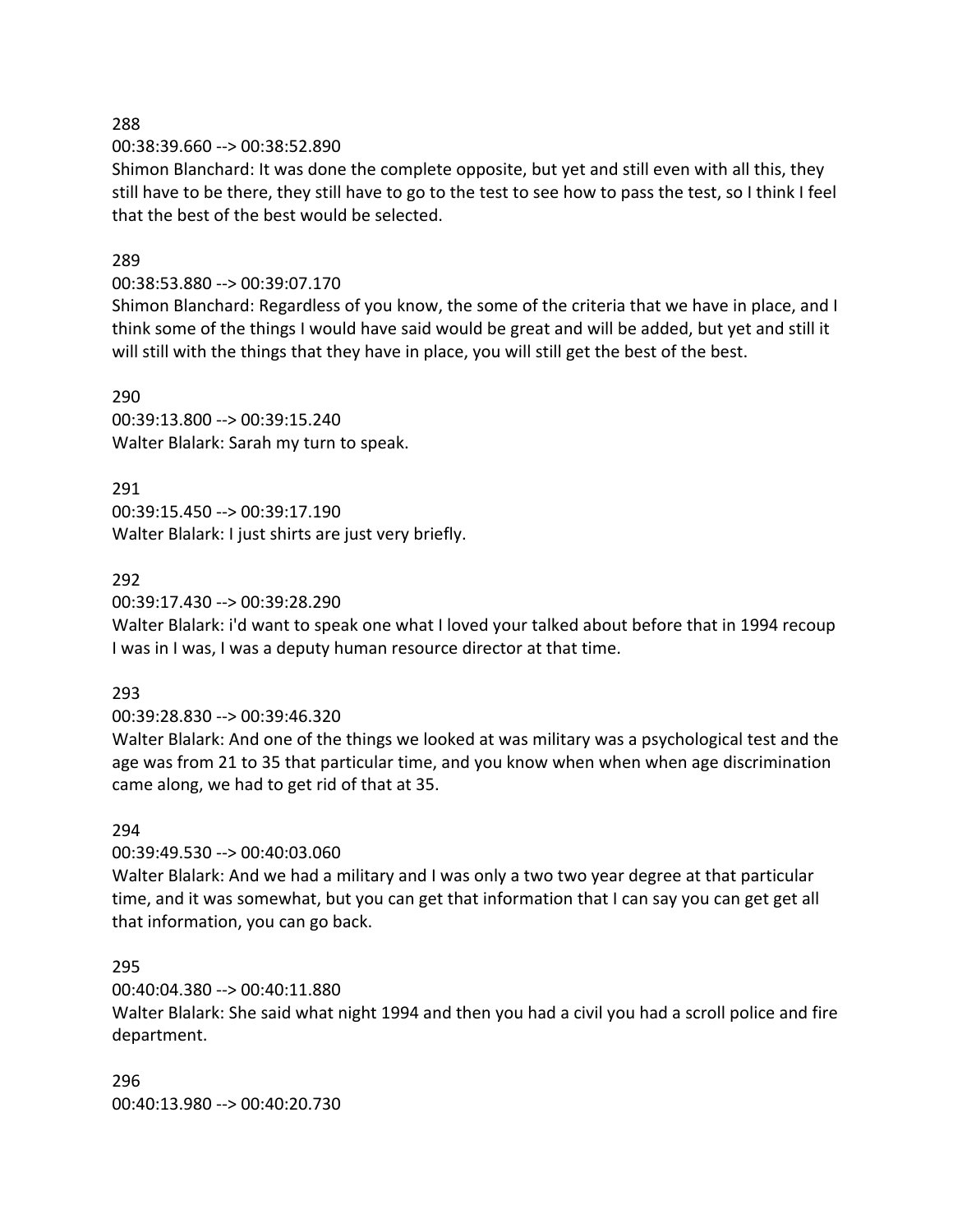Walter Blalark: Police and fire, but what i'm sorry and then police and fire boy was very, very strong it was one of the scroll is bought.

297

00:40:21.210 --> 00:40:25.830

Walter Blalark: Besides, you know when I came along, I want to make sure to him relations Commission handsome by with two.

# 298

00:40:26.280 --> 00:40:37.650

Walter Blalark: But the police and fire, but one of the strongest board, and they would they would put these things in what you all, are doing now, but you can't get that information, I just want to say that to to a to the jewels point.

# 299

00:40:43.320 --> 00:40:46.020 Sara Omar: Thank you and number my kids.

300

00:40:47.760 --> 00:40:51.450

Marcus"The People's Champ" Banner: I want to speak to lush Simone for.

301

00:40:52.560 --> 00:40:55.980

Marcus"The People's Champ" Banner: I couldn't agree with you for being able to recruit outside of.

# 302

00:40:57.240 --> 00:41:04.410

Marcus"The People's Champ" Banner: Elgin, but I believe that if you do recruit somebody there should be a timeframe, where they must move to our city.

# 303

00:41:04.770 --> 00:41:10.770

Marcus"The People's Champ" Banner: i'm a firm believer that if you don't think the city is good enough to live in, then our tax dollars is not good enough.

# 304

00:41:11.220 --> 00:41:28.830

Marcus"The People's Champ" Banner: for you to live off of so i'm so i'm i'm open to recruiting outside of elegant but once somebody is hired on to have a maximum of two years before they have to move into the city and live within the city limits if they're not already living there um.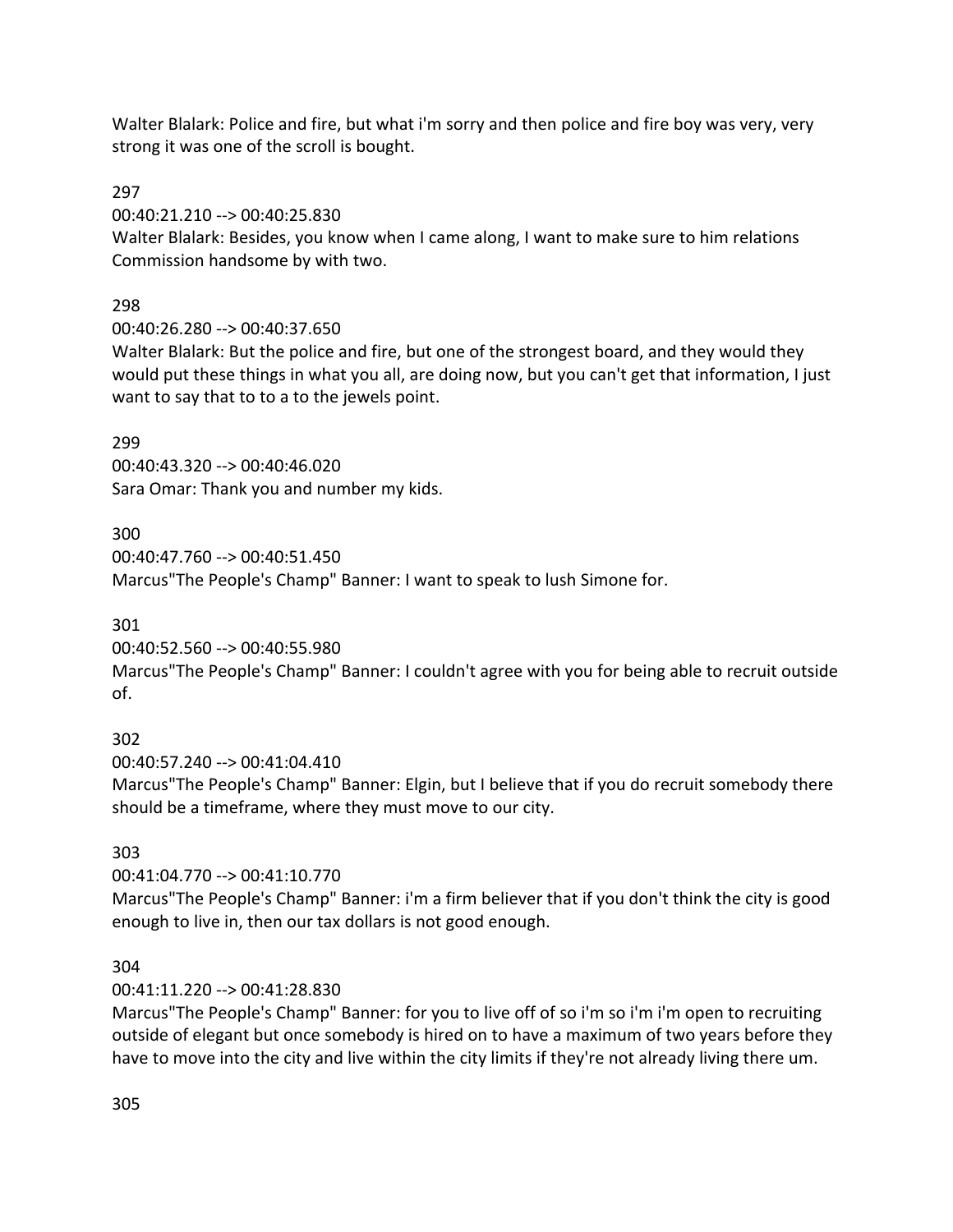## 00:41:29.850 --> 00:41:39.870

Marcus"The People's Champ" Banner: Second, you know the pre preference points system, I you know given one thing higher points than the other I just don't don't think is is right either.

## 306

## 00:41:40.200 --> 00:41:50.040

Marcus"The People's Champ" Banner: um I think you have you could have a system where you might want to give up a bonus point here and there, but not so much that it sets up such a large gap.

## 307

## 00:41:50.610 --> 00:41:58.800

Marcus"The People's Champ" Banner: Between those who are already tested right, but you still gotta pass the test and applying and I think that there should be a.

## 308

## 00:41:59.700 --> 00:42:06.210

Marcus"The People's Champ" Banner: actionable testing right, so all of these categories of all of these degrees that people have.

## 309

## 00:42:06.510 --> 00:42:15.150

Marcus"The People's Champ" Banner: Something should be put in place to actually test and see what kind of knowledge and capability, they have within these areas, as opposed to just saying I have this degree.

## 310

## 00:42:15.660 --> 00:42:35.310

Marcus"The People's Champ" Banner: I memorized a test and I passed the test how it can you effectively utilize knowledge and assess the situation in bring out the best best outcome so more actionable items so much as just a point system based on peace.

## 311

# 00:42:39.660 --> 00:42:47.910

Sara Omar: Thank you Marcus i'm just also wanting to know that there are having a lot of conversations about we've started conversations about just.

# 312

# 00:42:48.720 --> 00:43:05.640

Sara Omar: Like location of the of the applicant and if they should move to to Elgin just haven't had a chance to kind of final get a bow on that, but mark is something that was thought about or discussed in our Subcommittee.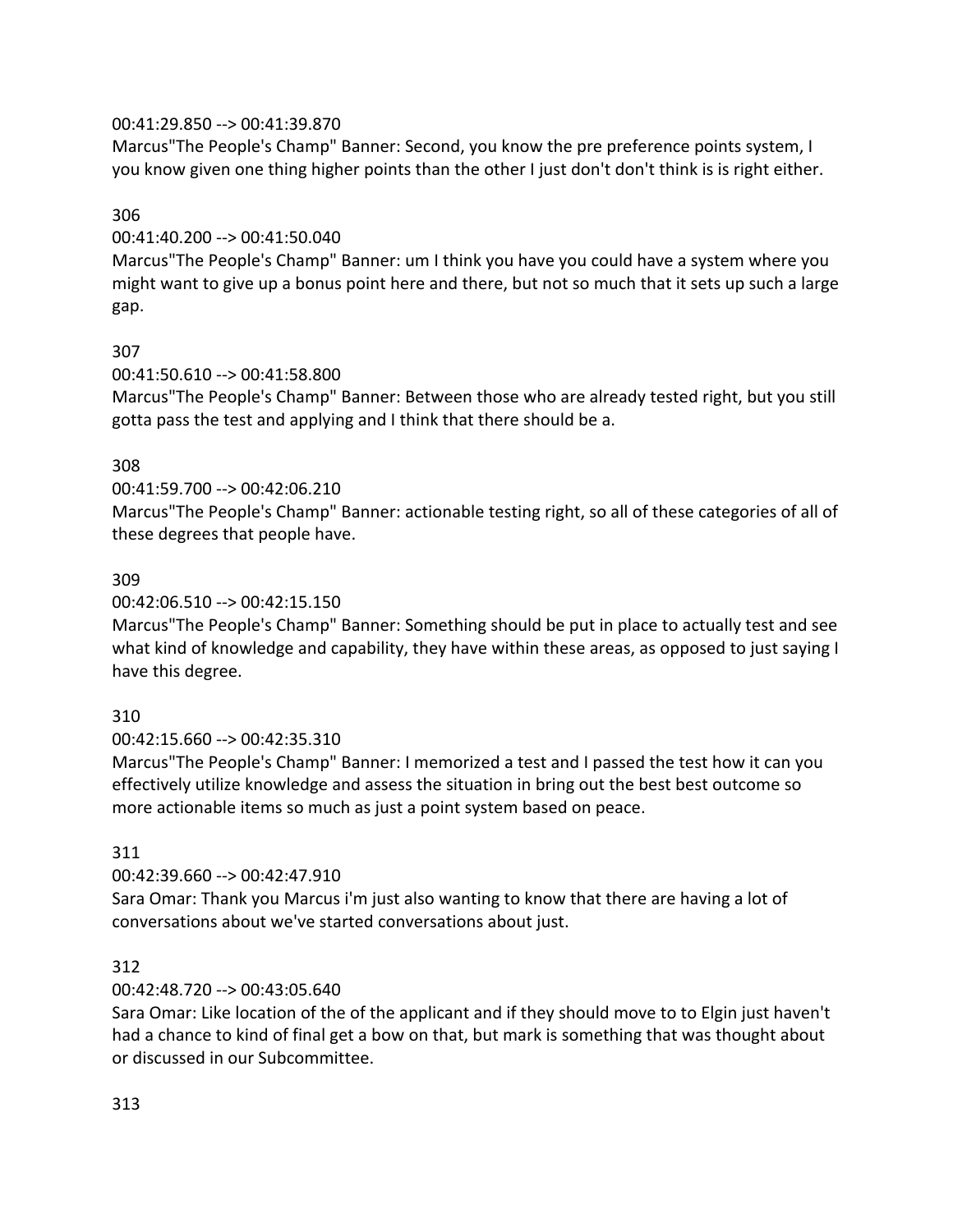00:43:07.050 --> 00:43:08.490

Sara Omar: Ishmael do you want to go next.

## 314

00:43:10.380 --> 00:43:16.590

Ismael Cordovà: yeah, I just wanted to say that everyone's making really good points, and I think that that the obviously this conversation was going to be very lively.

# 315

00:43:17.220 --> 00:43:24.030

Ismael Cordovà: i've always been a very strong advocate for challenging educational requirements so high school diplomas and i'm glad that we're moving forward with.

# 316

00:43:24.540 --> 00:43:31.410

Ismael Cordovà: This being at least the majority with the Subcommittee, but what I was saying, but two things I want to consider was when.

# 317

00:43:31.830 --> 00:43:42.660

Ismael Cordovà: This first came at city council, the one thing that I stated was that a lot of Elgin residents are moving to the surrounding cities to become police officers so we're losing those applicants of.

# 318

00:43:43.260 --> 00:43:53.250

Ismael Cordovà: Candidates because other other communities in our surrounding areas are already implementing a program like this, so I kind of want to take that into consideration is that yeah like.

# 319

00:43:53.670 --> 00:44:03.300

Ismael Cordovà: We I would really like our Community our community to basically make up the police department, I think that it's great to have them within our communities, because it's great to see them.

# 320

00:44:03.660 --> 00:44:12.360

Ismael Cordovà: outside of just seeing your neighbor get arrested things like that, and I think that residency is one thing that we were going to talk about as well, but I do want to specify is that.

321 00:44:13.260 --> 00:44:21.990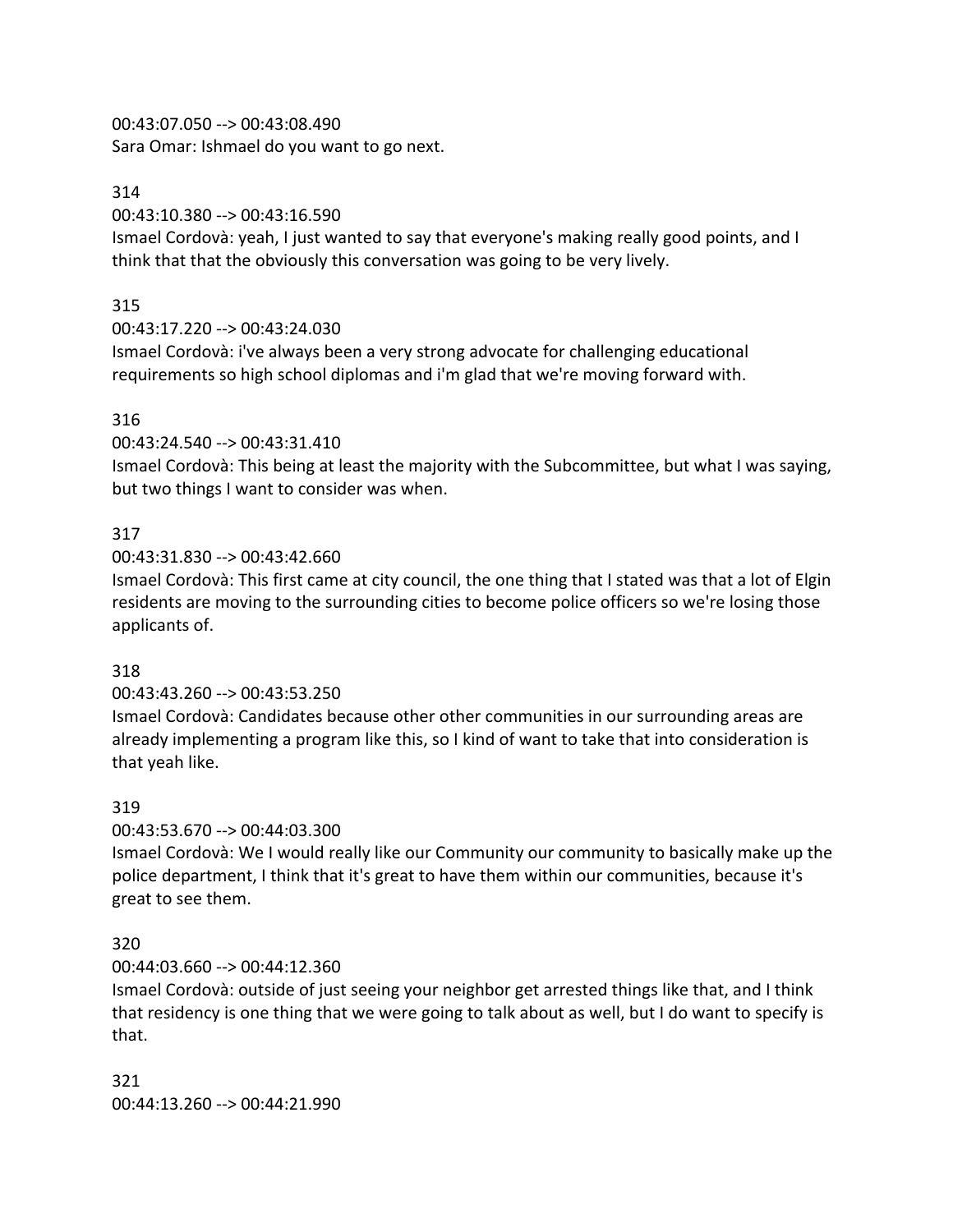Ismael Cordovà: If we open that pool we're hoping that we can even get more residents coming in that are falling in love with the city of Elgin just like all of us have.

## 322

00:44:23.400 --> 00:44:37.650

Ismael Cordovà: But overall, I think those were like the main things and I did want to put it in a point to Marcus is that, like one of the things that I wanted to consider into these categories was a willingness to relocate upon hiring.

## 323

00:44:38.100 --> 00:44:44.250

Ismael Cordovà: So that's something we can always put in there as well, depending on how we move forward to reference point system.

324 00:44:47.880 --> 00:44:48.210 Ismael Cordovà: Great.

325 00:44:48.270 --> 00:44:48.750 Ismael Cordovà: Thank you.

## 326

00:44:49.020 --> 00:45:05.670

Sara Omar: And I do just want to say time check it is 645, we would like to take a break at the top of the hour, so just keeping that in mind as we can continue having these conversations and noting just for the public that.

## 327

00:45:06.690 --> 00:45:20.100

Sara Omar: pastor blade our costs that that he likes the training and non violence mediation or the escalation addition that we added for us as the category Shimon and then.

## 328

00:45:22.380 --> 00:45:31.230

Shimon Blanchard: When they come up with the door the subcommittee meetings was nobody can force people to move either you can force them to live in a city that you're.

329 00:45:32.940 --> 00:45:34.650 Shimon Blanchard: you're working, and I think that.

330 00:45:35.970 --> 00:45:44.820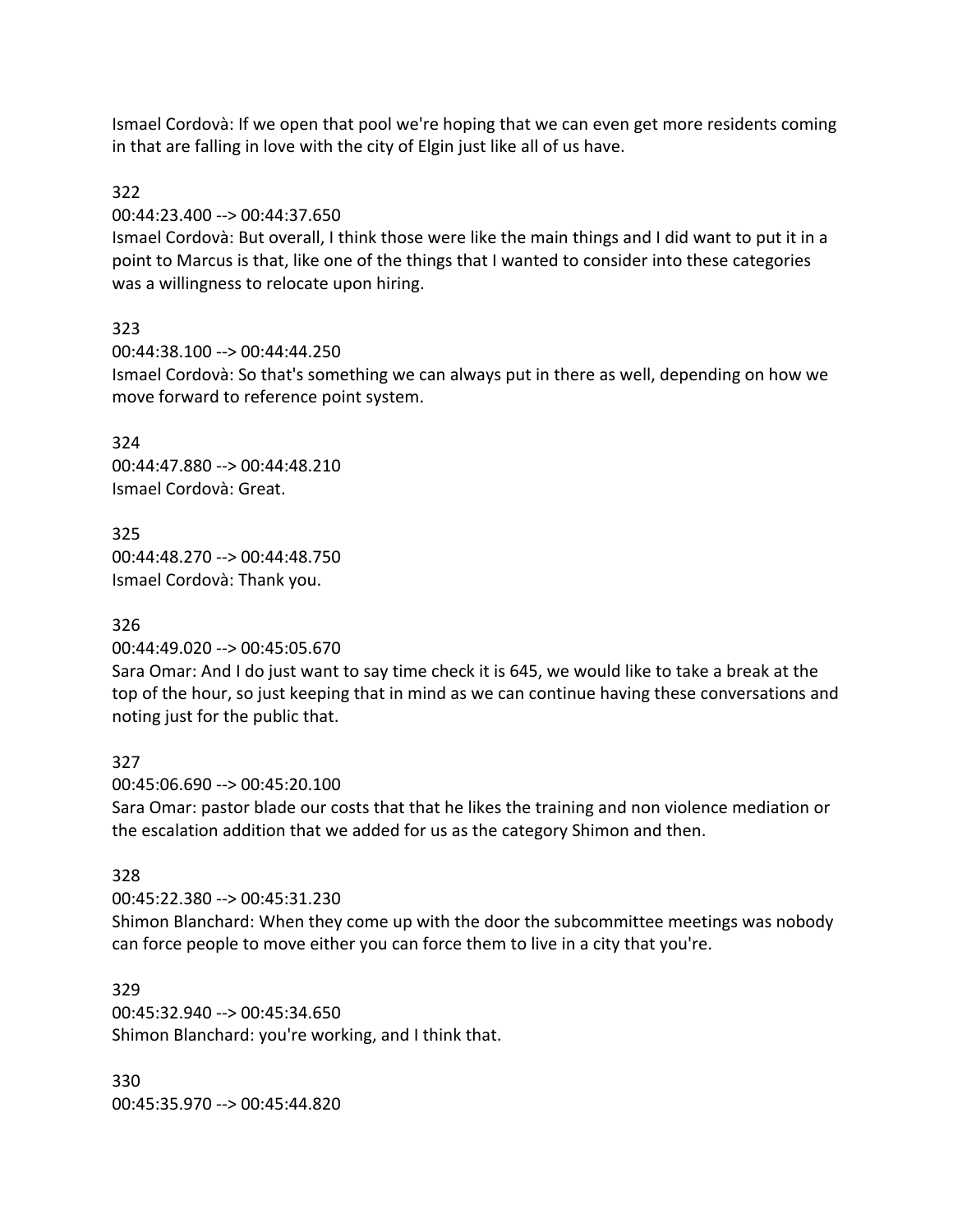Shimon Blanchard: I don't know if that would be feasible and then to the point on the point system, we can all use the 10 points so, even if a person is a certified police officer.

331

## 00:45:46.260 --> 00:45:49.200

Shimon Blanchard: and has a bachelor's degree, you can only use those to you can.

## 332

00:45:50.250 --> 00:45:55.350

Shimon Blanchard: accumulation of the points is a total of 10 points on with the point system.

## 333

## 00:45:59.880 --> 00:46:12.810

Marcus"The People's Champ" Banner: I would just like to say that, without force anybody to take a job and so as a requirement of taking the job so it's not like you're being forced you're choosing, yes, I want to work for at&t.

## 334

00:46:13.380 --> 00:46:25.140

Marcus"The People's Champ" Banner: Yes, I will move to La otherwise no I don't like being Elgin is a piece of crap I don't want to live there, so no, you cannot come and police our neighborhood and take our tax dollars to the surrounding areas.

# 335

00:46:25.530 --> 00:46:29.220

Marcus"The People's Champ" Banner: So the problem is they take all those tax dollars they're into those schools and again, all these.

# 336

00:46:29.220 --> 00:46:34.290

Marcus"The People's Champ" Banner: Great schools and everybody looks at our school district right it's a piece of crap and nobody wants to live within it.

# 337

# 00:46:34.680 --> 00:46:45.240

Marcus"The People's Champ" Banner: right because everybody's taken all of the tax dollars us where nobody's helping to solve the problem, they just take our money and leave and then the poor people are still here fighting the middle with an assistant.

# 338

00:46:45.750 --> 00:46:54.660

Marcus"The People's Champ" Banner: So that's the purpose of making people move or require requiring people to move when they take our tax dollars you don't want to live you don't take our tax dollars.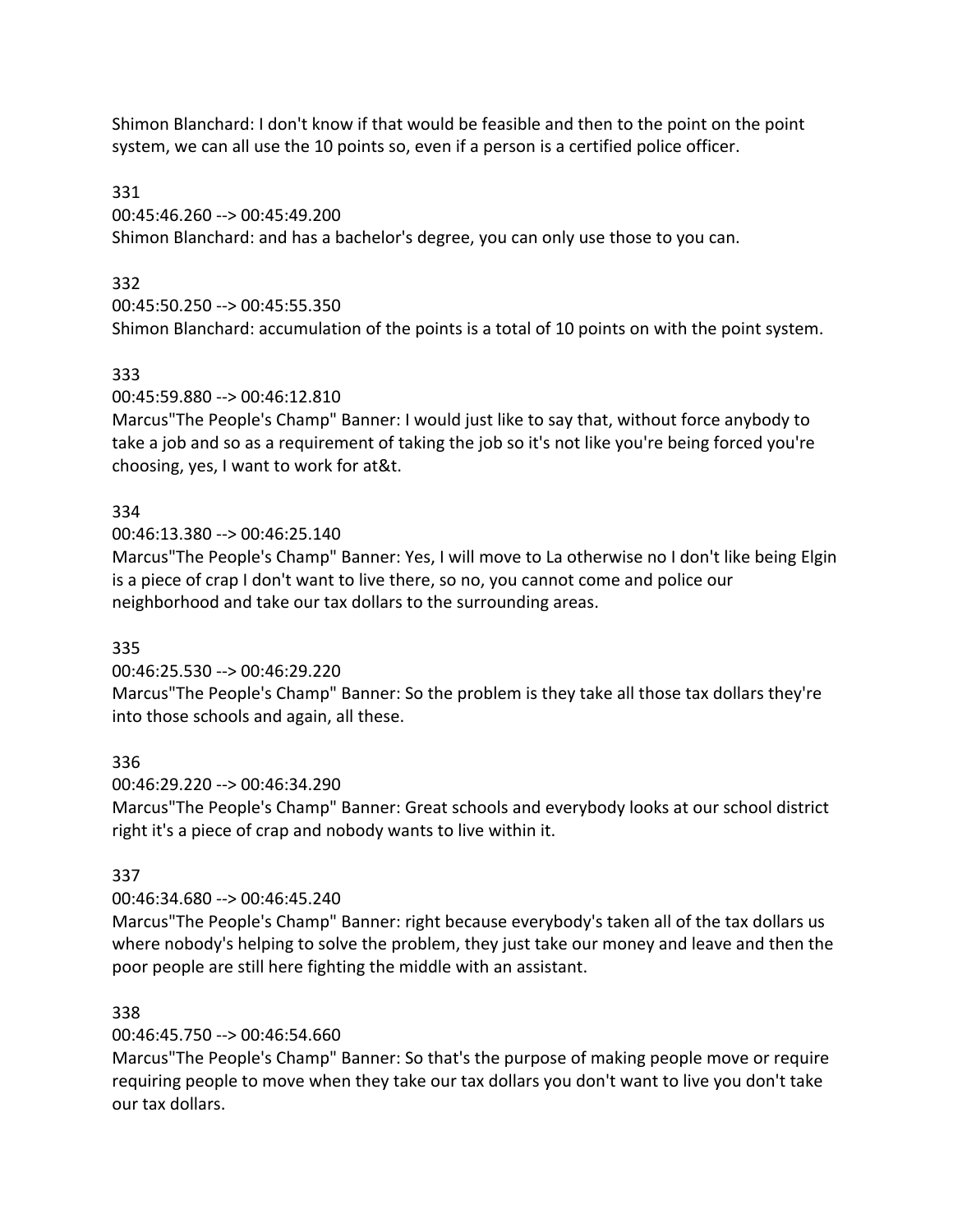339 00:46:55.740 --> 00:46:57.840 Sara Omar: Thank you Marcus just a reminder to.

#### 340

00:46:58.950 --> 00:47:03.960 Sara Omar: Just honor people who are been waiting with their hands raise.

#### 341

00:47:05.640 --> 00:47:08.970 Sara Omar: So just cow and then share quickly.

### 342

00:47:13.710 --> 00:47:20.670

City Hall: I just thought that if we are we currently don't have a requirement that someone lives in Elgin to be a police officer here.

#### 343

00:47:22.110 --> 00:47:24.930 City Hall: So if we say Okay, you can be police officer after.

#### 344

00:47:26.010 --> 00:47:28.890 City Hall: After two years if they don't move here, I was going to fire them.

### 345

00:47:34.320 --> 00:47:35.640 Marcus"The People's Champ" Banner: As a resignation.

#### 346

00:47:41.190 --> 00:47:50.700

Walter Blalark: deputy human resource director that's what we did we had to be here, you had to be a resident here, so they just changed that I recently in the last 20 years.

### 347

00:47:51.060 --> 00:48:07.740

Walter Blalark: When I was deputy human resource director, you had to live here in Elgin if in fact you as a police officer, you had to live her I agree totally agree with mark to say it and and as a city employee and as a resident long wells in the Belgian sure you know how you going.

348 00:48:08.820 --> 00:48:22.170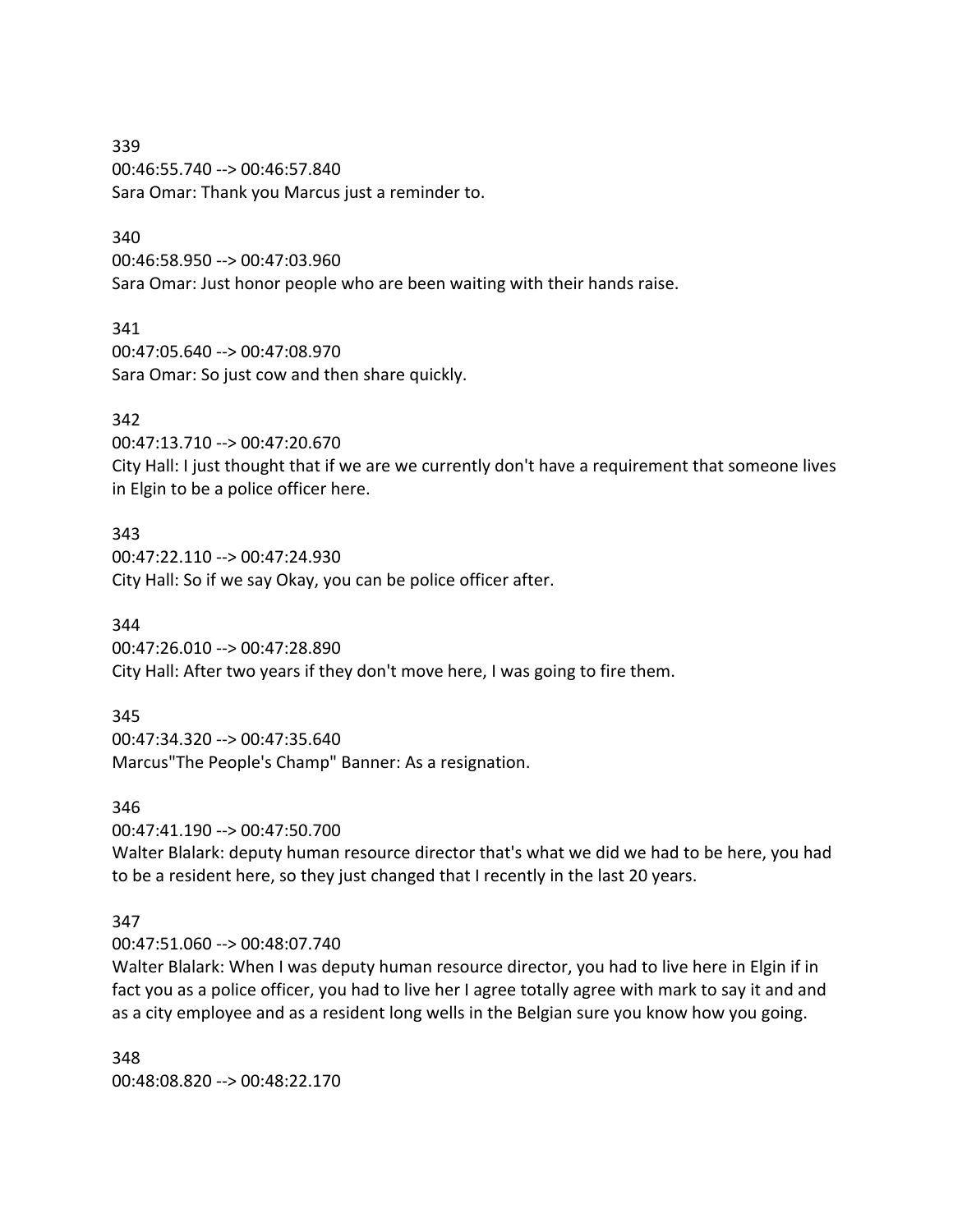Walter Blalark: To enforce well, let me have you be quiet, I agree, I totally agree with you Marcus and yeah if they don't depend on doing in two years, you know hit hit hit the road jack don't you come back now.

### 349

00:48:26.670 --> 00:48:44.490

Sara Omar: I just wanted to check regarding magnify I just asked tish power to the same because I didn't want to see if there if there is any like legal issues about require requesting or requiring that as someone move for an appointment just kind of if you have any thoughts on.

350 00:48:48.090 --> 00:48:48.780 Tish Powell: Things.

### 351

00:48:49.980 --> 00:48:59.400

Tish Powell: So residency over the years, has become a mandatory subject of bargaining in the state of Illinois for police officers by State law.

## 352

00:49:00.180 --> 00:49:10.620

Tish Powell: Some of the recent changes that were made to part of the criminal justice reform bill that was passed at the state level last year that.

### 353

00:49:11.070 --> 00:49:25.680

Tish Powell: Different parts are in the process of being implemented, right now, did include some changes to residency and some of those were actually things that I have worked on with the state that.

354 00:49:26.670 --> 00:49:27.870 Tish Powell: would allow.

### 355

00:49:28.440 --> 00:49:50.130

Tish Powell: Municipalities over 100,000 to be able to pass residency requirements by ordinance versus them being a mandatory subject of bargaining right now the only city in the state of Illinois that could have like residency requirements.

356 00:49:51.180 --> 00:50:10.380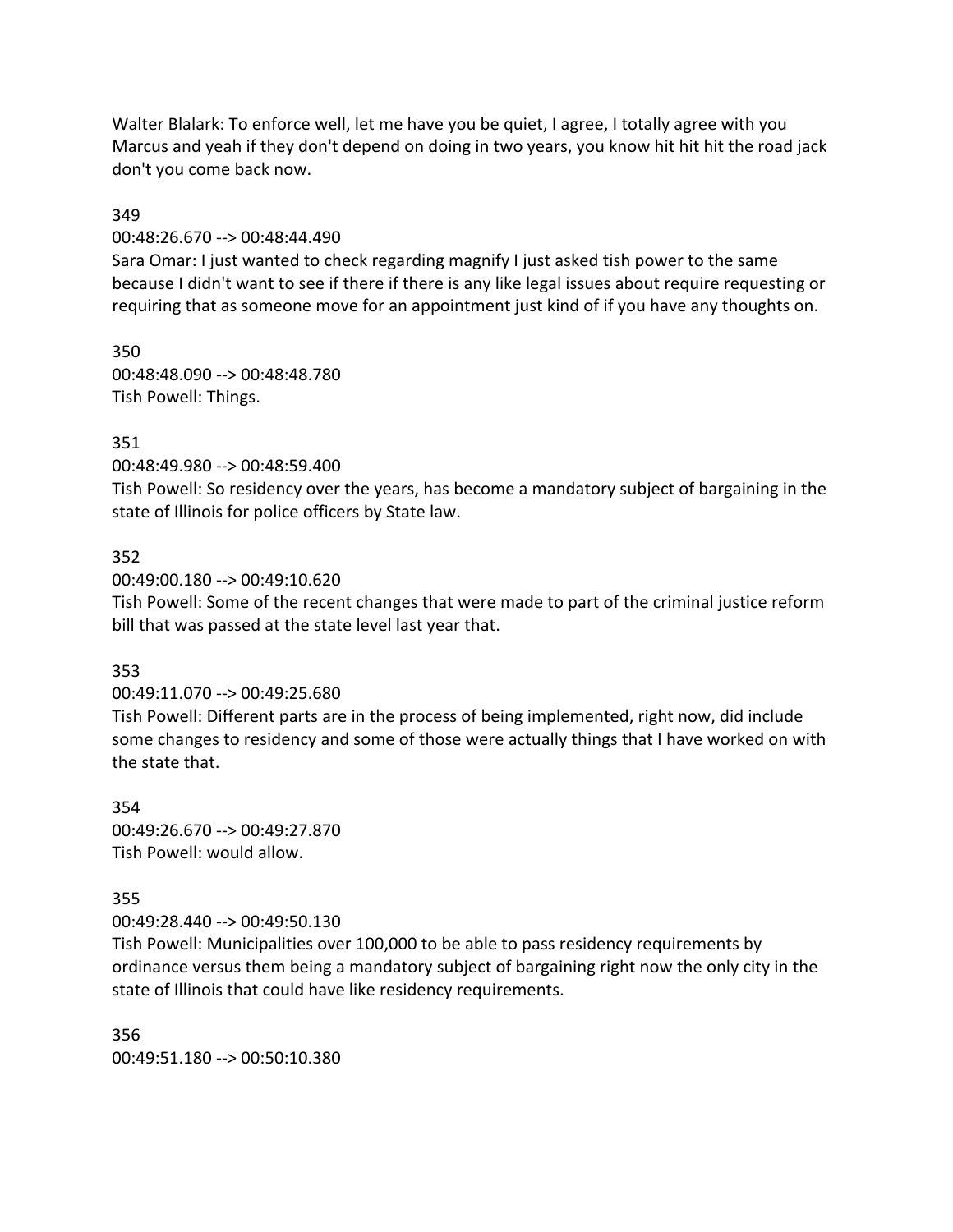Tish Powell: outs and and not not obtain them through bargaining would be the city of Chicago and most of the State statutes, are you know this is this applies to every city in the state, except for the city of Chicago they've got their own standards so with that said.

357

00:50:12.090 --> 00:50:22.620

Tish Powell: There, I believe that I have to check to see where things stand with this that that is something that we could implement for new officers.

358 00:50:24.660 --> 00:50:27.120

Tish Powell: and require residency.

### 359

00:50:28.230 --> 00:50:45.300

Tish Powell: It is currently required for some of our higher level police officer positions, such as the police chief the deputy chief, and I believe the comfort and for the commander's they are all required to live in town.

### 360

00:50:46.440 --> 00:50:58.080

Tish Powell: But the, the reason why things changed what I believe that pastor lark was referring to is that there was a change at the state level that made that something that you have to.

#### 361

00:50:58.080 --> 00:51:04.080 Tish Powell: bargain, and that was a something that you know, was it was a probably.

#### 362

00:51:05.460 --> 00:51:10.650 Tish Powell: You it was it was something that was a lot harder to get in a Union contract.

#### 363

00:51:12.210 --> 00:51:15.720 Tish Powell: So that's why we looked at doing that a different way.

#### 364

00:51:16.890 --> 00:51:20.250

Tish Powell: And there were some other communities, I think that we're open to that as well.

#### 365

00:51:21.360 --> 00:51:23.580 Tish Powell: Thank you for hope that answers the question.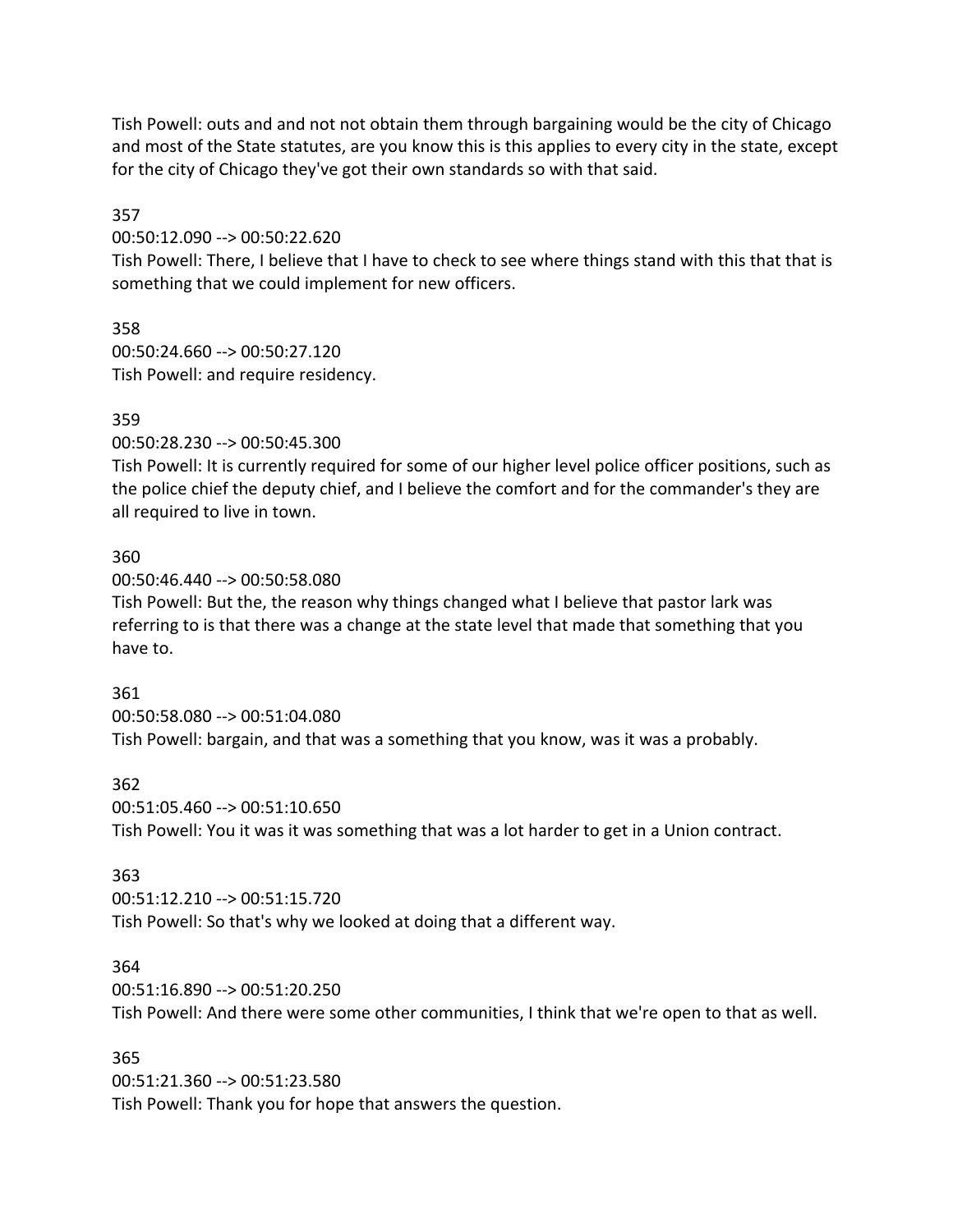366 00:51:24.180 --> 00:51:25.560 Sara Omar: No, thank you so much.

367 00:51:26.670 --> 00:51:29.070 Sara Omar: To do you still have a comment.

### 368

00:51:30.690 --> 00:51:39.870

LeJewel Kelly Crigler: um well, the only thing that I actually was just gonna say is as what Marcus was stating in regards to how other people.

### 369

00:51:40.680 --> 00:51:51.240

LeJewel Kelly Crigler: You know, actually feel you know in regards to the LG area when I was running for the school board and some areas that I had to.

### 370

00:51:51.840 --> 00:52:08.430

LeJewel Kelly Crigler: go out into I came across some people that were asking you, why would you want to take and do that, why would you want to waste your time, and you know this is quite closer than what you think you know that there are people with those attitudes.

#### 371

#### 00:52:09.660 --> 00:52:26.520

LeJewel Kelly Crigler: And to you know have people like that come in, you know i'm not i'm not close mine anymore, to know that they do exist, and there are certain feelings in regards to the Elgin area so um you do have to be mindful of that that was it.

#### 372

00:52:28.680 --> 00:52:41.040

Sara Omar: Great Thank you, we do have a very packed agenda, so I will suggest that we go on take a break for five minutes and come back at.

373 00:52:42.330 --> 00:52:45.120 Sara Omar: Five 557 and then we can.

374 00:52:46.320 --> 00:52:58.380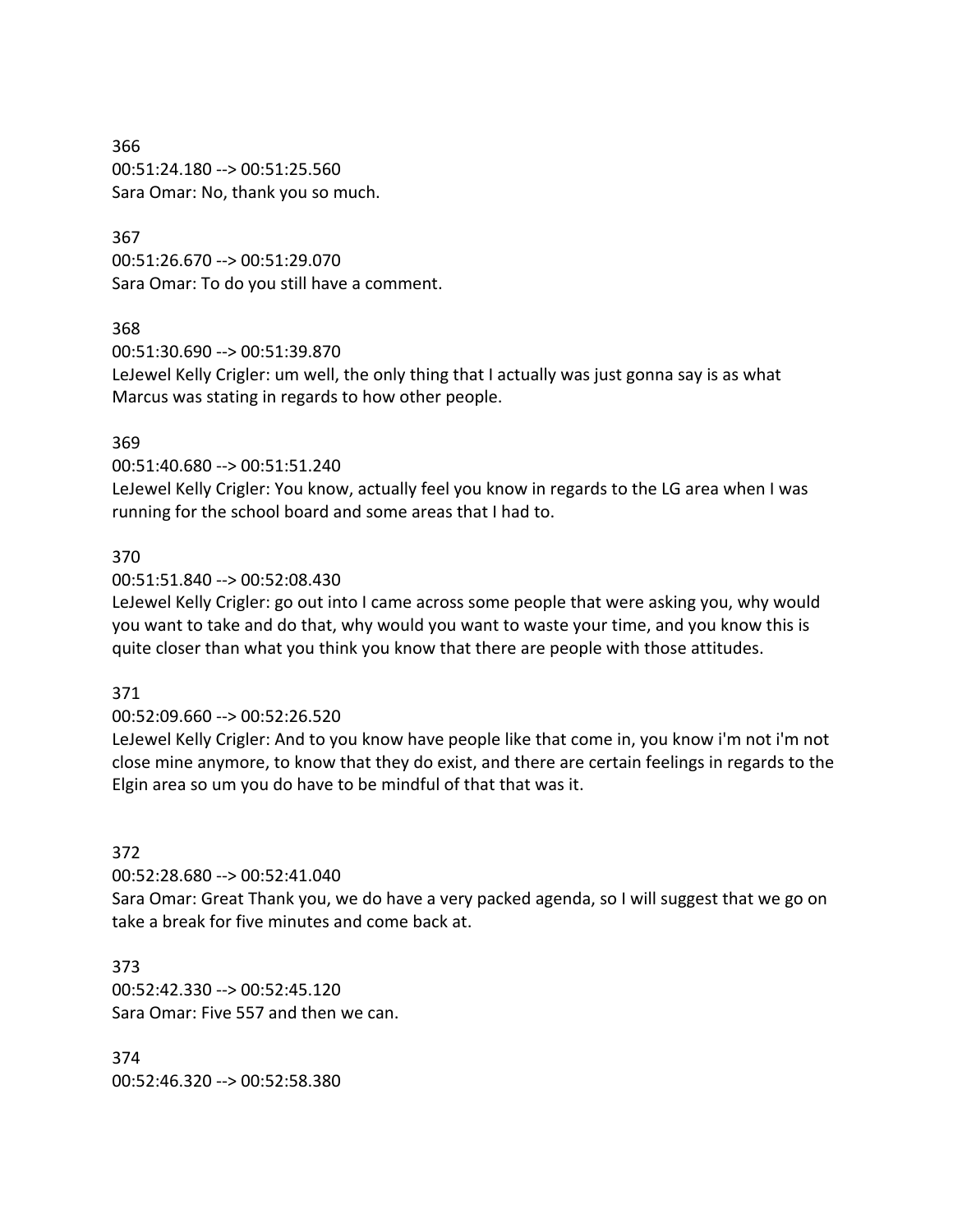Sara Omar: transition to a conversation about the last Subcommittee on allocation of resources so just going to stop sharing here just a five minute break and then we'll come back thanks everyone.

375 00:53:27.570 --> 00:53:28.170 Sherm: ma.

376 00:53:29.880 --> 00:53:30.240 ma.

377 00:56:41.220 --> 00:56:43.590 Sara Omar: Making making your way to the computer.

378 00:56:44.790 --> 00:56:46.230 Sara Omar: How about one more minutes.

379

00:57:36.030 --> 00:57:44.520

Sara Omar: And I also kindly request that you do not use the chat function, I apologize, you were supposed to keep that.

380

00:57:46.440 --> 00:58:04.170

Sara Omar: Restricted The reason is that everything we say should be transparent, for those who are members of the public, so I will be reading what pastor brad said in the chat um as Elgin becomes more people of color we.

#### 381

00:58:06.510 --> 00:58:26.100

Sara Omar: were going to get please who do not want this diversity Elgin will be about 50% of people of color in the next five to seven years so just kind of a continuation of our crew our conversation about diversity and who should be represented, as in the police force, thank you.

382 00:58:28.830 --> 00:58:29.520 Sara Omar: Alright, so.

383 00:58:30.600 --> 00:58:42.900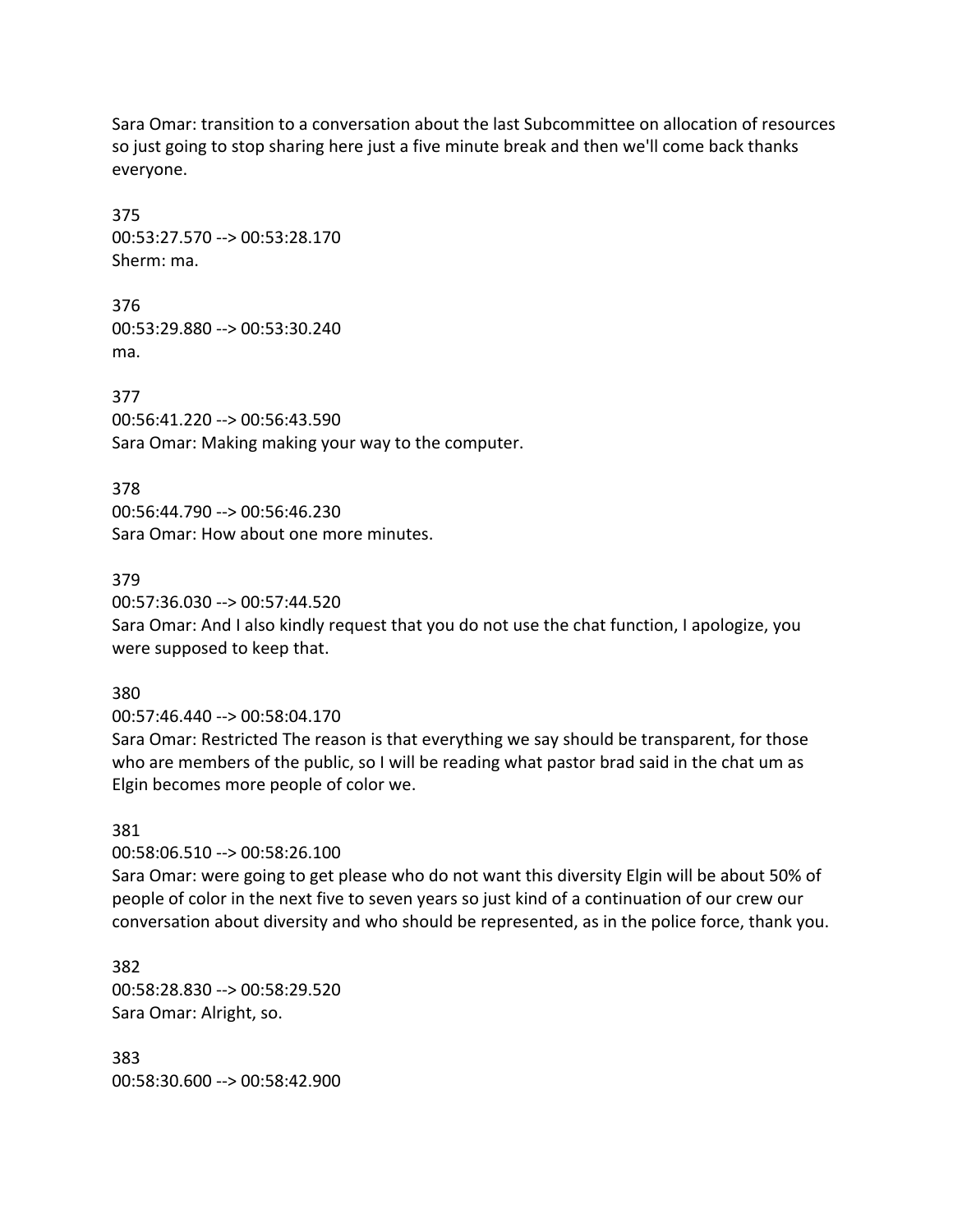Sara Omar: We just had to recap, we had a very robust conversation about the Subcommittee on training at all and just will be taking good notes and.

### 384

00:58:43.920 --> 00:59:01.020

Sara Omar: As a subcommittee we'll reconvene next week kind of just to debrief this conversation and reevaluate the are our recommendations and with that I didn't want to move on to the Subcommittee on allocation of resources.

## 385

00:59:02.730 --> 00:59:09.000 Sara Omar: Kevin just wanted to check in and see if you are, if you are able to kind of represent that subcommittee.

### 386

00:59:12.390 --> 00:59:14.610 Kevin Joshua: yeah I can speak on behalf of the subcommittee.

## 387

00:59:15.210 --> 00:59:26.430

Sara Omar: Great I will so share screen and then i'm hoping thing is kind of give a recap on all the conversations we had this far, and then we can open it up for conversation.

388 00:59:33.300 --> 00:59:34.650 Kevin Joshua: Thank you, Sarah.

### 389

00:59:35.700 --> 00:59:44.070

Kevin Joshua: So some of the recommendations that we're looking at allocation of resources for the police department are.

### 390

00:59:45.330 --> 01:00:07.320

Kevin Joshua: I feel like they're going to be operating with similar oversight kind of like the racial disparities section, we really well i've been working with the team to try to look into what we can find out about the budget of the Elgin police department and places where we feel like it.

### 391

01:00:08.880 --> 01:00:16.170

Kevin Joshua: have more efficient spending, especially that the factor of homelessness and mental health is a huge issue in our city.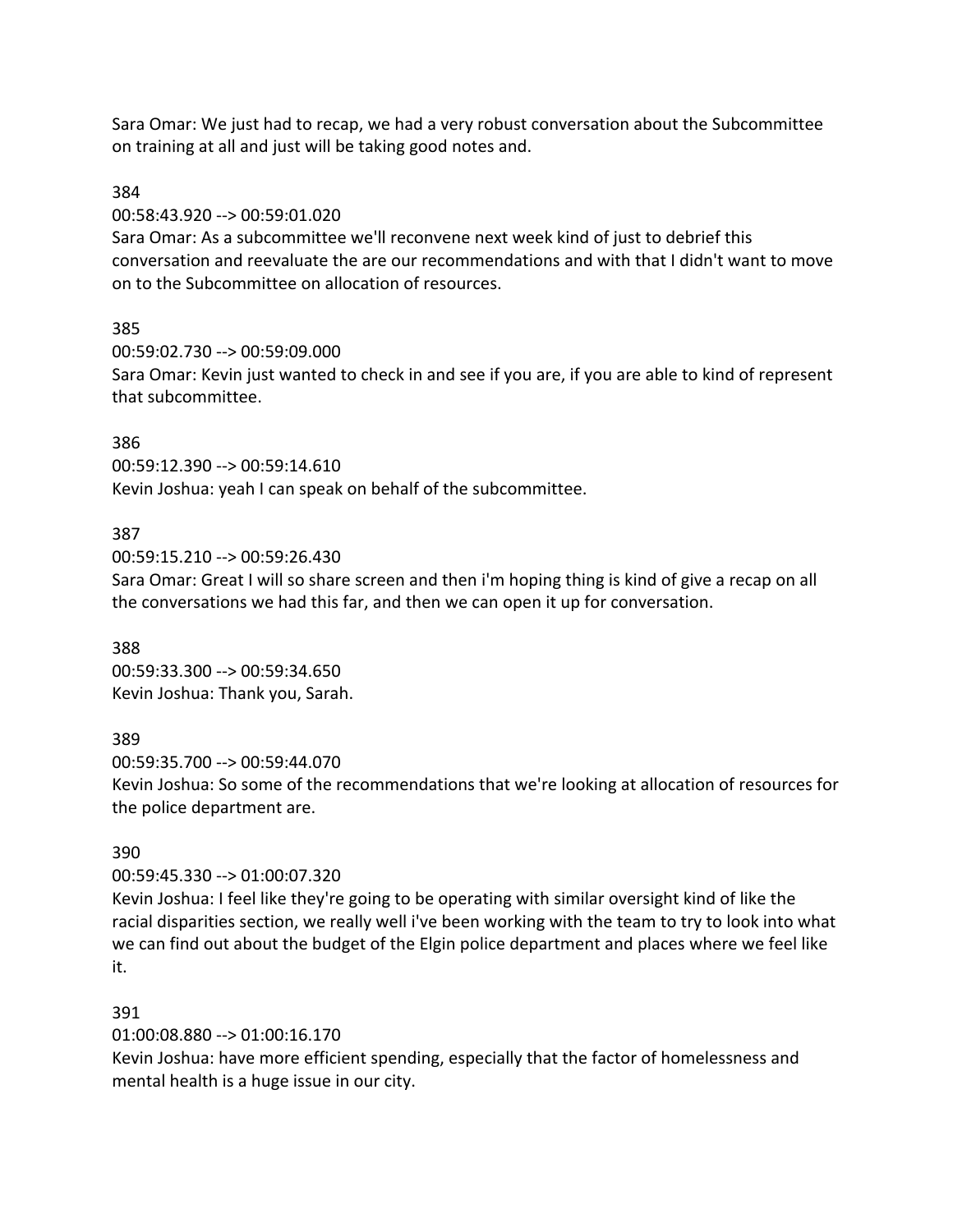#### 392

#### 01:00:17.580 --> 01:00:33.930

Kevin Joshua: So some of the recommendations above there, so we would like to well we we still have to deliberate, so the meetings that started with us kind of like our initial thoughts about these ideas and our next meeting is going to be kind of where we deliberate a little bit more.

#### 393

01:00:34.950 --> 01:00:47.400 Kevin Joshua: So they're not official recommendations and any questions I would please recommend everyone to ask, so the first point was recruitment and hiring me PD should be put on hold.

#### 394

01:00:48.690 --> 01:00:56.760 Kevin Joshua: So, as far as diversification goes, and you know that issue of the police department, we can see that.

#### 395

01:00:58.200 --> 01:01:03.240 Kevin Joshua: diversification and and other aspects, to make the police.

#### 396

01:01:04.740 --> 01:01:08.250 Kevin Joshua: Not so you know monotone.

#### 397

01:01:09.360 --> 01:01:14.250 Kevin Joshua: doesn't have to necessarily relate to expanding the police department, so that was like you know, the first part.

#### 398

01:01:15.960 --> 01:01:25.290 Kevin Joshua: The second bullet point we allow the Elgin police department to retire without replacement hires for increasing the size of the apartment is so we scaled down the use of resources for the tax dollars.

#### 399

01:01:25.740 --> 01:01:34.890

Kevin Joshua: Well, not compromising the Thomases already made to existing force members, so this point comes from the fact that we're only paying.

400 01:01:35.280 --> 01:01:44.550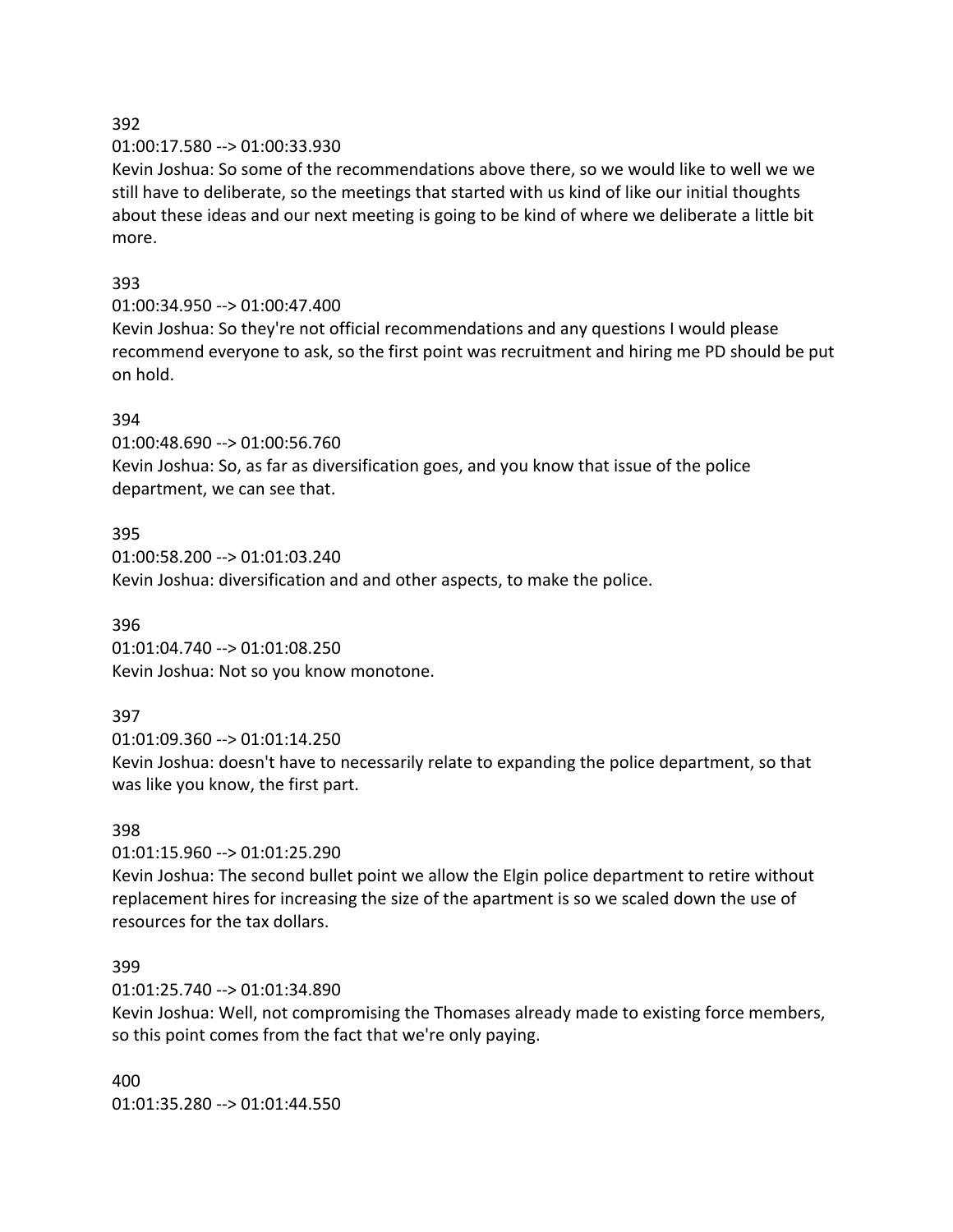Kevin Joshua: pension plans at a certain percentage currently and every year we're going to have to continue to invest in those pension plans that are not even fully funded now so.

#### 401

01:01:45.000 --> 01:01:53.130

Kevin Joshua: For those people that always wonder why the police department or any police department wages keep increasing this is one of the reasons why.

### 402

01:01:55.560 --> 01:02:05.580

Kevin Joshua: Because of the pension programs okay third bullet point Community engagement programs should be outsource and we can scrap the community service division of Elgin police department.

### 403

01:02:06.030 --> 01:02:14.130

Kevin Joshua: and find replacement services amongst the city through nonprofits and professional partnerships, this is possibly a way to also reinvest in a full time government.

#### 404

01:02:14.790 --> 01:02:33.480

Kevin Joshua: So here we know that Elgin city lacks a lot of either highlighting what is available, or even the necessary people to do this man work, and so I do want to applaud the other police department for for having to do this, this is a tactic.

#### 405

01:02:34.620 --> 01:02:38.730

Kevin Joshua: In a lot of police departments nationwide where they usually.

#### 406

01:02:39.930 --> 01:02:47.820

Kevin Joshua: commit to services that are absent in their cities and so all of that is something to be very respected for.

#### 407

01:02:49.050 --> 01:02:52.320 Kevin Joshua: there's just other ways to that we find we can reinvest.

#### 408

01:02:54.000 --> 01:02:56.430 Kevin Joshua: This was a the next recommendation was.

409 01:02:57.600 --> 01:03:06.300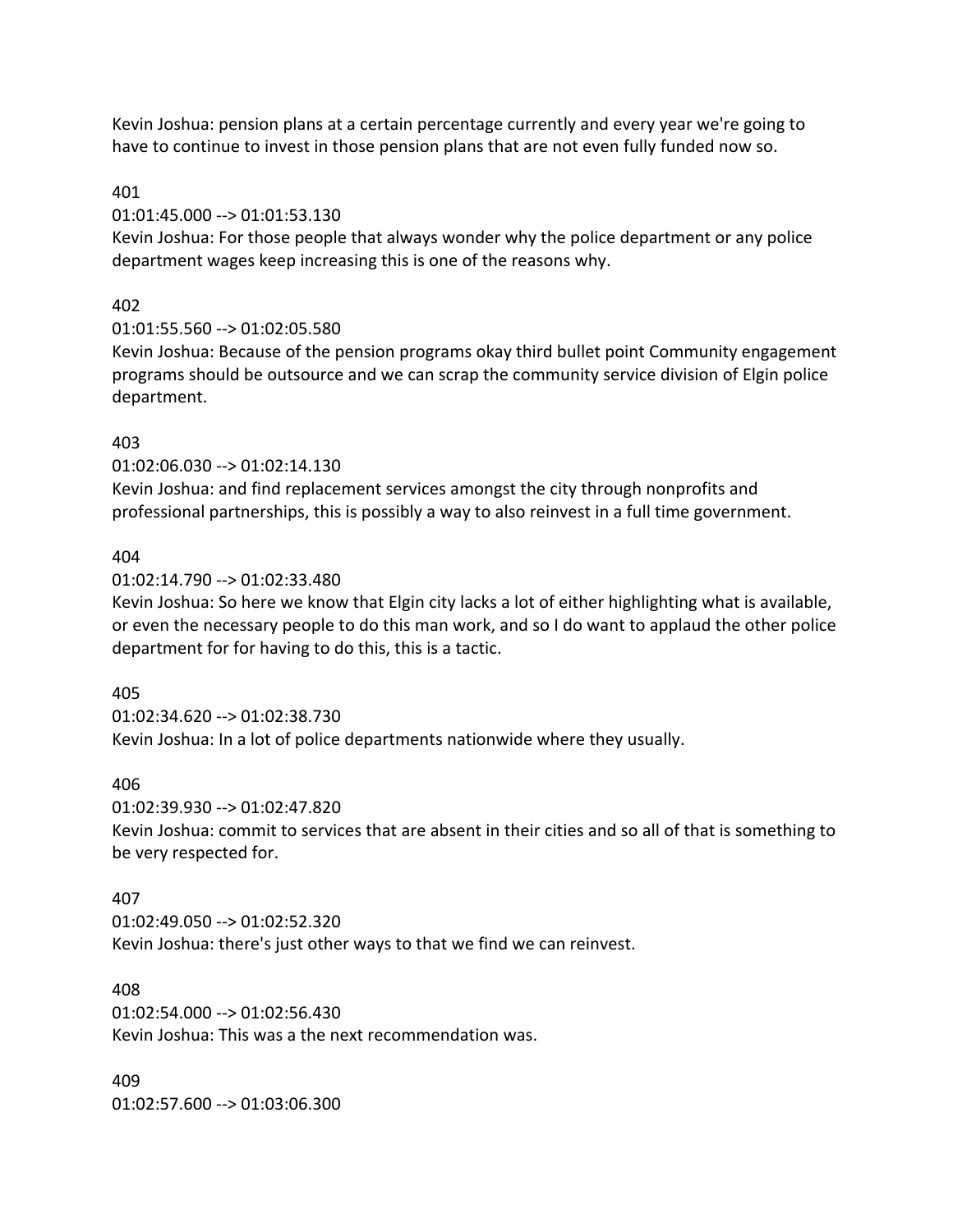Kevin Joshua: came from a test for Members to kind of like in the middle of kind of negotiating and figuring out how we could reinvest in the police department.

410

01:03:06.690 --> 01:03:12.720

Kevin Joshua: Big common issue that was brought up in our Subcommittee was the fact that police are overworked.

411

01:03:13.140 --> 01:03:21.990

Kevin Joshua: And they referenced the overtime hours of please have to serve, so this recommendation to hire one or two additional police officers in kind of immediately.

### 412

01:03:22.980 --> 01:03:39.660

Kevin Joshua: To offset the amount of or 12 hours that are happening in that police department is an idea but, again, there is a possibility of hiring more officers, without having to increase the budget of the police department.

### 413

01:03:41.130 --> 01:03:56.970

Kevin Joshua: Another recommendation law, this one was from Cynthia, I believe, and she had the idea or she read the idea of creating smart stations to to install it may be different part of the cities or even in our police station.

414

### 01:03:58.560 --> 01:04:07.290

Kevin Joshua: On emergency issues, so we do want to increase the interaction between the Community with police departments and have them be comfortable.

415

01:04:07.830 --> 01:04:14.550

Kevin Joshua: and accessible, so the idea behind these smart stations is the fact that we might be able to you know.

### 416

01:04:15.390 --> 01:04:28.860

Kevin Joshua: eliminate personnel, that would be required to interact with the public and, if not just overall come up with a plan that makes it better and accessible for people to use more, I think, and some of our.

417 01:04:29.880 --> 01:04:44.880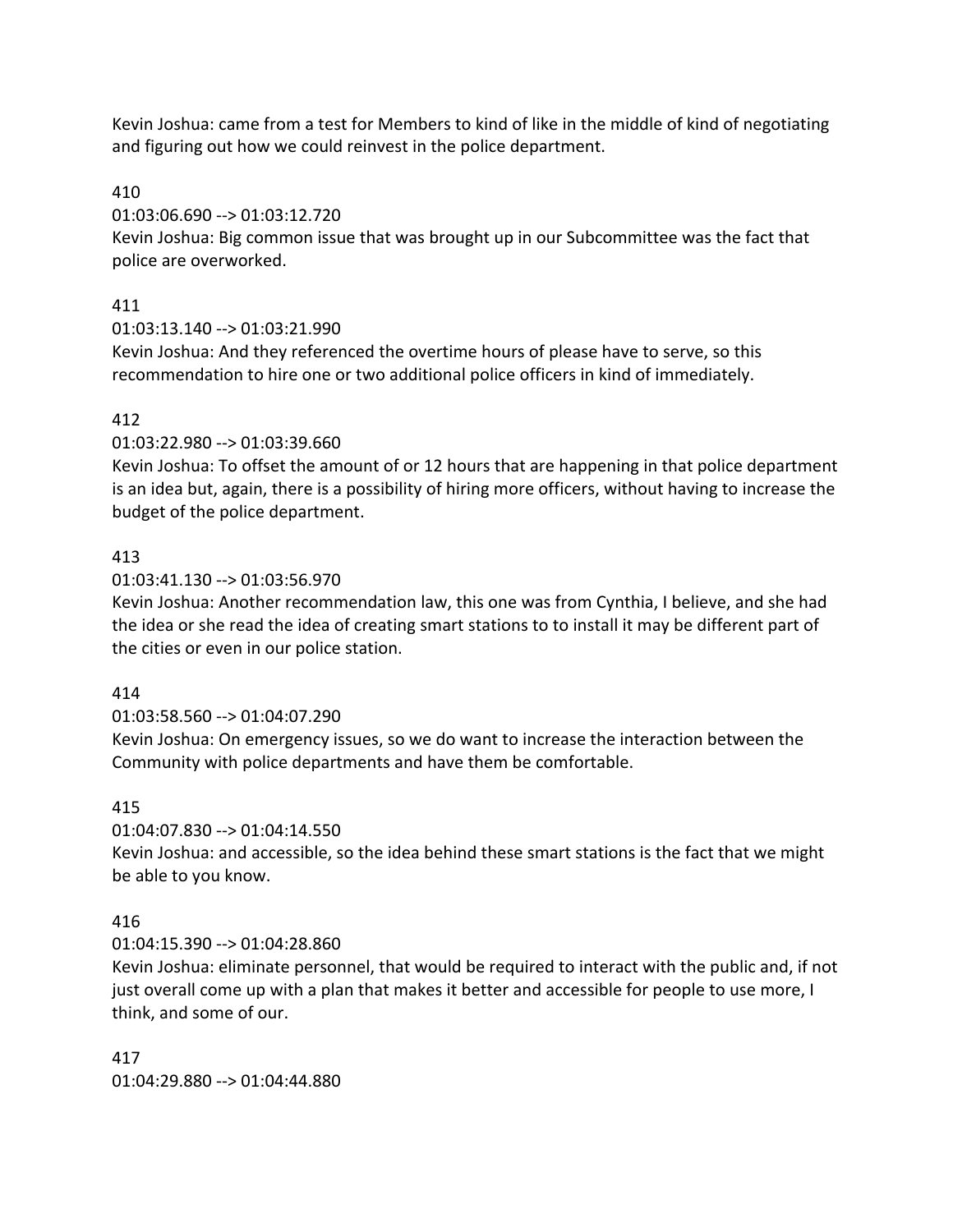Kevin Joshua: I think I forgot which subcommittee it was, but you know I asked police loudly to look into seeing who is using the police services, the most and we would like to ideally bridge the services between you know.

### 418

01:04:45.930 --> 01:04:49.680

Kevin Joshua: i'm assuming that there's certain communities are using more than others right.

### 419

 $01:04:51.300 \rightarrow 01:05:01.140$ 

Kevin Joshua: And we should aim to bridge how often these communities are using these resources, for we don't want to have you know, a public resource that is only used by one group of people.

### 420

01:05:01.830 --> 01:05:10.860

Kevin Joshua: um another recommendation is to take the mental health crisis response out of the police department and they said into the hospitals and educational sectors.

### 421

01:05:12.270 --> 01:05:22.140

Kevin Joshua: And then, lastly, get school resource officers out of our schools, so a lot of the idea here is to there are different ways, if not better ways to.

### 422

01:05:22.620 --> 01:05:36.450

Kevin Joshua: To put our dollars in that would give us a benefit that needs to serve our underserved communities, so if anyone has any questions or comments about either of these bullet points or how we got to the conclusions.

### 423

01:05:37.680 --> 01:05:56.730

Kevin Joshua: You know I can answer them now, but I also encourage everyone to look into the box I look into the budget of all of the police department that's available in the city of Elgin page transparency site and and the numbers are highlighted calculus is there for people to see.

### 424

01:05:58.980 --> 01:06:03.060 Sara Omar: Thank you Kevin I was a very clear.

425 01:06:04.320 --> 01:06:19.920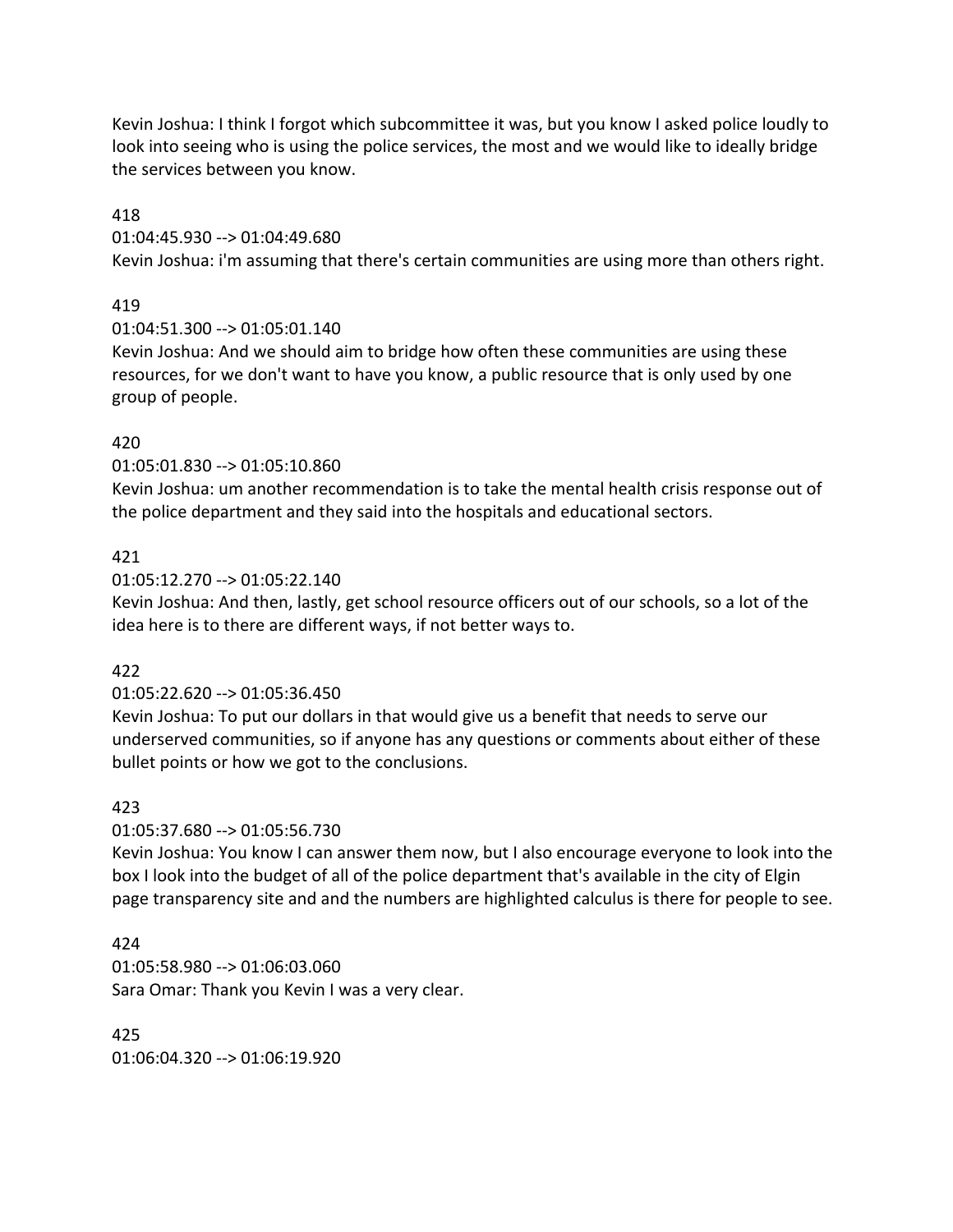Sara Omar: summary of what conversations with their been thus far, before I turn things over to the discussion, the raise hand to you, I just wanted to pause and allow space for anyone who has not spoken.

426

01:06:21.060 --> 01:06:27.360 Sara Omar: If you would like to just just unmute yourself and provide any feedback or comments.

# 427

01:06:31.200 --> 01:06:45.360

Sara Omar: Right well if you're if you do in any time one is just provide any comments just please raise your hand and we'll add you to this question queue so I see Carol and then Cynthia and and Denise.

428 01:06:51.810 --> 01:06:52.080 Sara Omar: Okay.

429 01:06:52.590 --> 01:06:55.350 City Hall: All right, I forgot to blow when I would have nothing to add.

430

01:06:55.770 --> 01:06:58.290 Sara Omar: No, what no problem Cynthia and then the Nice.

# 431

01:06:59.760 --> 01:07:05.820 Cynthia M. Rivera: Thank you, Sarah yes i'm actually noticed I know it says that the tab not fully vetted by subcommittee.

# 432

01:07:06.630 --> 01:07:14.670 Cynthia M. Rivera: Because I know, there was a lot of appeal of opposing views with recommendations, for instance, and another one that suggested that I had that not on here.

### 433

01:07:15.090 --> 01:07:19.650

Cynthia M. Rivera: was about keeping the existing programs for Community engagement and to develop to more.

434 01:07:20.460 --> 01:07:30.630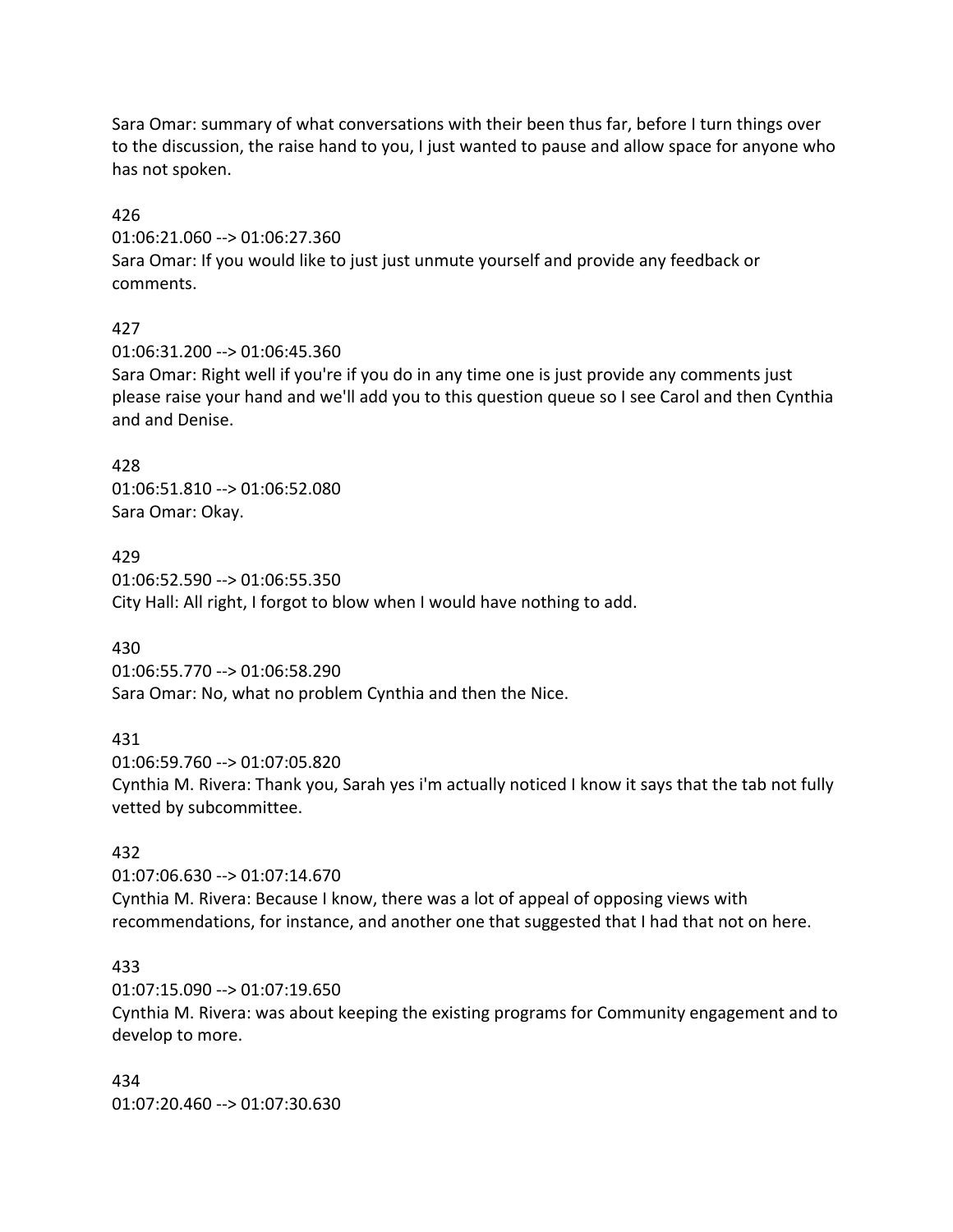Cynthia M. Rivera: And partner with the library and Spanish and Laotian speaking communities that's didn't make this list and the get school resource officers out of our schools.

### 435

01:07:31.500 --> 01:07:37.410

Cynthia M. Rivera: I think the opposite of that, I think we should leave them in the schools, I have a child in school that has a police officer there and.

# 436

01:07:38.040 --> 01:07:52.170

Cynthia M. Rivera: I saw some of the points when this was suggested, and you know they're not the experience that they have there isn't like an intimidation it's more of a safe haven they form relationships with the kids and there's actually less.

## 437

01:07:54.030 --> 01:07:59.310

Cynthia M. Rivera: Violent Crime because of that, I mean I know the teachers have to break up fight, sometimes even though they're not.

## 438

01:08:00.450 --> 01:08:08.910

Cynthia M. Rivera: They shouldn't and there's lawsuits that can happen because of that, when the police are there, it actually defuses a lot of the violence of the school that's what we've i've experienced at least.

### 439

01:08:10.680 --> 01:08:15.270

Cynthia M. Rivera: And the mental health crisis response, I actually was an opposition to that as well.

### 440

01:08:17.610 --> 01:08:24.210

Cynthia M. Rivera: As far as funding and the partnerships, but not to take it out completely so some of our some of the points are missing on this presentation here.

# 441

01:08:25.740 --> 01:08:39.570

Cynthia M. Rivera: let's see and recruitment and hiring on hold, I am the one who suggested to hire two police officers and opposite the overtime i'm going to review my notes and see what else is here, but um yeah there's some things that are missing so.

442 01:08:41.100 --> 01:08:51.750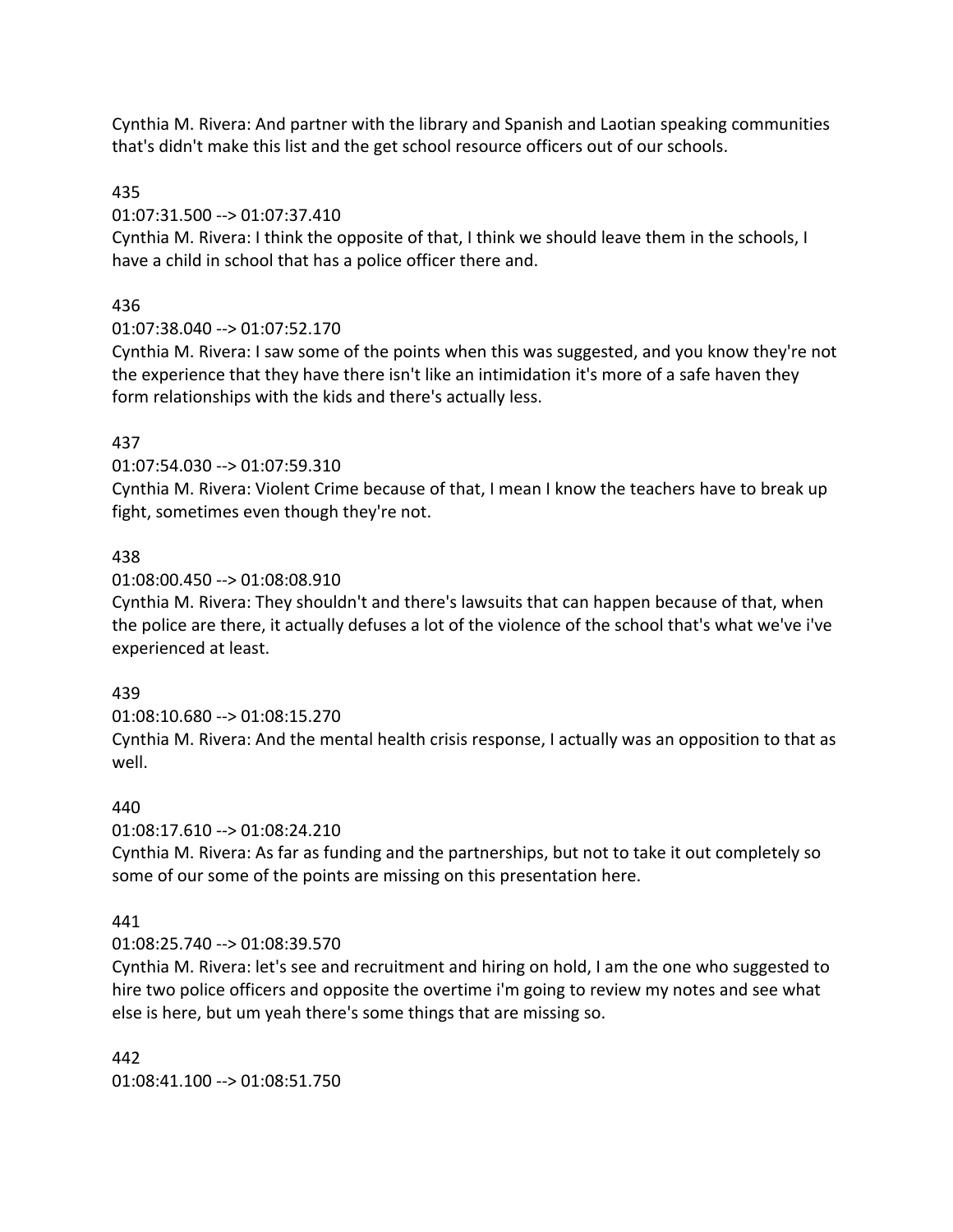Sara Omar: Thank you Cynthia for pointing out, just like some gaps in and kind of clarifying that and please feel free to jump in again if you see anything else, that you would like that.

443 01:08:54.240 --> 01:08:55.500 Sara Omar: i'm Denise.

### 444

01:08:56.340 --> 01:09:10.290 Danise: Oh yeah and i'm so happy that Cynthia made her comments before because, again, I think the way that so i'm not on the subcommittee but i've been observing.

445 01:09:11.730 --> 01:09:14.460 Danise: All of the subcommittees and.

## 446

01:09:15.690 --> 01:09:30.000 Danise: My recollection of observing this Subcommittee, especially as you recommendations have been discussed, is that the points have barely been talked about, and that.

### 447

01:09:31.320 --> 01:09:37.710 Danise: The way the manner in which, in my opinion, things have been presented tonight.

# 448

01:09:39.420 --> 01:09:46.950 Danise: It was sort of distorted, and so I kind of take issue with that, so I that's my come, thank you.

449 01:09:53.070 --> 01:09:56.520 Sara Omar: Thank you Denise festival Eric and then Marcus.

# 450

01:09:57.630 --> 01:10:05.010 Walter Blalark: Sir, I won't know why you got my I can't get my video is saying that you have stopped me from getting on video.

451 01:10:05.700 --> 01:10:07.830 Walter Blalark: Oh, please, please.

452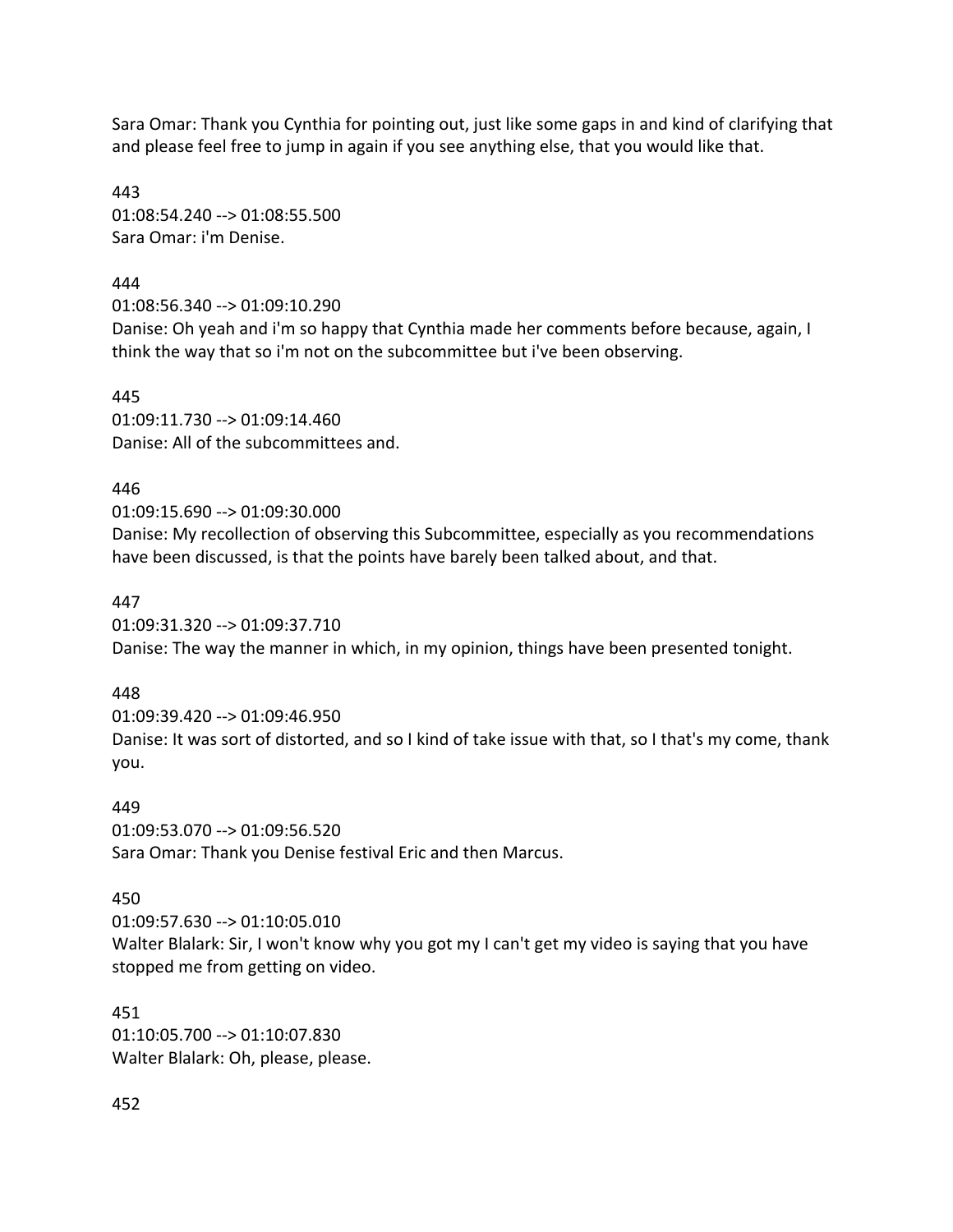01:10:08.730 --> 01:10:09.540 Sara Omar: Oh, we are here.

453 01:10:10.950 --> 01:10:13.530 Sara Omar: Okay, oh there might be.

454 01:10:14.550 --> 01:10:17.220 Sara Omar: We can hear you, and now we can also see you.

455 01:10:18.540 --> 01:10:24.120 Walter Blalark: Thank you uh first of all, when you look at get to school.

#### 456

01:10:25.170 --> 01:10:41.070

Walter Blalark: offices out of the schools, I, I agree with that, because i've seen in my experience i've seen the officers, you know very and I hope that we got good offices now but, in my experience when I used to work in the schools.

#### 457

01:10:42.450 --> 01:11:00.900

Walter Blalark: And even as a city employee I didn't like some of the offices, the way they did people of color the students who color was you know they they was less tolerant with them as the school system have always been spent them when it comes to discipline.

#### 458

01:11:02.190 --> 01:11:15.510

Walter Blalark: It was it was unfair in the equity was not treated fair and many times those kid would be arrested for a very minor minor infraction that kids in school, would do.

#### 459

01:11:16.470 --> 01:11:26.220

Walter Blalark: So I I kind of agree with him and Cynthia saying, but I can't agree with that and also you know the mental health crisis.

#### 460

01:11:27.210 --> 01:11:40.560

Walter Blalark: The police department should have someone in that or have or have worked with is a lot of Community people that deal with mental health that the police should be able to refer.

#### 461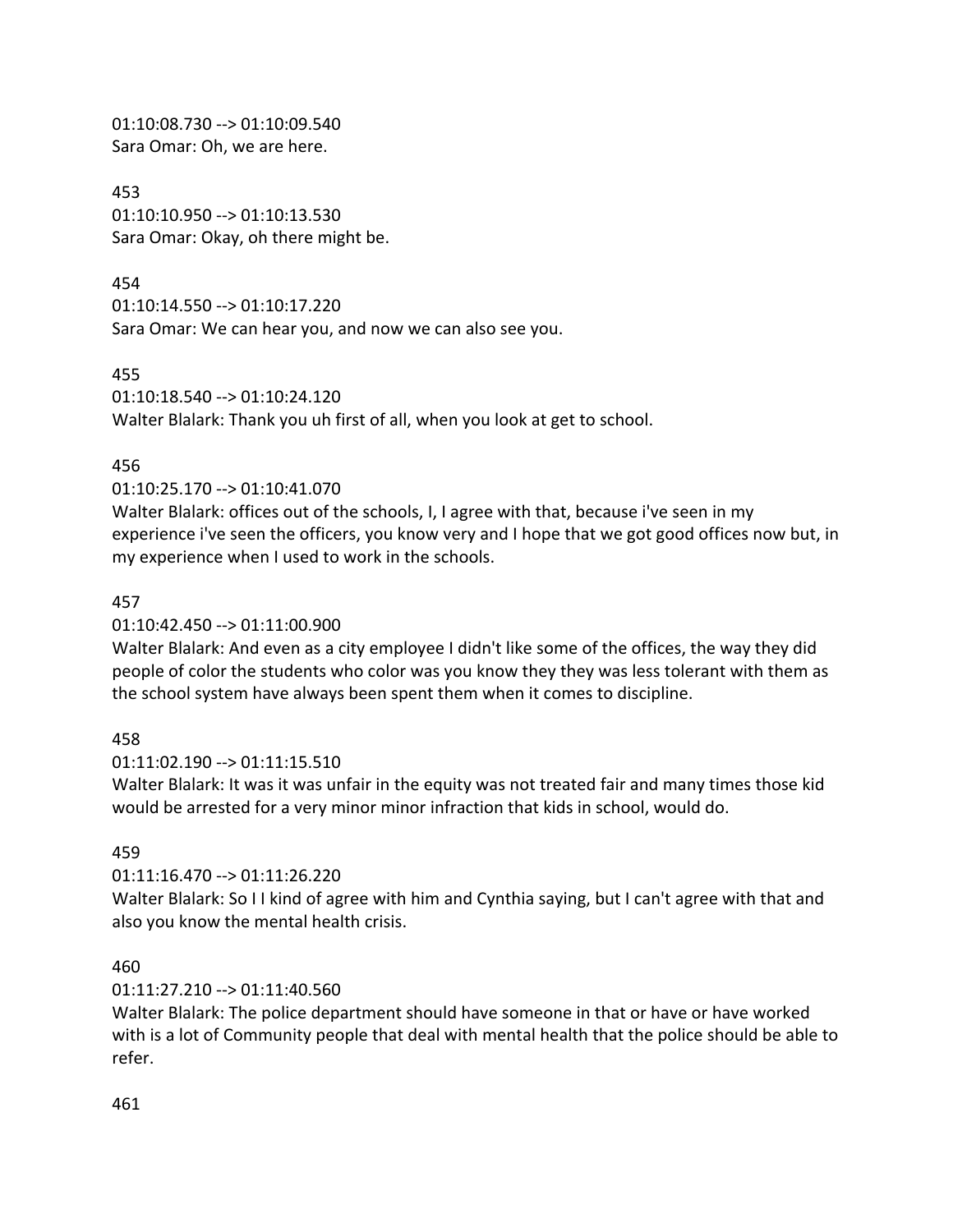### 01:11:41.880 --> 01:11:51.810

Walter Blalark: To come in to do that one, so I I kind of look look at that and say that you know I I do like that recommendation.

### 462

01:11:53.400 --> 01:12:03.930

Walter Blalark: Otherwise, I will I will go I think Marcus is next I will let someone with a brighter minded bias take over at this time, thank you.

### 463

01:12:05.670 --> 01:12:11.520 Sara Omar: pastor bionic, you have the brightest minds so go ahead and mark is, and then a smile.

### 464

01:12:13.470 --> 01:12:17.580 Marcus"The People's Champ" Banner: Okay, so um the Community engagement replacing.

### 465

01:12:18.840 --> 01:12:20.490 Marcus"The People's Champ" Banner: services throughout the city.

### 466

01:12:22.290 --> 01:12:31.200 Marcus"The People's Champ" Banner: Oh installing pads I mean you could say that our community policing is kind of like a form of that and, first let me say this.

#### 467

01:12:32.670 --> 01:12:39.570

Marcus"The People's Champ" Banner: Our society seems to think especially here in our city that in order to build a better relationship with law enforcement in the Community.

#### 468

01:12:40.440 --> 01:12:52.470

Marcus"The People's Champ" Banner: is to over saturate the Community with the presence of police officers, whether it be you know, in a good atmosphere or not, and I think just the opposite less if we see you less.

#### 469

01:12:53.160 --> 01:13:03.570

Marcus"The People's Champ" Banner: You have less opportunity to create a forced engagement, you have less opportunity to take every everyday life in tournaments of crime.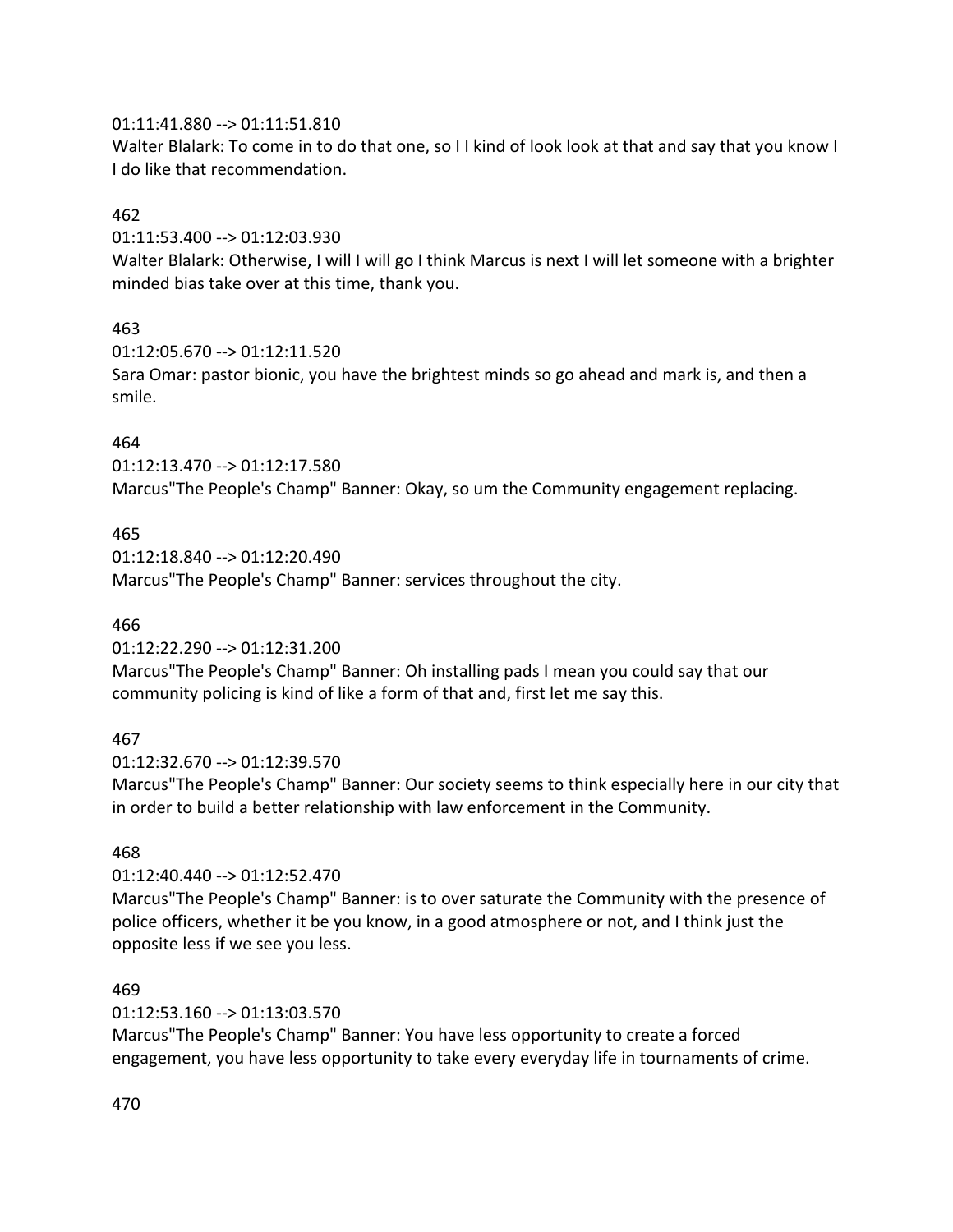### 01:13:04.410 --> 01:13:15.840

Marcus"The People's Champ" Banner: Which is what causes the problems within our neighborhoods i'm i'm for doing away with the community policing, all together, I do believe that the city should have Community liaison.

#### 471

### $01:13:16.620 \rightarrow 01:13:31.110$

Marcus"The People's Champ" Banner: Community liaison will be people from the Community with roots in the Community who know the people in the Community and who can tie them to resources and different social services if necessary.

### 472

### 01:13:33.600 --> 01:13:50.160

Marcus"The People's Champ" Banner: or be there for them to ask questions and and you know get them some guidance in different directions and kind of be like an information hub, with a real like a living Community Member who is of the Community, I think that will serve us better than having.

### 473

### 01:13:51.900 --> 01:14:07.290

Marcus"The People's Champ" Banner: A community policing on the mental health part I agree with you know, because you get a lot of times when things go sour, the first thing that you know you get some law enforcement saying is you know we're not mental health experts we're not counselors we're not this we're not.

#### 474

### 01:14:07.290 --> 01:14:21.630

Marcus"The People's Champ" Banner: That, and I agree with them, and they should not be put in those positions, so I think funding and things like that should not be in their hands to deal with those things that those should be put into the hands again of.

#### 475

#### 01:14:22.800 --> 01:14:33.090

Marcus"The People's Champ" Banner: Professionals that deal with mental health um trained professionals, that will deal with the issue at hand, as opposed to turn it into a crime.

#### 476

#### 01:14:33.900 --> 01:14:40.830

Marcus"The People's Champ" Banner: A lot of times if somebody have any emotional breakdown, you know when emotions run high logic runs low we do and say stupid things now.

### 477 01:14:41.190 --> 01:14:51.300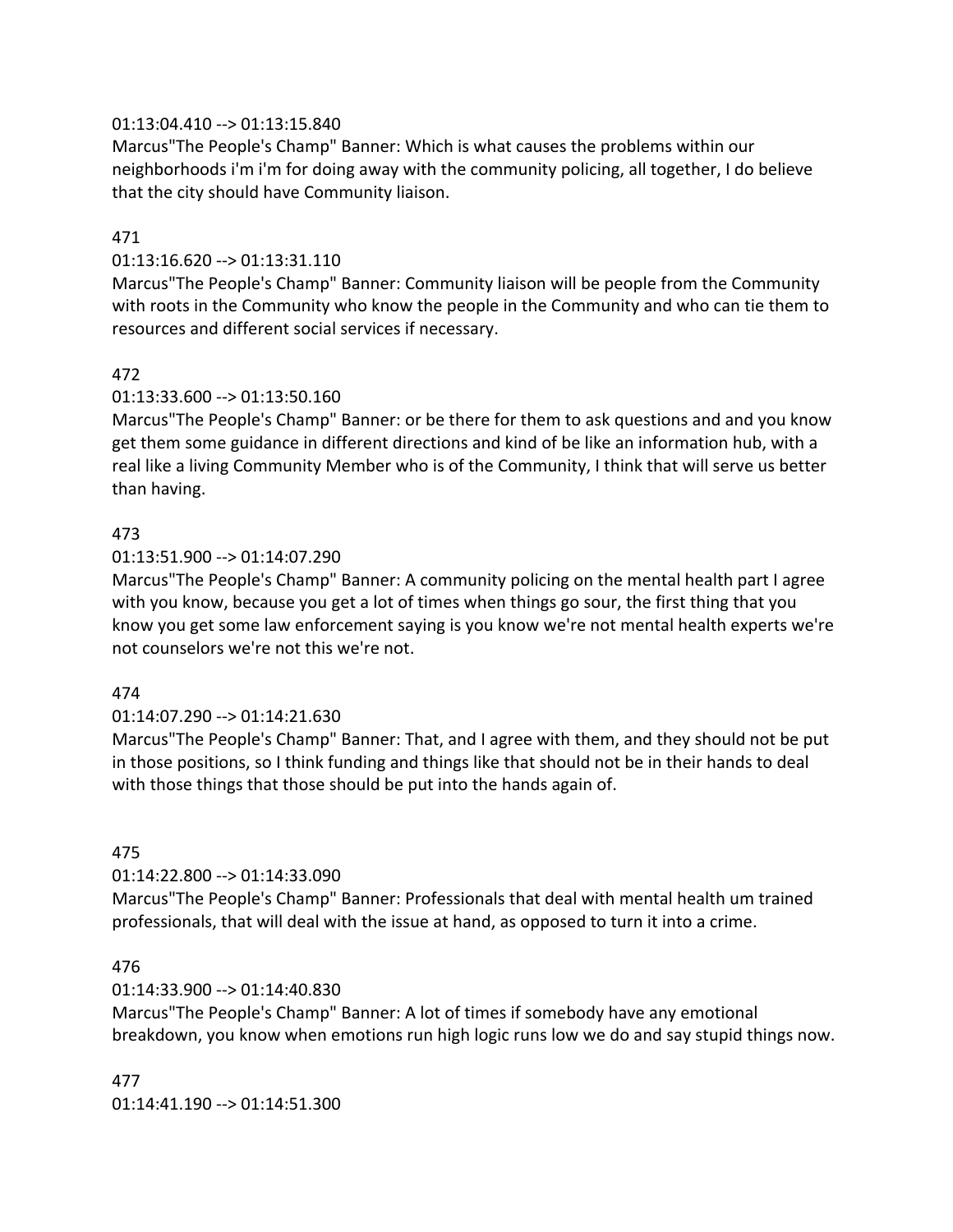Marcus"The People's Champ" Banner: Do we need to wake up a felony charging us I don't think so, and the same can be said with you know getting a school resource officer desire to schools um.

### 478

#### 01:14:51.780 --> 01:15:01.290

Marcus"The People's Champ" Banner: You know, there was a time when people were trying dean's or certain teachers, that if things escalated in a certain way they were trying to go hands on.

### 479

#### 01:15:01.950 --> 01:15:15.450

Marcus"The People's Champ" Banner: Right and we can talk lawsuits this that and another one what's necessary it's necessary I would rather my child be restrained end up in a school suspension then end up taste, possibly killed.

#### 480

### 01:15:16.920 --> 01:15:24.390

Marcus"The People's Champ" Banner: Wake up with a with the felony on your record because of a bad day at school or some emotional breakdown at their head.

#### 481

#### 01:15:25.380 --> 01:15:38.220

Marcus"The People's Champ" Banner: And I speak very passionate about that because I live that life I was one of those kids that you know, had issues at home looking for help in society turn around and beat me down even more.

#### 482

01:15:39.000 --> 01:15:49.290

Marcus"The People's Champ" Banner: And I think that's the predicament that a lot of kids end up in when they're at school, and you have a police officer there which it's their duty to look for the crime.

#### 483

#### 01:15:49.800 --> 01:16:07.500

Marcus"The People's Champ" Banner: Right look for the arrest is not necessarily as to redirect protect right, so you need people in those positions that that's their main goal is to protect their child if it means protect them from themselves without creating a criminal out of their moment of crisis.

484 01:16:08.490 --> 01:16:09.480 Sherm: that's all I have to say.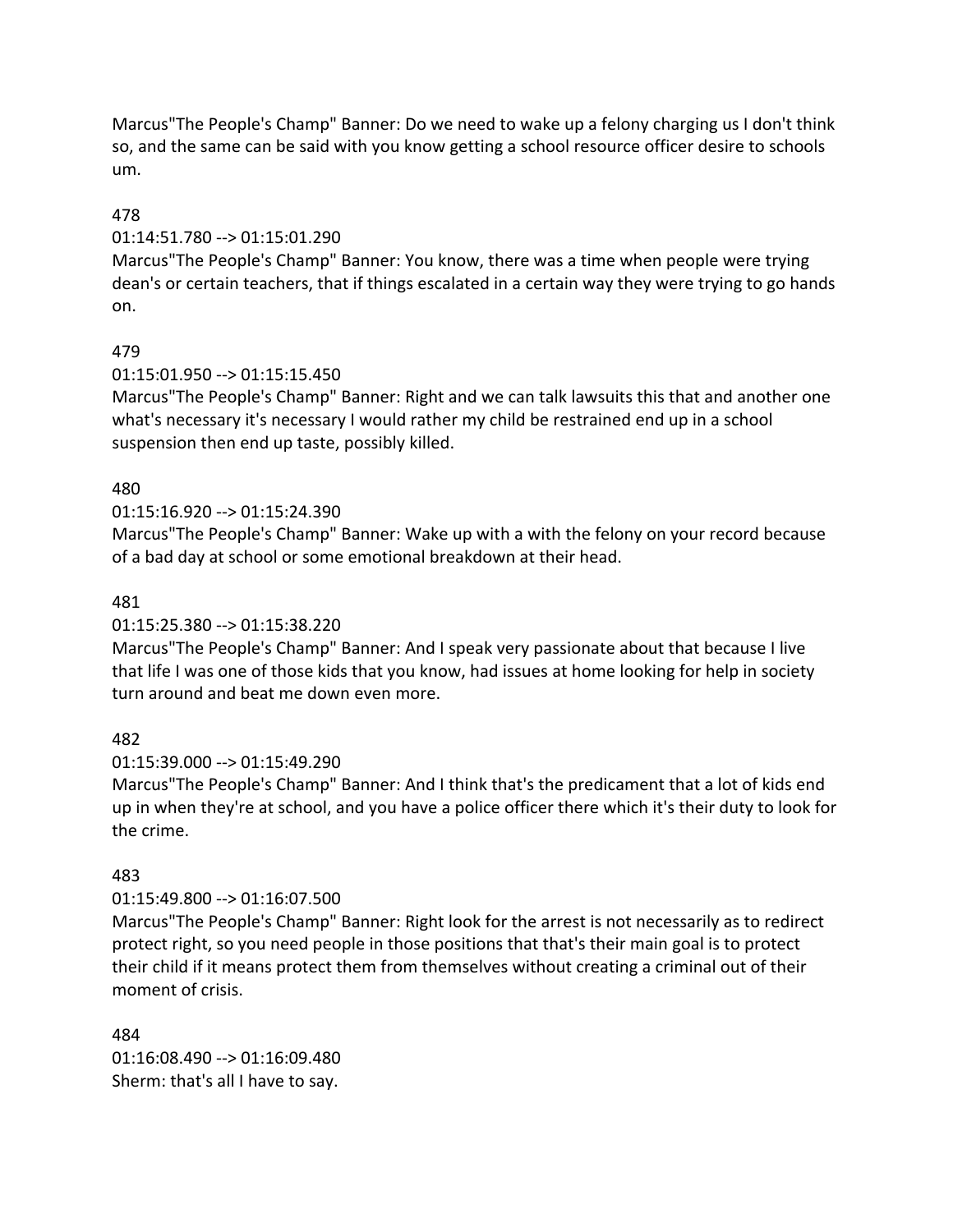485

01:16:11.130 --> 01:16:11.910 Marcus"The People's Champ" Banner: Thank you Marcus.

### 486

01:16:12.360 --> 01:16:14.880 Sara Omar: it's, without a doubt that you'll always speak with passion.

### 487

01:16:16.320 --> 01:16:19.530 Sara Omar: It co chair cordova and then share a curricular.

### 488

01:16:22.290 --> 01:16:27.780

Ismael Cordovà: So I just had a couple things to add I did want to join Cynthia and Denise and agreement.

### 489

01:16:28.620 --> 01:16:41.370

Ismael Cordovà: Unfortunately i'm a little disappointed on the on the facilitation groups participation in this in this format, because the the recommendations that we're seeing right now, are not the recommendations that we really discussing as a group.

#### 490

01:16:41.760 --> 01:16:43.140 Ismael Cordovà: And, including the ones.

### 491

01:16:43.380 --> 01:16:52.260

Ismael Cordovà: So I submitted my recommendations about a little bit over a month ago, and they were not properly distributed to the subcommittee so you don't see any of those up here either.

### 492

01:16:52.920 --> 01:17:02.460

Ismael Cordovà: So that that's just really for me, I say over and over again, the facilitation group, you know you're you're being paid to do this role, so I really hope they you.

#### 493

01:17:03.210 --> 01:17:08.760

Ismael Cordovà: Polish that up just moving forward and that just you know just just to be more productive for all of us, as a group.

#### 494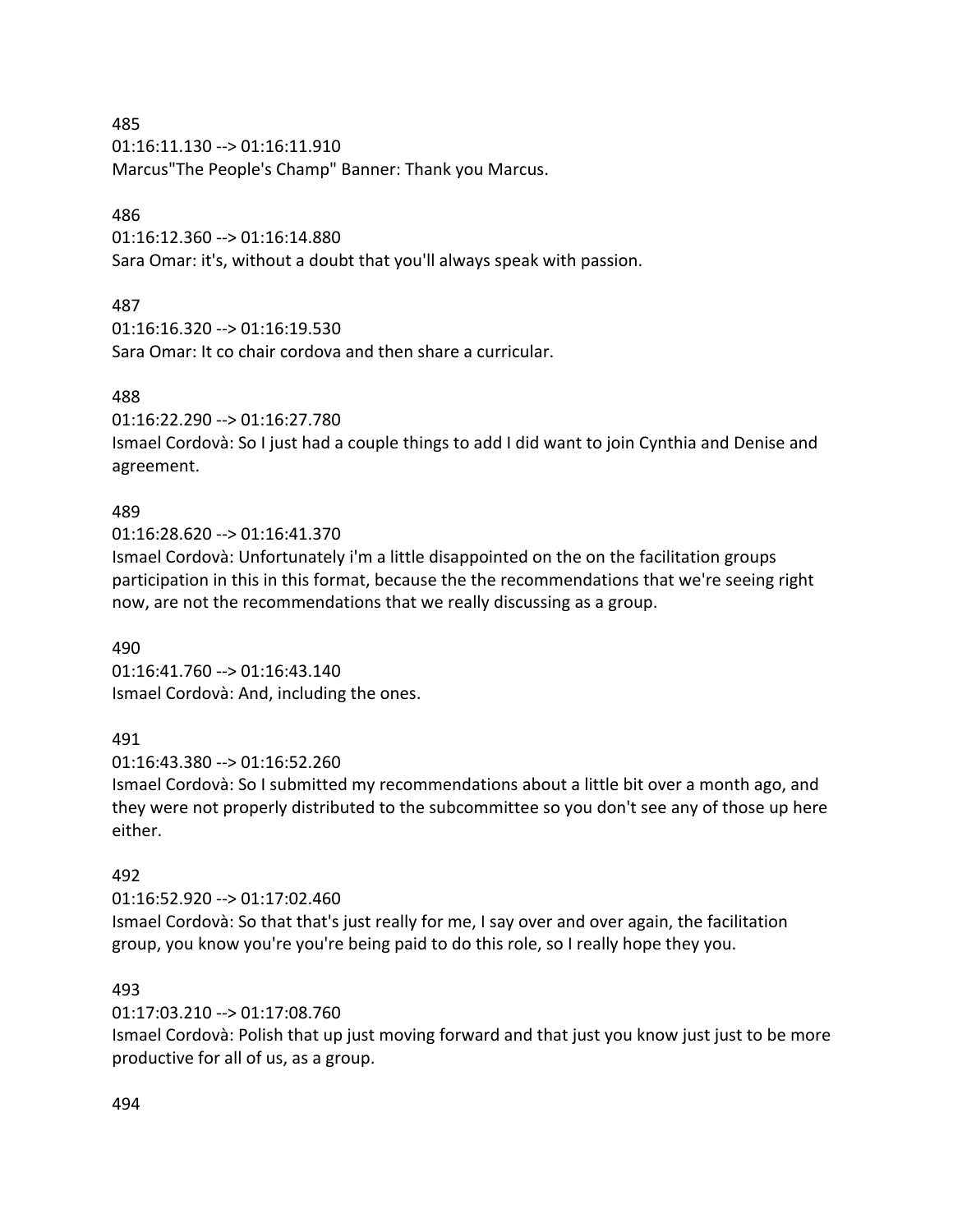### 01:17:09.540 --> 01:17:14.700

Ismael Cordovà: Second, second of all, I think that a lot of the topics that we're talking about mental health and.

### 495

### 01:17:15.690 --> 01:17:22.650

Ismael Cordovà: police officers in schools and this just coming from my own personal experience, those are the two interactions that primarily had when police officers myself.

### 496

### 01:17:23.010 --> 01:17:33.000

Ismael Cordovà: When I was in school in high school and I was getting severely bullied for being an openly pure individual I remember the police officer telling me he cannot do anything until I try and kill myself.

### 497

### 01:17:33.300 --> 01:17:43.020

Ismael Cordovà: So, like That was my first experience and police in in the school setting and what happened two weeks afterwards was my first suicide attempt at a young age and.

### 498

### 01:17:43.740 --> 01:17:50.970

Ismael Cordovà: But that also in myself motivated me to try and fix that problem right we all want to be part of the solution.

### 499

### 01:17:51.240 --> 01:18:03.420

Ismael Cordovà: And so, when I got out of Community college, I actually started working as a school resource officer assistant, so I worked for avid middle school here, and you, for you six helping the police, the police individual officer kuda.

#### 500

### 01:18:03.930 --> 01:18:09.660

Ismael Cordovà: correlate the relationships with marginalized communities and and, and I say this just from my own personal experience I.

#### 501

### 01:18:10.230 --> 01:18:18.510

Ismael Cordovà: gained so much from that and I think that a lot of the students that i've interacted throughout that academic year gained a lot from having someone that looks like me.

502 01:18:18.870 --> 01:18:25.710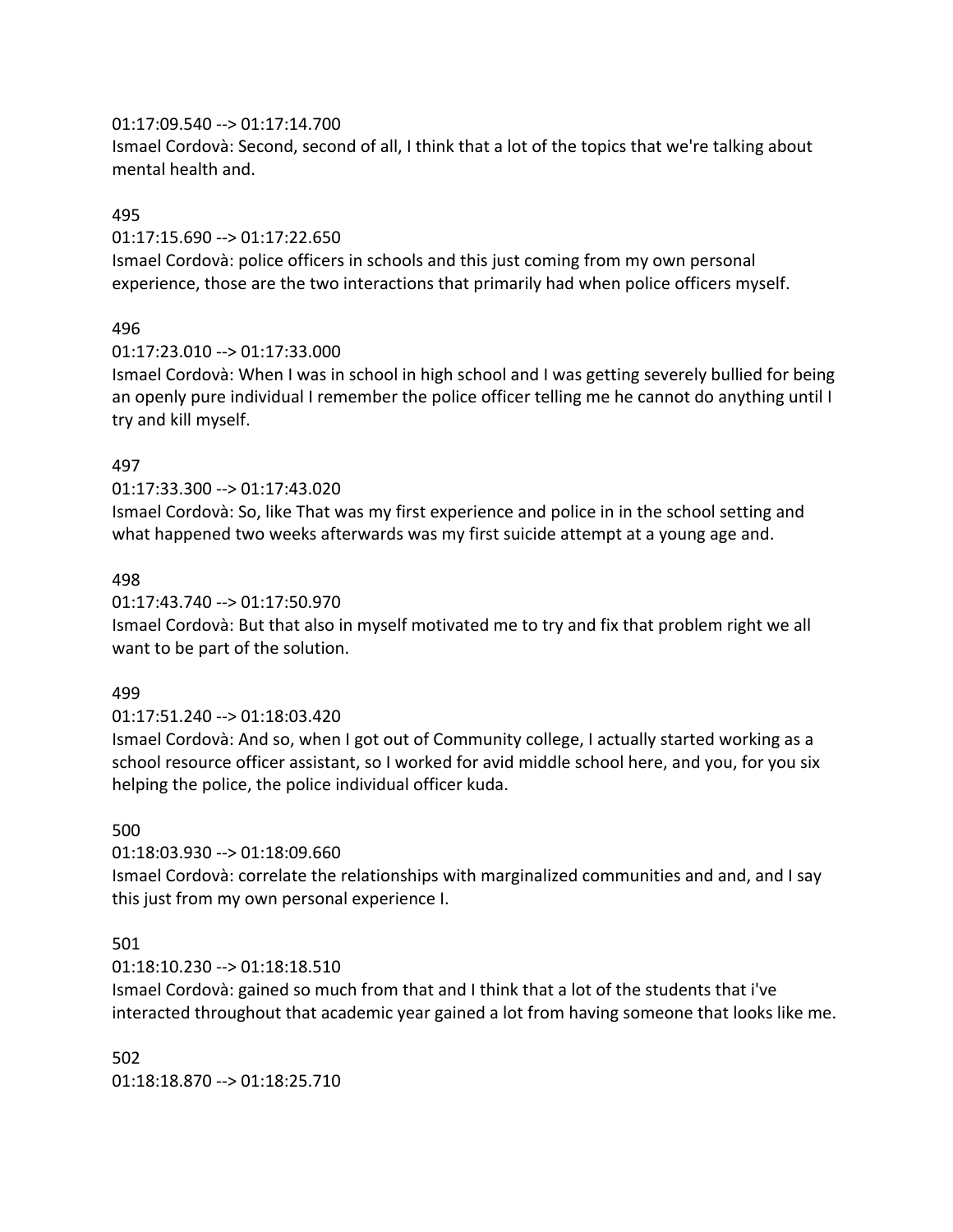Ismael Cordovà: In that position and and and helping them navigate me some of the hardest parts of their lives, and that also kind of correlates that.

### 503

01:18:26.190 --> 01:18:37.500

Ismael Cordovà: Hard I don't necessarily think that we should remove the police officers from our schools, but I do believe that our police officers that are in these schools should be representative of the majority of students.

# 504

01:18:38.130 --> 01:18:45.360

Ismael Cordovà: Especially because we have minority majority institutions here in the US 46 and this and that I think we should consider is that if that's an option.

## 505

01:18:45.600 --> 01:18:50.250

Ismael Cordovà: Like why don't we just get more black and Brown and officers in our schools, by the way they have to be.

## 506

01:18:50.670 --> 01:19:00.660

Ismael Cordovà: predominantly white and older police officers, I think that, seen black and brown officers that are younger can give some of those individuals, a different interaction with police.

### 507

01:19:01.080 --> 01:19:09.030

Ismael Cordovà: And then My other question is really because I get confused on this, a couple times, and you know individuals can talk to me as well when we're talking about.

# 508

01:19:09.900 --> 01:19:15.870

Ismael Cordovà: force interactions and getting the police out of our communities, but we're also talking about residency and making sure that their.

# 509

01:19:16.260 --> 01:19:22.620

Ismael Cordovà: Residents of our communities, I just get a little confused on that and that also goes to the allocation of resources, you know, I think that.

510 01:19:23.490 --> 01:19:31.560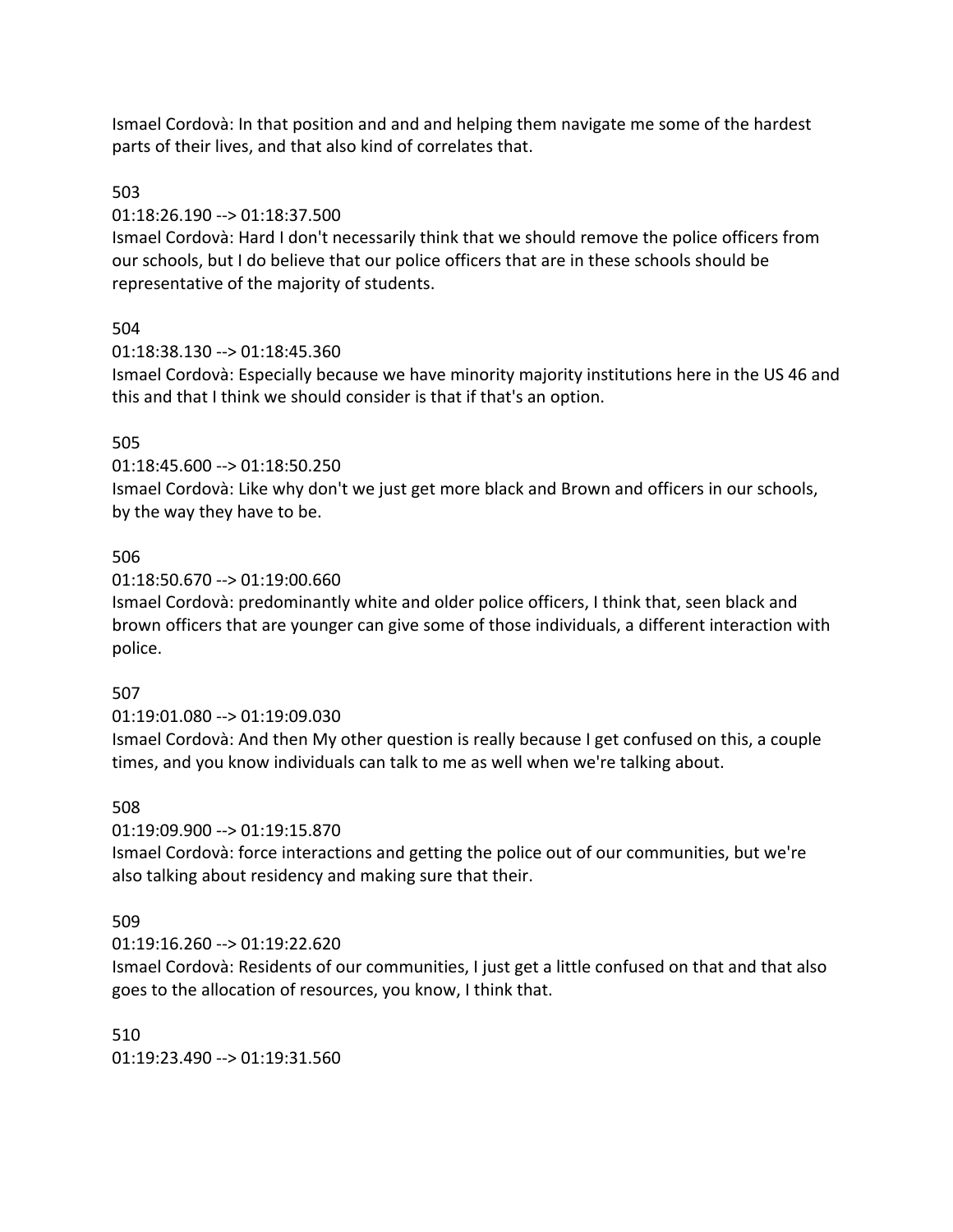Ismael Cordovà: It isn't it isn't isn't the cheapest place to live in, and so I can incorporate into like recruitment and hiring so I just want to know a little bit more about what everyone's thinking of.

### 511

### 01:19:31.830 --> 01:19:45.780

Ismael Cordovà: Regarding these recommendations, because they obviously correlate with all the other subcommittees so I apologize for taking so much time, but I just didn't want to express my own like lived experiences, especially when it comes to police in schools, thank you.

### 512

### 01:19:48.300 --> 01:20:03.060

Sara Omar: Thank you smell, and I do just want to thank you again for providing the lived experience, just as a reminder that was how we started this conversation about subcommittees maybe I think a few months ago about going around and.

### 513

### 01:20:03.060 --> 01:20:13.980

Sara Omar: asking about everyone's lived experiences and reason on why they would join the task force and it's just evident that everyone is very passionate about this topics.

#### 514

01:20:16.380 --> 01:20:19.020

Sara Omar: Would you will then aubrey and then Marcus.

#### 515

#### 01:20:21.180 --> 01:20:28.020

LeJewel Kelly Crigler: Okay, so i've got a couple things here I not been kind of gone a little bit quick here, but I do have a couple things that I want to note.

#### 516

01:20:28.800 --> 01:20:36.480

LeJewel Kelly Crigler: When I got off the call something that came to mind when we were talking about the point system, and one of the things.

### 517

### 01:20:37.020 --> 01:20:43.650

LeJewel Kelly Crigler: That was mentioned in the point system were police officers who actually had been like ex police officers.

### 518

### 01:20:44.580 --> 01:20:57.570

LeJewel Kelly Crigler: Were police officers elsewhere well just to keep in mind the police officer that had killed that young man Mike Brown was a police officer somewhere else, and actually.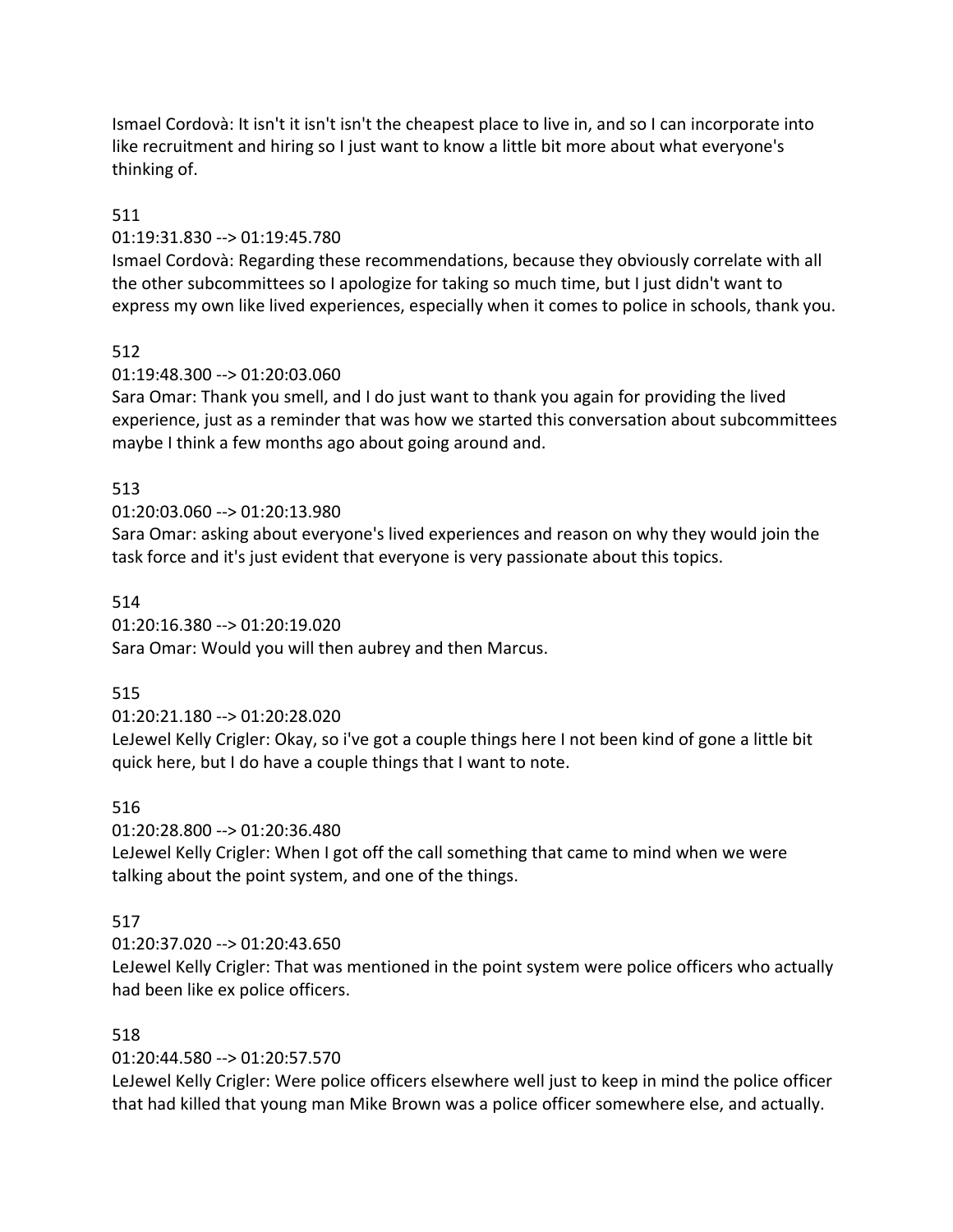### 519

01:20:58.200 --> 01:21:09.540

LeJewel Kelly Crigler: didn't complete he was on for a while um and for whatever reason he didn't get they weren't happy with what he was doing and they let him go.

## 520

### 01:21:10.050 --> 01:21:24.240

LeJewel Kelly Crigler: um and he went somewhere else and that's one of the dangers of the concern as well, of police officers coming from somewhere else that maybe they weren't up to par somewhere else, and they come here.

### 521

01:21:25.350 --> 01:21:36.450

LeJewel Kelly Crigler: So that's one of the things that I wanted to note about fat now in regards to the mental health crisis Center of the mental health crisis taking that.

## 522

01:21:37.260 --> 01:21:42.210

LeJewel Kelly Crigler: That part out of the police department, I totally agree with that, because the hospitals.

### 523

### 01:21:43.050 --> 01:22:01.950

LeJewel Kelly Crigler: or a unit within the House within the hospital departments should be handling that there's just no reason why a police department should be called in regards to that i'm more or less so just to support, but no absolutely no handling of that, if not need be.

### 524

01:22:03.090 --> 01:22:15.600

LeJewel Kelly Crigler: The other part of this is, I need you all understand with me, being an educator and i'm an at home mom educating my own children and i've also had black male child.

### 525

01:22:16.830 --> 01:22:22.620

LeJewel Kelly Crigler: and police officers within the school system is just not a good thing.

### 526

### 01:22:23.700 --> 01:22:30.690

LeJewel Kelly Crigler: i'm looking and what a teacher should be doing is looking to expand grow that child's mind.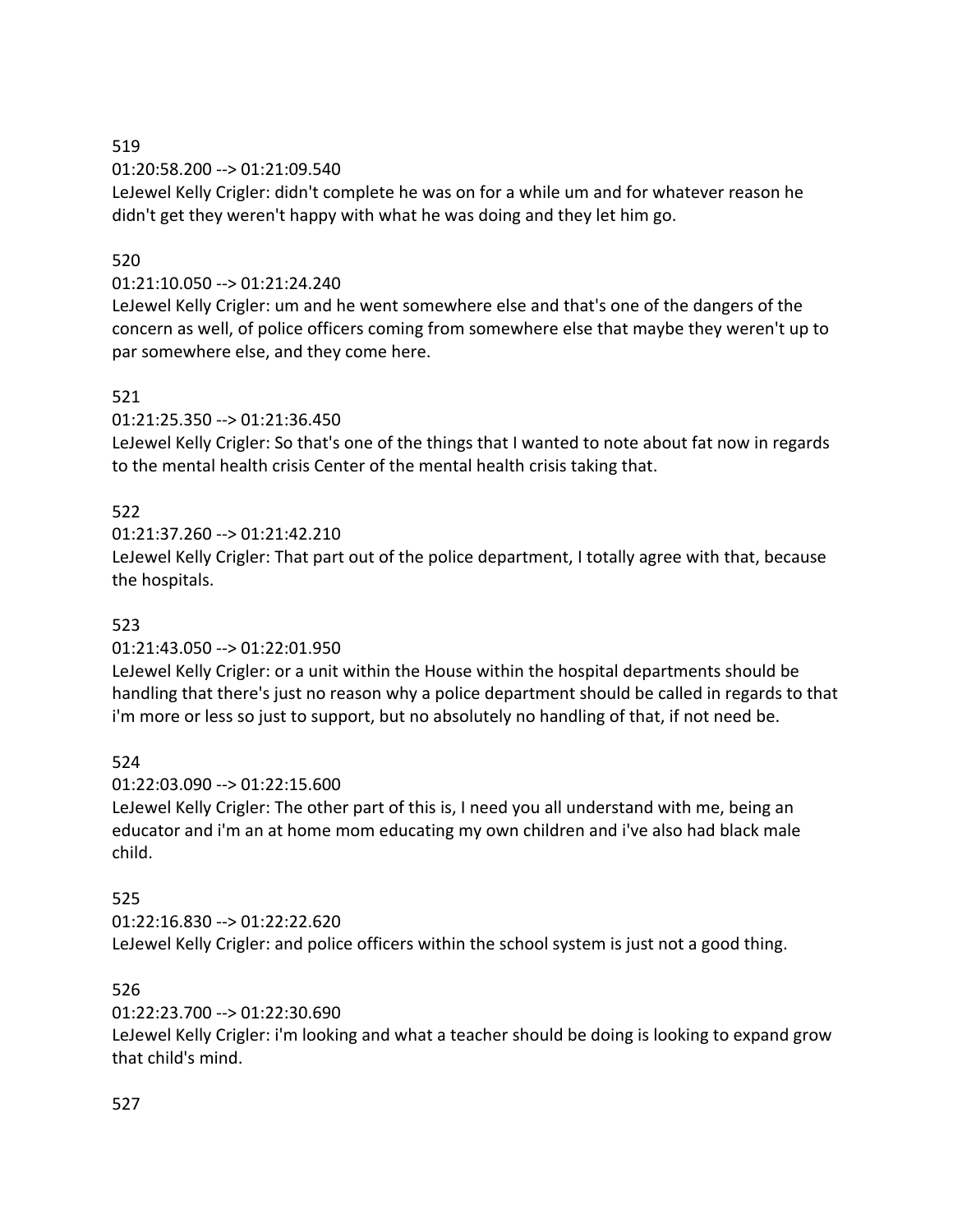### 01:22:30.990 --> 01:22:45.030

LeJewel Kelly Crigler: And that atmosphere that you need I don't need fear setting anywhere kind of in the area when i'm trying to take and encouraged this child, you know that really as we save the world is yours.

#### 528

#### 01:22:45.540 --> 01:22:52.470

LeJewel Kelly Crigler: I don't feel that they should be able to look out the spell out the side of their eye and see a police officer sitting there looking at them.

#### 529

#### 01:22:53.400 --> 01:23:08.310

LeJewel Kelly Crigler: In their mind setting their think they just wait for me to mess up, you know that is so, encouraging right The other thing of that is we don't have to be real about this and I don't know how we.

#### 530

#### 01:23:09.570 --> 01:23:21.750

LeJewel Kelly Crigler: Legislators keep missing this and that is, it was the wealthier areas that were those mass shootings that were taking place right within the wealthier sections.

#### 531

01:23:22.080 --> 01:23:33.060

LeJewel Kelly Crigler: of white America that those shootings were taking place, but the first thing the urban schools did was immediately taken throw these police officers in the urban area schools.

#### 532

01:23:33.780 --> 01:23:43.800

LeJewel Kelly Crigler: I never understood that, because you don't have the shootings i'm sitting here, looking at it, stating that was over 100 and something shootings mass shootings done in school.

#### 533

#### 01:23:44.190 --> 01:23:59.880

LeJewel Kelly Crigler: 66 of those were done in white schools okay 41 was done in an urban schools, so when you take, and you look at all of this they're in the wrong schools, but the kids that are getting this.

#### 534

01:24:00.900 --> 01:24:10.620

LeJewel Kelly Crigler: The negative things that are happening to children, I happen to two black children, and there are more studies, then you can find that actually show that information.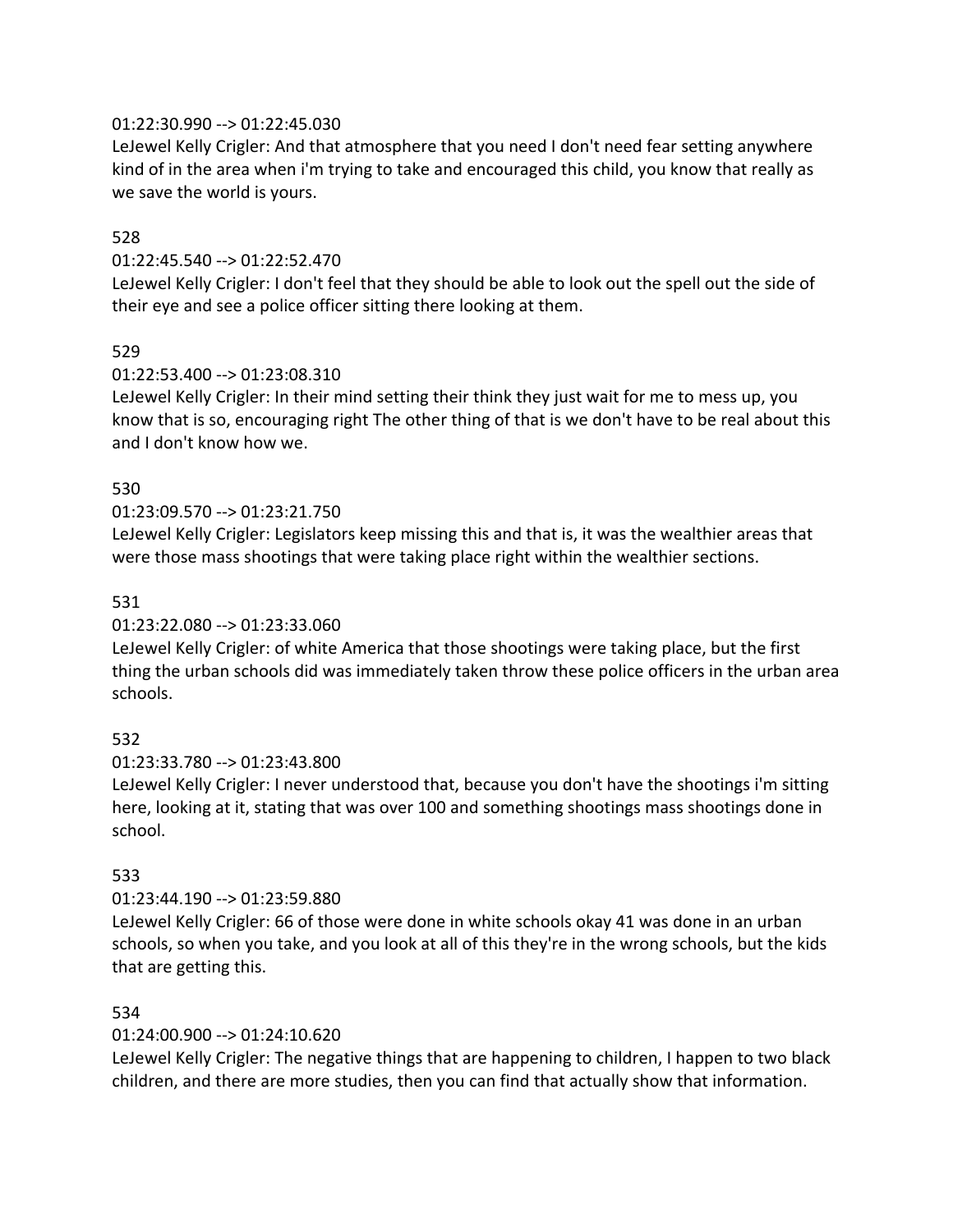### 535

### 01:24:11.130 --> 01:24:17.730

LeJewel Kelly Crigler: You know, and all it takes is one good time for a child to get something pinned on them.

### 536

### 01:24:18.090 --> 01:24:28.050

LeJewel Kelly Crigler: And next thing you know, unfortunately, this has just been the history that i've seen those kids are now going through the system, whether they should or not it doesn't matter.

### 537

### 01:24:28.650 --> 01:24:42.000

LeJewel Kelly Crigler: You know and nobody's going to take going no maybe we should stop and give this child a chance, no it doesn't happen that way that's fairy tale so i'm just saying that you know, yes, the the school resource source or that.

### 538

#### 01:24:43.050 --> 01:24:48.240

LeJewel Kelly Crigler: that's kind of crazy to me, you can kind of see that because I don't understand the resource that they actually bring.

#### 539

### 01:24:48.690 --> 01:24:58.710

LeJewel Kelly Crigler: If there's a problem that the police is needed, then you call them in you know you're supposed to have counselors in school that's what they were there for why did we remove them.

### 540

#### 01:24:59.130 --> 01:25:06.930

LeJewel Kelly Crigler: where's the money to take and support them to take us support children and their families, so that's all I have to say thank you.

### 541 01:25:08.280 --> 01:25:08.910 Sara Omar: Thank you.

#### 542

### 01:25:09.720 --> 01:25:31.050

Sara Omar: Just noting time check it's 724 I will allow space for everyone who has their hand up to to provide comments, but I do also you have a very packed agenda so i'm hoping we can also transition to the next item, after that, but aubrey Marcus and Kevin and then finally.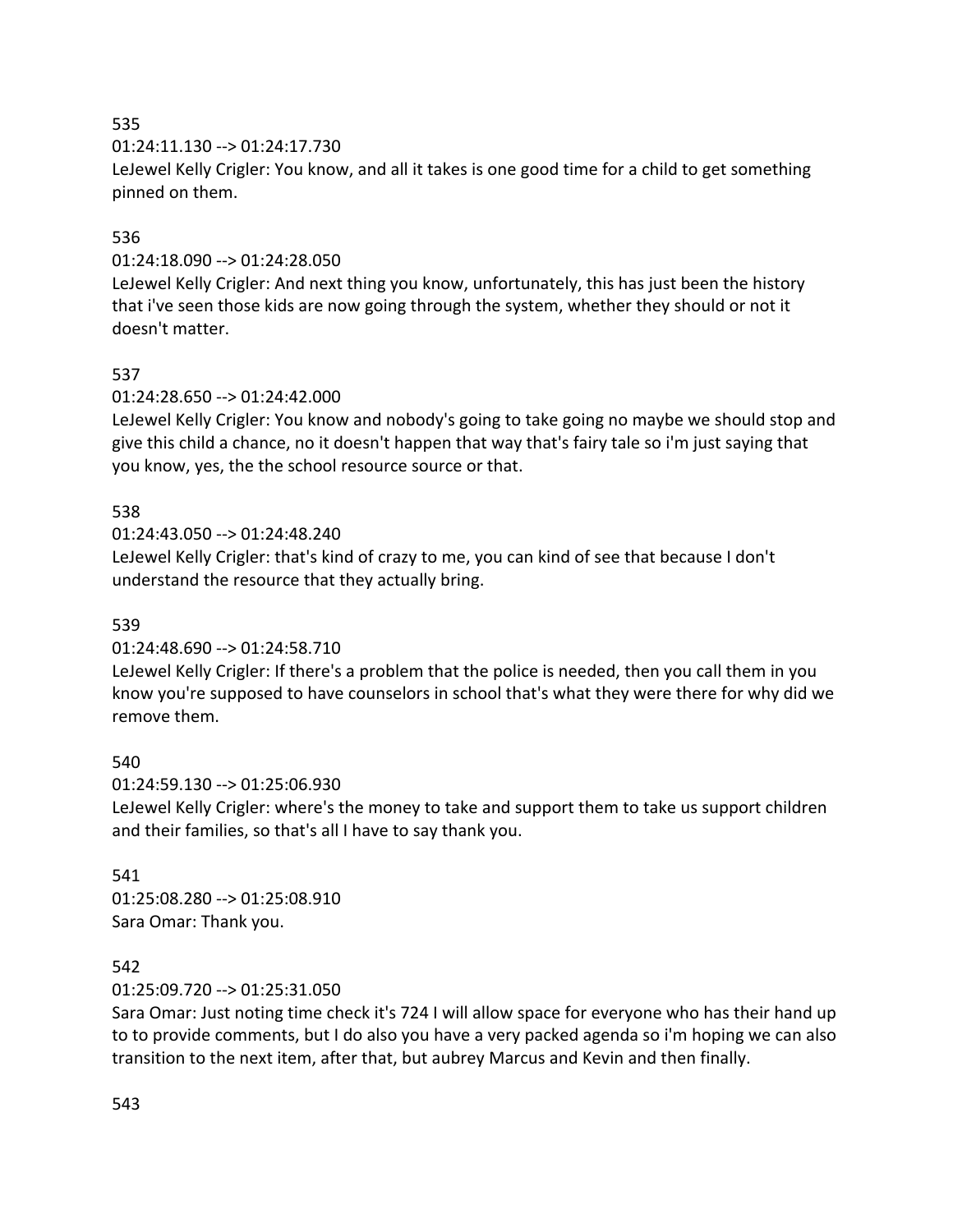01:25:31.080 --> 01:25:31.650 Cynthia.

544 01:25:34.200 --> 01:25:34.800 Aubree Flickema: My.

545 01:25:34.830 --> 01:25:35.490 Sara Omar: comment.

546

01:25:36.150 --> 01:25:46.620

Aubree Flickema: was just to add that, in our conversation mental health was a big topic and how the city of Elgin and ultimately Superman response and mental health crises.

#### 547

### 01:25:47.310 --> 01:26:04.860

Aubree Flickema: In our conversation to the subcommittee and I do want the rest of the task force to know that one of the things that we did look at is this Elgin police department's relationship and contract that they have established this last August, with a call Center in Elgin.

#### 548

01:26:06.330 --> 01:26:16.650 Aubree Flickema: As a part of their collaborative crisis unit and so that's not reflected in this list necessarily so just wanted everyone to know we are looking at that, as well as a subcommittee.

549 01:26:21.900 --> 01:26:22.710 Thank you all very.

#### 550

01:26:25.860 --> 01:26:27.030 Marcus"The People's Champ" Banner: Much, I just want to clarify.

### 551

01:26:27.060 --> 01:26:32.460

Marcus"The People's Champ" Banner: For those on what a forced engagement, so I today I had.

#### 552

01:26:33.630 --> 01:26:39.600

Marcus"The People's Champ" Banner: Is and I just happened to be in a place in the guys walking it says this cat is following.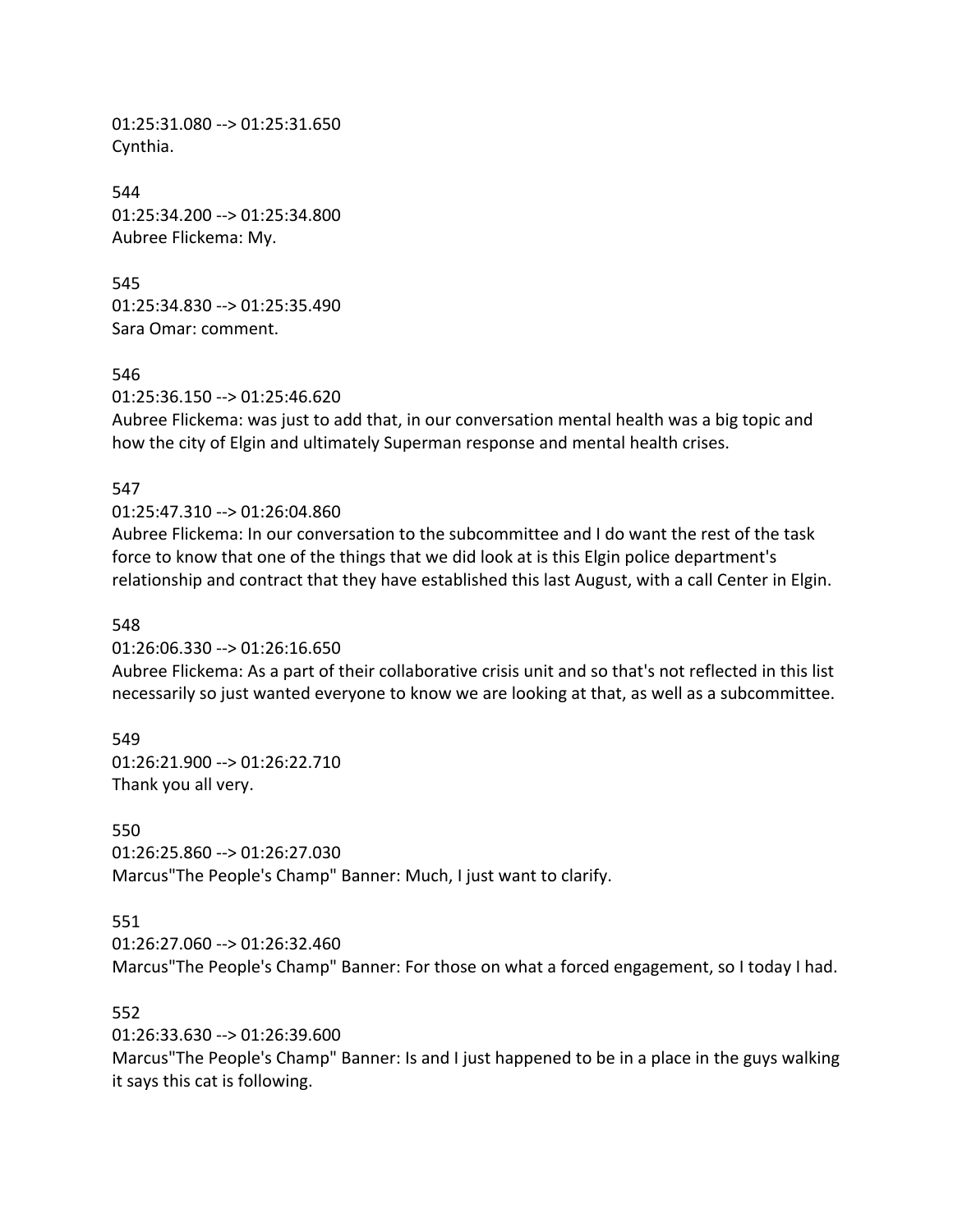553

#### 01:26:40.860 --> 01:26:45.120

Marcus"The People's Champ" Banner: And as i'm sitting there talking to him and I see there you go right there went around the block came back.

### 554

### 01:26:45.600 --> 01:26:52.890

Marcus"The People's Champ" Banner: Follow the guy said there watch them he walked around the guy went to the bus terminal the COP goes around the block and shows up at the bus term.

### 555

### 01:26:53.400 --> 01:27:02.220

Marcus"The People's Champ" Banner: So these are forced engagements when you have no reason to engage me you're out on the prowl is what I call it you're out hunting.

### 556

### 01:27:03.120 --> 01:27:14.850

Marcus"The People's Champ" Banner: To make an arrest some way somehow looking for a reason to engage somebody well there's some minor infraction or whatever you decide to say it was your reasoning for engaging this person.

### 557

### 01:27:15.330 --> 01:27:26.730

Marcus"The People's Champ" Banner: And nine times out of 10 when you force an engagement with somebody they're going to be hostile towards you, which is going to you know leads it officer slamming the guy on the head and arrested for resisting and all these other things.

### 558

### 01:27:27.900 --> 01:27:41.820

Marcus"The People's Champ" Banner: So that's what a forest engagement is when you have police officer stalking the neighborhoods following people waiting to see what they can get what kind of arrest, they can make or what kind of small fraction.

#### 559

### 01:27:42.870 --> 01:27:48.150

Marcus"The People's Champ" Banner: i'm being a part of a Community you're not going to pull these like that.

#### 560

### 01:27:48.990 --> 01:28:01.170

Marcus"The People's Champ" Banner: You more likely are gonna have seen this person before know this person because, whether you bump into him at the shopping Center at the park with their kids are you just going to have different mindset.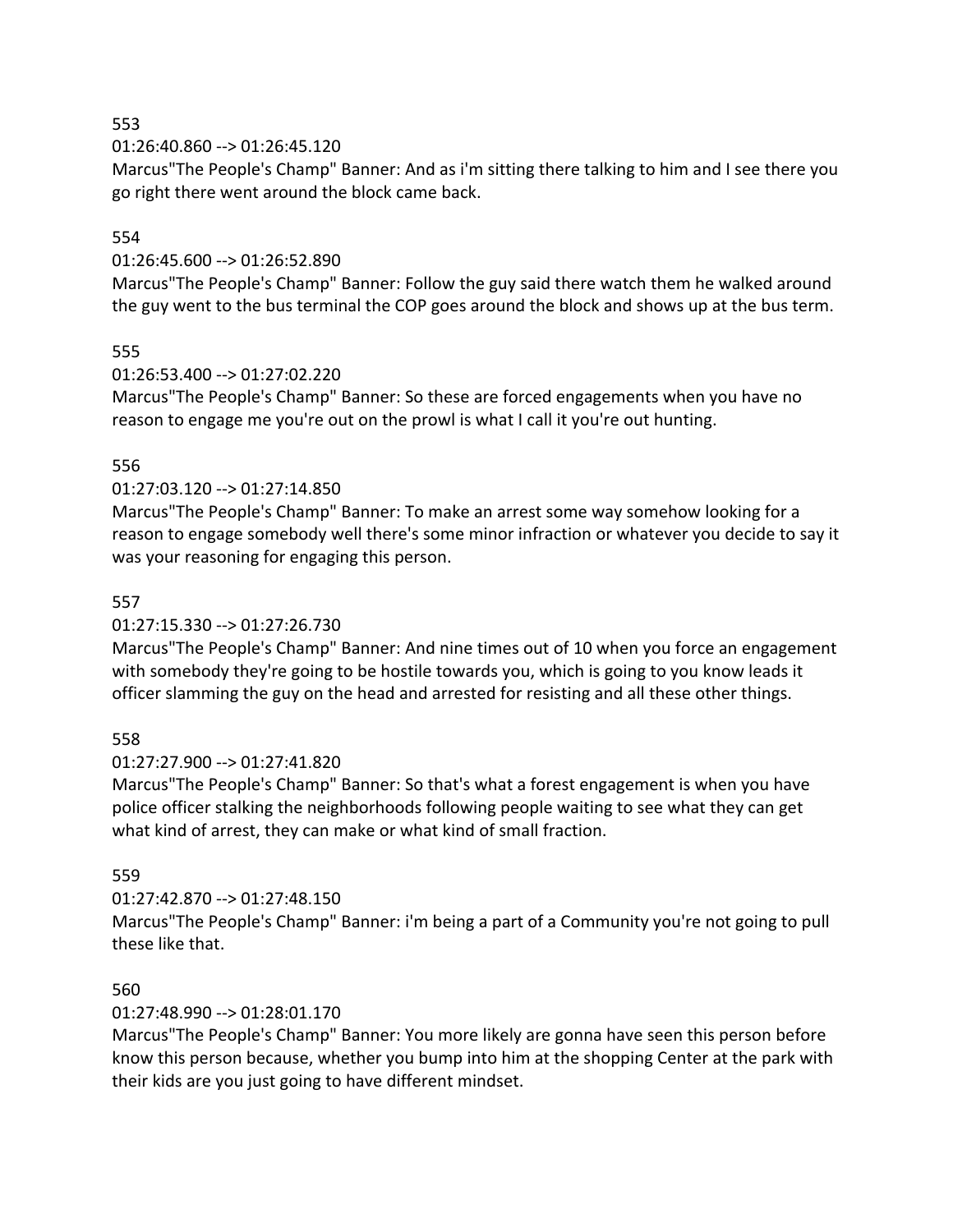561

01:28:01.770 --> 01:28:10.230

Marcus"The People's Champ" Banner: That somebody doesn't live here people don't live in a neighborhood they come as like you know, this is a piece of crap city.

#### 562

01:28:10.650 --> 01:28:24.870

Marcus"The People's Champ" Banner: i'm going to come, take a dump there pick up my big check and go to another city so that's the difference in wanting a resident requirement and then a forced engagement, I hope that that helps.

563 01:28:25.890 --> 01:28:26.760 Sara Omar: Thank you Marcus.

564 01:28:26.820 --> 01:28:32.460 Sara Omar: Kevin do you mind if I just asked Ishmael if mark is has.

565 01:28:33.570 --> 01:28:36.330 Sara Omar: Okay, the hand went down so.

566

01:28:38.640 --> 01:28:41.280 Sara Omar: Ishmael was did that answer your question.

#### 567

01:28:42.570 --> 01:28:53.400

Ismael Cordovà: yeah I was gonna say thank you for that clarification because it can get confusing, sometimes we haven't been able to elaborate on it, so thank you Marcus I did have an additional suggestion, but i'll let it Kevin I guess the first.

568 01:28:53.940 --> 01:28:55.200 Ismael Cordovà: Okay Kevin.

569 01:28:55.260 --> 01:28:57.150 Sara Omar: Then Cynthia then it's no.

570 01:28:58.890 --> 01:29:05.250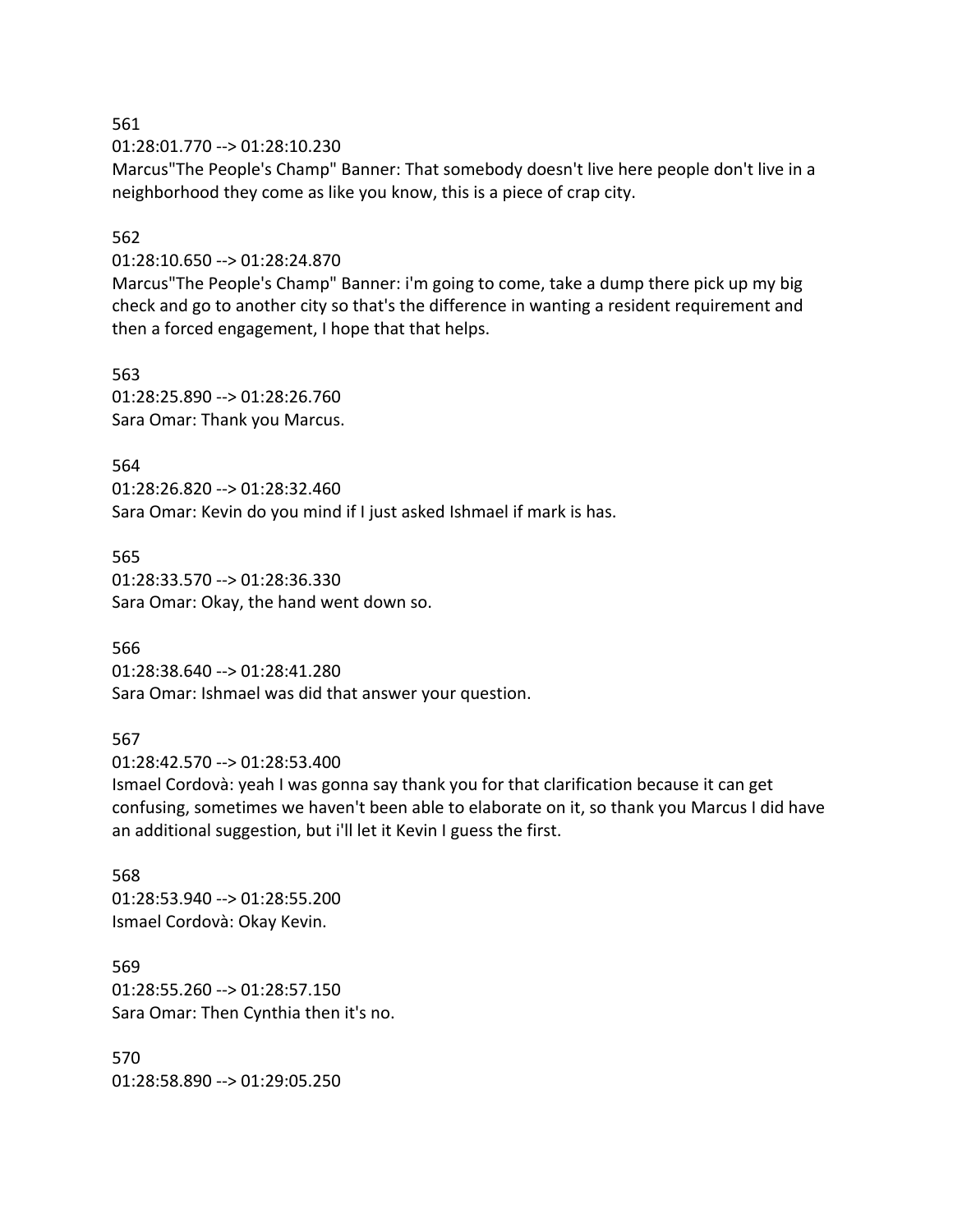Kevin Joshua: Thank you, you just reminded me of the point I didn't want to bring up between that conversation I think, to clarify is now.

# 571

01:29:06.000 --> 01:29:11.730

Kevin Joshua: When you're saying that you're confused about the community policing versus and then we're like all of a sudden scientific police out.

# 572

 $01:29:12.090 \rightarrow 01:29:17.100$ 

Kevin Joshua: I think the community policing is the middle ground to the issues that we want.

# 573

01:29:17.910 --> 01:29:24.540

Kevin Joshua: Those are two different spectrums right we there's people that don't want police here at all this people that want police here, no matter what.

# 574

01:29:25.170 --> 01:29:33.600

Kevin Joshua: And the community policing, I think, is is an agreement to at least that's the minimum agreement to at least like we know who is here right.

## 575

01:29:34.440 --> 01:29:43.770

Kevin Joshua: But that's not what I really wanted to say um, I guess, I would just wanted to read some information about school sro is that study conducted.

# 576

01:29:44.280 --> 01:30:02.250

Kevin Joshua: it's in your resource box for you to look at Elgin as sorrows are resting assigning a significant number of young students at local schools in 2018 Elgin sorrows arrested 46 students and issue 205 citations the youngest student referred to by an sro and six.

# 577

01:30:03.330 --> 01:30:14.070

Kevin Joshua: To nine year olds 1010 year olds and 1411 year olds were also referred to, or ticket by Elgin sro come 2018 to 2023 youngest student or wrestling was 12 years old.

# 578

### 01:30:14.460 --> 01:30:22.920

Kevin Joshua: The average age students arrested or side by altoona shows 15 years black students were disproportionately arrested inside by sorrows in Elgin schools.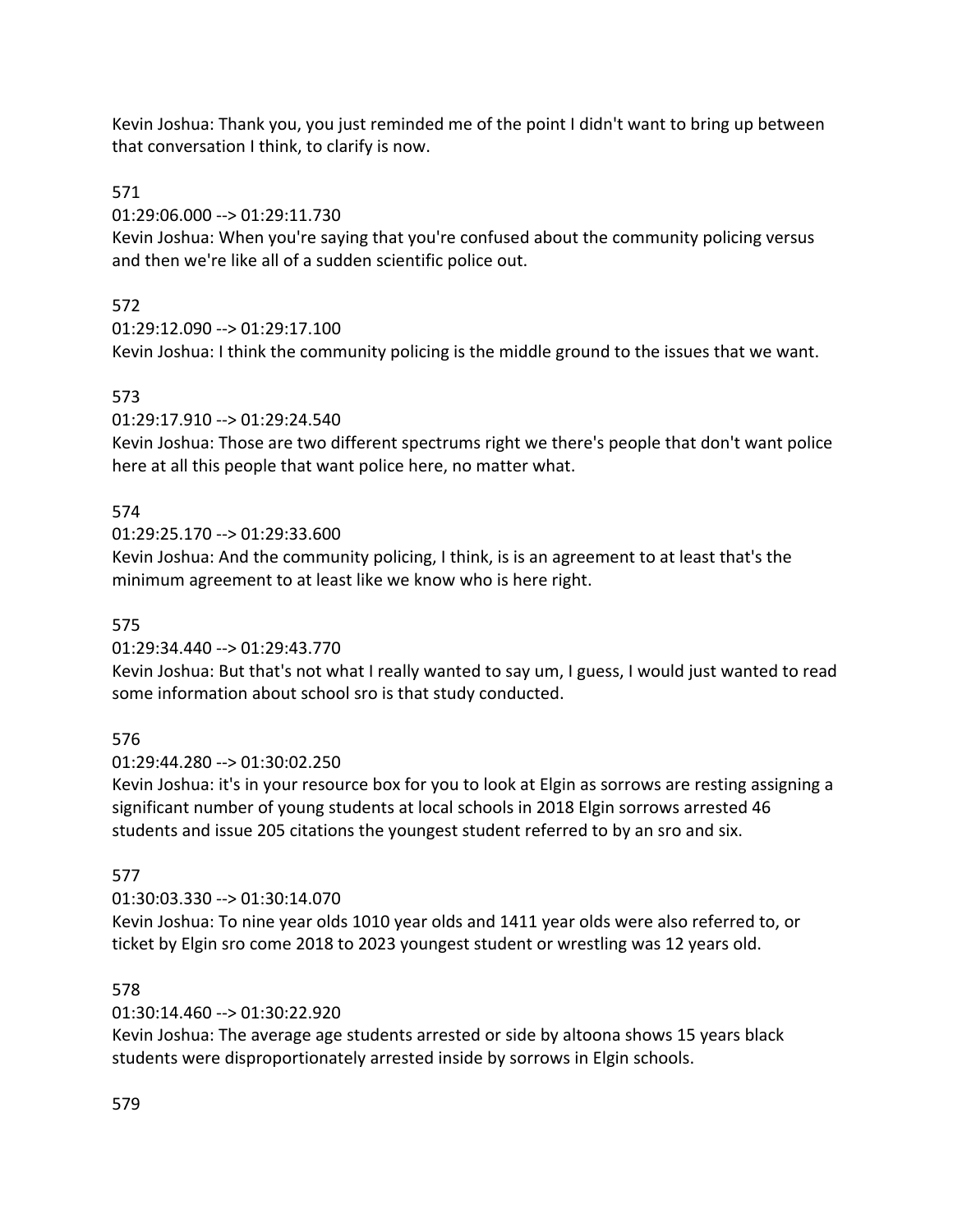### 01:30:23.250 --> 01:30:33.120

Kevin Joshua: From 2013 through October 2020 black students were arrested at 2.8 to 8.5 times the expected rate, based on the percentage of black students at each school.

#### 580

01:30:33.720 --> 01:30:46.140 Kevin Joshua: For the data available 2020 25 students received citations at 230 3.3 times

expected rate study high school in high school and middle school or middle school middle school and.

581 01:30:47.280 --> 01:30:48.240 Kevin Joshua: that's all I have to say.

582 01:30:51.840 --> 01:30:53.010 Joe Hoereth: Kevin can you just.

#### 583

01:30:53.520 --> 01:30:57.990 Joe Hoereth: Reference what document that was so we haven't properly recorded in the notes.

#### 584

01:30:59.130 --> 01:31:08.640 Kevin Joshua: It is called yes blm you policing info sheet, and that is in the resource tab on the box folder there's a lot of valuable information.

585 01:31:10.530 --> 01:31:10.920 Thank you.

586 01:31:15.630 --> 01:31:17.520 Sara Omar: Thank you Kevin Cynthia.

#### 587

01:31:18.900 --> 01:31:23.250 Cynthia M. Rivera: Thank you, Sarah and also, I wanted to clarify about the mental health crisis.

588

01:31:24.330 --> 01:31:28.440

Cynthia M. Rivera: we're not saying to keep to have the LG please do it all, we are encouraging the.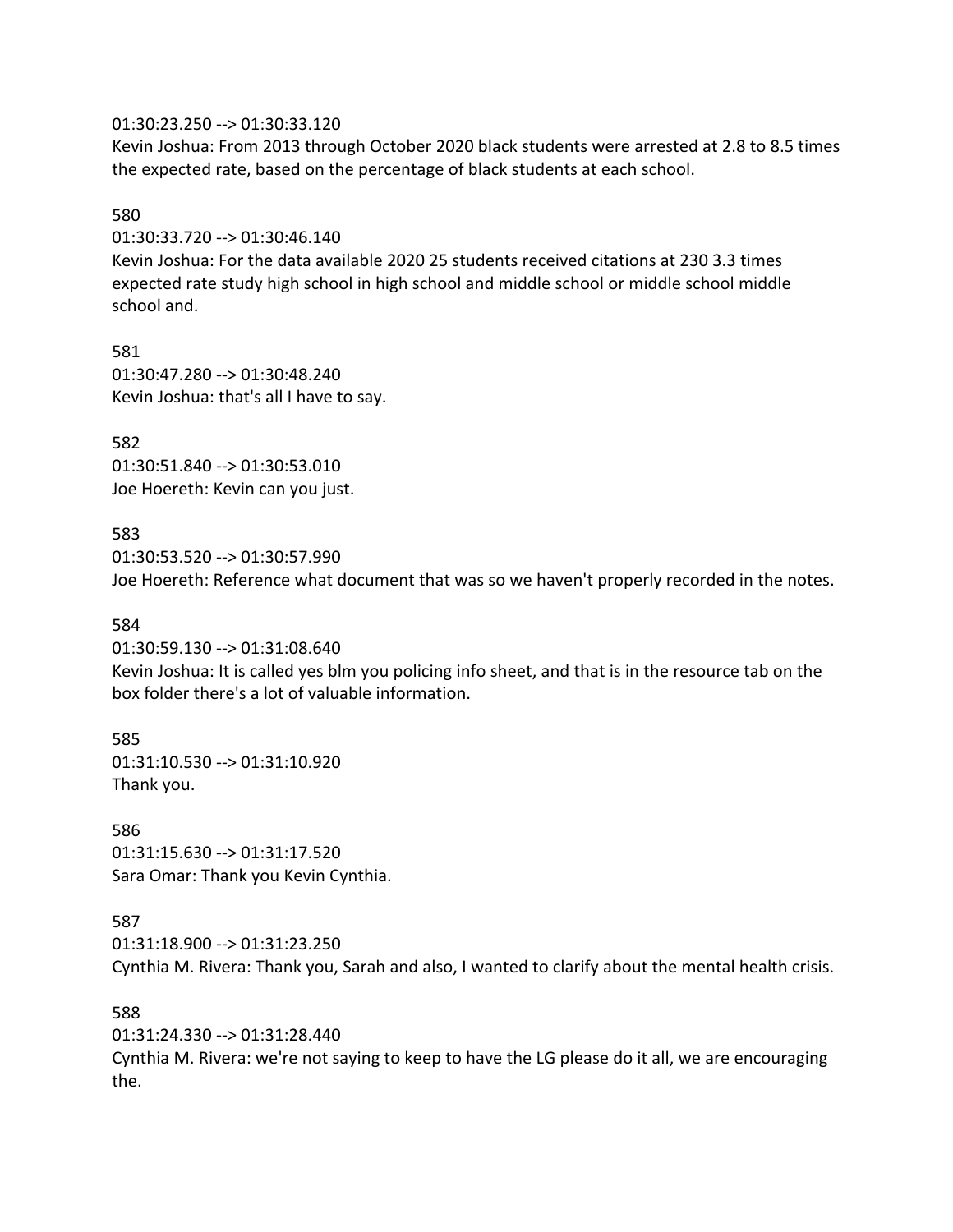589 01:31:28.440 --> 01:31:30.480 Cynthia M. Rivera: partnerships that they have like.

### 590

#### 01:31:31.620 --> 01:31:45.480

Cynthia M. Rivera: There was mentioned about the Center we want to keep those solid because they are the first responders we do think there needs to be training and some sort of initiative in that we just don't want that to go away or I don't at least it's not that we want you know, to take it over completely.

### 591

01:31:46.530 --> 01:31:55.890

Cynthia M. Rivera: And there's only so much the Center can do with the growing mounted mental health crisis they can't meet the needs of everyone they're not available 20 477 days you know.

### 592

01:31:56.460 --> 01:32:08.790

Cynthia M. Rivera: Six 365 they're not so we just want, I want to encourage just the partnerships to remain in place and also regarding the police officers in school, you know I know there's many different perspectives that we have good and bad.

#### 593

01:32:10.170 --> 01:32:15.060

Cynthia M. Rivera: The one that and I think I spoke with him before he was officer Jones he was a.

#### 594

01:32:16.290 --> 01:32:20.430 Cynthia M. Rivera: kimball middle school, he was the police officer placed at that school.

### 595

01:32:21.480 --> 01:32:26.940

Cynthia M. Rivera: And I spoke up and before but he's a very important person to a lot of people he had since passed away.

#### 596

01:32:27.510 --> 01:32:36.180

Cynthia M. Rivera: I want to read an article about just briefly i'll link it in the comment in the box Elgin police resource officer father figure kimball middle school dies.

597 01:32:36.720 --> 01:32:43.890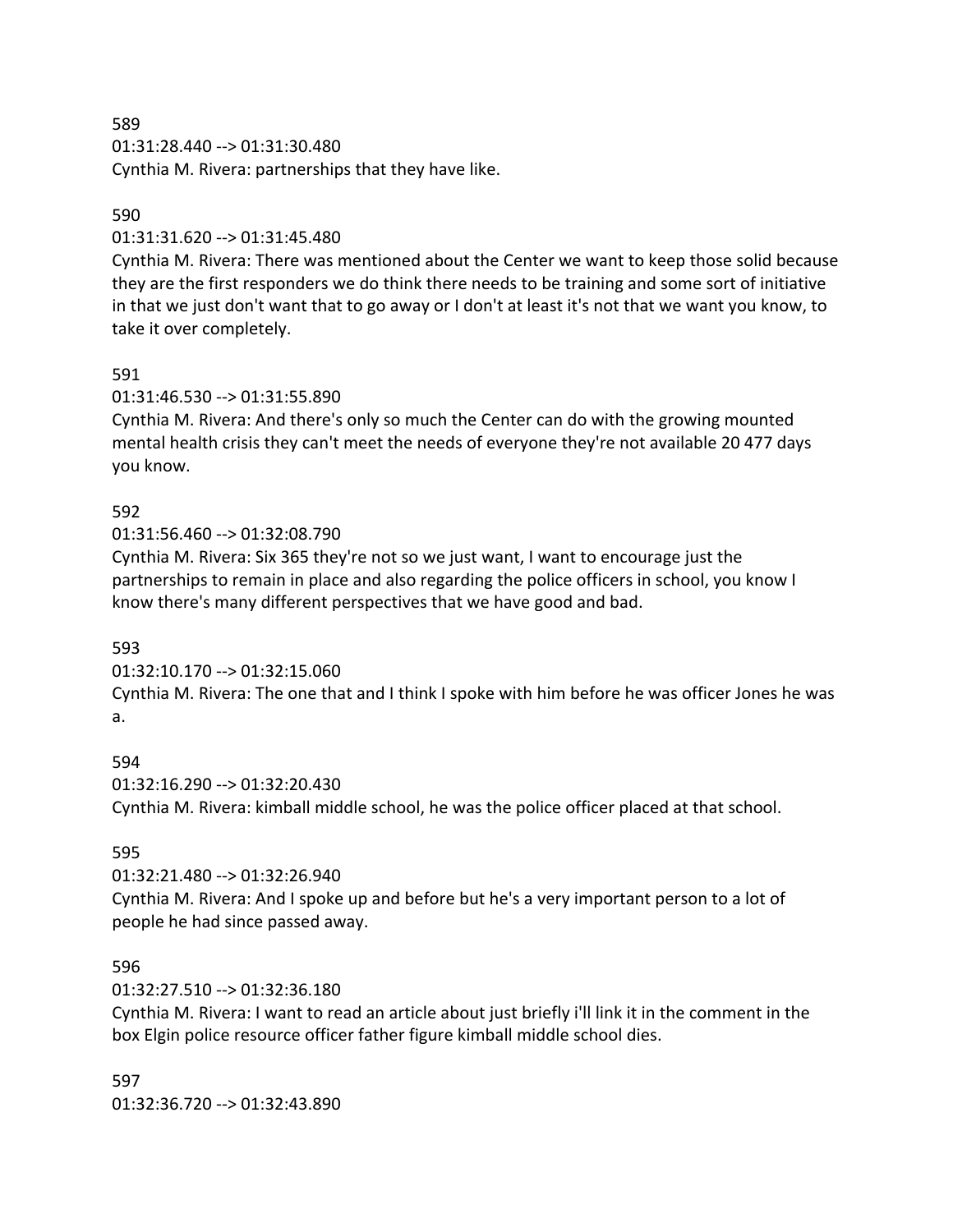Cynthia M. Rivera: You know, goes on about the impact that he made he has a huge heart he cared about the Community he cared about the people he worked with.

## 598

01:32:44.310 --> 01:32:49.770

Cynthia M. Rivera: He had a real sense of justice, always fighting for justice people described him as a father figure.

# 599

01:32:50.730 --> 01:33:01.410

Cynthia M. Rivera: Students are describing Steve is amazing legendary and some even said that he was a father figure to them, he had become a mentor to students, working with small groups of students or with individual students.

# 600

01:33:02.490 --> 01:33:09.420

Cynthia M. Rivera: He changed the trajectory of people's lives so there's different perspectives and different experiences that people have with police officers in the school.

## 601

## 01:33:10.320 --> 01:33:21.270

Cynthia M. Rivera: From what i've seen and like I said I currently have a child in middle school that has a police officer there he doesn't lead with fear he leads with compassion, he attends the Games he's there.

# 602

# 01:33:23.250 --> 01:33:30.240

Cynthia M. Rivera: As extra support, yes, yes, of course, they have to deal with these difficult situations like the fights and things like that, of course, but.

# 603

# 01:33:31.500 --> 01:33:46.410

Cynthia M. Rivera: They also build relationships, too, so I just want to make sure, and make that known that they have to do their job, of course, but they lead with your heart, some of them, and if they weren't able to they wouldn't be in the schools, so thank you for sharing that article air about.

# 604

# 01:33:48.540 --> 01:33:59.190

Cynthia M. Rivera: The LG police and Kevin when you share the article, but I really want to point out the different perspective there's a whole nother side of this that you know it's not a one size fits all perspective so that's it Thank you.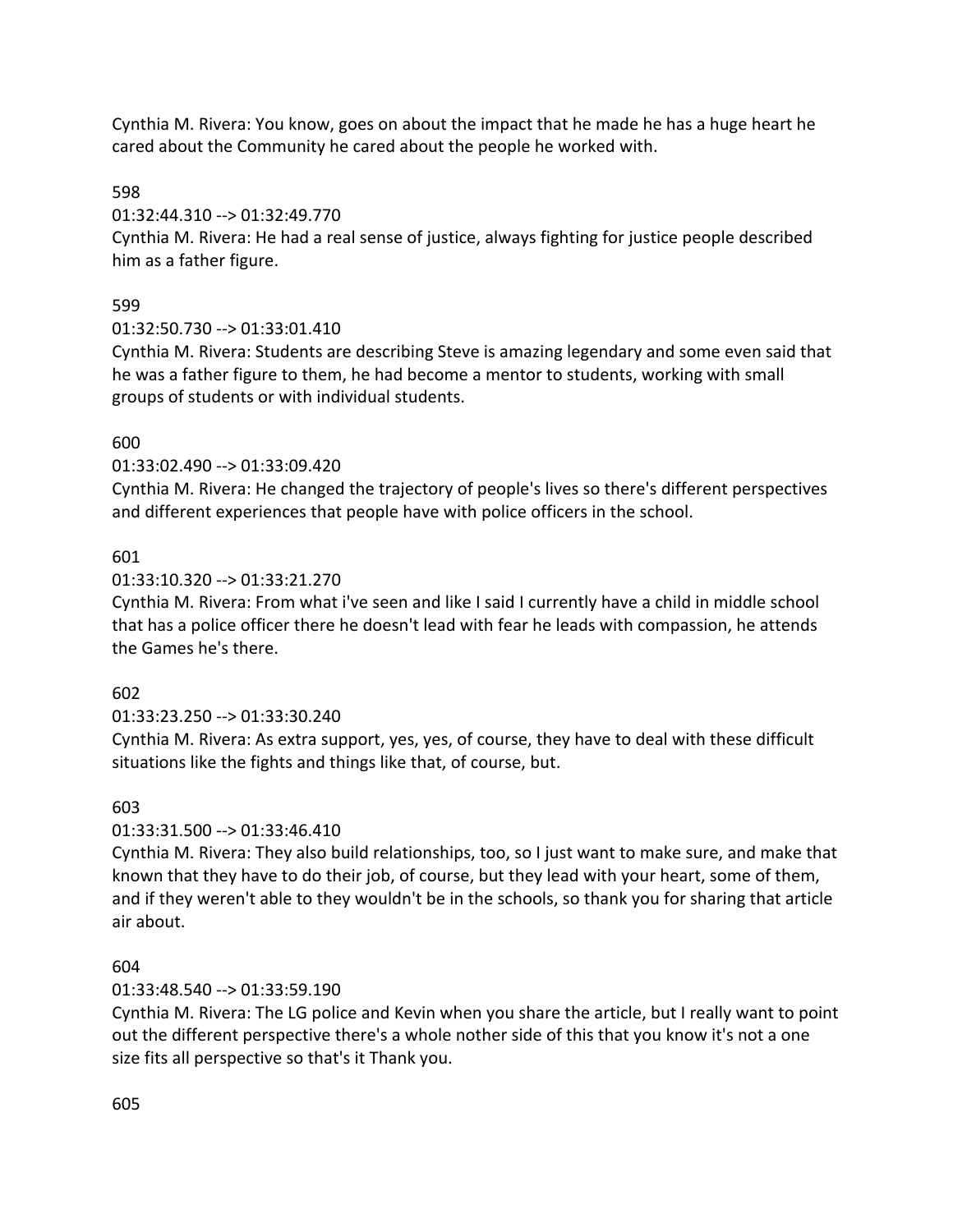01:33:59.670 --> 01:34:01.980 Ana Z Lalley: Sarah, can I say something real quick just to.

### 606

01:34:03.330 --> 01:34:19.110

Ana Z Lalley: see that information that was just presented that document, I just want to clarify to some of that information is not from my presentation, as it stated on the top there my presentation that I gave to this document was created by the.

607 01:34:21.570 --> 01:34:22.380 Ana Z Lalley: Elgin.

608 01:34:24.330 --> 01:34:25.800 Ana Z Lalley: Elgin and solidarity.

## 609

01:34:26.850 --> 01:34:40.500

Ana Z Lalley: group so there's it says on the top data from LGBT chiefs an allele presentation to city council, so I would encourage people to watch those presentations I will give the links.

#### 610

01:34:41.190 --> 01:34:49.440 Ana Z Lalley: i'll email them out in the next couple days here because I gave several presentations about school resource officers data.

### 611

01:34:50.760 --> 01:34:59.490

Ana Z Lalley: Our plans, which is what we're currently doing for almost a year now, with our youth empowerment program there was a lot of discussion.

### 612

01:35:00.360 --> 01:35:13.380

Ana Z Lalley: at those City Council meetings, so I think it would just be appropriate for everyone to have the full context of everything that was talked about the data that was presented there's powerpoints that I created so you can see my work.

### 613

01:35:14.610 --> 01:35:27.600

Ana Z Lalley: So I think it's important that I want to note that, so there are plenty of sources i'll provide my information my sources, the recordings of the city council, so you can hear the information in its entirety.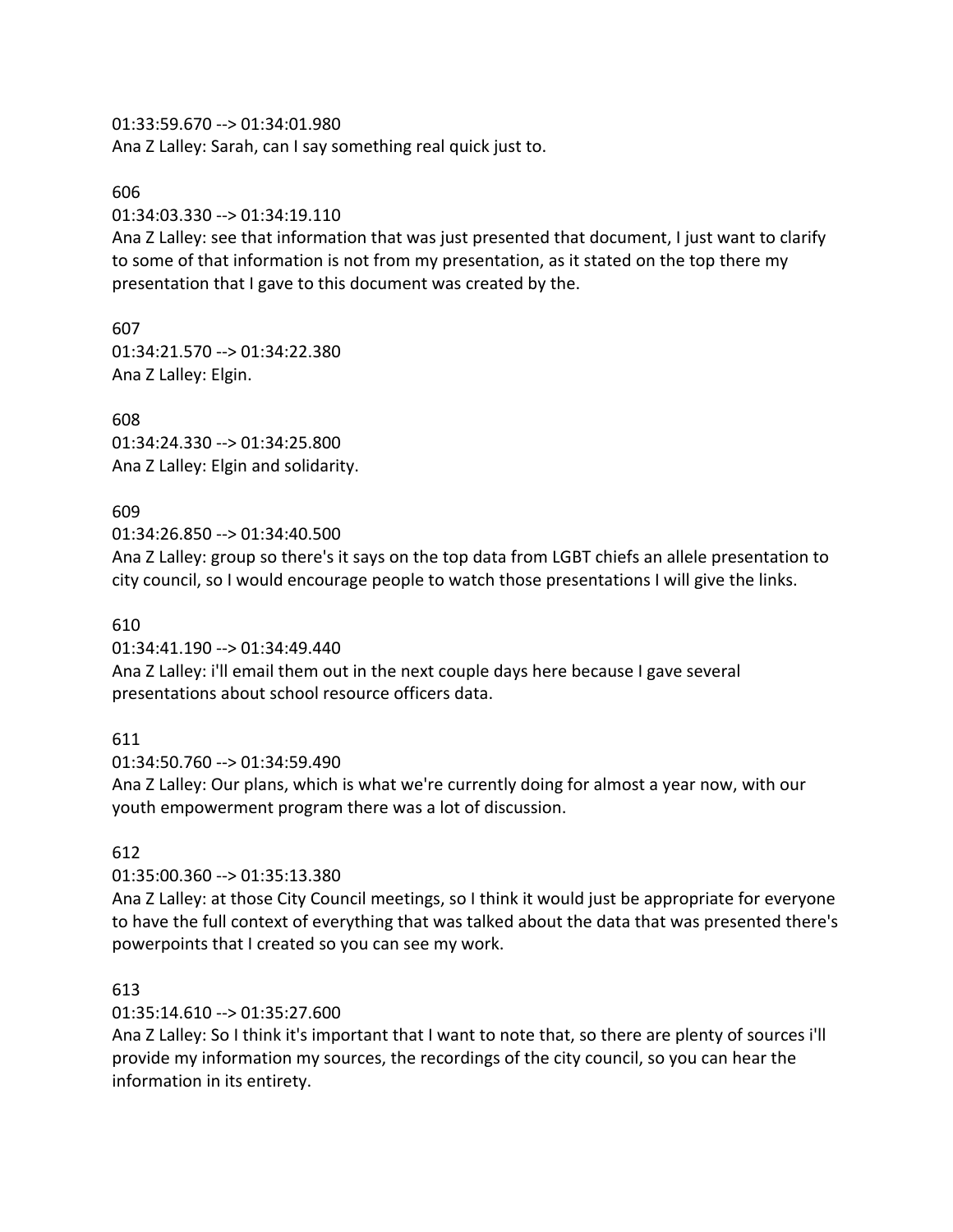614 01:35:30.720 --> 01:35:31.410 Ana Z Lalley: Thank you T.

615 01:35:33.780 --> 01:35:33.960 Ana Z Lalley: and

616 01:35:34.350 --> 01:35:35.850 Sara Omar: please feel free to jump in.

617 01:35:36.960 --> 01:35:38.370 Sara Omar: anytime the discussion.

### 618

01:35:40.530 --> 01:35:59.640

Sara Omar: And do I think so Ishmael and then the jewel and then just kind of also noting a time check I don't want to silence everyone anyone like if this continuous robust conversation but offices kind of friendly reminder that we do have some other items, who would like to discuss.

### 619

01:36:03.210 --> 01:36:07.680 Ismael Cordovà: yeah i'll just be really pits they are all so Cynthia made a really good word that.

### 620

01:36:08.010 --> 01:36:14.730 Ismael Cordovà: Really struck with what I was going to recommend, and that is partnerships, so what I would like, for the allocation of resources.

#### 621

01:36:15.180 --> 01:36:24.630 Ismael Cordovà: To consider is if we get police officers out of our schools, how can you best replace it or utilize that funding to.

### 622

01:36:25.560 --> 01:36:37.800

Ismael Cordovà: create a partnership, because I think that there is a benefit to collaborating with our educators and our police department, I was remembered back in 2012 following a elephant high school.

623 01:36:38.910 --> 01:36:49.590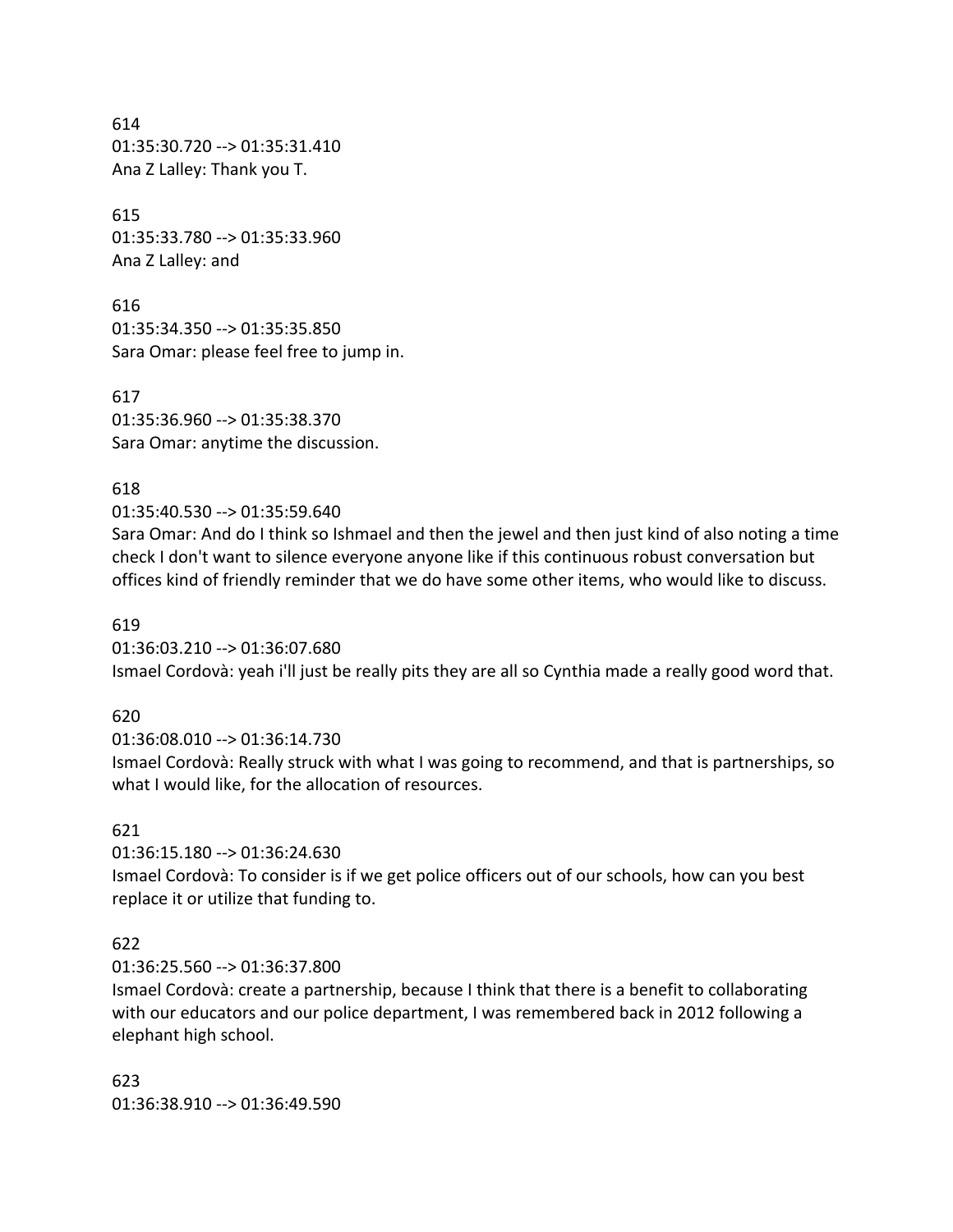Ismael Cordovà: teacher who got stabbed in the eye by his students and he had a like a long history of violence and maybe none of the teacher who are not notified of that so this law.

### 624

01:36:49.980 --> 01:37:01.830

Ismael Cordovà: Basically, provided that opportunity so so educators and any staff in the school were able to be alerted if any previous behaviors just to protect themselves, I feel like one unfortunately our schools.

## 625

01:37:02.310 --> 01:37:05.370 Ismael Cordovà: do have a problem with violence and I don't think that's necessarily.

## 626

01:37:05.910 --> 01:37:14.940

Ismael Cordovà: originated to like race or poverty but also we have to consider the trauma that the pandemic has implemented on our students and moving forward.

## 627

01:37:15.360 --> 01:37:20.010 Ismael Cordovà: So that's what I would like to recommend so like I would like to not not just like if you guys want to remove.

### 628

01:37:20.580 --> 01:37:26.940

Ismael Cordovà: Officers I the schools, you know if it passes that to something maybe that's great, but I would really like to see a replacement option there too.

### 629

01:37:27.180 --> 01:37:35.580 Ismael Cordovà: And how we can continue that partnership to protect our educators, protect our staff and protect other students, as they move forward in their in their educational careers.

630 01:37:41.490 --> 01:37:42.030 In do.

631 01:37:44.280 --> 01:37:45.630 Sara Omar: check learn and Marcus.

632 01:37:47.310 --> 01:37:53.100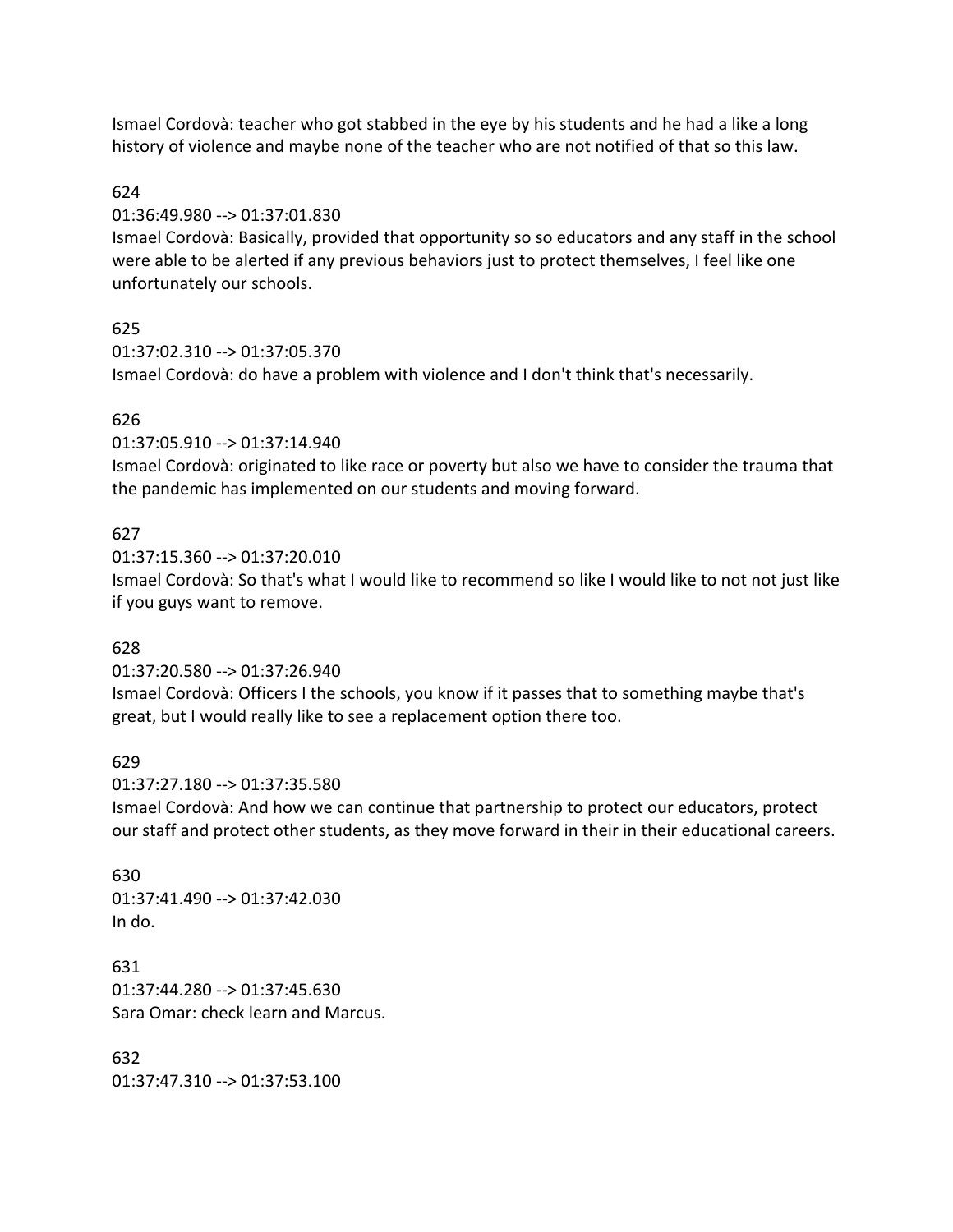LeJewel Kelly Crigler: Okay um you know I just listened to you know the conversations, not just here.

## 633

01:37:54.270 --> 01:38:04.080

LeJewel Kelly Crigler: You know throughout the communities within the US and i'm just trying to figure out what did we do without the police officers being in school.

## 634

01:38:04.620 --> 01:38:13.350

LeJewel Kelly Crigler: There was violence and things back there people fought people thought with knives you know people, some people had guns.

## 635

01:38:13.980 --> 01:38:20.220

LeJewel Kelly Crigler: They didn't put the police officers in school, then you know, it was a much loving atmosphere um.

# 636

01:38:21.030 --> 01:38:35.220

LeJewel Kelly Crigler: I gained the the thing wanting to learn ahead of love for learning, you know um I just don't understand that and in other countries they're not So are we saying inherently American people are just wretched.

# 637

01:38:35.850 --> 01:38:44.760

LeJewel Kelly Crigler: Is that what we're saying we don't trust each other that much really I don't understand that that we would always want to.

# 638

01:38:45.120 --> 01:38:59.340

LeJewel Kelly Crigler: Have a police officer, you know, always in our areas and look I love my kids more than anybody Okay, I want to protect it, too, but also realize his life out here, I can't protect them from everything.

# 639

01:38:59.730 --> 01:39:08.550

LeJewel Kelly Crigler: You know, and I don't want a police officer setting up in their face I want when they see a police officer they understand that the police officer is there.

# 640

01:39:08.850 --> 01:39:22.380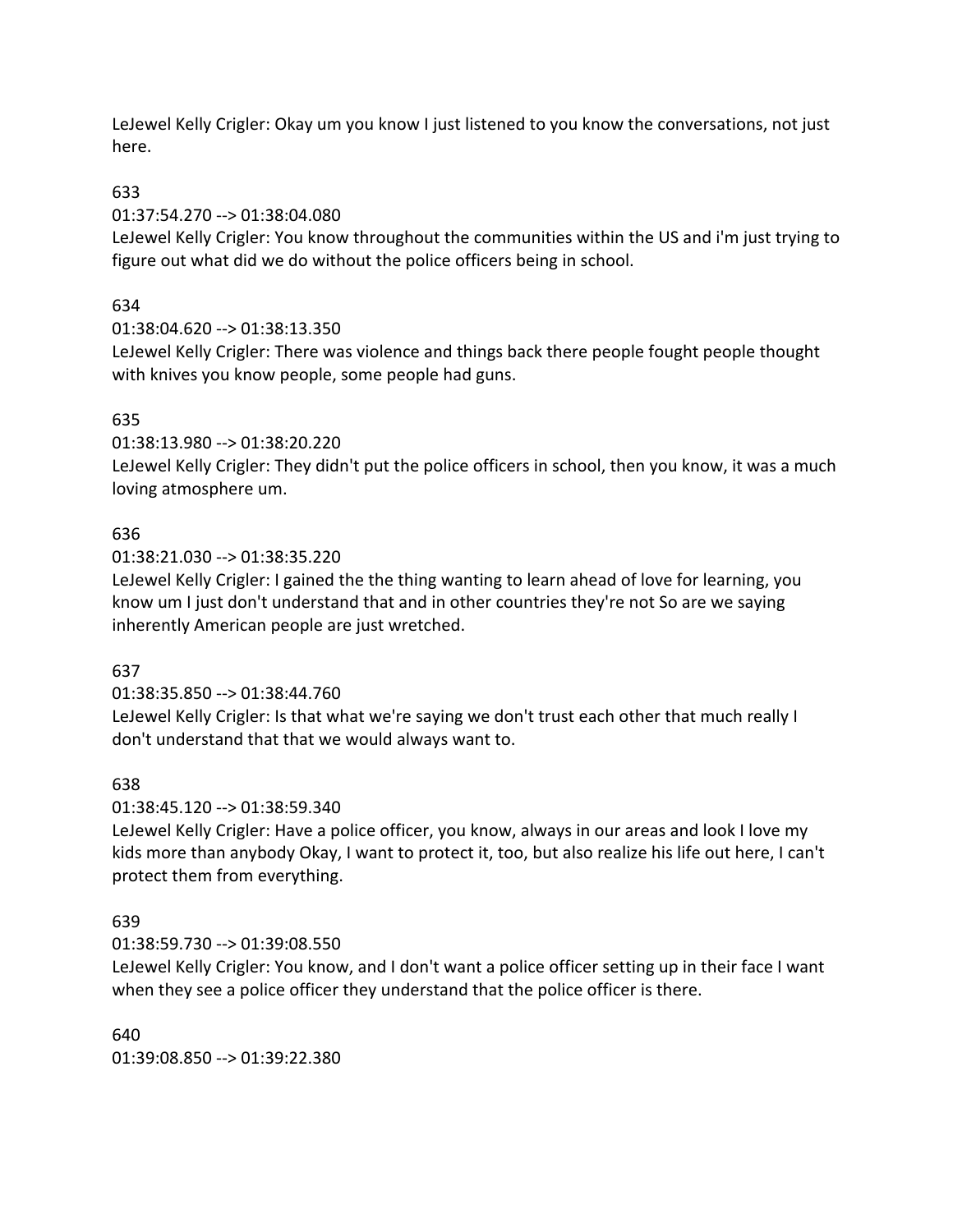LeJewel Kelly Crigler: To do a job to do something something's wrong that's what I want them to understand and to get and either the police officer is there to help you get safe being an environment of safety.

641

01:39:22.800 --> 01:39:31.470

LeJewel Kelly Crigler: or Union does something wrong and, unfortunately, you won't have to kind of pay some price, you know that's that's how I look at it, you know.

642

01:39:32.130 --> 01:39:46.590

LeJewel Kelly Crigler: But this thing of keeping the police officer there at all times, even though nothing's going on there is something that they represent that that's just the honest truth that is what they represent something in regards to.

## 643

01:39:46.590 --> 01:39:47.670 LeJewel Kelly Crigler: Law enforcement.

644

01:39:48.240 --> 01:39:51.600 LeJewel Kelly Crigler: You know, if you want them to be friendly then get a job as a counselor then.

645 01:39:53.430 --> 01:39:53.790 Thank you.

646 01:39:57.630 --> 01:39:58.260 LeJewel Kelly Crigler: Thank you.

647 01:39:58.770 --> 01:39:59.130 Okay.

648 01:40:00.690 --> 01:40:06.690 Marcus"The People's Champ" Banner: yeah so we talked about the different perspectives i'm in my experience.

649 01:40:08.370 --> 01:40:16.860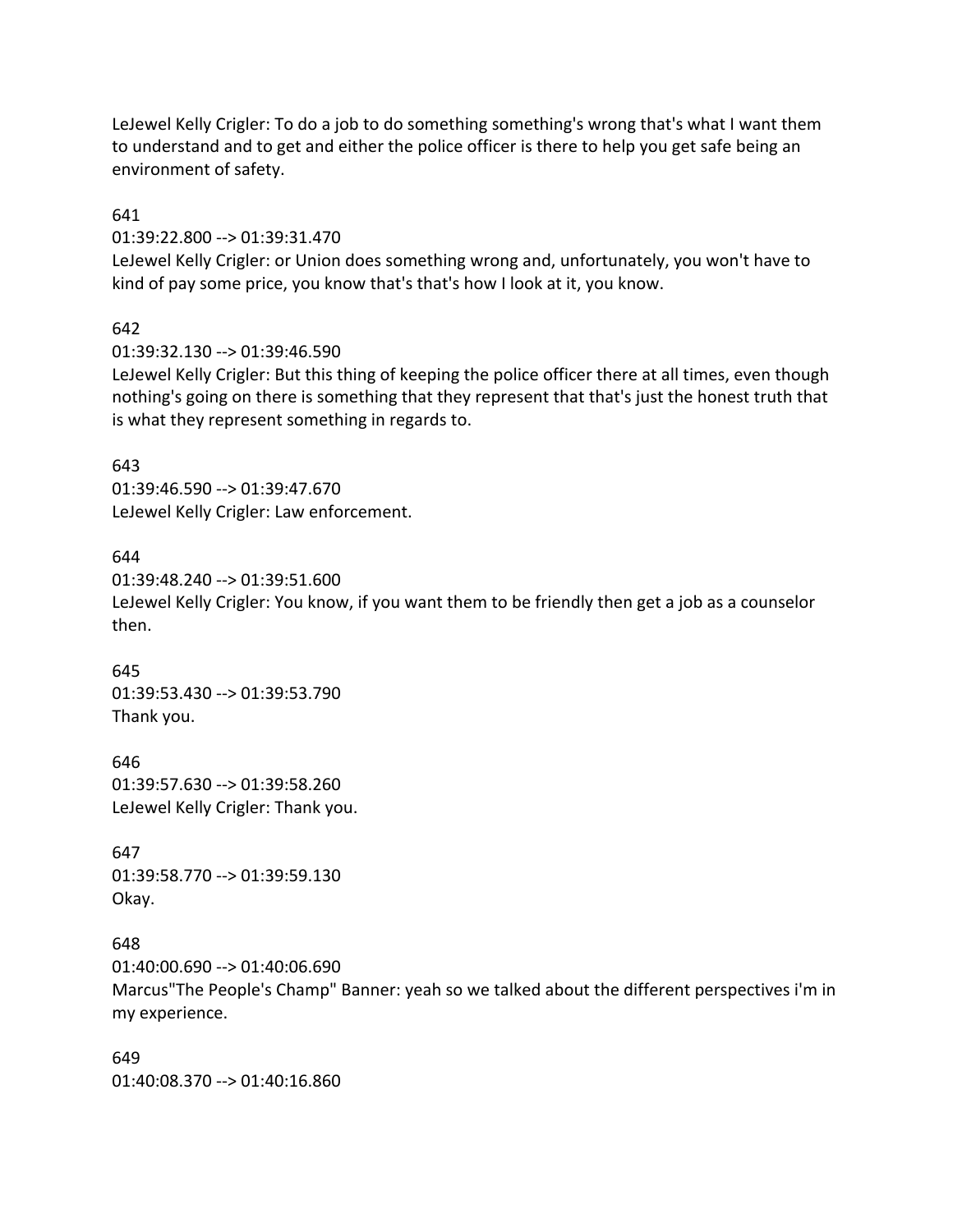Marcus"The People's Champ" Banner: Law enforcement can also escalate the situation um there's been times in my personal life I de escalated the situation, and some people are separate ways.

## 650

## 01:40:17.610 --> 01:40:29.550

Marcus"The People's Champ" Banner: And then the police pull up and then they re escalate the whole thing and then some people feel emboldened to actually do more, fighting physically when Polish the President they're not discouraged.

## 651

 $01:40:29.640 \rightarrow 01:40:33.150$ 

Marcus"The People's Champ" Banner: By police officers at all it's more of.

# 652

01:40:35.010 --> 01:40:46.830

Marcus"The People's Champ" Banner: A protection they know somebody's going to save them I used to do security at the foxhole and some guys would come there to fight guys purposefully because of what we're next to the police department.

# 653

## 01:40:47.670 --> 01:40:53.430

Marcus"The People's Champ" Banner: More than likely they're not gonna have any weapons or anything they have their opportunity to fight and they don't mind fighting.

## 654

# 01:40:54.000 --> 01:41:05.280

Marcus"The People's Champ" Banner: And going to jail, but a situation where one individual can de escalate the presence of foley's just the presence of them can turn around and escalate and turn them into something.

# 655

01:41:05.940 --> 01:41:07.080 Marcus"The People's Champ" Banner: That it doesn't need to be.

# 656

01:41:09.240 --> 01:41:10.740 Marcus"The People's Champ" Banner: And then the fact that.

## 657

01:41:11.310 --> 01:41:19.950

Marcus"The People's Champ" Banner: We want to criminalize our children, and you know when I say bad things don't happen at school and if you're a parent, and you know kids and you've been around kids.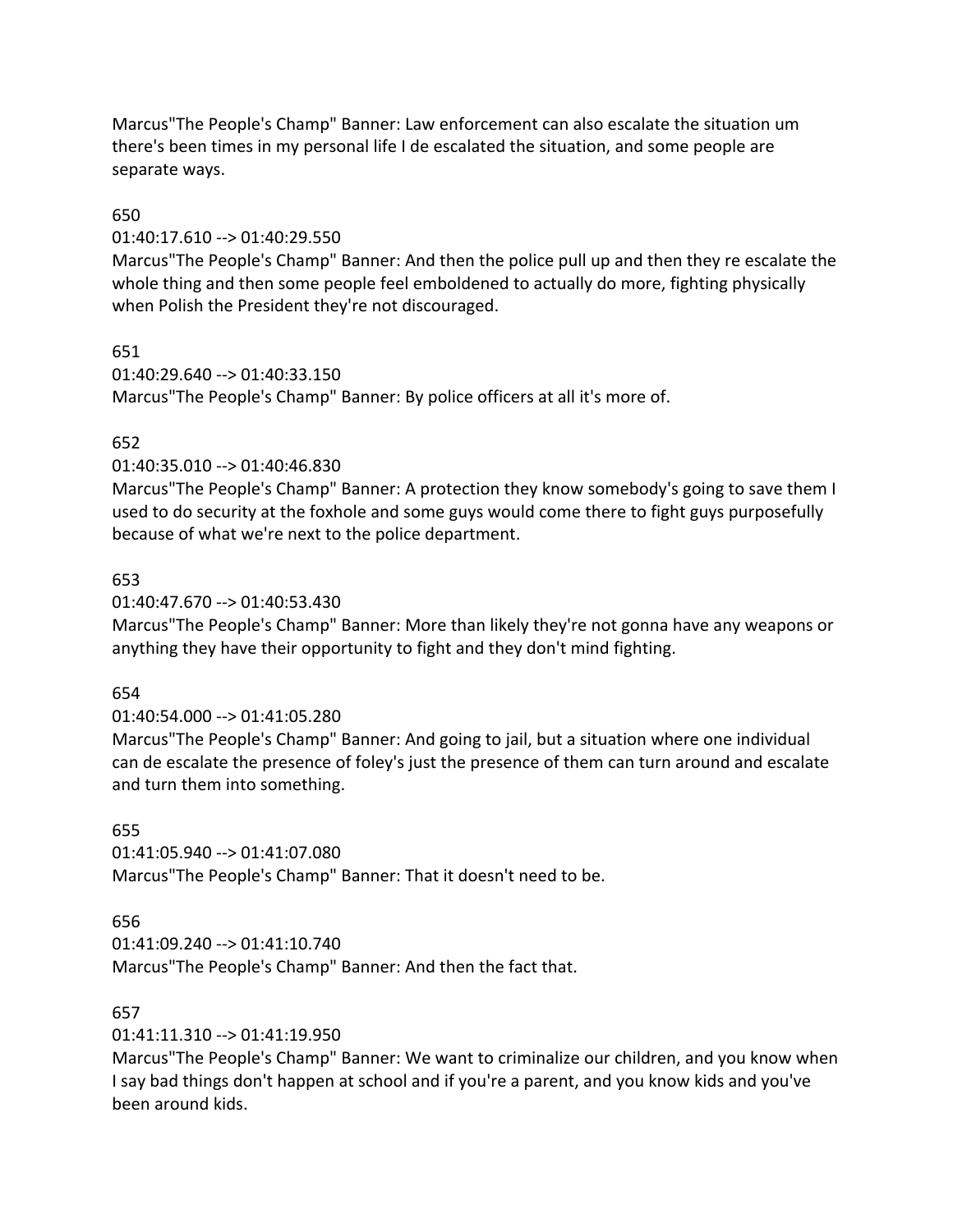## 658

01:41:20.460 --> 01:41:28.050

Marcus"The People's Champ" Banner: No kids shows up to school to stab anybody in I right that's not their attention they must feel like they have been wrong some way.

## 659

## 01:41:28.290 --> 01:41:42.360

Marcus"The People's Champ" Banner: Constant by the teacher by the system by somebody there, so if we're going to put funds into something let's put funds into maybe training those teachers on how to handle these kids and how to respect these kids.

## 660

01:41:42.780 --> 01:41:50.910

Marcus"The People's Champ" Banner: In that make them feel like they're being the tax where they feel like they want to you know hurt somebody and as Kelly said we didn't have.

# 661

01:41:50.910 --> 01:41:55.050 Marcus"The People's Champ" Banner: The police in the schools, there were times you know kids had to get restrained to.

# 662

01:41:55.050 --> 01:41:58.620 Marcus"The People's Champ" Banner: Get restraint and they went to school suspension.

# 663

01:41:58.680 --> 01:42:00.450 Marcus"The People's Champ" Banner: Once they calm down it's over with.

# 664

01:42:01.200 --> 01:42:04.980

Marcus"The People's Champ" Banner: They don't need to have a continuing cycle of being a criminal.

# 665

01:42:04.980 --> 01:42:19.380

Marcus"The People's Champ" Banner: Now now you put them in the criminal criminal system, and now you kind of push them down the path to continue now you put them in an environment where you have to choose to be a sheep will be aligned and mostly going to choose to be a lion so not a become more violent.

666 01:42:19.620 --> 01:42:24.030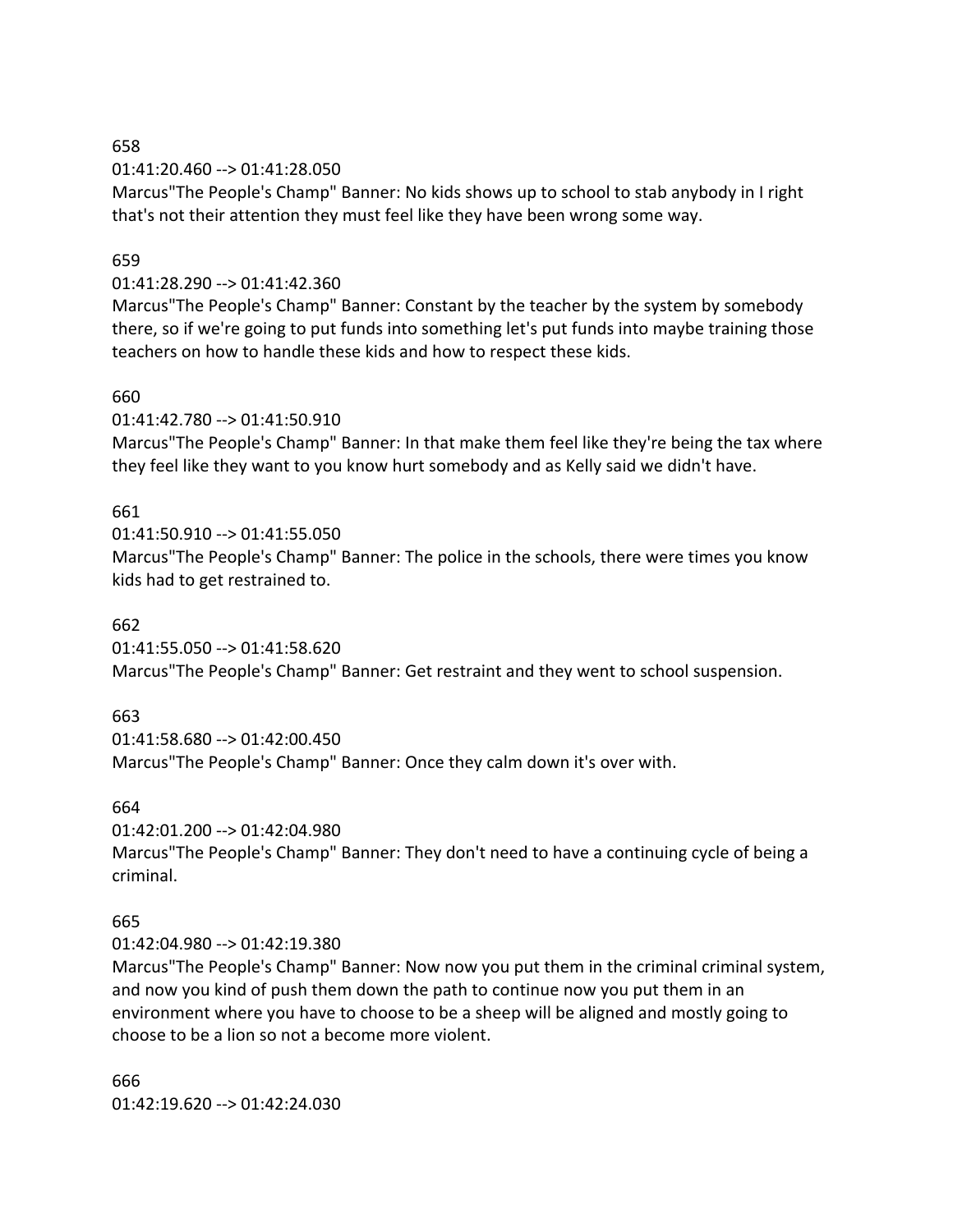Marcus"The People's Champ" Banner: Because you're putting them in a credit criminal law, a song space, you know.

667 01:42:24.540 --> 01:42:24.870 It.

668

01:42:26.190 --> 01:42:33.300

Marcus"The People's Champ" Banner: It took me until I was 20 years old, to be able to step out of this space and be what I wanted to be in that whole society said I.

669

01:42:33.300 --> 01:42:42.120

Marcus"The People's Champ" Banner: was, but I was forced down the path I wasn't mean I wasn't bad always had a good heart, but I was pushed into an environment.

# 670

01:42:42.120 --> 01:42:44.340 Marcus"The People's Champ" Banner: Because nobody gave me.

# 671

01:42:45.000 --> 01:42:49.350

Marcus"The People's Champ" Banner: The opportunity to say what help I needed from whatever traumas I was going through as a.

# 672

01:42:49.350 --> 01:42:52.020 Marcus"The People's Champ" Banner: kid at home and whatnot.

# 673

01:42:52.890 --> 01:42:57.840

Marcus"The People's Champ" Banner: So all they did was beat me down and make me worse and kept calling me this call me that you're this you're that you're this.

# 674

01:42:58.770 --> 01:43:00.420 Marcus"The People's Champ" Banner: And I became more and more of that.

# 675

01:43:00.990 --> 01:43:05.040

Marcus"The People's Champ" Banner: And not everybody is blessed with a great mind to be able to overcome that and say you know.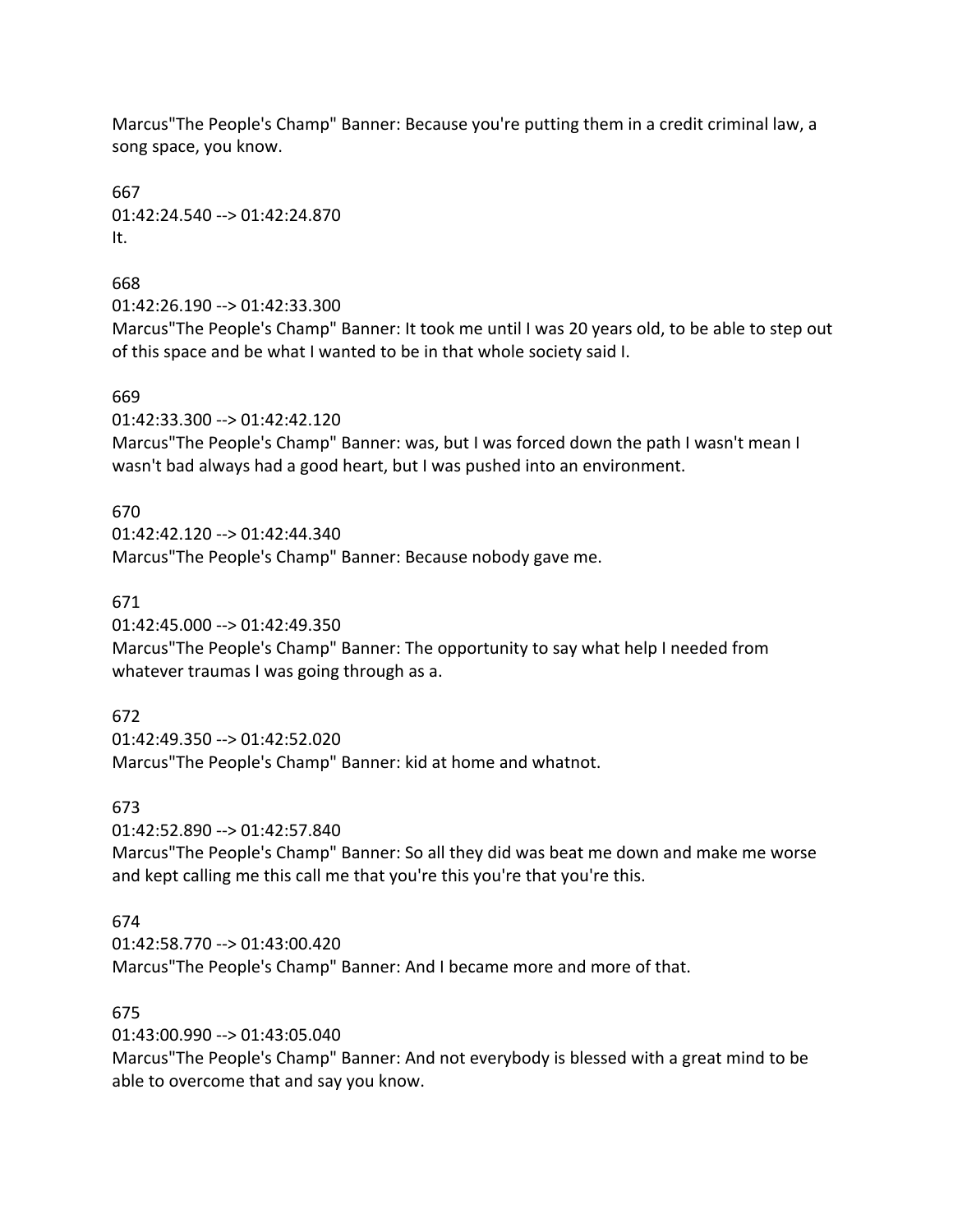676

01:43:05.040 --> 01:43:08.490

Marcus"The People's Champ" Banner: What i'm gonna be who I want to be not what they say I am.

#### 677

01:43:09.180 --> 01:43:11.220

Marcus"The People's Champ" Banner: So it's very important not to have.

## 678

01:43:11.760 --> 01:43:16.800 Marcus"The People's Champ" Banner: A bad day at school turn into a criminal offense I got a six year old son.

## 679

01:43:18.360 --> 01:43:22.800

Marcus"The People's Champ" Banner: If I got a phone call but they put handcuffs on my six year old kid.

#### 680

01:43:24.150 --> 01:43:25.290 Marcus"The People's Champ" Banner: I went to jail.

## 681

01:43:26.490 --> 01:43:30.600 Marcus"The People's Champ" Banner: Is that simple i'm going to jail you assaulted my child.

## 682

01:43:31.620 --> 01:43:33.060 Marcus"The People's Champ" Banner: don't put handcuffs on my.

## 683

01:43:33.360 --> 01:43:35.310 Marcus"The People's Champ" Banner: team you gotta pull courtney's criminal.

## 684

01:43:35.700 --> 01:43:38.580 Marcus"The People's Champ" Banner: A six year old, are you serious.

#### 685

01:43:39.990 --> 01:43:44.970 Sara Omar: Thank you, Michael and I see we have Carol and then.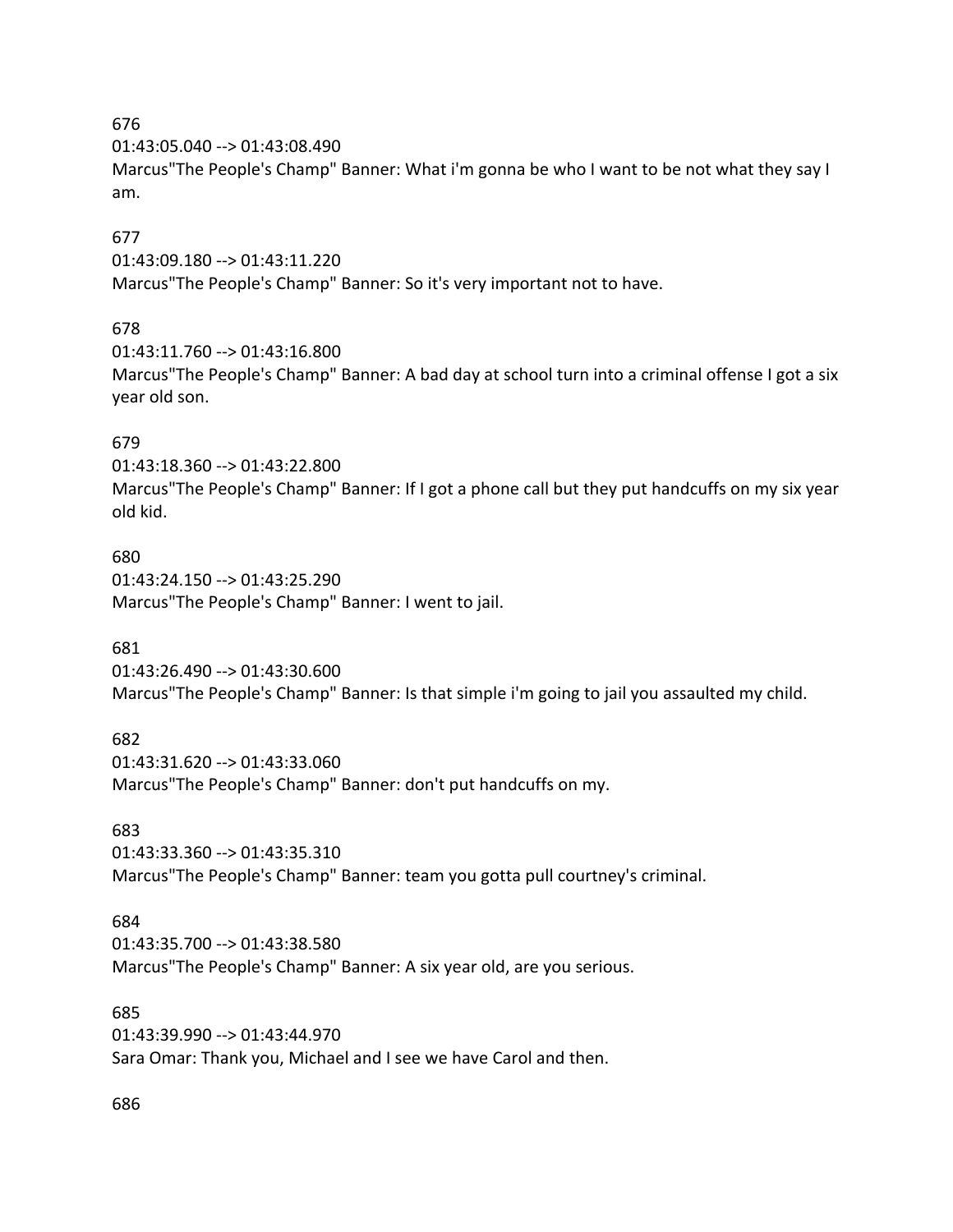01:43:45.090 --> 01:43:46.410 Sara Omar: councilmember power.

687 01:43:46.620 --> 01:43:47.400 Sara Omar: To kind of check in.

688 01:43:47.490 --> 01:43:48.390 Sara Omar: If you had any.

689 01:43:48.570 --> 01:43:49.200 comments.

690 01:43:50.280 --> 01:43:50.670 Tish Powell: So.

691 01:43:50.760 --> 01:43:52.590 City Hall: Oh yes, I just wanted to talk to.

692 01:43:54.180 --> 01:43:55.830 Tish Powell: The violence that permeates the.

693 01:43:55.830 --> 01:43:58.770 City Hall: Society gun violence in America.

694 01:43:59.010 --> 01:44:00.270 City Hall: Is heinous.

695 01:44:00.630 --> 01:44:03.060 City Hall: All you need to do is turn on the TV and see what our children.

696 01:44:03.060 --> 01:44:03.540 City Hall: are seeing.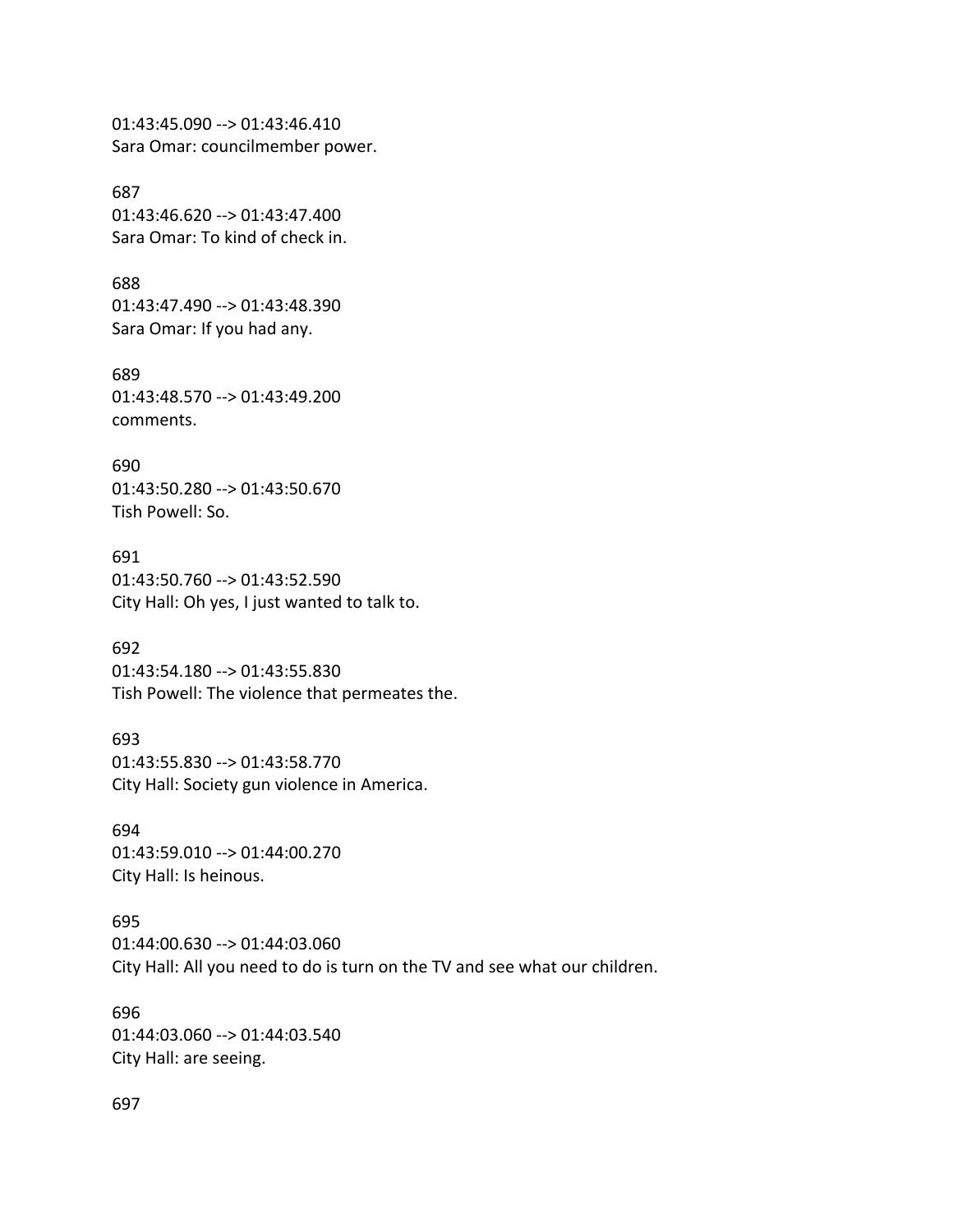01:44:03.630 --> 01:44:07.320 City Hall: All day, every day, unless you're watching sponge Bob all day.

698 01:44:08.040 --> 01:44:10.080 City Hall: You can't find a movie that doesn't have.

699

01:44:10.380 --> 01:44:14.400 City Hall: gun violence or some sort of violence against women, and sadly.

700 01:44:14.670 --> 01:44:18.570 City Hall: We portray people of color as watermelons denzel Washington.

701 01:44:18.570 --> 01:44:19.140 City Hall: is up for.

702 01:44:19.200 --> 01:44:22.770 City Hall: an academy award and you don't even have a gun in the movie wow.

703 01:44:23.760 --> 01:44:25.140 City Hall: Finally, so.

704 01:44:25.890 --> 01:44:27.810 City Hall: Unfortunately, the rest of our lives in America those.

705 01:44:28.080 --> 01:44:29.850 City Hall: damn those fools and they're gone down.

706 01:44:30.270 --> 01:44:33.090 City Hall: I really think that that's part of the problem that we all have to.

707 01:44:33.090 --> 01:44:33.540 Tish Powell: deal with.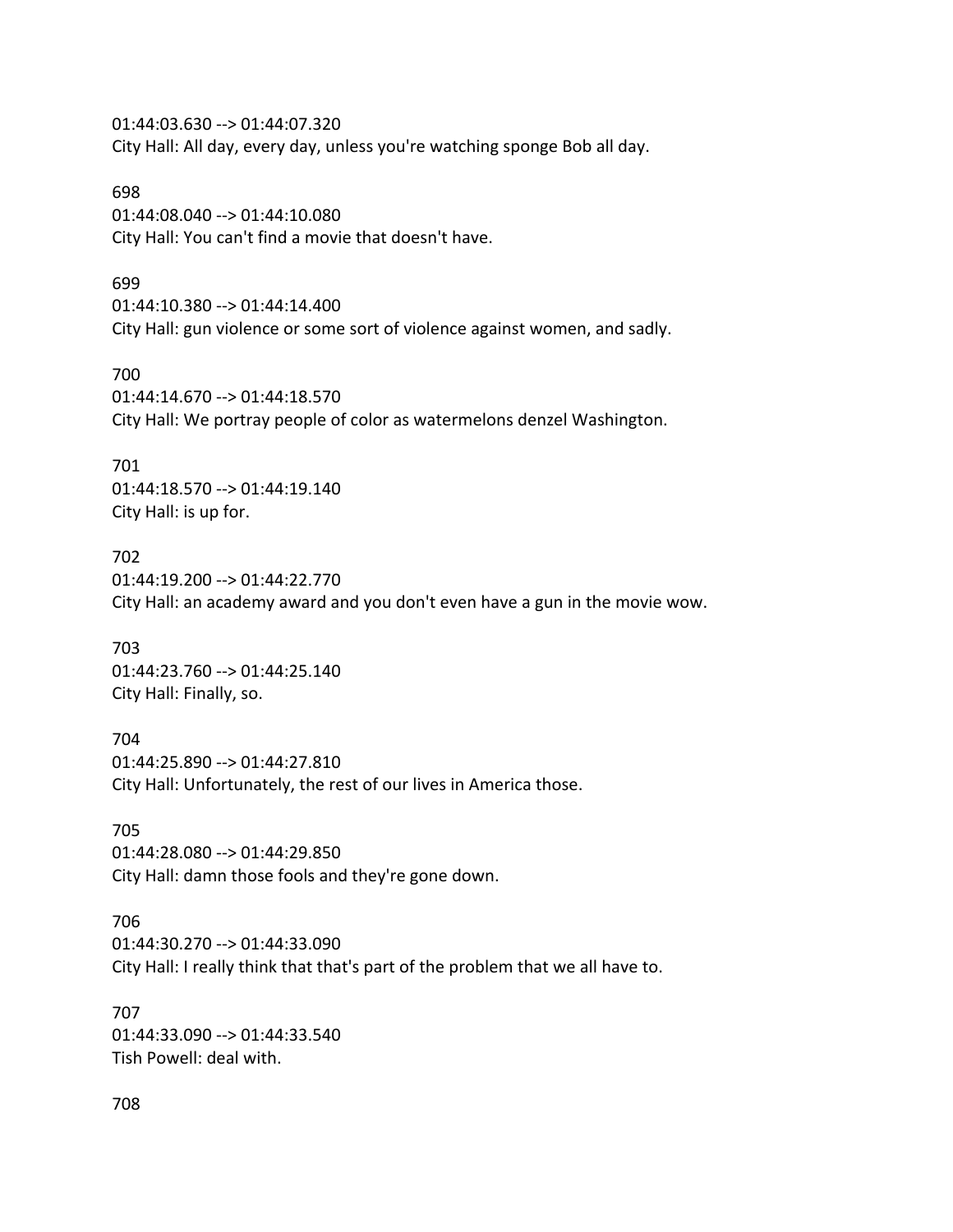01:44:33.780 --> 01:44:39.360 City Hall: Especially children in school and teachers are already outnumbered underpaid.

709 01:44:40.200 --> 01:44:41.430 Tish Powell: And i'm sure the classroom have.

710 01:44:41.490 --> 01:44:42.570 City Hall: Too many students in them.

711 01:44:42.780 --> 01:44:44.520 City Hall: So i'm not sure what more teachers.

712 01:44:44.550 --> 01:44:46.050 Tish Powell: should be responsible for.

713 01:44:47.040 --> 01:44:48.120 City Hall: And I guess i'm done with that for.

714 01:44:48.120 --> 01:44:48.330 Now.

715 01:44:50.100 --> 01:44:50.640 Sara Omar: Okay, this was.

716 01:44:50.850 --> 01:44:53.040 Sara Omar: A very lively conversation and I.

717 01:44:53.040 --> 01:44:55.470 Sara Omar: Know we're taking notes and.

718 01:44:56.940 --> 01:44:58.890 Sara Omar: It will take this back.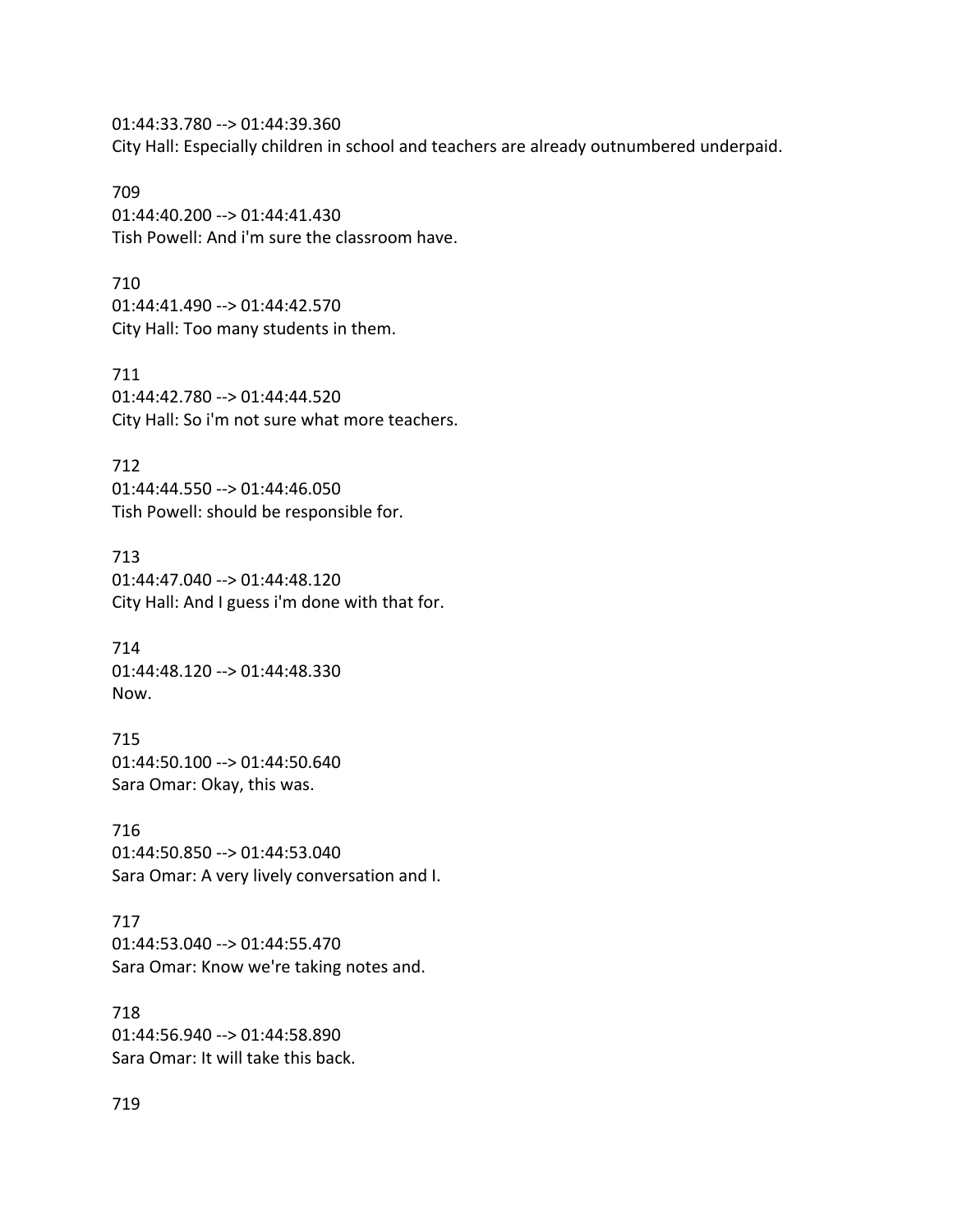01:44:58.890 --> 01:45:01.050 Tish Powell: To the Subcommittee on allocation.

720 01:45:01.830 --> 01:45:04.230 Sara Omar: Before we move on to the next item.

721 01:45:04.680 --> 01:45:06.690 Tish Powell: On the agenda, I wanted to just see.

722 01:45:06.960 --> 01:45:08.640 Sara Omar: councilmember pally Have you had.

723 01:45:08.640 --> 01:45:09.960 Sara Omar: Any comments.

724 01:45:10.350 --> 01:45:11.070 Tish Powell: or thoughts.

725 01:45:15.870 --> 01:45:20.190 Tish Powell: um yes, as has been mentioned.

726 01:45:21.540 --> 01:45:24.690 Tish Powell: there's a whole lot of conversation around.

727 01:45:24.900 --> 01:45:26.220 Tish Powell: police officers in.

# 728

01:45:26.220 --> 01:45:39.030

Tish Powell: Schools, I just want to remind the task force that that is, you know that that is a primary decision obviously of the school district, the school district.

## 729

01:45:39.930 --> 01:45:51.360

Tish Powell: But you 46 our primary school district that we're speaking of entails over a dozen communities, spread over three different counties so.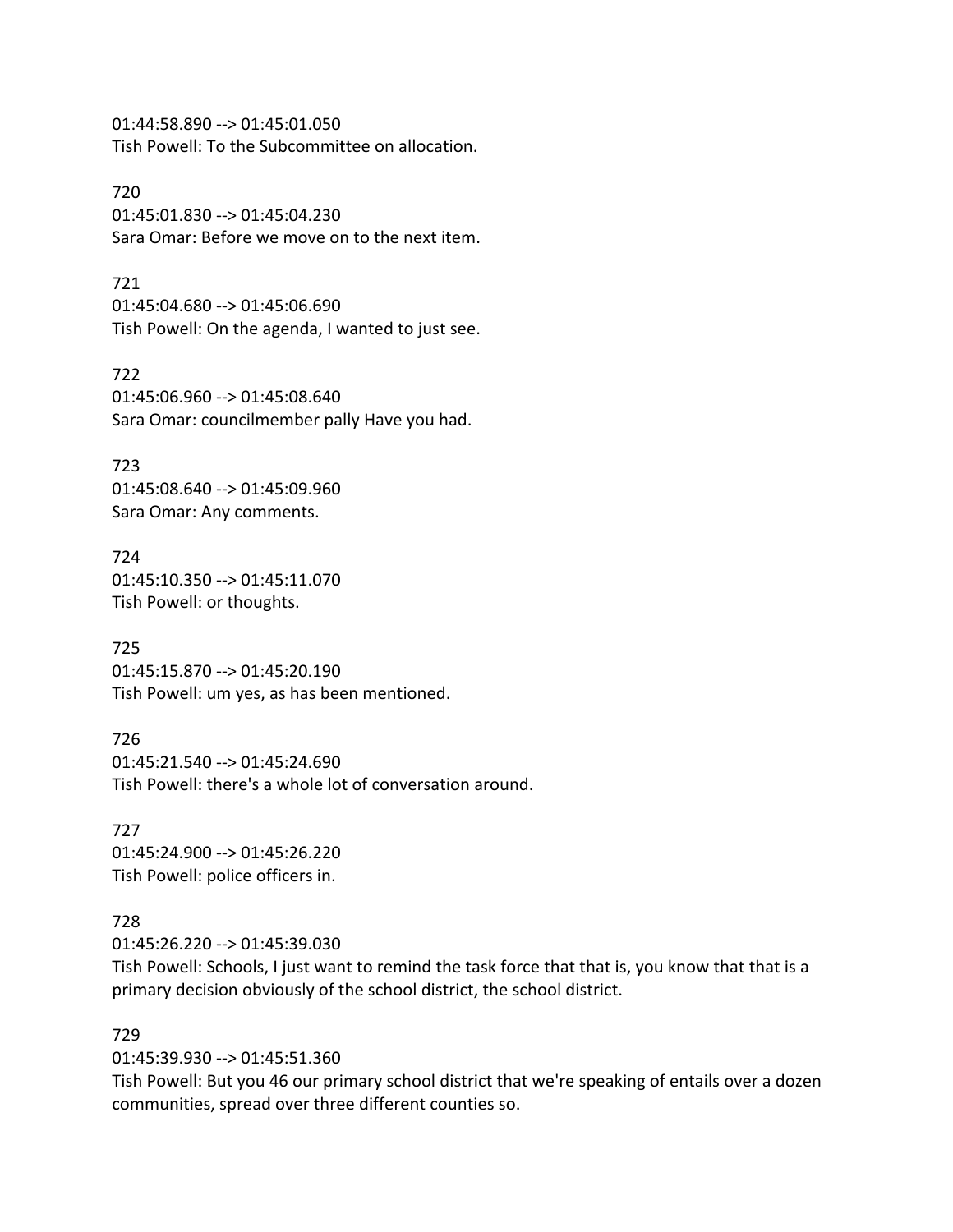730 01:45:53.100 --> 01:45:57.270 Tish Powell: That is a school district decision for the most part, to have.

## 731

01:45:58.350 --> 01:46:04.800

Tish Powell: officers in the schools, a contract with them, based on that we have that partnership.

## 732

01:46:06.150 --> 01:46:12.330 Tish Powell: And I to you know, especially as a parent of a child in one of the local high schools.

## 733

01:46:13.620 --> 01:46:19.350 Tish Powell: Definitely concerned about some of the data that we looked at in show the disparities in.

734 01:46:20.760 --> 01:46:23.040 Tish Powell: How students were being.

735 01:46:24.630 --> 01:46:25.410 Tish Powell: treated.

736

01:46:26.430 --> 01:46:31.350 Tish Powell: The the discipline issues, etc, so you know we've gone through a lot of that.

## 737

01:46:32.880 --> 01:46:48.120

Tish Powell: Chief lally mentioned the youth empowerment program that we started to kind of help de escalate those types of systems and not end up moving trying to move those those conversations and those incidents away from.

## 738

01:46:50.520 --> 01:46:57.930

Tish Powell: arresting students and they're not really arrested, but and chief lally can can kind of get into that a little bit more.

739 01:46:58.950 --> 01:47:06.870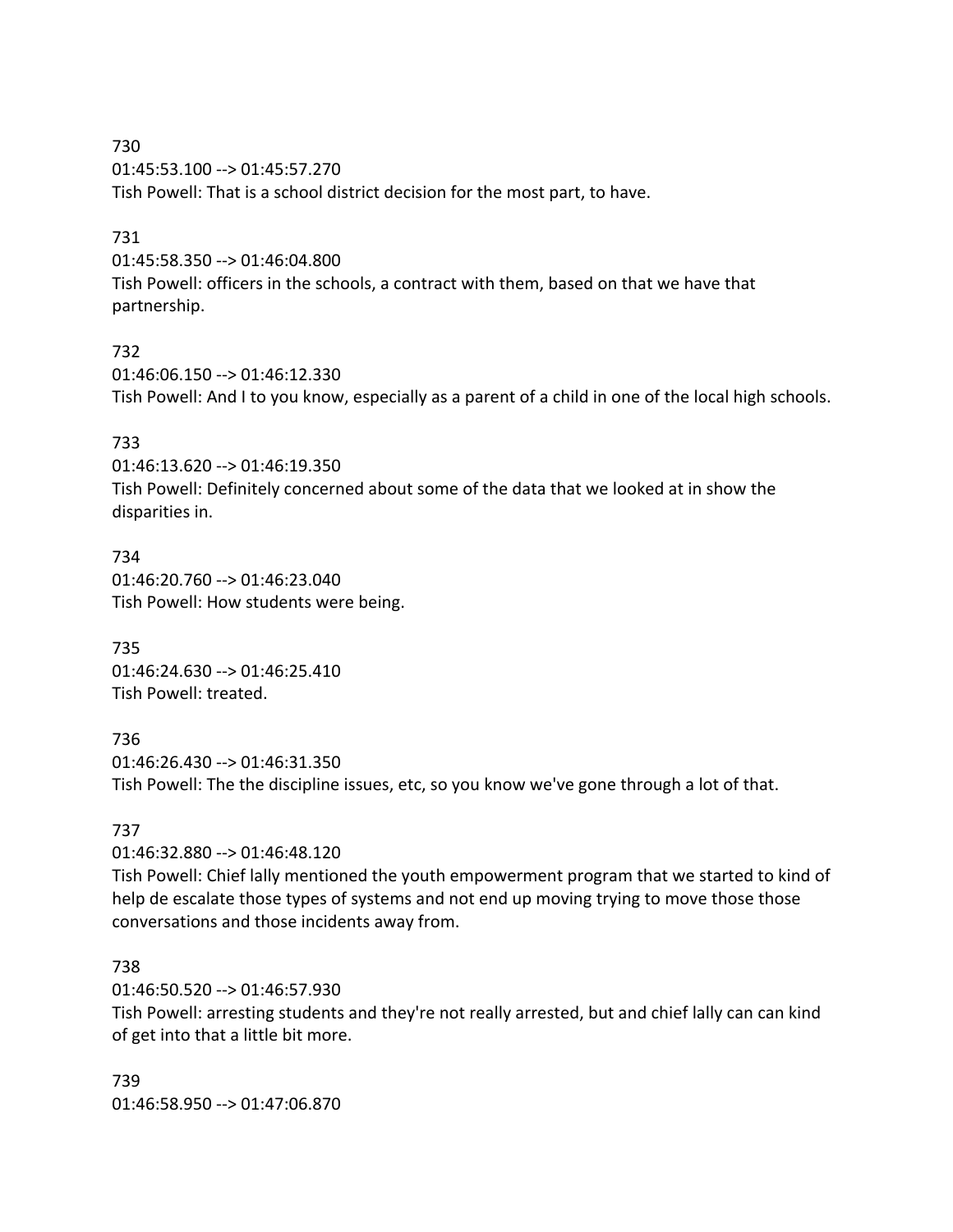Tish Powell: But that is that is definitely a concern what I would recommend that the task force would do is.

# 740

01:47:07.740 --> 01:47:20.310

Tish Powell: You know if that is something that they feel at the task force feels very strongly about, then the recommendation would or should be to lobby the school district to move in a different direction.

# 741

01:47:20.970 --> 01:47:27.690

Tish Powell: And that is not something that's within our purview as a city council now what is within our purview as.

# 742 01:47:33.450 --> 01:47:34.380 Tish Powell: They try.

743 01:47:35.190 --> 01:47:37.590 Tish Powell: To allow Elgin officers to be an Elgin.

# 744

01:47:37.590 --> 01:47:52.290

Tish Powell: Schools um but keep in mind, even if we if we chose to not approve that contract the school districts still insist on having school resource officers in the schools.

# 745

01:47:52.920 --> 01:48:12.720

Tish Powell: What my understanding is is that they would likely probably have private security folks assigned to the schools in Elgin and I personally think that that puts our children at higher risk because those folks don't have the same training.

# 746 01:48:14.250 --> 01:48:14.940 Tish Powell: there.

# 747

01:48:16.170 --> 01:48:30.090

Tish Powell: I think it's problematic for a whole lot of different reasons, but I definitely understand the concerns that are being raised but it's a complicated situation, because that is not completely within our purview as a city council.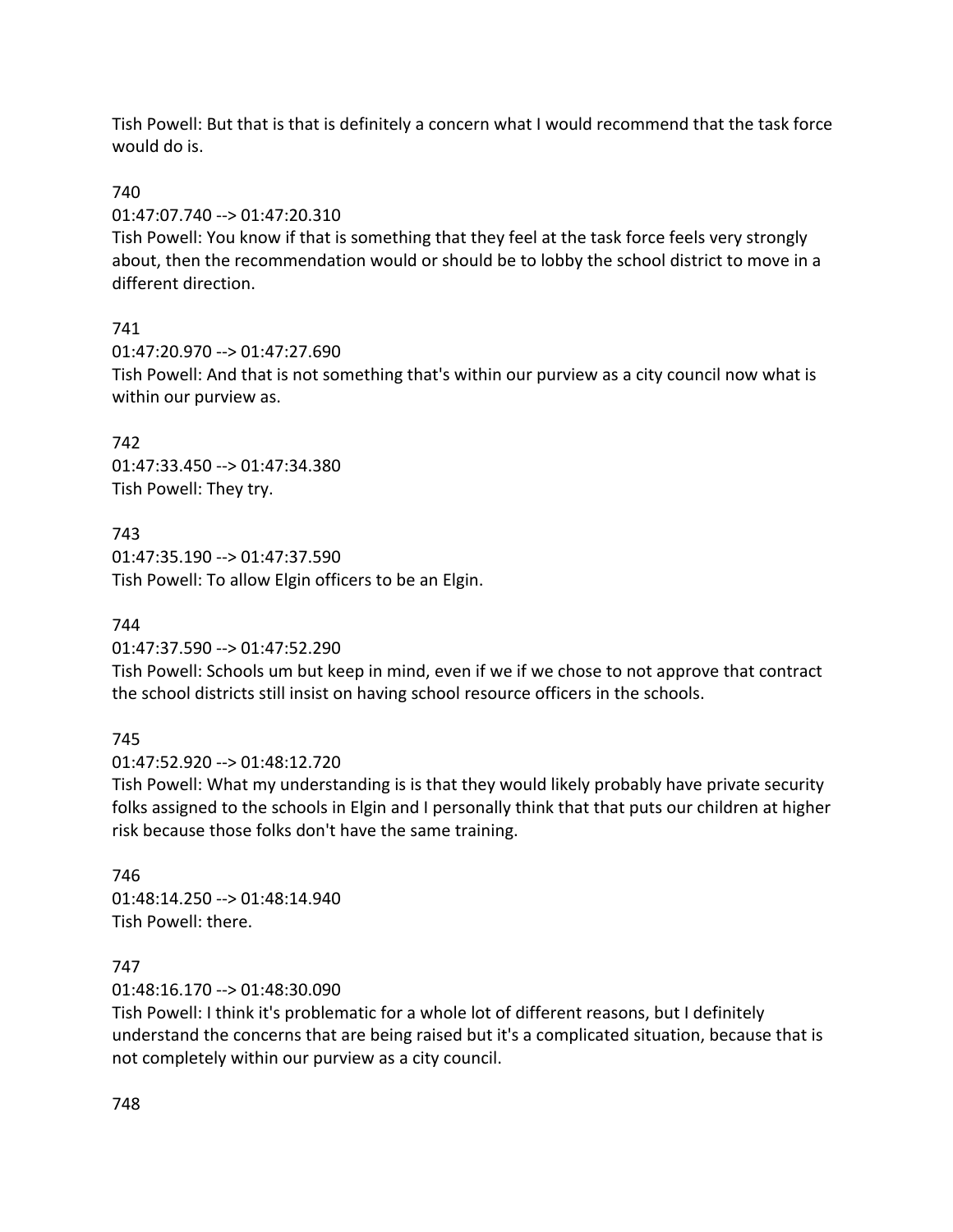01:48:32.340 --> 01:48:33.390 Sara Omar: Thank you for that.

749 01:48:33.390 --> 01:48:35.970 Tish Powell: clarification and so.

750 01:48:36.570 --> 01:48:38.190 Sara Omar: Yes, thank you i'm.

751 01:48:38.490 --> 01:48:40.050 Tish Powell: just wanted to check in.

752 01:48:40.110 --> 01:48:43.680 Sara Omar: Chief lolly is there anything you would like to add or comment comment.

753 01:48:45.060 --> 01:48:45.660 Sara Omar: At this one.

754

01:48:48.570 --> 01:48:56.970 Ana Z Lalley: No i'm going to again, you know, as I mentioned that the last full Task Force meeting once on you know all the recommendations come forward that's not provide my response.

755 01:48:57.990 --> 01:48:58.740 Sara Omar: And we will.

756 01:48:59.310 --> 01:49:00.240 Sara Omar: Joe will kind of.

757

01:49:00.780 --> 01:49:13.920

Sara Omar: talk a little bit more about that process in a minute i'm hoping we can kind of transition through that soon okay so actually with that let's just say i'm going to hand things over to Joe to give some general updates and nc.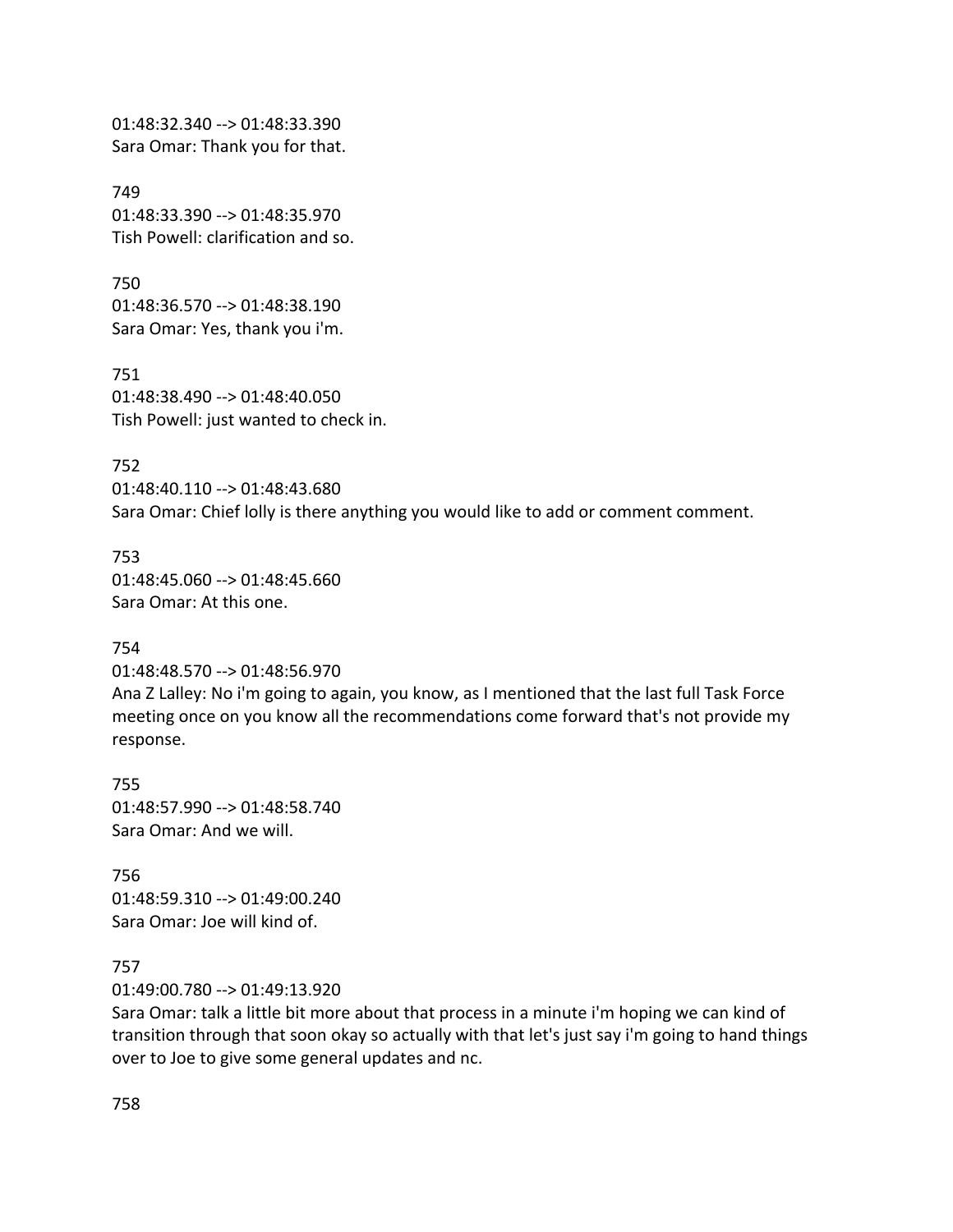01:49:14.970 --> 01:49:16.080 Sara Omar: Time check in if we can.

759

01:49:16.080 --> 01:49:18.330 Sara Omar: Have a conversation about upcoming subcommittees.

## 760

01:49:20.430 --> 01:49:28.500

Joe Hoereth: Yes, thanks, Sarah a n G family, I think you touched on the point one of the points I was about to make first of all, just.

## 761

01:49:29.760 --> 01:49:36.540

Joe Hoereth: want to appreciate in this moment the robust conversations we've had about all subcommittees.

## 762

01:49:38.100 --> 01:49:47.160

Joe Hoereth: folks presented what they discuss store or you know perspective on that and and there was a discussion that was.

## 763

01:49:48.420 --> 01:49:58.590

Joe Hoereth: Well, participated in by the group so we had a good sense of that kind of cross fertilization, at least this first opportunity to do so.

764

01:49:59.910 --> 01:50:08.670 Joe Hoereth: So, now that we've had that it's very clear that subcommittees still have some work to do, I think the.

# 765

01:50:11.100 --> 01:50:24.570 Joe Hoereth: You know, and I don't have the tracking of it in quite in front of me, but maybe the civilian review board might have been the only one that had specific ones that were voted on Sarah my my correct in that.

766 01:50:26.070 --> 01:50:26.460 Sara Omar: Yes.

767 01:50:26.940 --> 01:50:33.930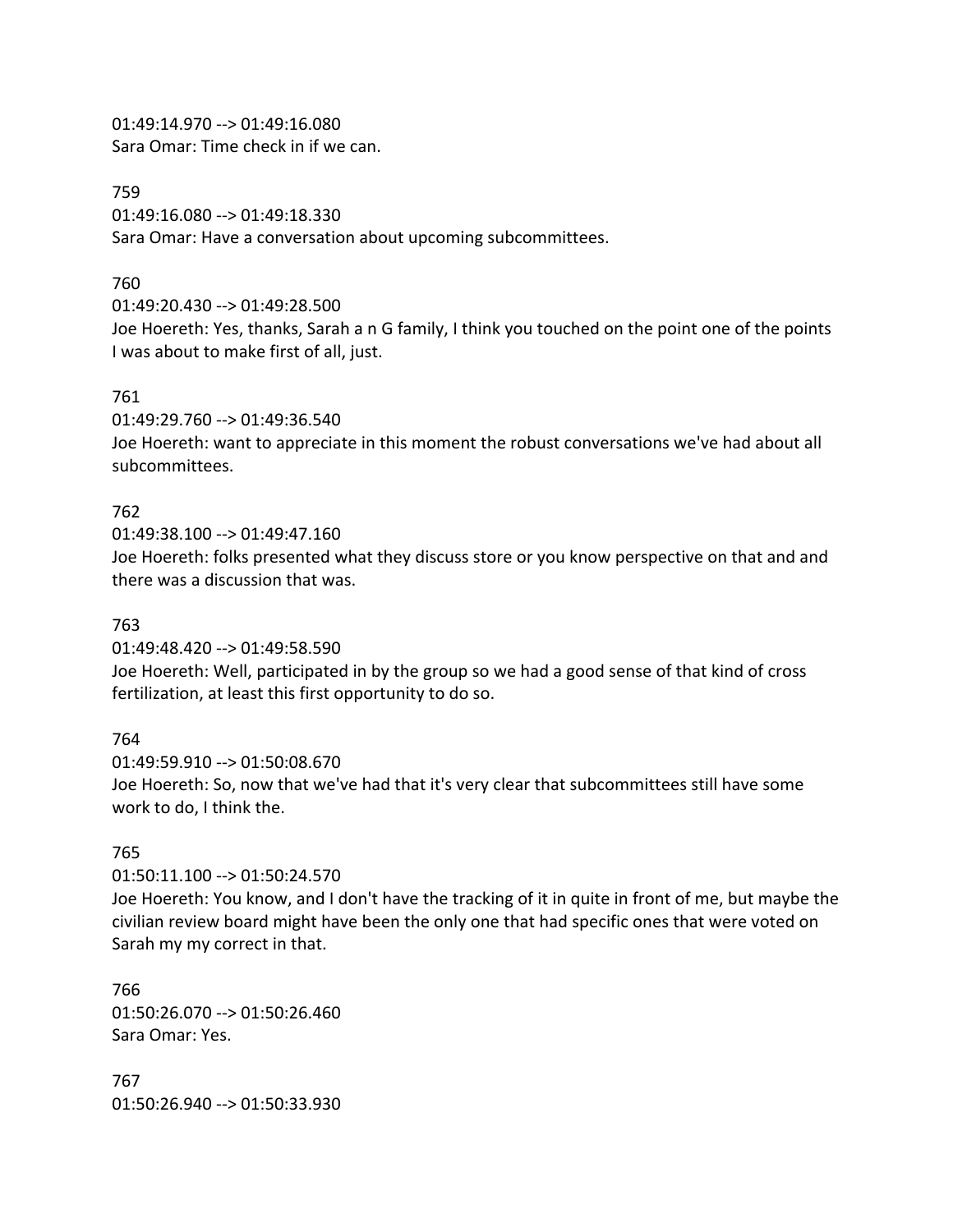Joe Hoereth: Okay, so of course the others still need to move towards of formalizing.

768

01:50:35.310 --> 01:50:43.320 Joe Hoereth: getting close to formalizing their recommendations at least out of their subcommittees so we know they still have work to do, and at that point.

# 769

01:50:44.580 --> 01:50:50.520 Joe Hoereth: We would want to once they've formalized them and we know which is which coming out of which groups.

# 770

01:50:51.780 --> 01:50:59.220

Joe Hoereth: At that that the meeting, following that chief lally you you'd give your response to those recommendations.

# 771

01:51:00.330 --> 01:51:07.200 Joe Hoereth: And I think at that point we could, if the if the test for us was so ready moved to vote on them.

# 772

01:51:08.490 --> 01:51:10.740 Joe Hoereth: And, and you know right now.

# 773

01:51:11.910 --> 01:51:16.410 Joe Hoereth: We have the next full test force meeting tentatively scheduled for March 24.

# 774

01:51:17.430 --> 01:51:21.810

Joe Hoereth: So, in theory at least on the ones that are already voted by the civilian review board.

# 775

01:51:23.310 --> 01:51:26.940 Joe Hoereth: Just thinking timeline timeline wise, that would be the earliest.

# 776

01:51:28.500 --> 01:51:33.060

Joe Hoereth: Any recommendation could be voted on, and I think we had talked about trying to.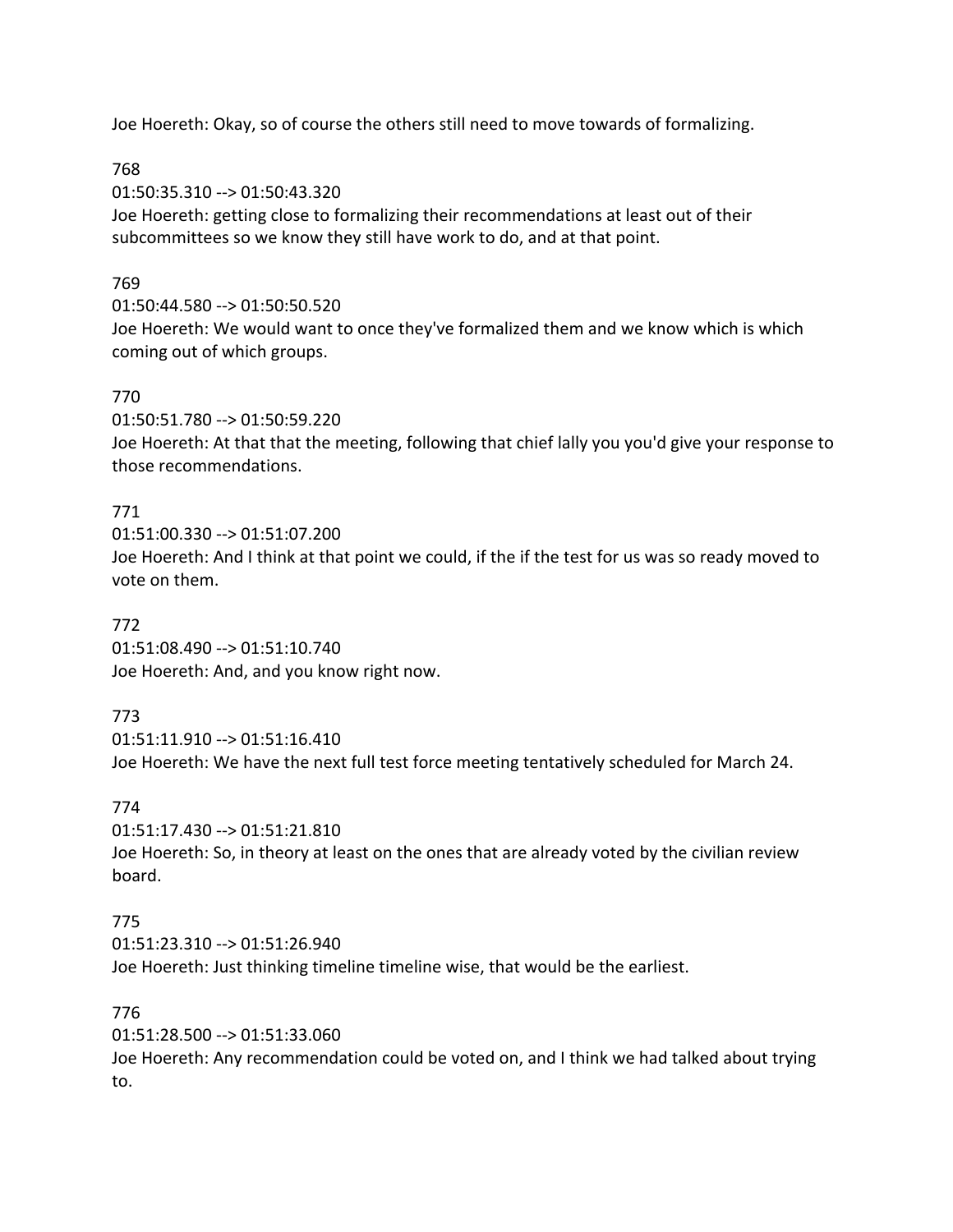## 777

01:51:33.060 --> 01:51:41.880

Joe Hoereth: Get two votes as recommendations came up and we're ready and we're ready for the body to to vote on them so.

## 778

01:51:42.990 --> 01:51:53.730

Joe Hoereth: that's just kind of high level like where are we right now, but in how could we get to recommendation, but in between in between now and then.

## 779

01:51:54.960 --> 01:51:58.710 Joe Hoereth: You know, we need our we need our subcommittees to to start.

## 780

01:52:00.810 --> 01:52:09.690

Joe Hoereth: Dealing around the recommendations really starting to make some decisions or putting some ideas to the side if you can't.

## 781

01:52:10.500 --> 01:52:22.290

Joe Hoereth: If you can't move forward with them or or putting forth the ones that you can really get some agreement on and get some some push behind on us as things to put forward for our possible bow.

782 01:52:23.340 --> 01:52:24.570 Joe Hoereth: So um.

## 783

01:52:27.990 --> 01:52:35.190

Sara Omar: I did want to just make one minute so for the training subcommittee we did, there are some aspects of what we presented today that we.

## 784

01:52:35.790 --> 01:52:44.160 Sara Omar: plan and then just another thing we tentatively have a hold for a full Task Force meeting next week, the 17th.

## 785

01:52:44.550 --> 01:52:54.990

Sara Omar: But just based on our robust conversation this week it's very clear that we should spend next week kind of just focusing on all four subcommittees we convening.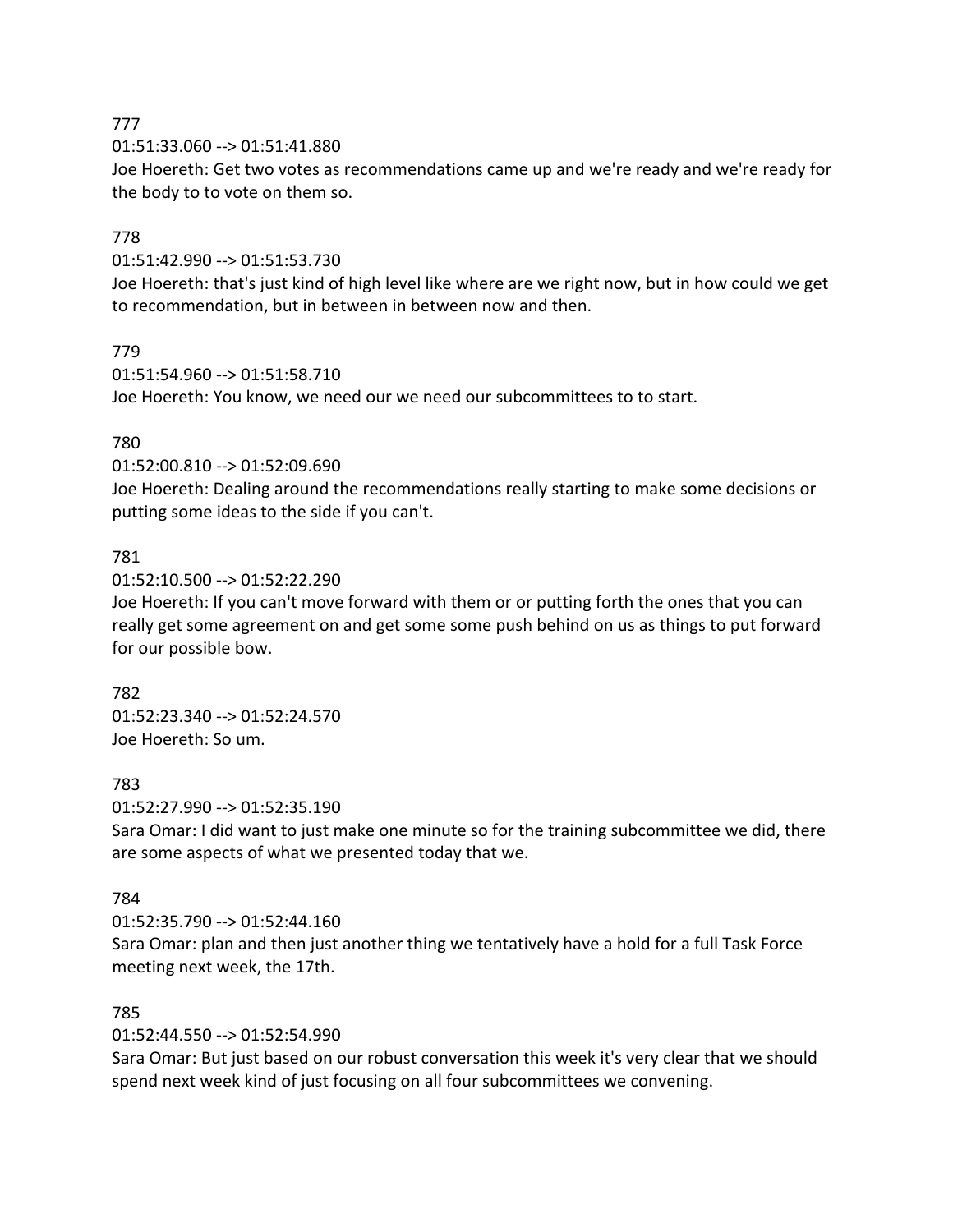786

01:52:55.650 --> 01:53:06.810

Sara Omar: And then just having a another conversation, and what we've heard this week and the previous week and then kind of just move forward with that so just to clarify.

## 787

01:53:07.200 --> 01:53:18.120

Sara Omar: There will not be a full sub for Task Force meeting next week or four subcommittees will meet so for the allocation on resources and training will be.

#### 788

01:53:19.410 --> 01:53:25.890 Sara Omar: Next Thursday the 17th and then the ratio and disparities will be Monday the.

## 789

01:53:27.450 --> 01:53:41.160

Sara Omar: Sorry, the 14th and then the civilian review board to just finalize any any final discussion on the 15th and then we will reconvene on again as a full Task Force on.

#### 790

01:53:41.580 --> 01:53:53.760

Sara Omar: March the 24th and then the chief lolly will have an official agenda item to provide some resources some responses to what we've heard thus far.

## 791

01:53:56.550 --> 01:54:00.240 Joe Hoereth: And so, looking looking ahead, I want to acknowledge that.

792 01:54:00.300 --> 01:54:01.260 While we.

## 793

01:54:02.430 --> 01:54:15.360

Joe Hoereth: have spent some really productive time working on these subcommittees there were still three more topics that we wanted to take on in subcommittee work and so.

## 794

01:54:16.890 --> 01:54:26.640

Joe Hoereth: One one possibility which we wanted to throw out there, that was inspired a little bit by going to how a conversation a suggestion went to one group.

795 01:54:27.690 --> 01:54:36.120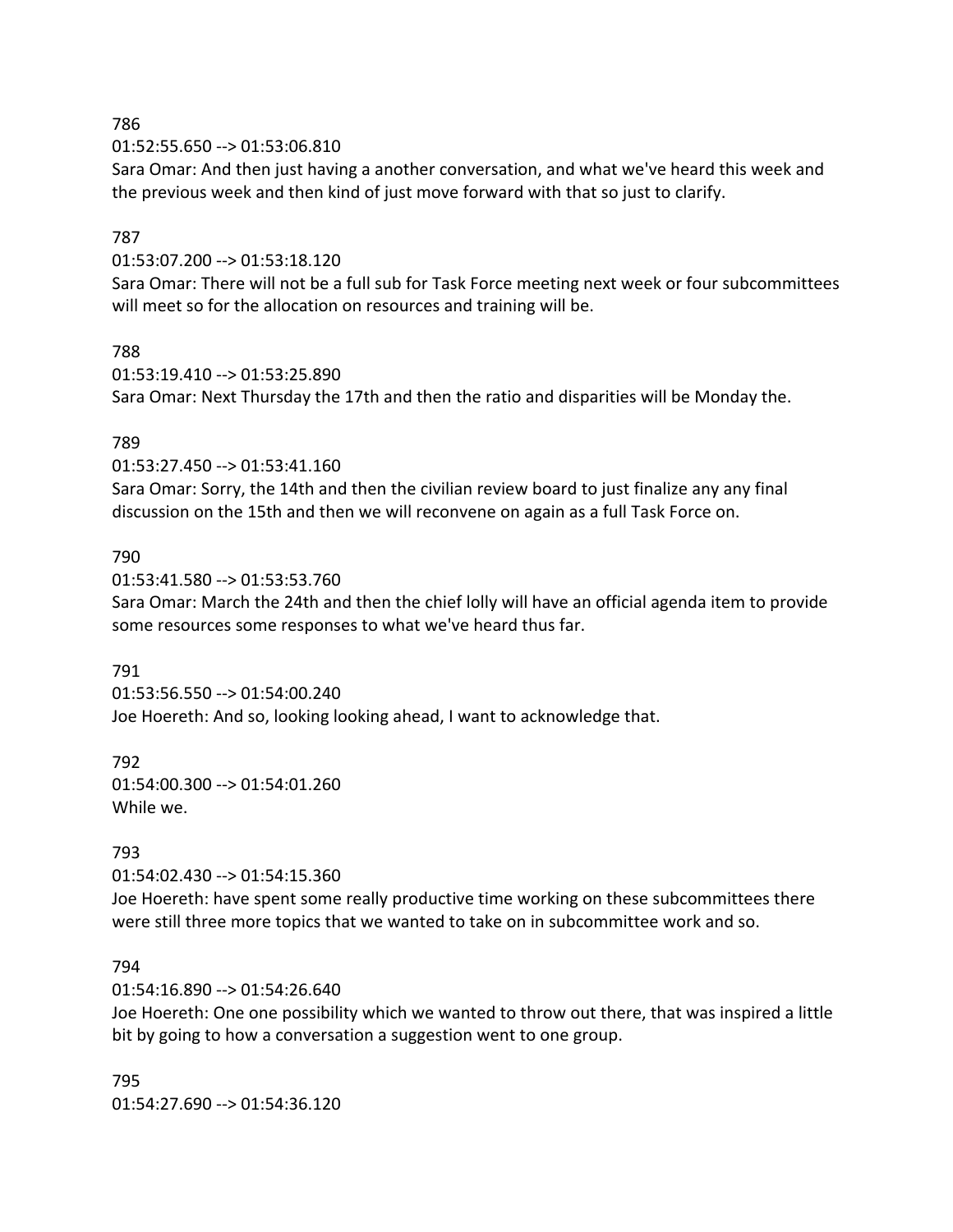Joe Hoereth: Last week, with a question and someone noted, well, we have this other subcommittee that we still haven't got to yet that could cover that topic.

796

01:54:37.500 --> 01:54:43.770

Joe Hoereth: But one idea could be for the subcommittee's that we have to absorb these topics within them.

797 01:54:45.210 --> 01:54:46.410 Joe Hoereth: If that was something that.

798 01:54:47.430 --> 01:54:49.500 Joe Hoereth: made sense and they the.

799

01:54:50.700 --> 01:55:04.050

Joe Hoereth: The the connection in relation was strong enough, so I wanted to just throw that out, are these are these last three, which are, which are the topics in black there.

800

01:55:05.520 --> 01:55:16.890

Joe Hoereth: Are these are these related enough to existing subcommittees to be considered taking up as part of the discussions, or do they still stand alone and.

801

01:55:18.000 --> 01:55:20.160 Joe Hoereth: just throwing that out there as a discussion point.

802 01:55:24.810 --> 01:55:26.130 Joe Hoereth: i'll read them out loud.

803 01:55:26.400 --> 01:55:28.170 Walter Blalark: I know we hit on.

804

01:55:28.860 --> 01:55:36.030 Walter Blalark: I know we hit all Subcommittee on on accountability, we did a little bit on that we I don't think we finished with it.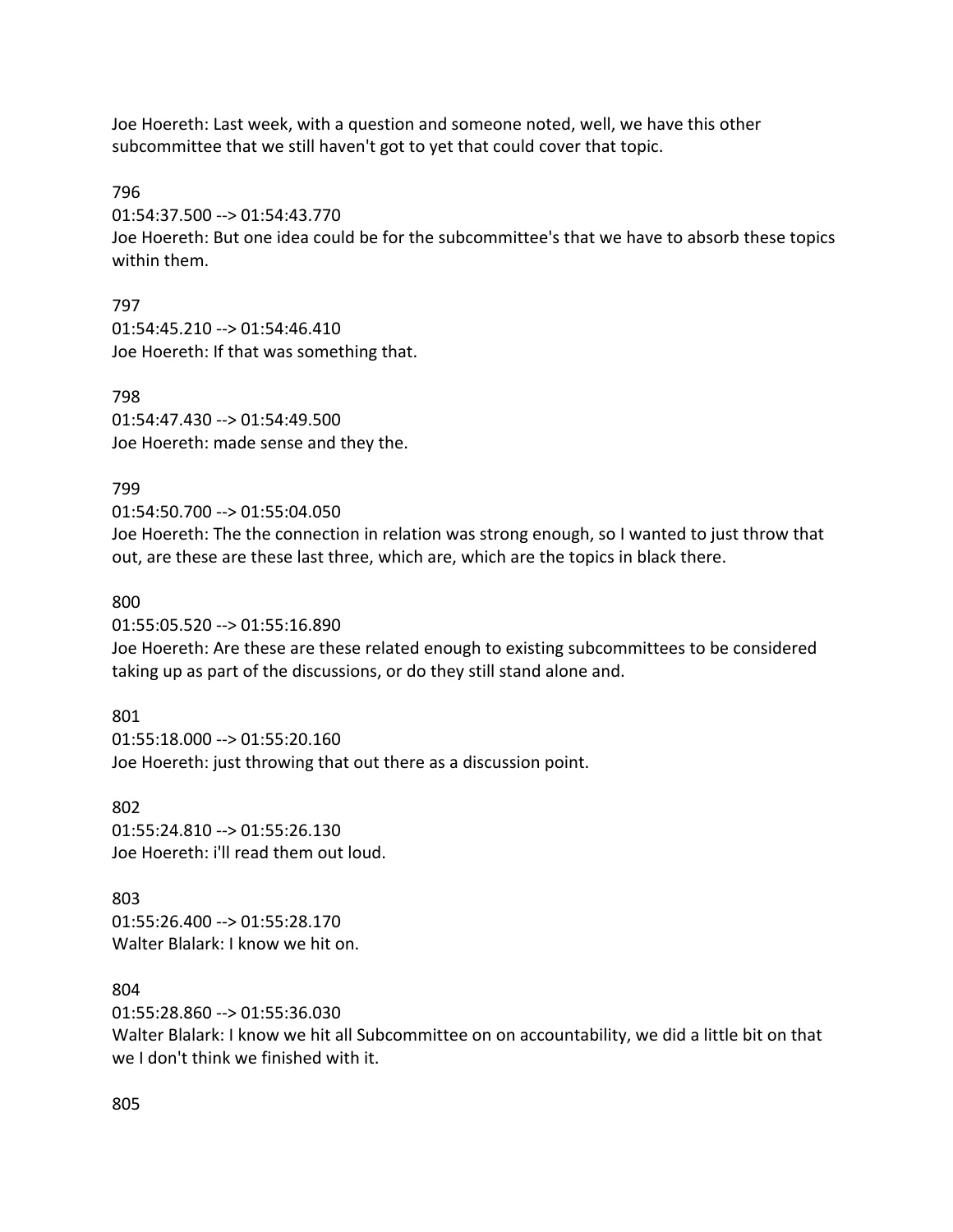## 01:55:37.110 --> 01:55:40.440

Walter Blalark: Should it should we probably can be able to tone that too I don't know how.

## 806

01:55:41.730 --> 01:55:48.870

Walter Blalark: You know the subcommittee i'm on raise your profile that we dealt with accountability, we share, they can you know.

# 807

01:55:49.590 --> 01:55:59.220

Walter Blalark: put that in hours, I think, and I do like your suggest to do that, we could incorporate these within the subcommittee's so we can move forward.

## 808

01:55:59.730 --> 01:56:07.410

Walter Blalark: And that will give us a little bit more time to deal with something we want to deal with, and it will give us all the time to make sure that we.

## 809

01:56:08.220 --> 01:56:14.670

Walter Blalark: make any recommendations, solid and make him substantial enough that we all can agree.

# 810

01:56:15.390 --> 01:56:37.920

Walter Blalark: And because I see that some some disagreement on some of the things among the whole Task Force, so I I do agree with you that we could do this, my opinion, and I think as a spokesperson for the task force, I think I got everybody else vote on it so let's move forward with it.

811 01:56:39.690 --> 01:56:40.590 Joe Hoereth: Thank you pastor play.

# 812

01:56:43.980 --> 01:56:44.550 LeJewel Kelly Crigler: yeah.

# 813

01:56:45.240 --> 01:56:50.130 Joe Hoereth: Right i'm acknowledging that suggestion, but we're going to continue the conversation.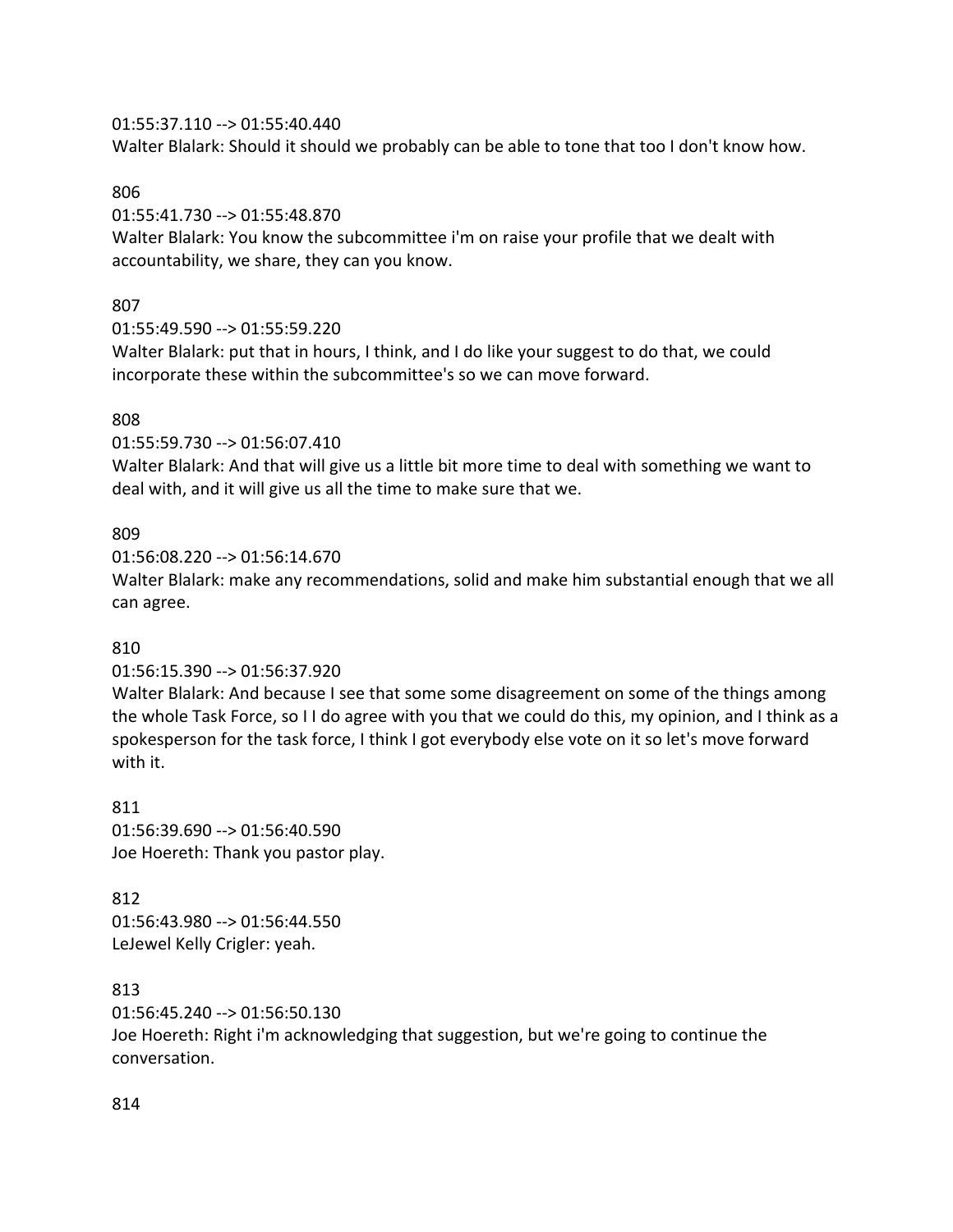## 01:56:51.840 --> 01:57:00.120

LeJewel Kelly Crigler: I was gonna just take it kind of piggyback off him and say yeah I think the Subcommittee on atonement and accountability can actually.

## 815

01:57:01.290 --> 01:57:07.110

LeJewel Kelly Crigler: You know, be put into the ratio and other profiling disparities, but that beast being said.

816 01:57:07.380 --> 01:57:07.710 Walter Blalark: Then.

# 817

01:57:07.830 --> 01:57:24.780 LeJewel Kelly Crigler: you're gonna be allowed absolutely are we going to be allowed, then expanded time then if we're going to do that so then next on the 24th then we won't be coming back, and you know, having the big money because we'll need more time to work with all of this.

## 818

01:57:25.380 --> 01:57:31.020 Joe Hoereth: Great Thank you Thank you Craig and I want to acknowledge i'm I was about to call on the hands raised to but.

819 01:57:33.870 --> 01:57:34.200 Joe Hoereth: I.

820 01:57:34.440 --> 01:57:35.790 Joe Hoereth: I didn't get to them fast enough.

# 821

01:57:36.270 --> 01:57:45.990

Joe Hoereth: I but uh you raise a point a good point, and at this point we're just discussing about whether whether it's even of interest to this group.

## 822

01:57:47.010 --> 01:57:54.540

Joe Hoereth: To take them up, obviously, yes, we would have to figure out the logistics and how that affected the the timeline.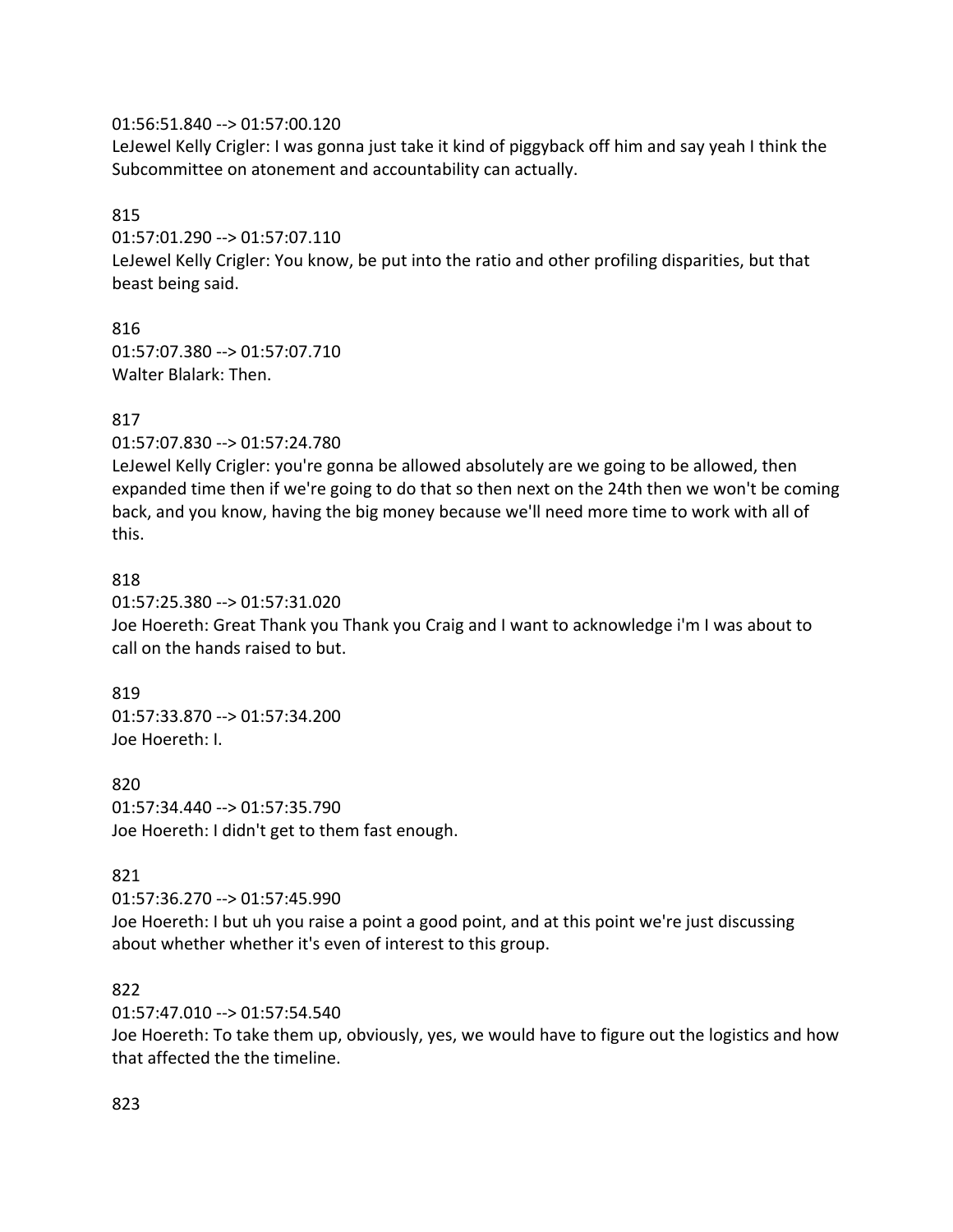01:57:55.620 --> 01:57:55.920 Joe Hoereth: But.

824 01:57:56.340 --> 01:57:57.150 Joe Hoereth: Joe yeah.

## 825

01:57:58.830 --> 01:58:07.830

Sara Omar: Just just noting that, even with the Subcommittee on training at all, we would definitely not be like have a full list of.

## 826

01:58:10.020 --> 01:58:17.700

Sara Omar: recommendations by the 24th but it's an ongoing process so just kind of just throwing that out there, even before we have.

# 827

01:58:18.390 --> 01:58:26.220

Sara Omar: If we absorbed another subcommittee and I should take the moment to just say that I should I should say the whole ball subcommittee name but.

## 828

01:58:26.820 --> 01:58:41.460

Sara Omar: um but yeah just just throwing that out there that it could be something a process where it's an ongoing so we just provide recommendations that we we finalize on thus far i'm just sorry go ahead, oh.

829 01:58:41.880 --> 01:58:43.770 Joe Hoereth: No it's Okay, I was gonna call on.

# 830

01:58:44.790 --> 01:58:48.090 Joe Hoereth: test first remember cordova he's next with his hand up Thank you.

# 831

01:58:50.100 --> 01:58:55.170 Ismael Cordovà: yeah so I necessarily agree with everyone else, that had spoken my only recommendation was to remove.

832 01:58:56.340 --> 01:59:04.290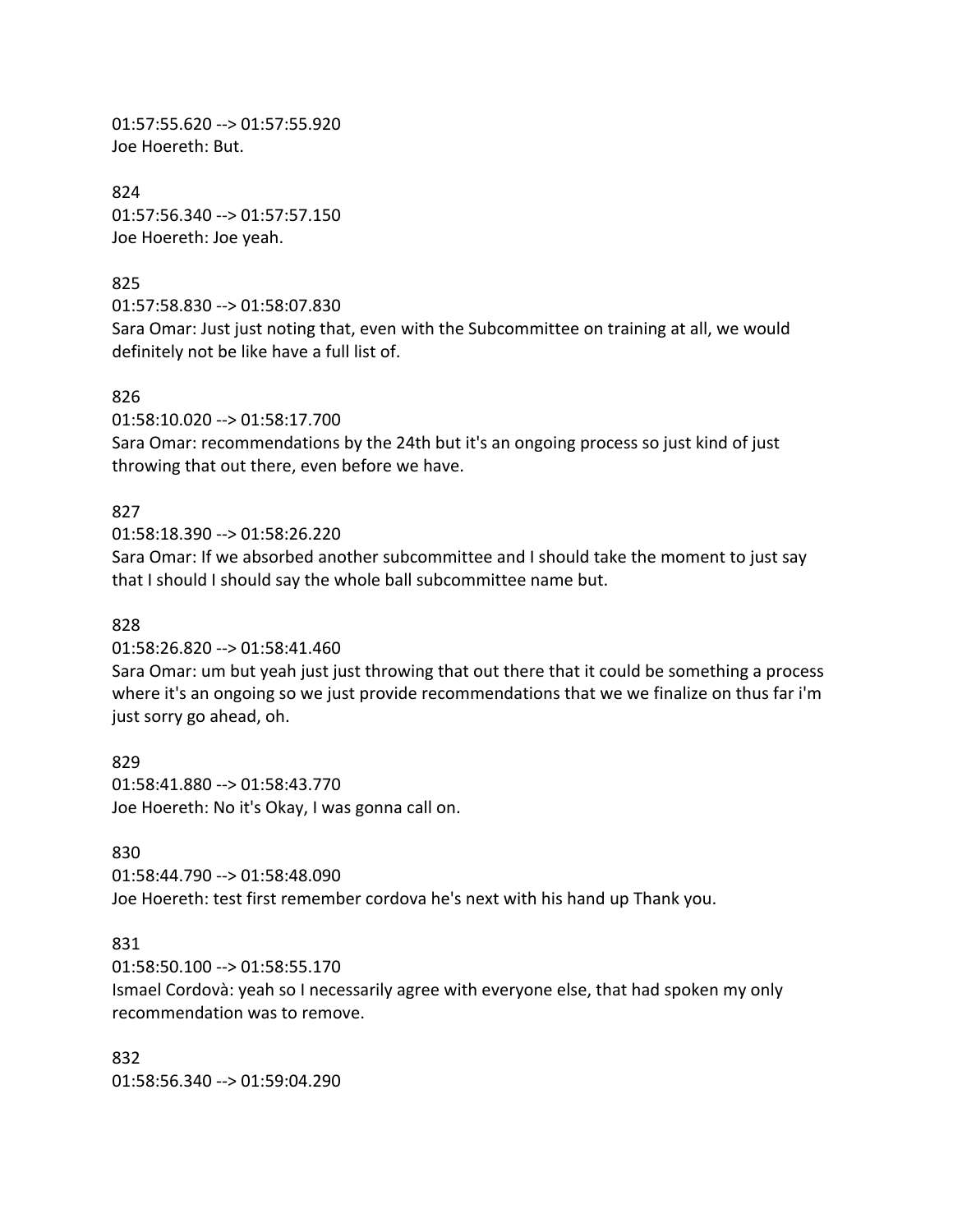Ismael Cordovà: police presence as its own subcommittee only because I feel like that it's going to be heavy on like lived experiences and like what we believe and.

833

01:59:04.560 --> 01:59:09.600

Ismael Cordovà: How that correlates with our own respective communities, because we all are very diverse geographically.

## 834

01:59:10.110 --> 01:59:21.840

Ismael Cordovà: And I in the subcommittee with the super long name already has so many other things, to talk about that's my only recommendation is to remove that one and make it its own separate subcommittee.

## 835

01:59:22.410 --> 01:59:24.900 Joe Hoereth: Okay, so keep it as its own separate.

## 836

01:59:24.930 --> 01:59:26.280 Joe Hoereth: got it yeah.

## 837

01:59:26.340 --> 01:59:31.440

Ismael Cordovà: But yeah but keep the police, culture and priming because I feel like that kind of correlates to the rest of the subjects.

838 01:59:32.790 --> 01:59:33.180 Joe Hoereth: got it.

839 01:59:35.160 --> 01:59:36.810 Joe Hoereth: it's a test for remember Kevin.

840 01:59:38.310 --> 01:59:39.510 Joe Hoereth: Cold War sorry.

## 841

01:59:39.960 --> 01:59:49.920

Kevin Joshua: I want to agree with grey lark on what he said that we need to absorb the right, you know subcommittees to the right places started looking at.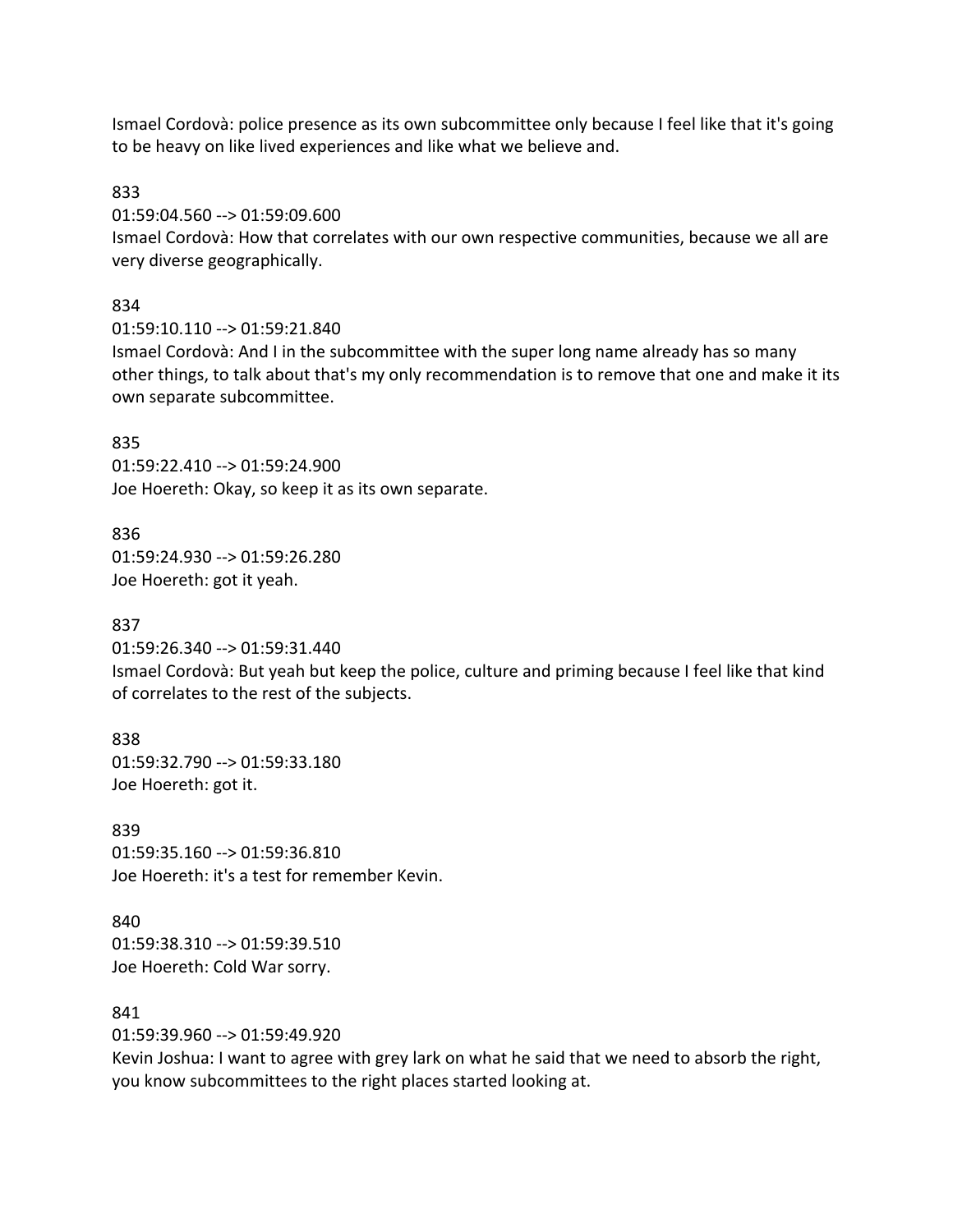## 842

01:59:50.430 --> 01:59:55.050

Kevin Joshua: So, for example when we're going to have our discussion for assisted outpatient resources.

## 843

01:59:55.410 --> 02:00:10.440

Kevin Joshua: I don't think this is a conversation that also could just be a standalone conversation I really do want the subcommittee of atonement accountability racial profiling disparities, to look at how money has been historically located allocated to our communities.

## 844

02:00:11.760 --> 02:00:17.070

Kevin Joshua: And then there's another way, like, I also believe that training, recruitment, I will teach you to look at it as well.

## 845

#### 02:00:18.060 --> 02:00:25.050

Kevin Joshua: For example, here's a whole article from talking to Community members it's called the segregating the police function right.

#### 846

02:00:25.560 --> 02:00:34.170

Kevin Joshua: And so, when we're talking about training, recruitment higher and retention we're also talking about how much more money or how much less money we're going to spend on police officers.

## 847

02:00:34.620 --> 02:00:44.220

Kevin Joshua: And if we can have that conversation on the rules and police officers in our society, then we could also have a more accurate assessment of how to reallocate funds necessary so.

## 848

02:00:45.270 --> 02:00:55.590

Kevin Joshua: I believe that once you know our Subcommittee deliberates with each other that other subcommittee should also follow suit and look at the information so.

849 02:00:56.610 --> 02:00:57.360 Joe Hoereth: Thank you.

850 02:00:58.830 --> 02:01:00.270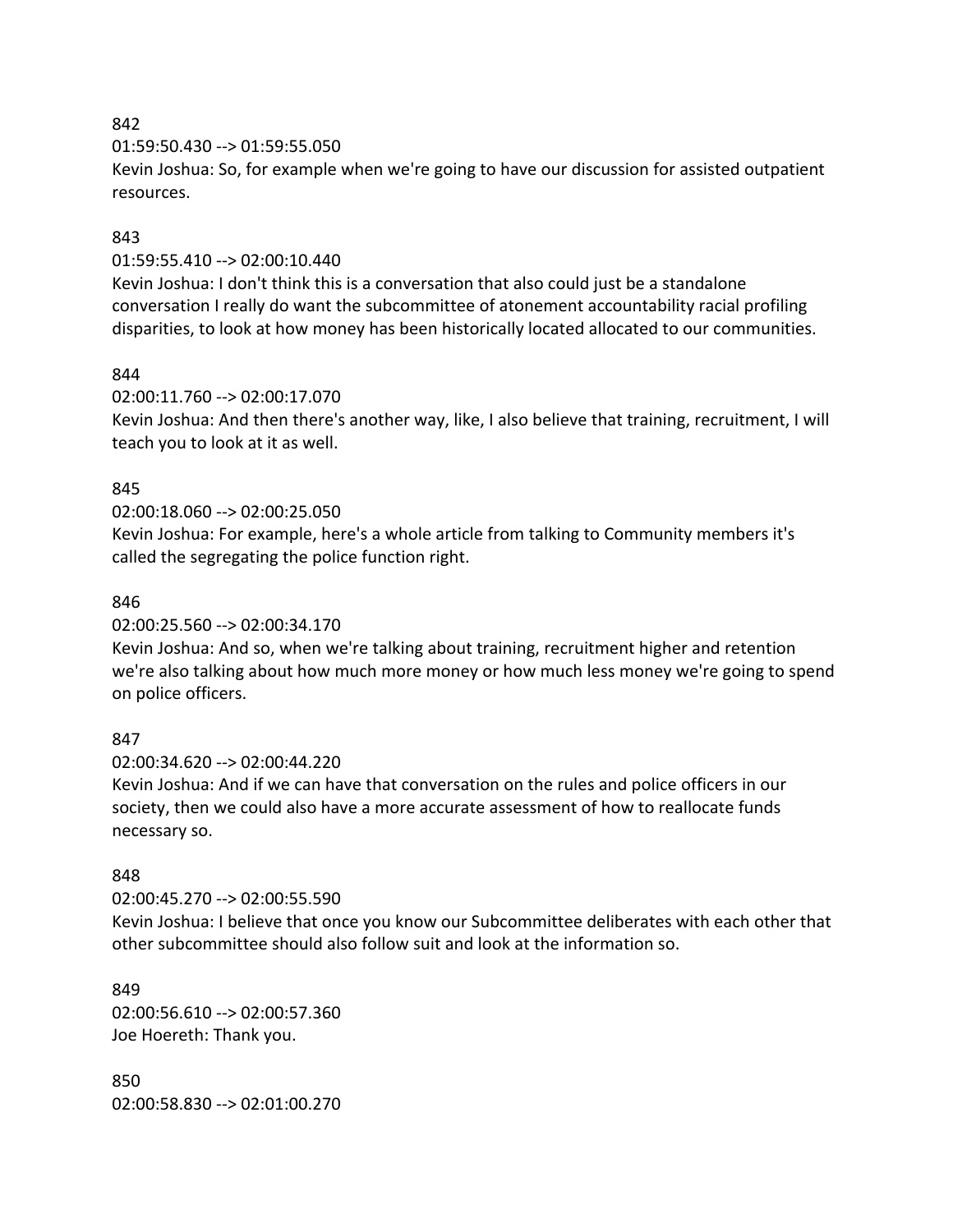Joe Hoereth: Cast Member kilmer.

851

02:01:03.330 --> 02:01:11.190

Tish Calhamer: Are we supposed to get all of this done by a certain date in June, or something like that, because.

# 852

# 02:01:12.450 --> 02:01:27.870

Tish Calhamer: I don't know how we're going to take on anything more these are important topics, but we have more than enough to deal with, right now, and if we all these subcommittees come up with one or two or three recommendations.

# 853

02:01:28.920 --> 02:01:43.320

Tish Calhamer: that's that's really enough I I imagine that kearns and West is under contract and they're not going to be with us into the summer, but I feel like since we.

# 854

02:01:44.430 --> 02:01:54.930

Tish Calhamer: We wasted some time at the beginning, when we first convened in in late August early September, where I feel we're a couple of months behind.

# 855

# 02:01:55.500 --> 02:02:06.000

Tish Calhamer: You know, we have to either cut something out or extend our time and i'm not sure if that's possible this task force was convened by.

# 856

02:02:06.510 --> 02:02:19.230

Tish Calhamer: You know, a city ordinance and i'm sure there's some you know legalities to look into, but if we don't get more time then we're going to we're just going to have to respectfully decline handling.

# 857

# 02:02:20.910 --> 02:02:26.430 Tish Calhamer: More than more than we can we can't bite off more than we can chew and I think we already have anyway.

# 858

02:02:28.200 --> 02:02:31.290

Tish Calhamer: that's just a you know my point of view, thank you.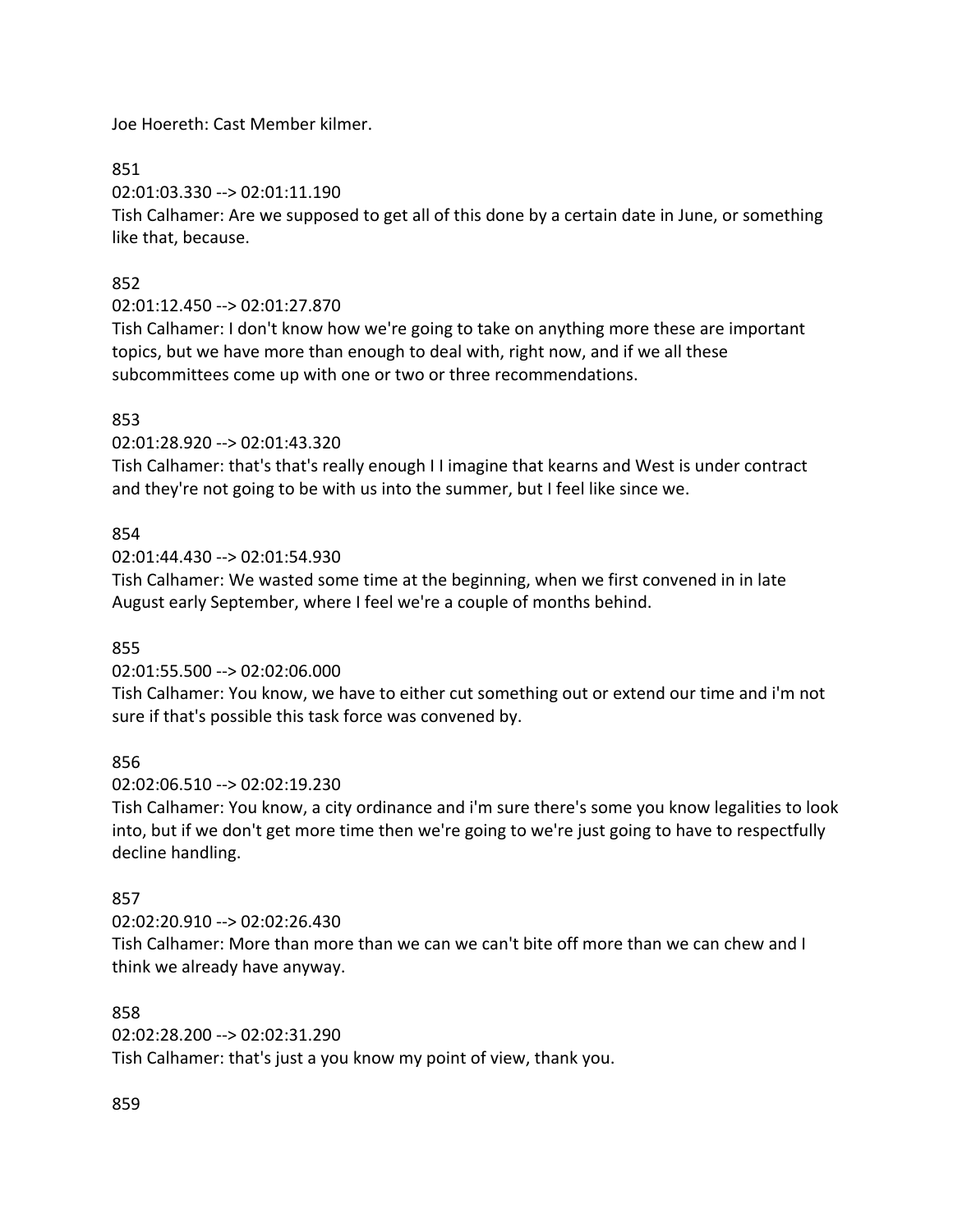02:02:33.300 --> 02:02:35.280 Joe Hoereth: Thank you for that viewpoint appreciate it.

860 02:02:38.520 --> 02:02:40.230 Joe Hoereth: Remember mark.

## 861

02:02:41.220 --> 02:02:52.470

Walter Blalark: Just when you're dealing with sub community and police presence we've already have you know to Ishmael point we have already dealing with that ratio profile.

## 862

02:02:53.070 --> 02:03:01.050

Walter Blalark: I understand what he said, I do agree with him, you know when we come from different you know persuasion and I ever we're looking at statistics.

# 863

02:03:02.610 --> 02:03:10.890

Walter Blalark: Is smell in all those areas where the stops have been made we're looking at the sensor track we're looking at those particular.

864

02:03:11.340 --> 02:03:14.760 Walter Blalark: Areas so so some of these things we've already been looking at.

# 865

02:03:15.480 --> 02:03:26.430

Walter Blalark: of culture and climate we've been looking at that we you know we're still talking about some of those things so and I do agree with what Jay said, we know we know we're having a lot.

# 866

02:03:27.000 --> 02:03:42.030

Walter Blalark: However, I think that we need to go ahead and incorporate these and go ahead and get it done along with what we're doing and I think we can catch up with maybe the two months that we have, as you say, we have lost.

867 02:03:43.500 --> 02:03:44.400 Tish Calhamer: pastor blaylock.

868 02:03:44.820 --> 02:03:55.650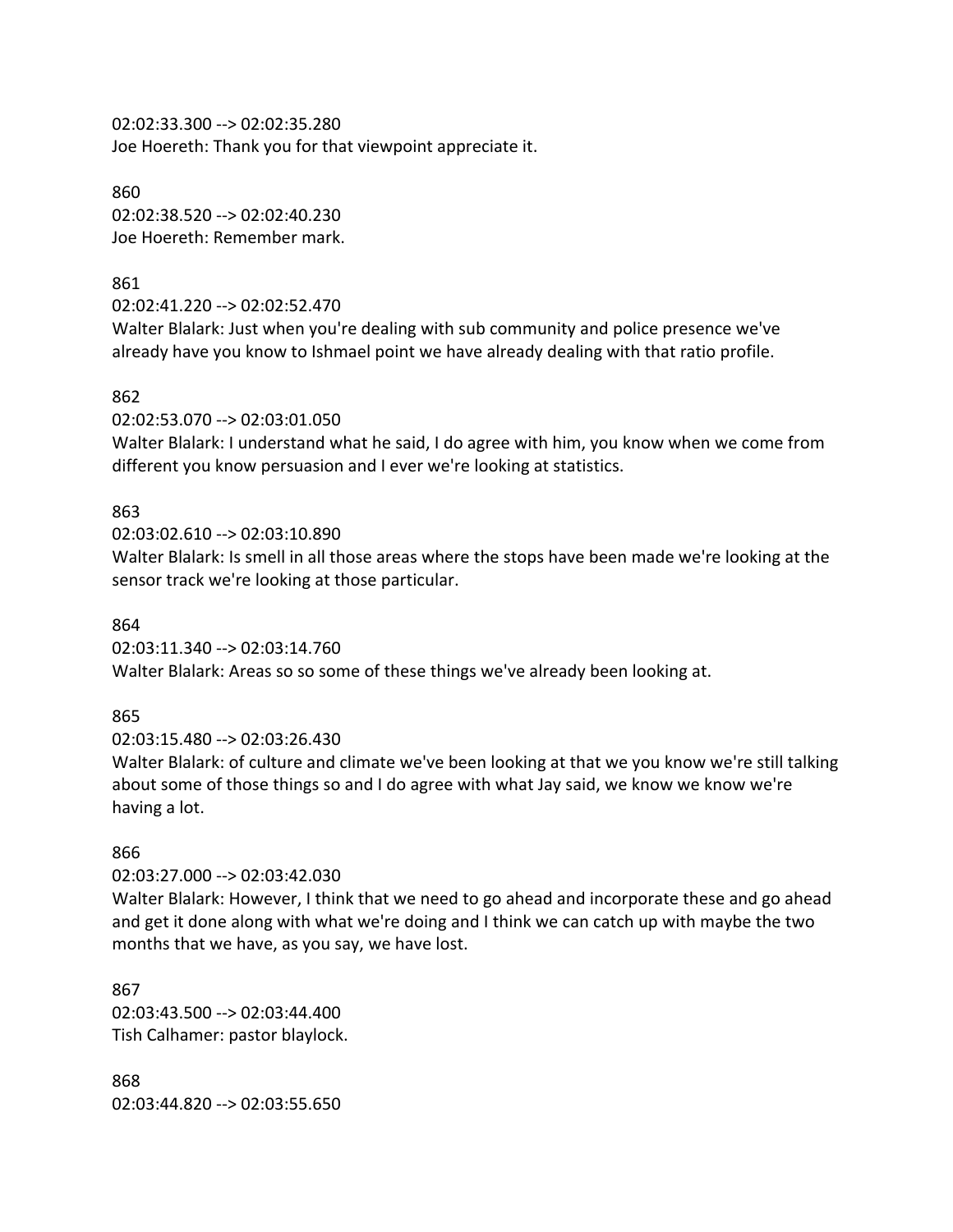Tish Calhamer: Some of these things I think are just kind of you know, the the underpinning issues that that are informing our works like you said we're we are already talking about these things, and I think that's good.

## 869

## 02:03:56.670 --> 02:04:05.310

Walter Blalark: Right, and so I you know, and I agree with you, I think we can go ahead and really you know, we need to narrow this stuff down, I think we need to narrow it down.

## 870

02:04:05.670 --> 02:04:17.070

Walter Blalark: we're dealing with so much we need to narrow it down and look at what we're doing and and get some solid that's a solid things that we can really.

## 871

02:04:17.880 --> 02:04:28.800

Walter Blalark: See can get passed to the Council because that's that's what we got to deal with dex you know the city council, so what you know what and then you know with titian.

## 872

02:04:30.240 --> 02:04:45.210

Walter Blalark: councilman Shaw, here we need to ask you know well you know what does it look like what is the climate of the Council and getting some of these things past not not yet not now, but when we really get something substantial, I hope that makes sense.

## 873

02:04:46.650 --> 02:04:47.340 Joe Hoereth: Thank you pastor.

## 874

02:04:48.630 --> 02:04:54.840

Joe Hoereth: I see Kevin Kevin was edit old hand because I thought Denise was next i'm sorry were you next you put up a new hand.

## 875

02:04:56.070 --> 02:04:56.400 Joe Hoereth: Okay.

876 02:04:57.690 --> 02:05:01.140 Joe Hoereth: Thank you Denise that's what's on the pavement so.

877 02:05:01.470 --> 02:05:08.550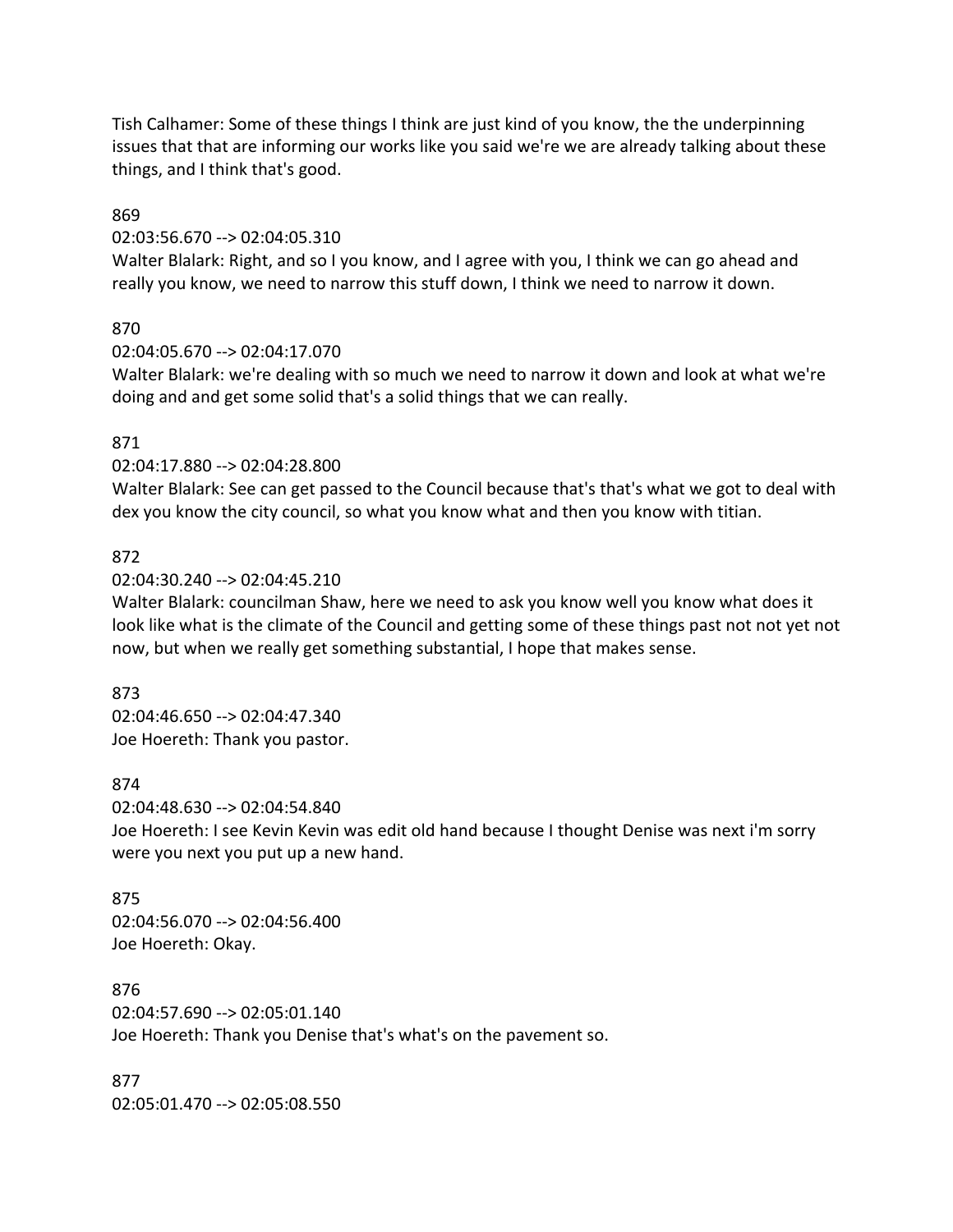Danise: I want to defer to to josh because he actually had his hand up first took it down and.

878 02:05:09.000 --> 02:05:09.360 Okay.

879 02:05:10.860 --> 02:05:12.660 Joe Hoereth: very much appreciate that.

880 02:05:13.200 --> 02:05:15.210 Joshua Brockway: Yes, just because I can't make up my mind.

## 881

02:05:19.800 --> 02:05:23.550 Joshua Brockway: I do agree that we got a lot ahead of us and i'm and i'm wondering if the the.

## 882

02:05:24.570 --> 02:05:30.480 Joshua Brockway: The Subcommittee on atonement and accountability might actually be more akin to a kind of truth and reconciliation process.

## 883

02:05:31.170 --> 02:05:34.320 Joshua Brockway: And that we have resources in the Community, I think that might be an easy.

## 884

02:05:34.770 --> 02:05:43.200

Joshua Brockway: Recommendation I know that there are other overlaps and other things, and I think the committee's or or task, the task force committees are wrestling with those other issues.

## 885

02:05:43.800 --> 02:05:50.580

Joshua Brockway: But at the core of that is is a truth telling process about experiences which we've heard a lot of just as a task force.

#### 886

02:05:51.390 --> 02:05:58.560

Joshua Brockway: You know I think if Dr gaddis and his wife running study circles Elgin and aurora as a as a meeting place for that or even.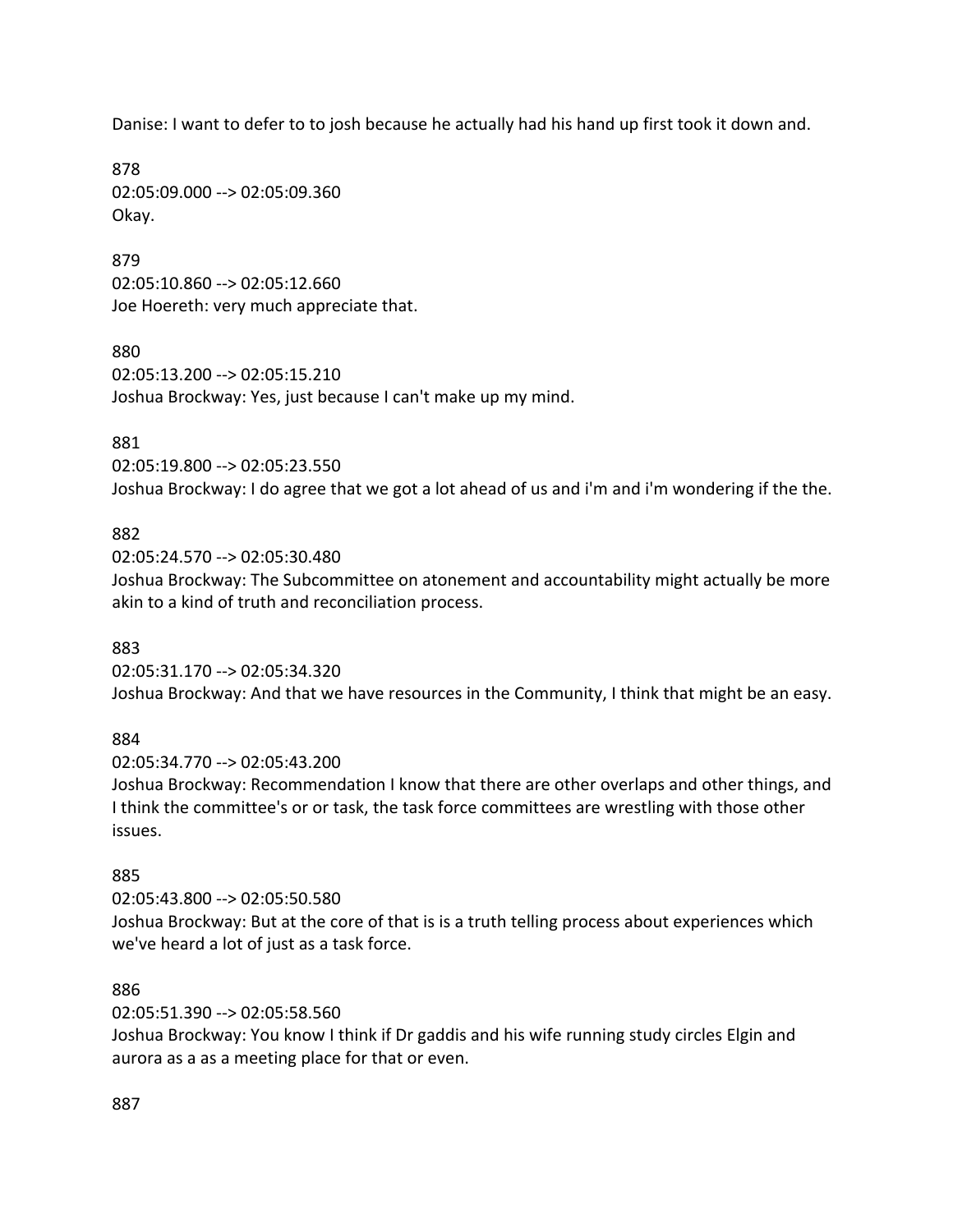#### 02:05:59.280 --> 02:06:12.420

Joshua Brockway: faculty and skill sets at ECC that could be a fairly easy recommendation for the Council and the police department to work on, with a ton of significant in the Community resources to begin a process like that.

888 02:06:14.640 --> 02:06:14.880 Joe Hoereth: Right.

889

02:06:14.910 --> 02:06:20.280 Joe Hoereth: i'm going to do a time check unfortunately No five and we're past time but Denise.

890 02:06:21.360 --> 02:06:21.780 Joe Hoereth: Go ahead.

891 02:06:22.320 --> 02:06:27.180 Danise: So just really quickly josh That was exactly what I was going to say that.

892

02:06:28.830 --> 02:06:42.570

Danise: yeah exactly that our recommendation from this full body of the task force could be as a next step that we recommend just what josh said.

893

02:06:45.630 --> 02:06:50.430 Danise: and take it up, you know take it away from this present body.

894

02:06:51.780 --> 02:06:56.760 Danise: And i'll give it back, as you know, as a phase two of this whole process.

895

02:06:58.260 --> 02:07:01.050 Joe Hoereth: that's kind of a last step i'm just curious.

896

02:07:02.760 --> 02:07:09.060 Joe Hoereth: Maybe, can I see some head nods about Denise in and and joshua's idea if.

897 02:07:10.680 --> 02:07:12.390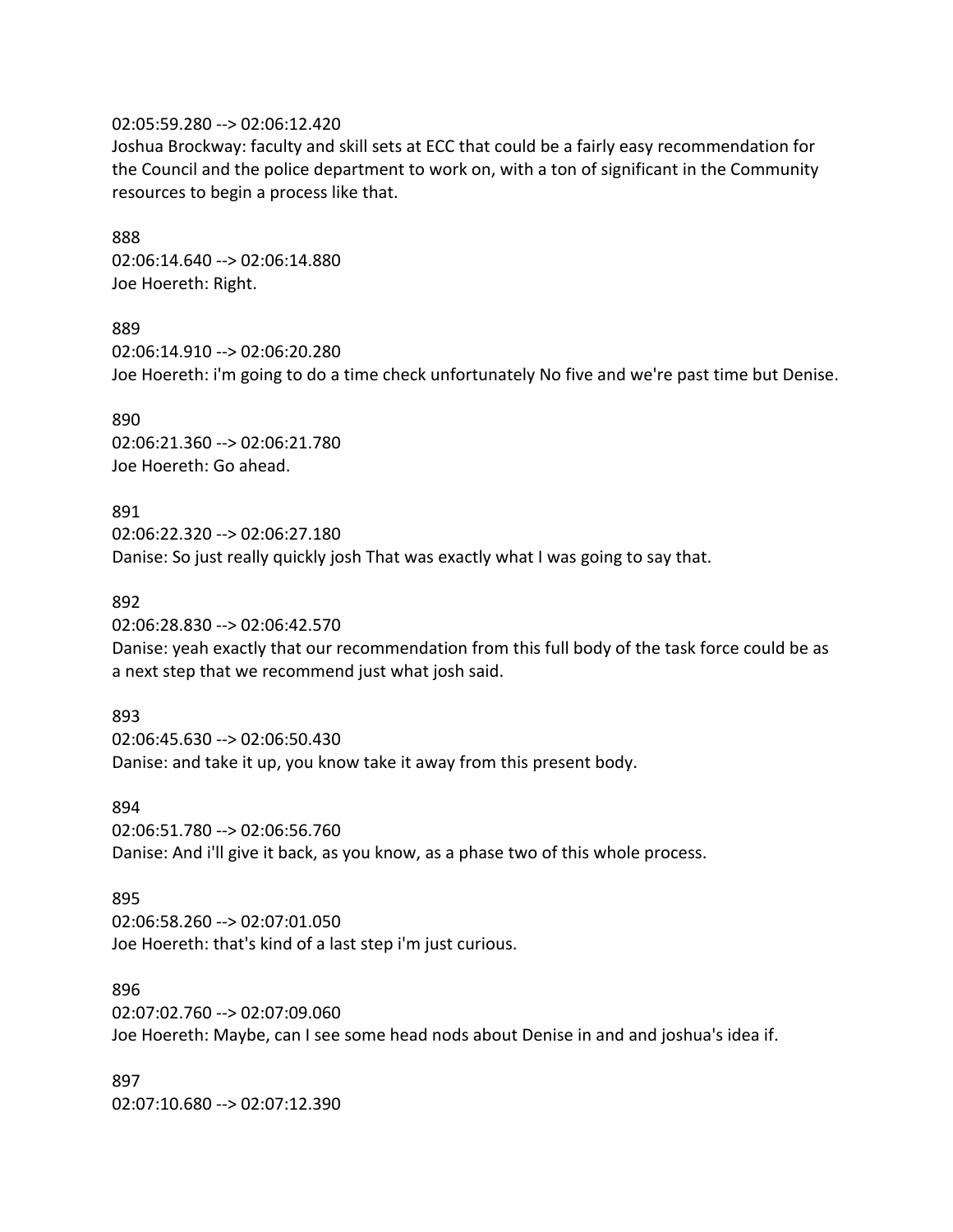Joe Hoereth: it's not an official thing I just.

898 02:07:13.020 --> 02:07:17.070 Walter Blalark: wanted to kind of repeat that I got I got I kind of got lost.

899 02:07:17.310 --> 02:07:17.490 My.

900 02:07:18.690 --> 02:07:19.230 Walter Blalark: voice.

901 02:07:19.440 --> 02:07:21.480 Walter Blalark: King George George any kind of repeat that.

902 02:07:22.500 --> 02:07:24.270 Walter Blalark: I just kind of got lost.

903 02:07:25.950 --> 02:07:27.750 Joshua Brockway: In the preacher voice right.

904 02:07:29.520 --> 02:07:29.940 Joshua Brockway: We.

905 02:07:31.050 --> 02:07:49.080 Joshua Brockway: The idea would be that would be a simple recommendation that there'd be a truth and reconciliation process for the city that the Council and the Department might undergo using resources in the Community either ECC or Dr gases group the story our story circles study circles processed.

906 02:07:50.730 --> 02:07:51.060 Joe Hoereth: Okay.

907 02:07:53.070 --> 02:07:54.870 Joe Hoereth: So I was just curious nope.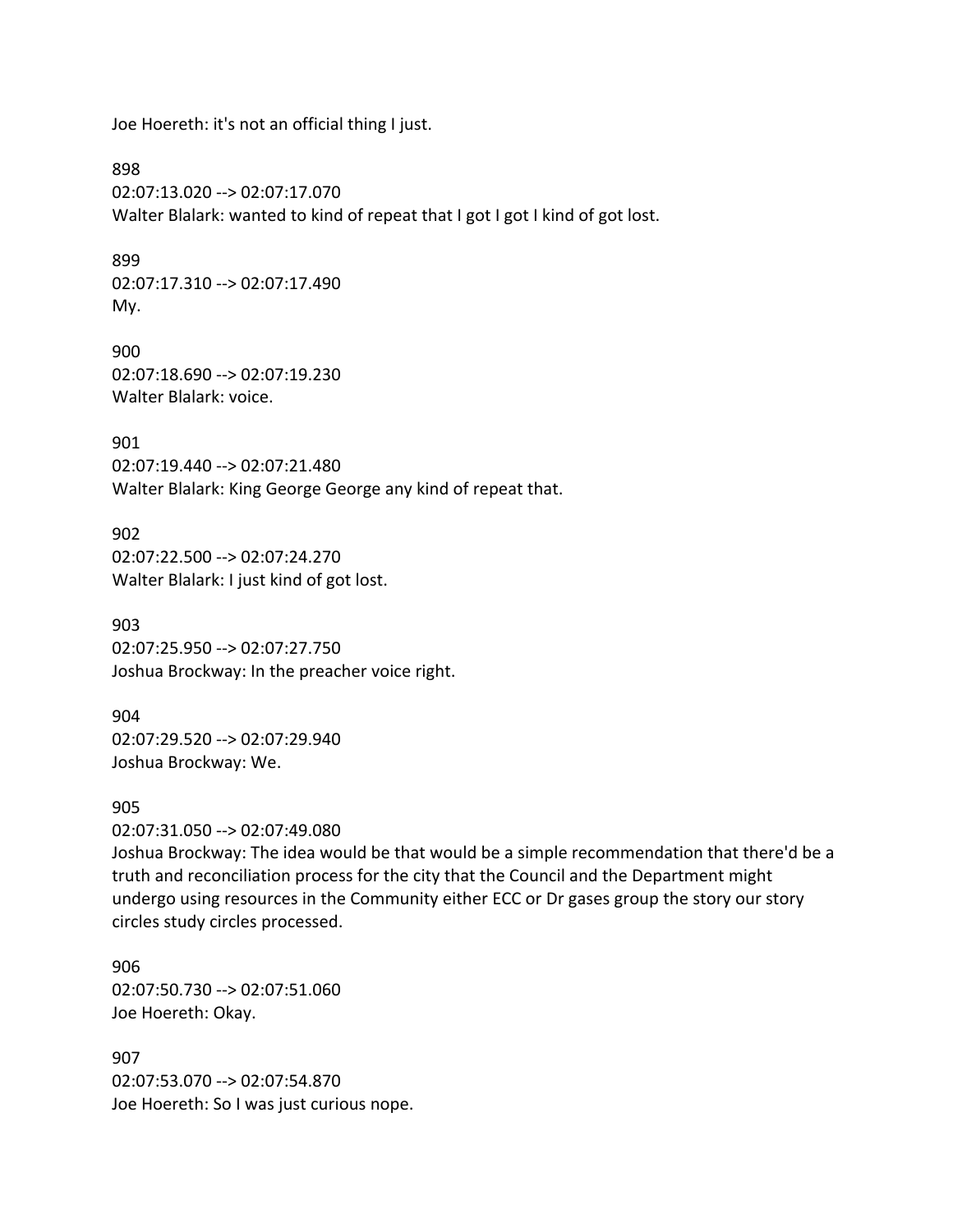908 02:07:56.130 --> 02:07:57.060 Joe Hoereth: I don't see any.

909 02:07:58.500 --> 02:07:59.880 Joe Hoereth: thumbs up or anything but.

910 02:07:59.910 --> 02:08:00.180 yeah.

911 02:08:01.560 --> 02:08:04.410 Joe Hoereth: If you're so inclined you're welcome to do that.

912 02:08:05.790 --> 02:08:06.450 Joe Hoereth: And then.

913 02:08:07.500 --> 02:08:09.810 Joe Hoereth: saldivar boy says anything calmer again.

914

02:08:11.430 --> 02:08:21.150

Kevin Joshua: yeah so I kind of tried to regularly reach out to my city council members and i've spoke out this issue with them, they don't well from what i've heard so far.

915

02:08:22.020 --> 02:08:34.830 Kevin Joshua: They don't mind extending this process because you know, having to re establish something else, it would be really fortunate if we did have a truth and reconciliation.

# 916

02:08:35.550 --> 02:08:45.510

Kevin Joshua: thing but didn't have the authority or power to change that as well, so joshua's idea is great, as long as we retain that power but However, I do feel that.

# 917

02:08:46.950 --> 02:08:56.670

Kevin Joshua: People want to do this right and not necessarily rush, and if we if it takes as long as we need to that's a conversation we should have other Council members as well.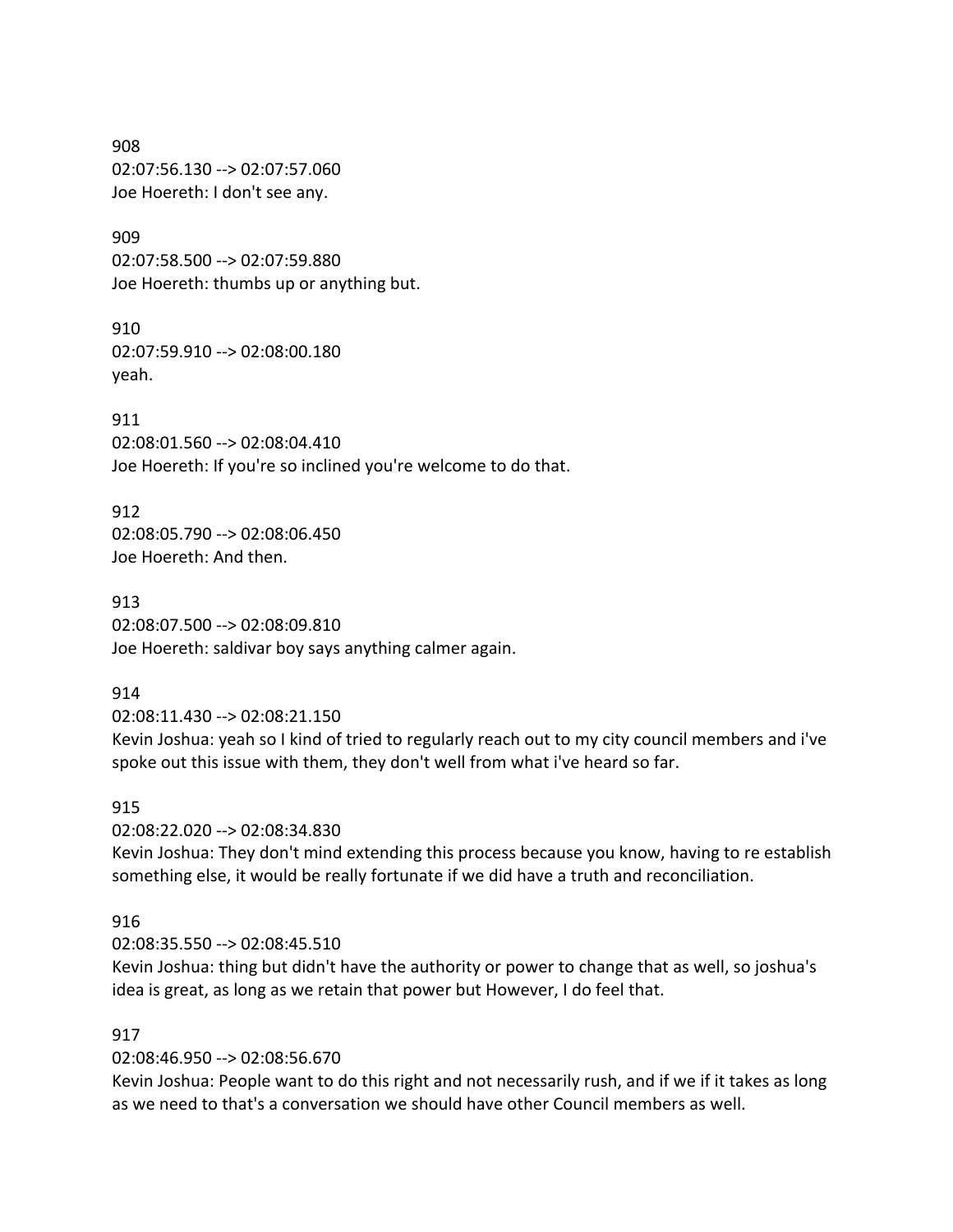918 02:08:58.470 --> 02:08:58.950 Joe Hoereth: Thank you so.

919 02:09:00.810 --> 02:09:01.290 Joe Hoereth: kilburn.

920

02:09:05.610 --> 02:09:15.810 Tish Calhamer: Thank you i'm a little bit confused josh is your recommendation is your recommendation just to satisfy the need for dealing with.

## 921

02:09:16.950 --> 02:09:32.460

Tish Calhamer: Police the reconciliation atonement accountability part of it a power part of it, or is it for does it become, then the one recommendation that rules them all and the work of the subcommittee's is moot.

922 02:09:33.060 --> 02:09:36.600 Joshua Brockway: No, no, no, no, it was just to that specific issue.

## 923

02:09:37.170 --> 02:09:41.880 Joshua Brockway: Might the other committees, I think, are actually addressing a number of those questions and concerns.

924 02:09:42.930 --> 02:09:44.700 Joshua Brockway: In the variety of ways that you know.

925

02:09:44.760 --> 02:09:58.200

Tish Calhamer: you're saying outsource that to a process like the study circles which a lot of officers actually did participate in including chief lately, and I did too it's a it's a good process okay so some sort of have.

926 02:09:59.310 --> 02:10:04.320 Tish Calhamer: Like you said Truth and Reconciliation talk process Okay, but just.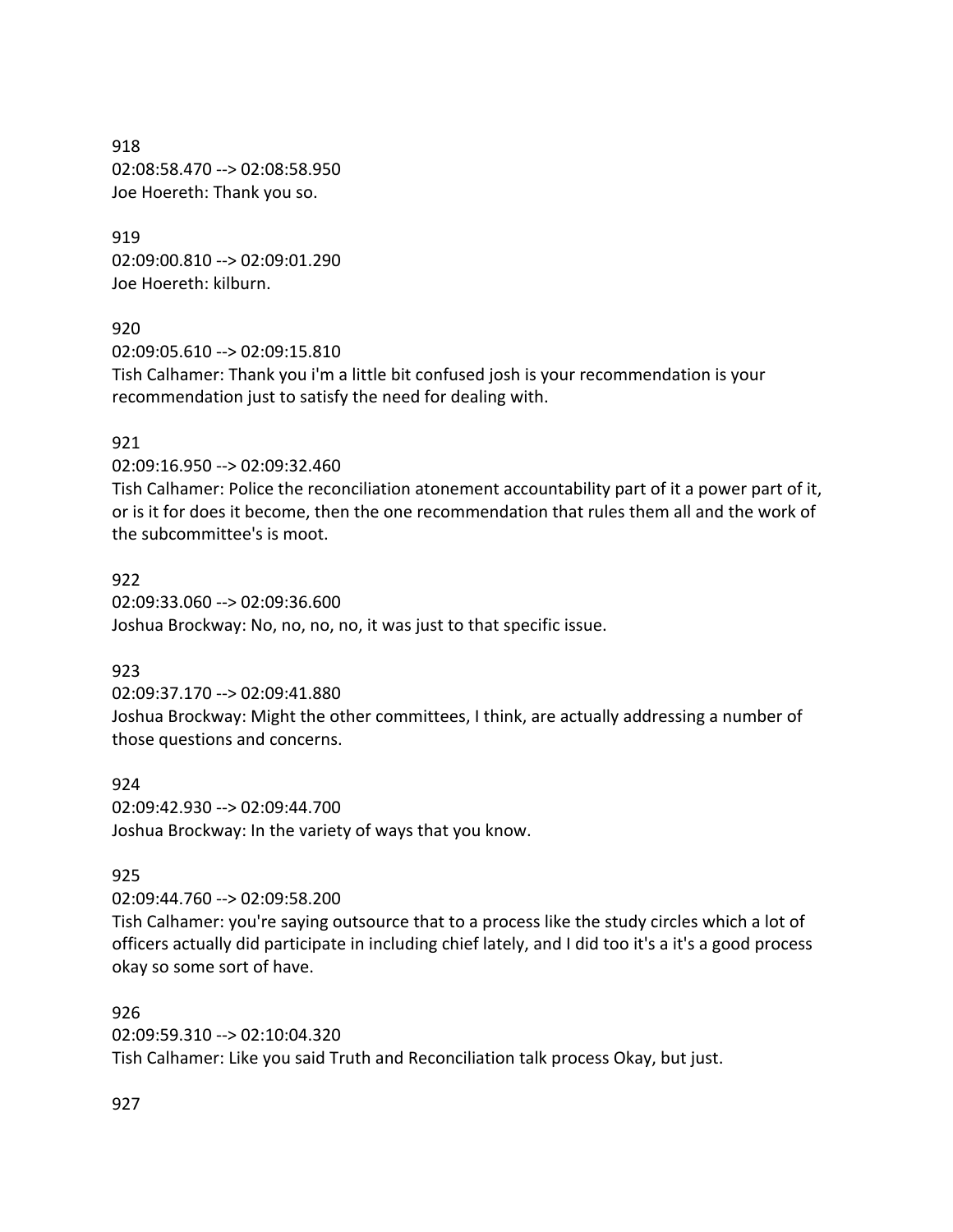02:10:05.520 --> 02:10:09.960 Tish Calhamer: Not the not the one recommendation just a recommendation okay.

928 02:10:10.080 --> 02:10:12.420 City Hall: Thank you so much for clarifying I mean it interrupted their.

929 02:10:12.420 --> 02:10:13.680 City Hall: Closing City Hall and.

930 02:10:15.210 --> 02:10:17.100 Joe Hoereth: We have to we have go ahead, Sarah.

931 02:10:17.430 --> 02:10:19.500 Sara Omar: Thank you, I do I do see.

932 02:10:20.850 --> 02:10:23.820 Sara Omar: Your hand up, but it is past.

933

02:10:25.050 --> 02:10:34.950 Sara Omar: our time here this again, thank you, this was a really great conversation quickly, just as an update on conversations with police officers.

934

02:10:36.090 --> 02:10:51.900 Sara Omar: We have not gotten an assist enough sign up for this study, so we will not be moving forward with that so josh and Cynthia you were only two who signed up for this Saturday us time slot but hoping where.

935

02:10:52.410 --> 02:11:00.240 Sara Omar: You can, if you can see any of the other time slots during the 18th or the 23rd or 24th if you can.

936 02:11:01.740 --> 02:11:03.690 Sara Omar: sign up for any of those options.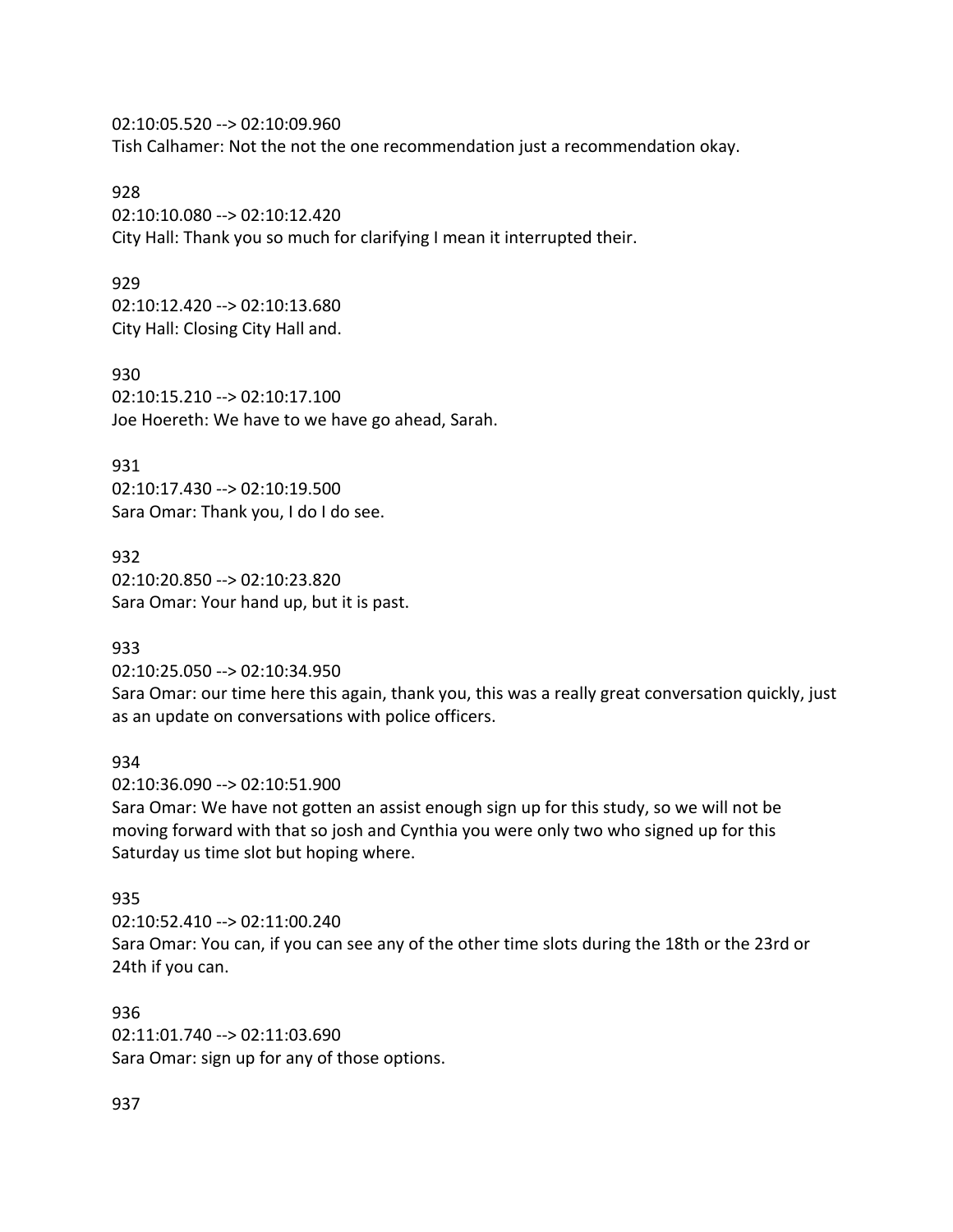02:11:04.140 --> 02:11:04.860 Danise: And Sarah.

938 02:11:05.010 --> 02:11:09.720 Danise: Sarah I had all also signed up for that, for this Saturday.

#### 939

02:11:10.920 --> 02:11:13.860 Sara Omar: Oh i'm looking at the signup sheet now and it isn't.

940

02:11:15.270 --> 02:11:17.190 Danise: Then there's something wrong with your system.

941

02:11:17.670 --> 02:11:18.750 Sara Omar: Okay, so i'll.

942

02:11:19.800 --> 02:11:24.390 Sara Omar: Okay, thank you Denise for making pointing that out.

## 943

02:11:25.530 --> 02:11:37.320

Sara Omar: And just and then we will follow up within our notes and conversation just making sure that we're tracking everything they said this evening and Thank you everyone.

## 944

02:11:38.070 --> 02:11:48.180 Sara Omar: I will just keep an eye out for just some founder holds for subcommittee meetings for next week and a calendar hold for a full Task Force meeting on the 24th.

## 945

02:11:50.670 --> 02:11:59.280

Aubree Flickema: Is Sarah really quick um can you just resend the signups because I think I may have missed that or accidentally deleted it or maybe it's my junk but I.

946 02:12:00.840 --> 02:12:01.560 Sara Omar: will definitely.

947 02:12:01.830 --> 02:12:03.270